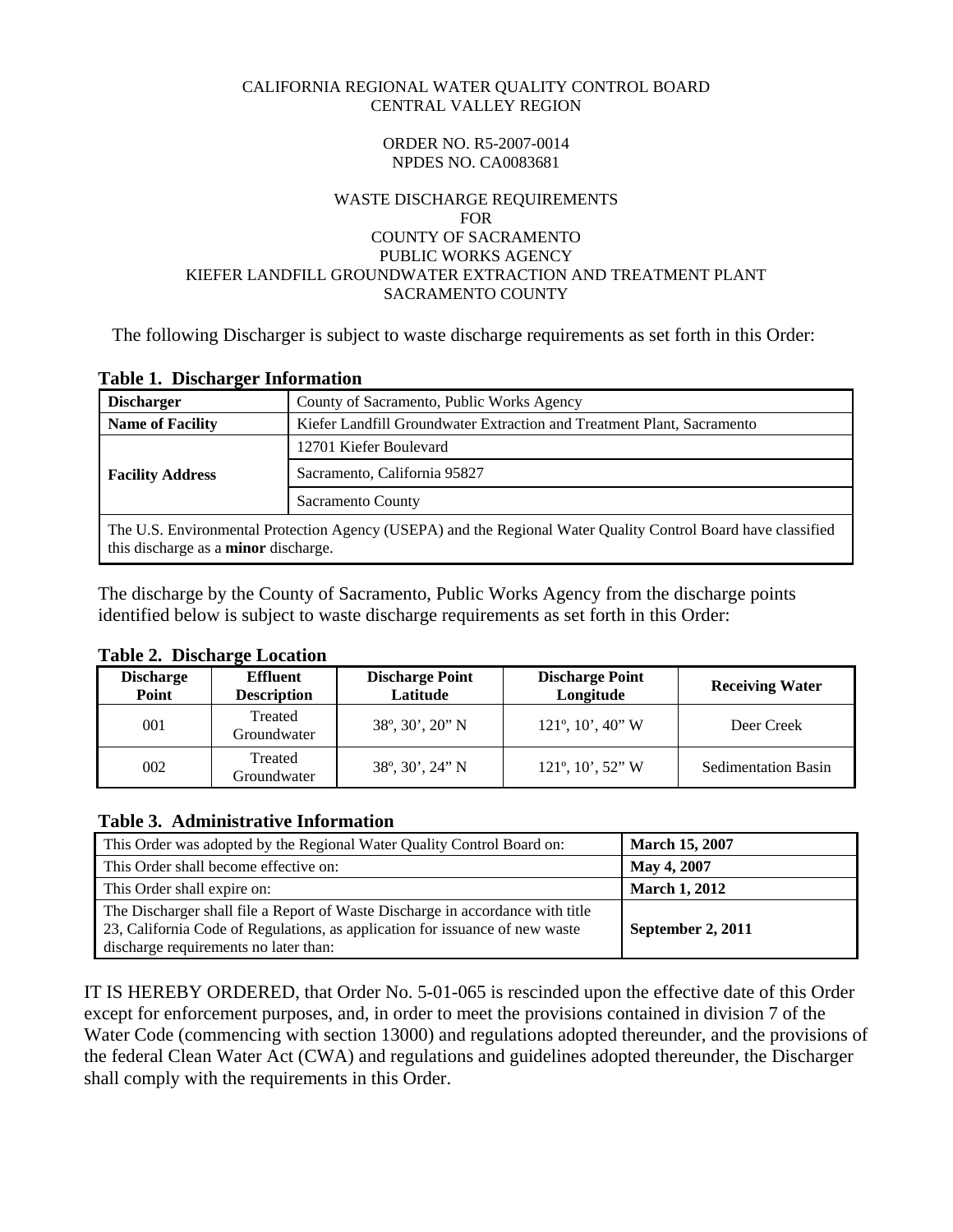I, PAMELA C. CREEDON, Executive Officer, do hereby certify that this Order with all attachments is a full, true, and correct copy of an Order adopted by the California Regional Water Quality Control Board, Central Valley Region, on **March 15, 2007**.

PAMELA C. CREEDON, Executive Officer

 $\frac{1}{\sqrt{2}}$  ,  $\frac{1}{\sqrt{2}}$  ,  $\frac{1}{\sqrt{2}}$  ,  $\frac{1}{\sqrt{2}}$  ,  $\frac{1}{\sqrt{2}}$  ,  $\frac{1}{\sqrt{2}}$  ,  $\frac{1}{\sqrt{2}}$  ,  $\frac{1}{\sqrt{2}}$  ,  $\frac{1}{\sqrt{2}}$  ,  $\frac{1}{\sqrt{2}}$  ,  $\frac{1}{\sqrt{2}}$  ,  $\frac{1}{\sqrt{2}}$  ,  $\frac{1}{\sqrt{2}}$  ,  $\frac{1}{\sqrt{2}}$  ,  $\frac{1}{\sqrt{2}}$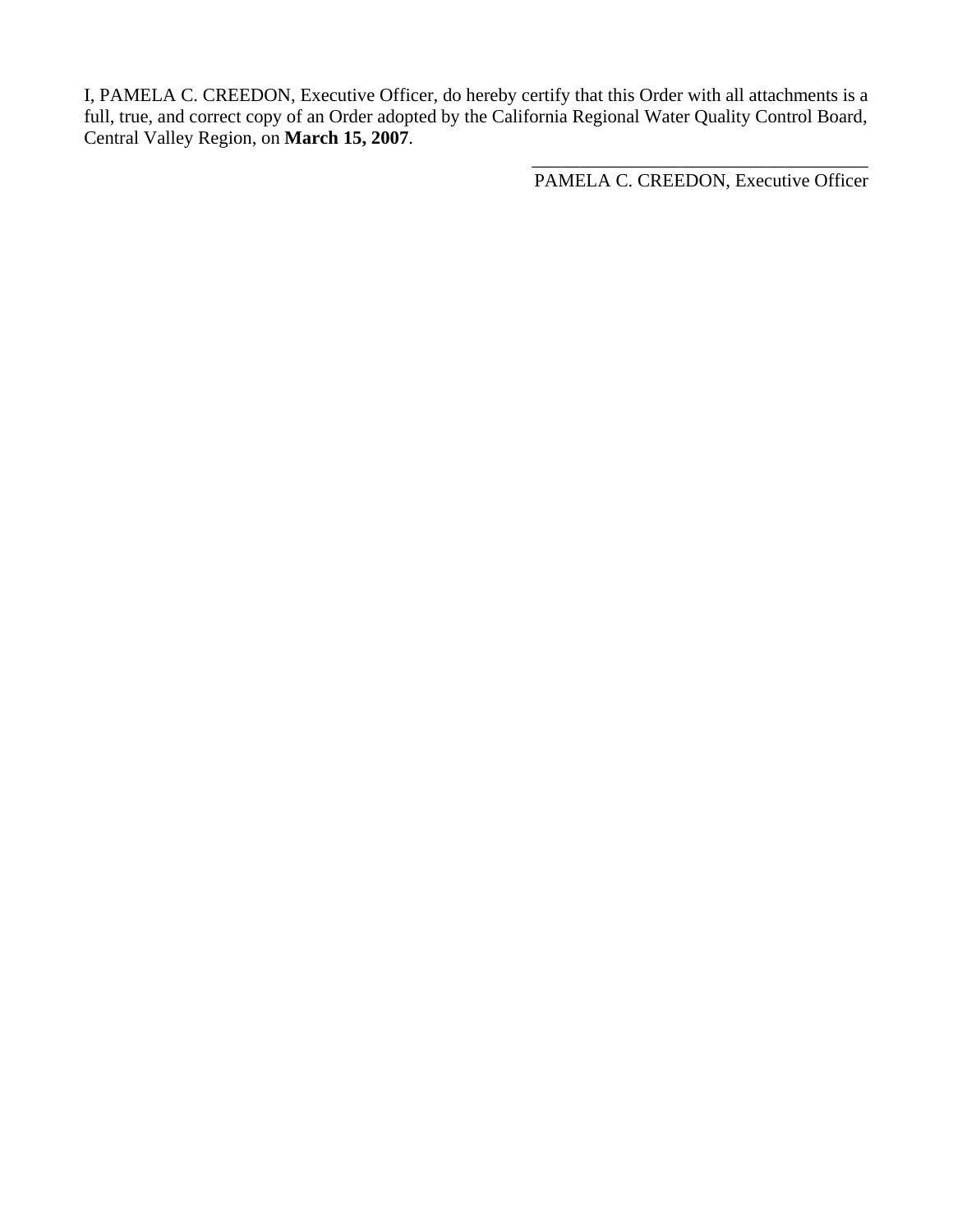# **TABLE OF CONTENTS**

| I.  |                                                                                     |  |
|-----|-------------------------------------------------------------------------------------|--|
| II. |                                                                                     |  |
| Ш.  |                                                                                     |  |
| IV. |                                                                                     |  |
|     |                                                                                     |  |
|     |                                                                                     |  |
|     |                                                                                     |  |
|     | <b>B.</b>                                                                           |  |
|     | $\mathbf{C}$ .                                                                      |  |
| V.  |                                                                                     |  |
|     | A.                                                                                  |  |
|     | В.                                                                                  |  |
| VI. |                                                                                     |  |
|     | $\mathbf{A}$ .                                                                      |  |
|     | <b>B.</b>                                                                           |  |
|     | C.                                                                                  |  |
|     | 1.                                                                                  |  |
|     | Special Studies, Technical Reports and Additional Monitoring Requirements  16<br>2. |  |
|     | 3.                                                                                  |  |
|     | 4.                                                                                  |  |
|     | Special Provisions for Municipal Facilities (POTWs Only) – Not Applicable 19<br>5.  |  |
|     |                                                                                     |  |
|     | 7.                                                                                  |  |
|     |                                                                                     |  |
|     |                                                                                     |  |
|     |                                                                                     |  |
|     |                                                                                     |  |
|     |                                                                                     |  |
|     |                                                                                     |  |
|     |                                                                                     |  |
|     |                                                                                     |  |
|     |                                                                                     |  |
|     |                                                                                     |  |
|     |                                                                                     |  |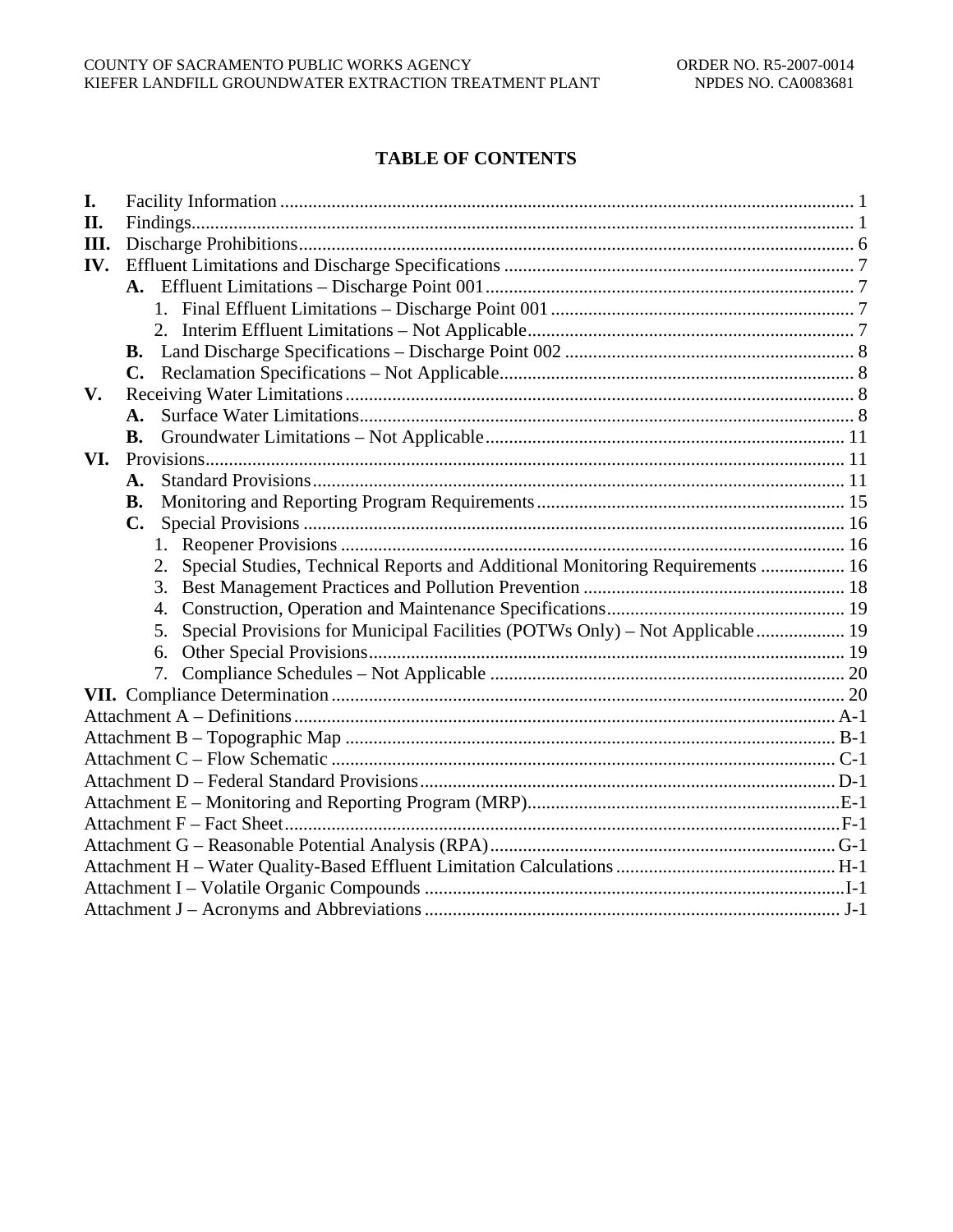# <span id="page-3-0"></span>**I. FACILITY INFORMATION**

The following Discharger is subject to waste discharge requirements as set forth in this Order:

#### **Table 4. Facility Information**

| <b>Discharger</b>           | County of Sacramento, Public Works Agency                   |  |  |
|-----------------------------|-------------------------------------------------------------|--|--|
| <b>Name of Facility</b>     | Kiefer Landfill Groundwater Extraction and Treatment System |  |  |
|                             | 12701 Kiefer Boulevard                                      |  |  |
| <b>Facility Address</b>     | Sloughhouse, CA 95683                                       |  |  |
| Sacramento County           |                                                             |  |  |
| <b>Facility Contact</b>     | Eric Vanderbilt, P.E.                                       |  |  |
| <b>Title, and Phone</b>     | Senior Civil Engineer, (916) 875-6568                       |  |  |
| <b>Mailing Address</b>      | 9850 Goethe Road                                            |  |  |
|                             | Sacramento, CA 95827                                        |  |  |
| <b>Type of Facility</b>     | Groundwater Extraction and Treatment Facility               |  |  |
| <b>Facility Design Flow</b> | 2.17 (in million gallons per day)                           |  |  |

# **II. FINDINGS**

The California Regional Water Quality Control Board, Central Valley Region (hereinafter Regional Water Board), finds:

**A. Background.** The County of Sacramento, Public Works Agency (hereinafter Discharger) is currently discharging under Order No. 5-01-065 and National Pollutant Discharge Elimination System (NPDES) Permit No. CA0083681. The Discharger submitted a Report of Waste Discharge, dated November 16, 2005 and applied for a NPDES permit renewal to discharge up to 2.17 mgd of treated groundwater from the Kiefer Landfill Groundwater Extraction and Treatment Plant, hereinafter Facility.

For the purposes of this Order, references to the "discharger" or "permittee" in applicable federal and State laws, regulations, plans, or policy are held to be equivalent to references to the Discharger herein.

**B. Facility Description.** The Discharger owns and operates a municipal solid waste landfill with a groundwater treatment plant. The groundwater treatment system consists of a groundwater extraction well network and an air stripping system. Treated groundwater is discharged from Discharge Point 001 (see table on cover page) to Deer Creek, a water of the United States and a tributary to the Cosumnes River within the North Valley Floor Hydrologic Unit, Lower Cosumnes-Dry Hydrologic Area, Lower Deer Creek Hydrologic Sub-Area (5.31.12). During groundwater treatment system maintenance operations, the treated groundwater is discharged at Discharge Point 002 to an on-site sedimentation basin where it either evaporates to the air or percolates to the ground. Attachment B provides a map of the area in the vicinity of the Facility. Attachment C provides a flow schematic of the Facility.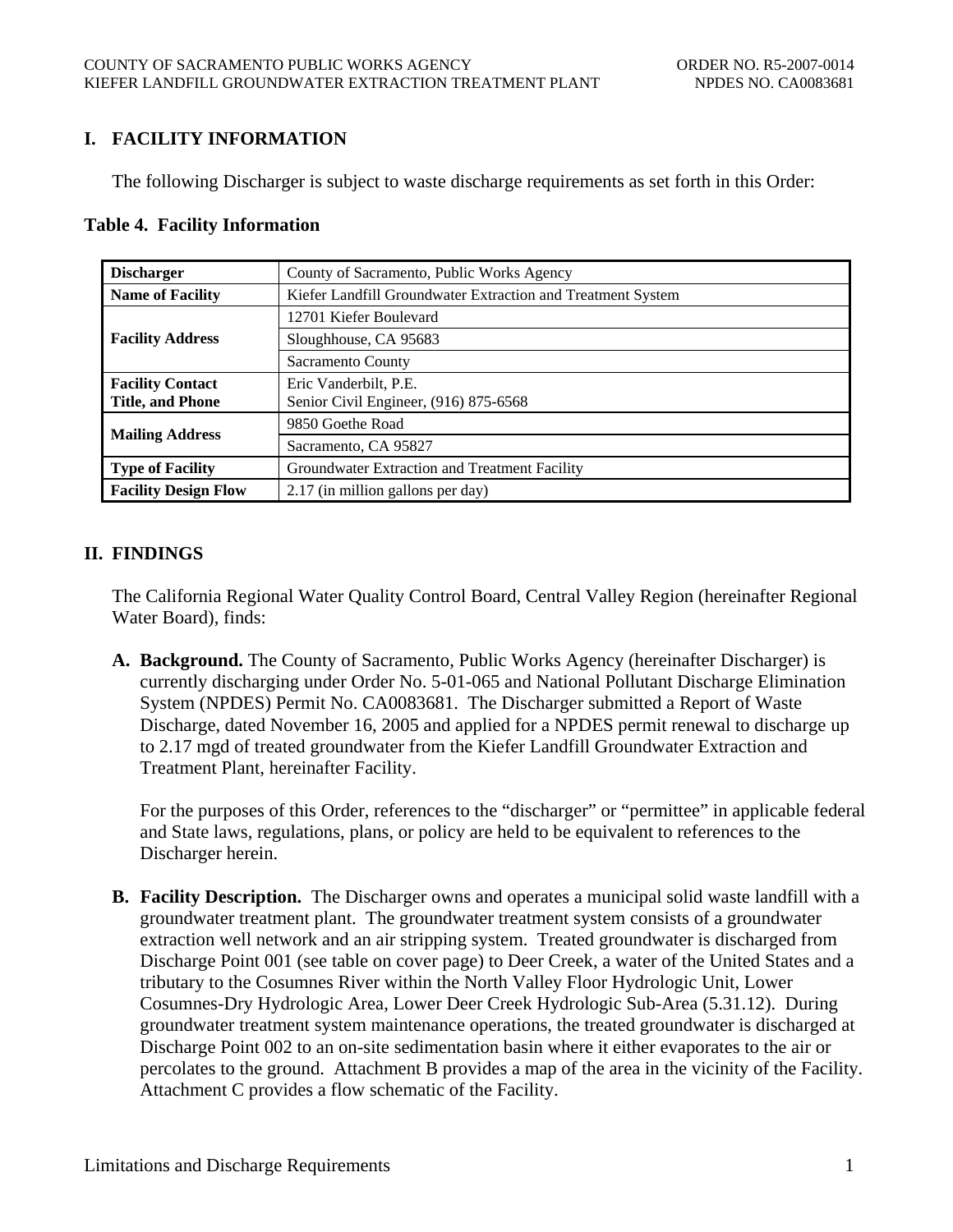- **C. Legal Authorities.** This Order is issued pursuant to section 402 of the federal Clean Water Act (CWA) and implementing regulations adopted by the U.S. Environmental Protection Agency (USEPA) and chapter 5.5, division 7 of the California Water Code (commencing with section 13370). It shall serve as a NPDES permit for point source discharges from this facility to surface waters. This Order also serves as Waste Discharge Requirements (WDRs) pursuant to article 4, chapter 4, division 7 of the Water Code (commencing with section 13260).
- **D. Background and Rationale for Requirements.** The Regional Water Board developed the requirements in this Order based on information submitted as part of the application, through monitoring and reporting programs, and other available information. Attachment F (Fact Sheet), which contains background information and rationale for Order requirements, is hereby incorporated into this Order and constitutes part of the Findings for this Order. Attachments A through J are also incorporated into this Order.
- **E. California Environmental Quality Act (CEQA).** This action to adopt an NPDES permit is exempt from the provisions of the California Environmental Quality Act (Public Resources Code Section 21000, *et seq*.) in accordance with Section 13389 of the CWC.
- **F. Technology-Based Effluent Limitations**. The Code of Federal Regulations (CFR) at 40 CFR §122.44(a) requires that permits include applicable technology-based limitations and standards. This Order includes technology-based effluent limitations based on Best Professional Judgment (BPJ) in accordance with 40 CFR §125.3. A detailed discussion of the technology-based effluent limitations development is included in the Fact Sheet.
- **G. Water Quality-Based Effluent Limitations**. Section 301(b) of the CWA and section 122.44(d) require that permits include limitations more stringent than applicable federal technology-based requirements where necessary to achieve applicable water quality standards.

Section 122.44(d)(1)(i) mandates that permits include effluent limitations for all pollutants that are or may be discharged at levels that have the reasonable potential to cause or contribute to an exceedance of a water quality standard, including numeric and narrative objectives within a standard. Where reasonable potential has been established for a pollutant, but there is no numeric criterion or objective for the pollutant, water quality-based effluent limitations (WQBELs) must be established using: (1) EPA criteria guidance under CWA section 304(a), supplemented where necessary by other relevant information; (2) an indicator parameter for the pollutant of concern; or (3) a calculated numeric water quality criterion, such as a proposed State criterion or policy interpreting the State's narrative criterion, supplemented with other relevant information, as provided in 40 CFR section  $122.44(d)(1)(vi)$ .

**H. Water Quality Control Plans**. The Regional Water Board adopted a *Water Quality Control Plan, Fourth Edition (Revised September 2004),* for the *Sacramento and San Joaquin River Basins* (hereinafter Basin Plan) that designates beneficial uses, establishes water quality objectives, and contains implementation programs and policies to achieve those objectives for all waters addressed through the plan.

The Basin Plan at page II-2.00 states that the "…*beneficial uses of any specifically identified*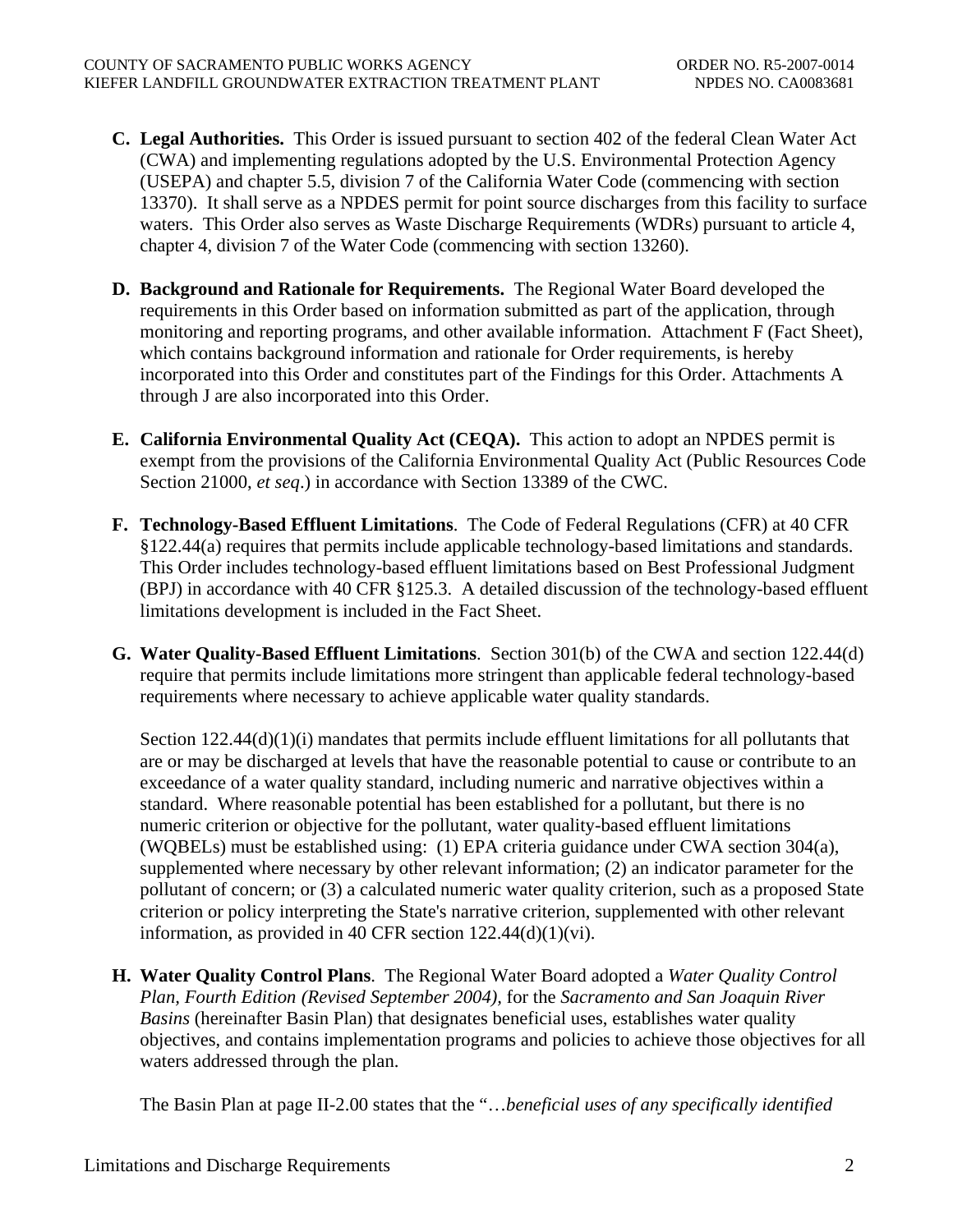*water body generally apply to its tributary streams*." The Basin Plan does not specifically identify beneficial uses for Deer Creek, but does identify present and potential uses for the Cosumnes River, to which Deer Creek is tributary. These beneficial uses are as follows: municipal and domestic supply; agricultural supply, including stock watering; water contact recreation, including canoeing and rafting; non-contact water recreation, including aesthetic enjoyment; warm freshwater habitat; cold freshwater habitat; warm migration of aquatic organisms; cold migration of aquatic organisms; warm spawning, reproduction, and/or early development; cold spawning, reproduction, and /or early development; and wildlife habitat. In addition, State Water Resources Control Board (State Water Board) Resolution No. 88-63 requires that, with certain exceptions, the Regional Water Board assign the municipal and domestic supply use to water bodies that do not have beneficial uses listed in the Basin Plan. Thus, as discussed in detail in the Fact Sheet, beneficial uses applicable to Deer Creek are as follows:

| <b>Discharge Point</b> | <b>Receiving Water Name</b> | <b>Beneficial Use(s)</b>                                                                                                                                                                                                                                                                                                                                                                                                                                                                                                                                                  |
|------------------------|-----------------------------|---------------------------------------------------------------------------------------------------------------------------------------------------------------------------------------------------------------------------------------------------------------------------------------------------------------------------------------------------------------------------------------------------------------------------------------------------------------------------------------------------------------------------------------------------------------------------|
| 001                    | Deer Creek                  | Existing:                                                                                                                                                                                                                                                                                                                                                                                                                                                                                                                                                                 |
|                        |                             | Municipal and domestic supply (MUN); agricultural supply,<br>including stock watering (AGR); water contact recreation,<br>including canoeing and rafting (REC-1); non-contact water<br>recreation, including aesthetic enjoyment (REC-2); warm<br>freshwater habitat (WARM); cold freshwater habitat (COLD);<br>warm migration of aquatic organisms (MIGR); cold migration<br>of aquatic organisms (MIGR); warm spawning, reproduction,<br>and/or early development and cold spawning, reproduction,<br>and /or early development (SPWN); and wildlife habitat<br>(WILD). |
| 002                    | Groundwater                 | MUN, industrial service supply (IND), industrial process<br>supply (PRO), and AGR.                                                                                                                                                                                                                                                                                                                                                                                                                                                                                        |

Requirements of this Order specifically implement the applicable *Water Quality Control Plans*.

- **I.** *National Toxics Rule* **(NTR) and** *California Toxics Rule* **(CTR).** USEPA adopted the NTR on 22 December 1992, and later amended it on 4 May 1995 and 9 November 1999. About forty criteria in the NTR applied in California. On May 18, 2000, USEPA adopted the CTR. The CTR promulgated new toxics criteria for California and, in addition, incorporated the previously adopted NTR criteria that were applicable in the state. The CTR was amended on 13 February 2001. These rules contain water quality criteria for priority pollutants.
- **J. State Implementation Policy.** On 2 March 2000, the State Water Board adopted the *Policy for Implementation of Toxics Standards for Inland Surface Waters, Enclosed Bays, and Estuaries of California* (State Implementation Policy or SIP). The SIP became effective on 28 April 2000 with respect to the priority pollutant criteria promulgated for California by the USEPA through the NTR and to the priority pollutant objectives established by the Regional Water Board in the Basin Plan. The SIP became effective on 18 May 2000 with respect to the priority pollutant criteria promulgated by the USEPA through the California Toxics Rule. The State Water Board adopted amendments to the SIP on 24 February 2005 that became effective on 13 July 2005. The SIP establishes implementation provisions for priority pollutant criteria and objectives and provisions for chronic toxicity control. Requirements of this Order implement the SIP.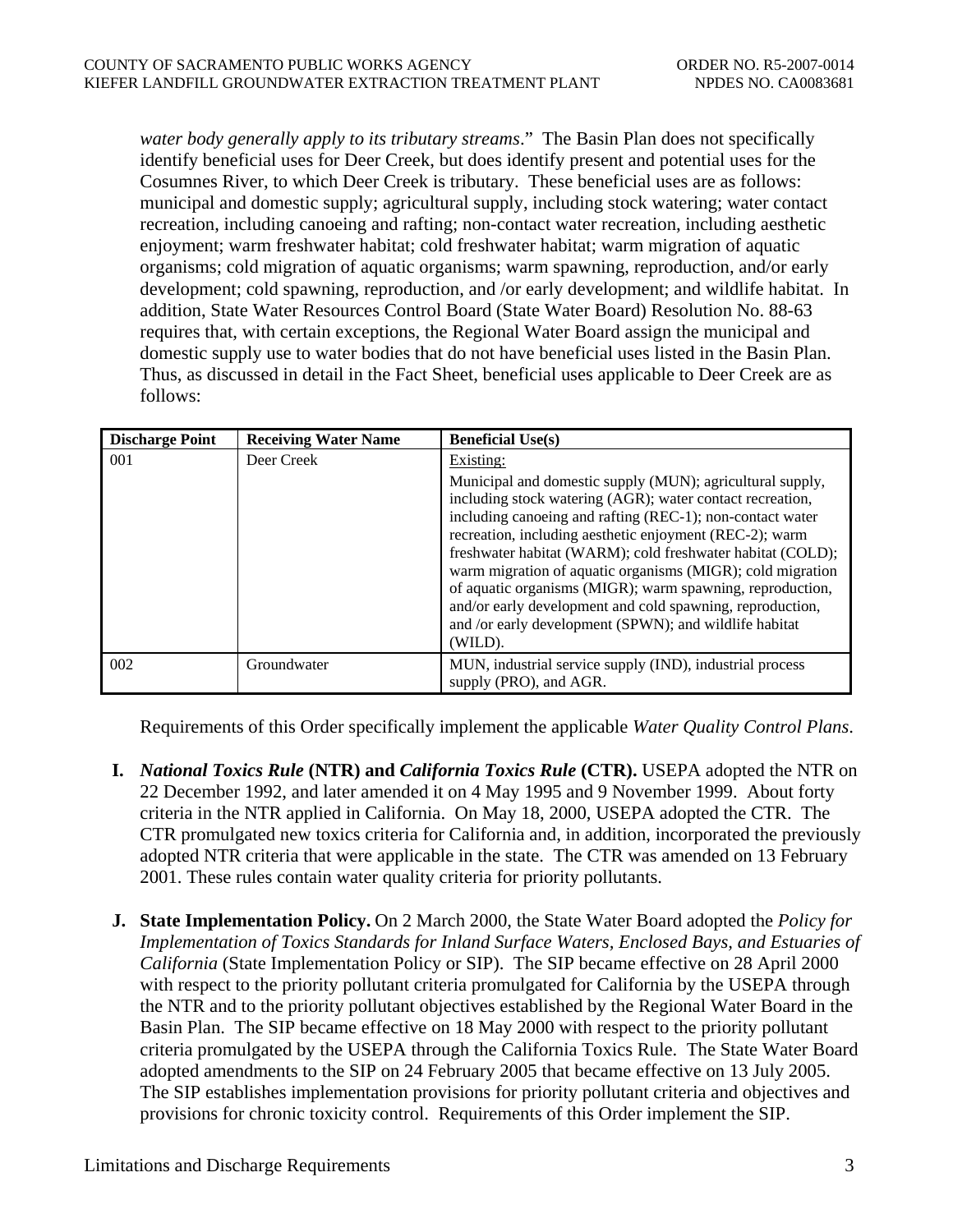**K. Compliance Schedules and Interim Requirements.** In general, an NPDES permit must include final effluent limitations that are consistent with Clean Water Act section 301 and with 40 CFR 122.44(d). There are exceptions to this general rule. The State Water Board has concluded that where the Regional Water Board's Basin Plan allows for schedules of compliance and the Regional Water Board is newly interpreting a narrative standard, it may include schedules of compliance in the permit to meet effluent limits that implement a narrative standard. See In the Matter of Waste Discharge Requirements for Avon Refinery (State Board Order WQ 2001-06 at pp. 53-55). See also Communities for a Better Environment et al. v. State Water Resources Control Board, 34 Cal.Rptr.3d 396, 410 (2005). The Basin Plan for the Sacramento and San Joaquin Rivers includes a provision that authorizes the use of compliance schedules in NPDES permits for water quality objectives that are adopted after the date of adoption of the Basin Plan, which was September 25, 1995 (See Basin Plan at page IV-16). Consistent with the State Water Board's Order in the CBE matter, the Regional Water Board has the discretion to include compliance schedules in NPDES permits when it is including an effluent limitation that is a "new interpretation" of a narrative water quality objective. This conclusion is also consistent with the United States Environmental Protection Agency policies and administrative decisions. See, e.g., Whole Effluent Toxicity (WET) Control Policy. The Regional Water Board, however, is not required to include a schedule of compliance, but may issue a Time Schedule Order pursuant to Water Code section 13300 or a Cease and Desist Order pursuant to Water Code section 13301 where it finds that the discharger is violating or threatening to violate the permit. The Regional Water Board will consider the merits of each case in determining whether it is appropriate to include a compliance schedule in a permit, and, consistent with the Basin Plan, should consider feasibility of achieving compliance, and must impose a schedule that is as short as practicable to achieve compliance with the objectives, criteria, or effluent limit based on the objective or criteria.

For CTR constituents, Section 2.1 of the SIP provides that, based on a Discharger's request and demonstration that it is infeasible for an existing Discharger to achieve immediate compliance with an effluent limitation derived from a CTR criterion, compliance schedules may be allowed in an NPDES permit. Unless an exception has been granted under section 5.3 of the SIP, a compliance schedule may not exceed 5 years from the date that the permit is issued or reissued, nor may it extend beyond 10 years from the effective date of the SIP (or May 18, 2010) to establish and comply with CTR criterion-based effluent limitations. Where a compliance schedule for a final effluent limitation that exceeds 1 year, the Order must include interim numeric limitations for that constituent or parameter. Where allowed by the Basin Plan, compliance schedules and interim effluent limitations or discharge specifications may also be granted to allow time to implement a new or revised water quality objective. This Order does not include compliance schedules.

**L. Alaska Rule.** On 30 March 2000, USEPA revised its regulation that specifies when new and revised State and Tribal water quality standards (WQS) become effective for CWA purposes (40 CFR 131.21, 65 FR 24641, 27 April 2000). Under the revised regulation (also known as the Alaska rule), new and revised standards submitted to USEPA after 30 May 2000 must be approved by USEPA before being used for CWA purposes. The final rule also provides that standards already in effect and submitted to USEPA by 30 May 2000 may be used for CWA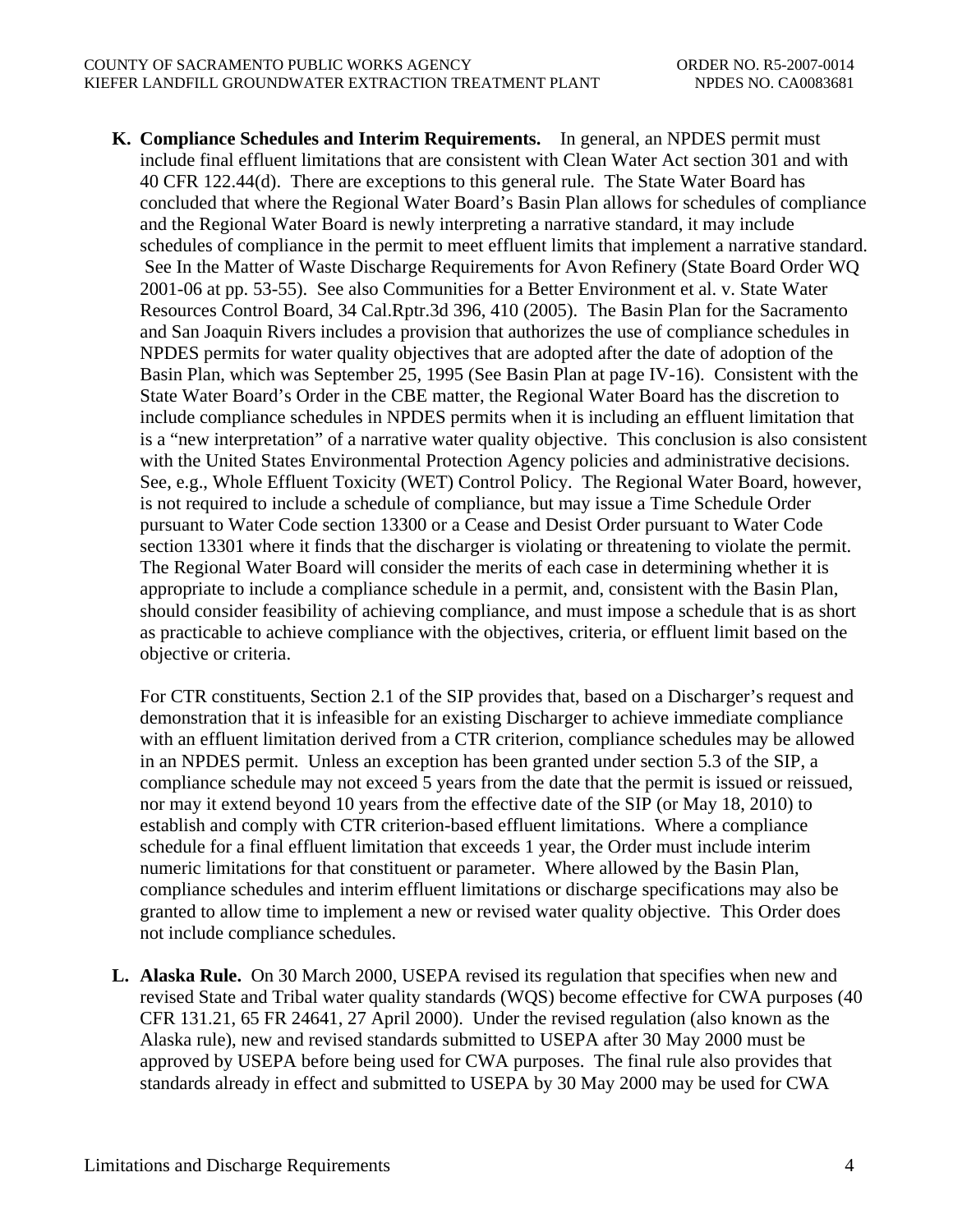purposes, whether or not approved by USEPA.

**M. Stringency of Requirements for Individual Pollutants.** This Order contains both technologybased and water quality-based effluent limitations for individual pollutants. The technologybased effluent limitations consist of restrictions on volatile organic compounds. The water quality-based effluent limitations consist of restrictions on pH, aluminum, manganese, nickel, organochlorine pesticides, total dissolved solids, and total residual chlorine. This Order's technology-based pollutant restrictions implement the minimum, applicable federal technologybased requirements.

Water quality-based effluent limitations have been scientifically derived to implement water quality objectives that protect beneficial uses. Both the beneficial uses and the water quality objectives have been approved pursuant to federal law and are the applicable federal water quality standards. To the extent that toxic pollutant water quality-based effluent limitations were derived from the CTR, the CTR is the applicable standard pursuant to 40 CFR section 131.38. The scientific procedures for calculating the individual water quality-based effluent limitations are based on the CTR-SIP, which was approved by USEPA on May 1, 2001. All beneficial uses and water quality objectives contained in the Basin Plan were approved under state law and submitted to and approved by USEPA prior to May 30, 2000. Any water quality objectives and beneficial uses submitted to USEPA prior to May 30, 2000, but not approved by USEPA before that date, are nonetheless "applicable water quality standards for purposes of the [Clean Water] Act" pursuant to 40 CFR section  $131.21(c)(1)$ . Collectively, this Order's restrictions on individual pollutants are no more stringent than required to implement the technology-based requirements of the CWA and the applicable water quality standards for purposes of the CWA.

- **N. Antidegradation Policy.** Section 131.12 requires that the state water quality standards include an antidegradation policy consistent with the federal policy. The State Water Board established California's antidegradation policy in State Water Board Resolution No. 68-16. Resolution No. 68-16 is consistent with the federal antidegradation policy where the federal policy applies under federal law. Resolution No. 68-16 requires that existing quality of waters be maintained unless degradation is justified based on specific findings. The Regional Water Board's Basin Plan implements, and incorporates by reference, both the state and federal antidegradation policies. As discussed in detail in the Fact Sheet the permitted discharge is consistent with the antidegradation provision of section 131.12 and State Water Board Resolution No. 68-16.
- **O. Anti-Backsliding Requirements.** Sections 402(o)(2) and 303(d)(4) of the CWA and federal regulations at title 40, Code of Federal Regulations section 122.44(l) prohibit backsliding in NPDES permits. These anti-backsliding provisions require effluent limitations in a reissued permit to be as stringent as those in the previous permit, with some exceptions where limitations may be relaxed. Some effluent limitations in this Order are less stringent than those in the previous Order. As discussed in detail in the Fact Sheet this relaxation of effluent limitations is consistent with the anti-backsliding requirements of the CWA and federal regulations.
- **P. Monitoring and Reporting.** Section 122.48 of 40 CFR requires that all NPDES permits specify requirements for recording and reporting monitoring results. Sections 13267 and 13383 of the CWC authorize the Regional Water Board to require technical and monitoring reports. The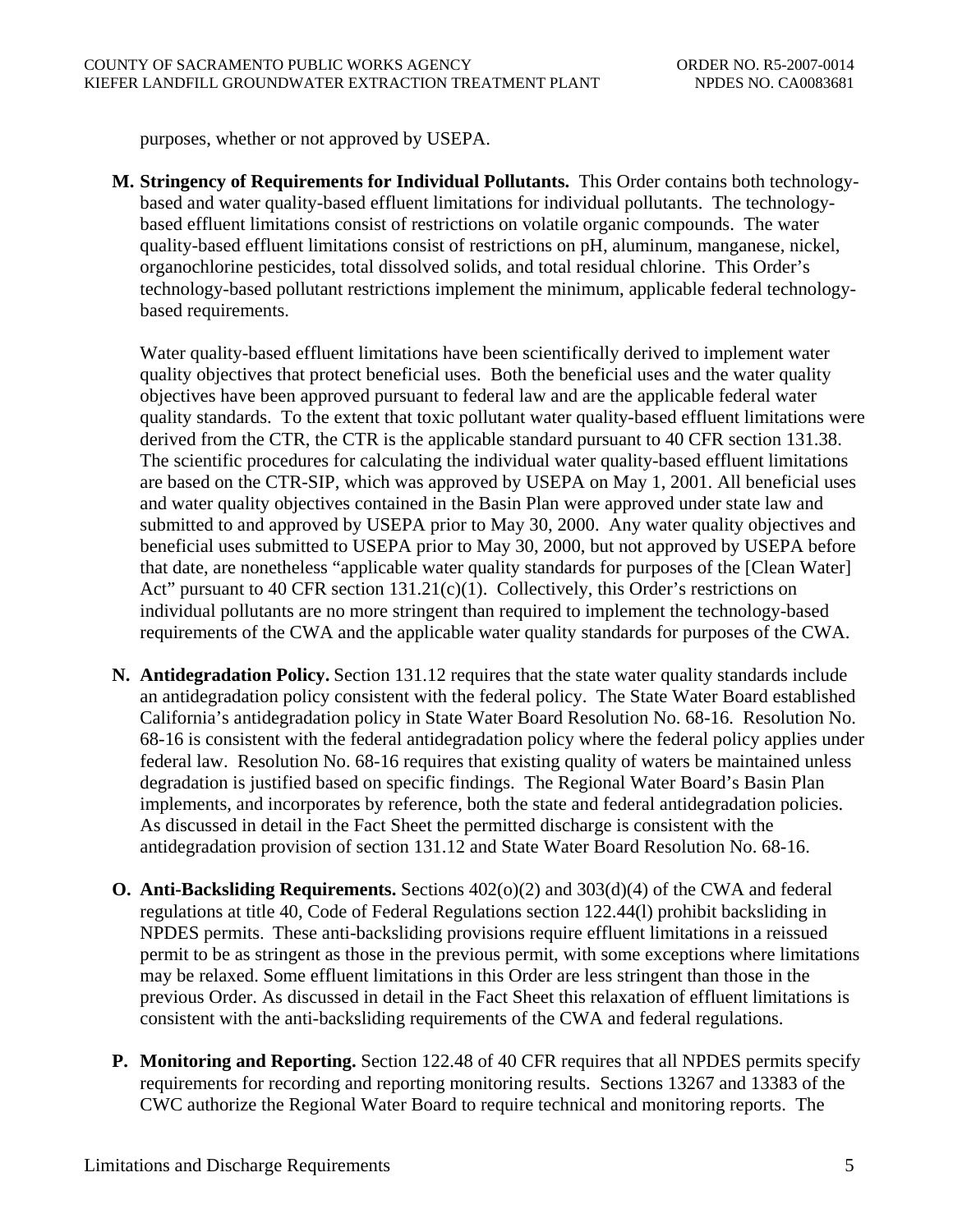<span id="page-8-0"></span>Monitoring and Reporting Program establishes monitoring and reporting requirements to implement federal and State requirements. This Monitoring and Reporting Program (MRP) is provided in Attachment E.

- **Q. Standard and Special Provisions.** Standard Provisions, which in accordance with 40 CFR §§122.41and 122.42, apply to all NPDES discharges and must be included in every NPDES permit, are provided in Attachment D. The Regional Water Board has also included in this Order special provisions applicable to the Discharger. A rationale for the special provisions contained in this Order is provided in the attached Fact Sheet.
- **R. Notification of Interested Parties.** The Regional Water Board has notified the Discharger and interested agencies and persons of its intent to prescribe Waste Discharge Requirements for the discharge and has provided them with an opportunity to submit their written comments and recommendations. Details of notification are provided in the Fact Sheet of this Order.
- **S. Consideration of Public Comment.** The Regional Water Board, in a public meeting, heard and considered all comments pertaining to the discharge. Details of the Public Hearing are provided in the Fact Sheet of this Order.

# **III. DISCHARGE PROHIBITIONS**

- **A.** Discharge of wastewater at a location or in a manner different from that described in the Findings is prohibited.
- **B.** The by-pass or overflow of wastes to surface waters is prohibited, except as allowed by Federal Standard Provision I.A.7. [See Attachment D – Federal Standard Provisions] and Regional Water Board Standard Provisions I.G. and I.H. (Attachment D). .
- **C.** Neither the discharge nor its treatment shall create a nuisance as defined in Section 13050 of the CWC.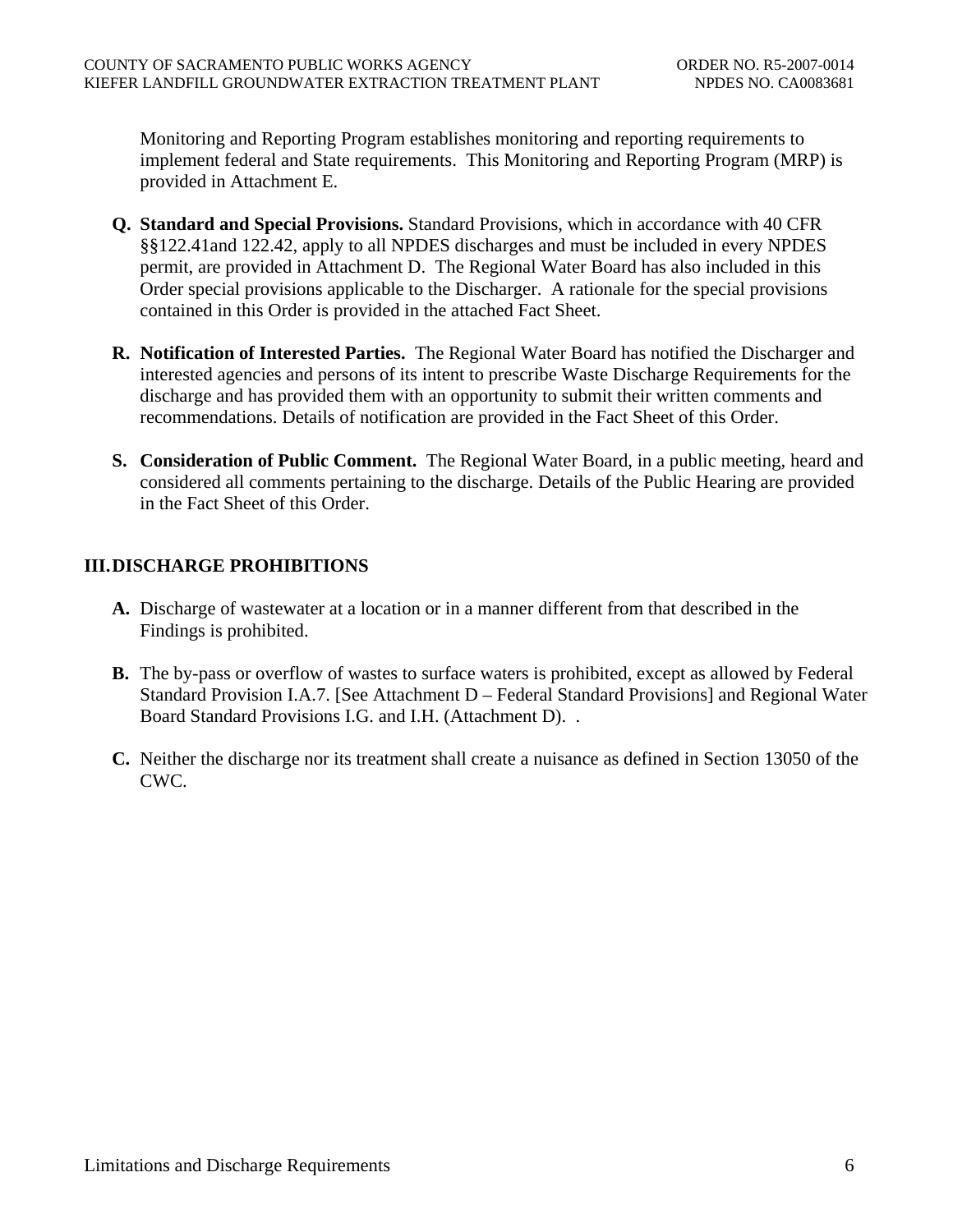### <span id="page-9-0"></span>**IV. EFFLUENT LIMITATIONS AND DISCHARGE SPECIFICATIONS**

#### **A. Effluent Limitations – Discharge Point 001**

#### 1. **Final Effluent Limitations – Discharge Point 001**

**Effective immediately**, the Discharger shall maintain compliance with the following effluent limitations at Discharge Point 001, with compliance measured at Monitoring Location EFF-001 as described in the attached MRP (Attachment E):

a. The Discharger shall maintain compliance with the effluent limitations in the following table:

|                                        |                | <b>Effluent Limitations</b> |                   |                                |                                        |                                        |
|----------------------------------------|----------------|-----------------------------|-------------------|--------------------------------|----------------------------------------|----------------------------------------|
| <b>Parameter</b>                       | <b>Units</b>   | Average<br><b>Monthly</b>   | Average<br>Weekly | <b>Maximum</b><br><b>Daily</b> | <b>Instantaneous</b><br><b>Minimum</b> | <b>Instantaneous</b><br><b>Maximum</b> |
| pH                                     | standard units | --                          | --                | --                             | 6.5                                    | 8.5                                    |
| Aluminum,<br><b>Total Recoverable</b>  | $\mu$ g/L      | 71                          | $- -$             | 143                            |                                        |                                        |
| Manganese,<br><b>Total Recoverable</b> | $\mu$ g/L      | 50                          | $- -$             | $\qquad \qquad -$              | --                                     |                                        |
| Nickel,<br><b>Total Recoverable</b>    | $\mu$ g/L      | 18                          | $- -$             | 59                             | --                                     | $-$                                    |
| Volatile Organic<br>Compounds          | $\mu$ g/L      |                             | $- -$             | 0.5                            | --                                     |                                        |
| Organochlorine<br>Pesticides           | $\mu$ g/L      | --                          | $- -$             | $- -$                          | --                                     | N <sub>D</sub>                         |
| <b>Total Dissolved</b><br>Solids       | mg/L           | 367                         |                   |                                |                                        |                                        |

- b. **Total Residual Chlorine.** Effluent total residual chlorine shall not exceed:
	- i. 0.01 mg/L, as a 4-day average;
	- ii. 0.02 mg/L, as a 1-hour average;
- c. **Acute Toxicity**: Survival of aquatic organisms in 96-hour bioassays of undiluted waste shall be no less than:

Minimum for any one bioassays  $-$  - - - - - - - - - - - - - - - - - 70% Median for any three or more consecutive bioassays ----- 90%

- d. **Average Monthly Discharge Flow**: The average monthly discharge flow shall not exceed 2.17 mgd.
- 2. **Interim Effluent Limitations Not Applicable**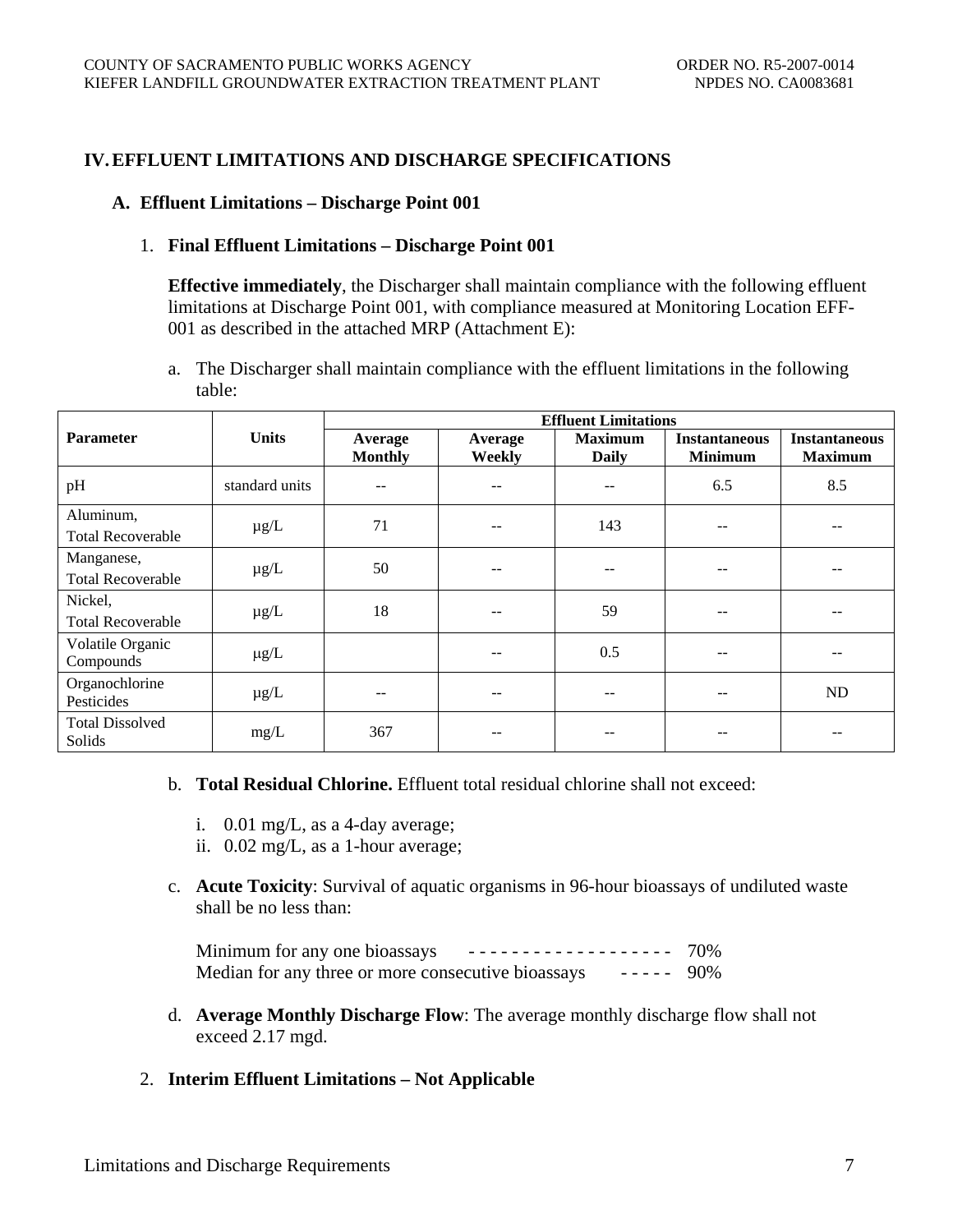## <span id="page-10-0"></span>**B. Land Discharge Specifications – Discharge Point 002**

- 1. Discharge from the groundwater treatment system to the sedimentation basin shall be conducted only during well and groundwater treatment system maintenance events or in case of an emergency.
- 2. The sedimentation basin must be operated such that there is adequate capacity to contain runoff produced from a 100-year, 24-hour storm event in addition to the volume of non-storm water discharged to the sedimentation basin during approved maintenance events. If adequate capacity is not available in the sedimentation basin, then non-storm water discharges to the sedimentation basin are prohibited.
- 3. Freeboard shall never be less than two feet (measured vertically to the lowest point of overflow).
- 4. Sedimentation basin shall be managed to prevent breeding of mosquitoes. In particular,
	- a. An erosion control program should assure that small coves and irregularities are not created around the perimeter of the water surface.
	- b. Weeds shall be minimized.
	- c. Dead algae, vegetation, and debris shall not accumulate on the water surface.
- 5. **Effective immediately**, the discharge of treated groundwater to the sedimentation basin shall maintain compliance with the following limitations at Discharge Point 002, with compliance measured at Monitoring Location LND-001 as described in the attached MRP.

|                                |       | <b>Land Discharge Specifications</b> |                         |                   |  |
|--------------------------------|-------|--------------------------------------|-------------------------|-------------------|--|
| <b>Parameter</b>               | Units | Average<br><b>Monthly</b>            | <b>Maximum</b><br>Daily | Annual<br>Average |  |
| <b>Total Dissolved Solids</b>  | mg/L  | $- -$                                | 1000                    | 450               |  |
| <b>Total Residual Chlorine</b> | mg/L  | $- -$                                | 4.0                     | $-$               |  |

## **C. Reclamation Specifications – Not Applicable**

## **V. RECEIVING WATER LIMITATIONS**

## **A. Surface Water Limitations**

Receiving water limitations are based on water quality objectives contained in the Basin Plan and are a required part of this Order. The discharge shall not cause the following in Deer Creek: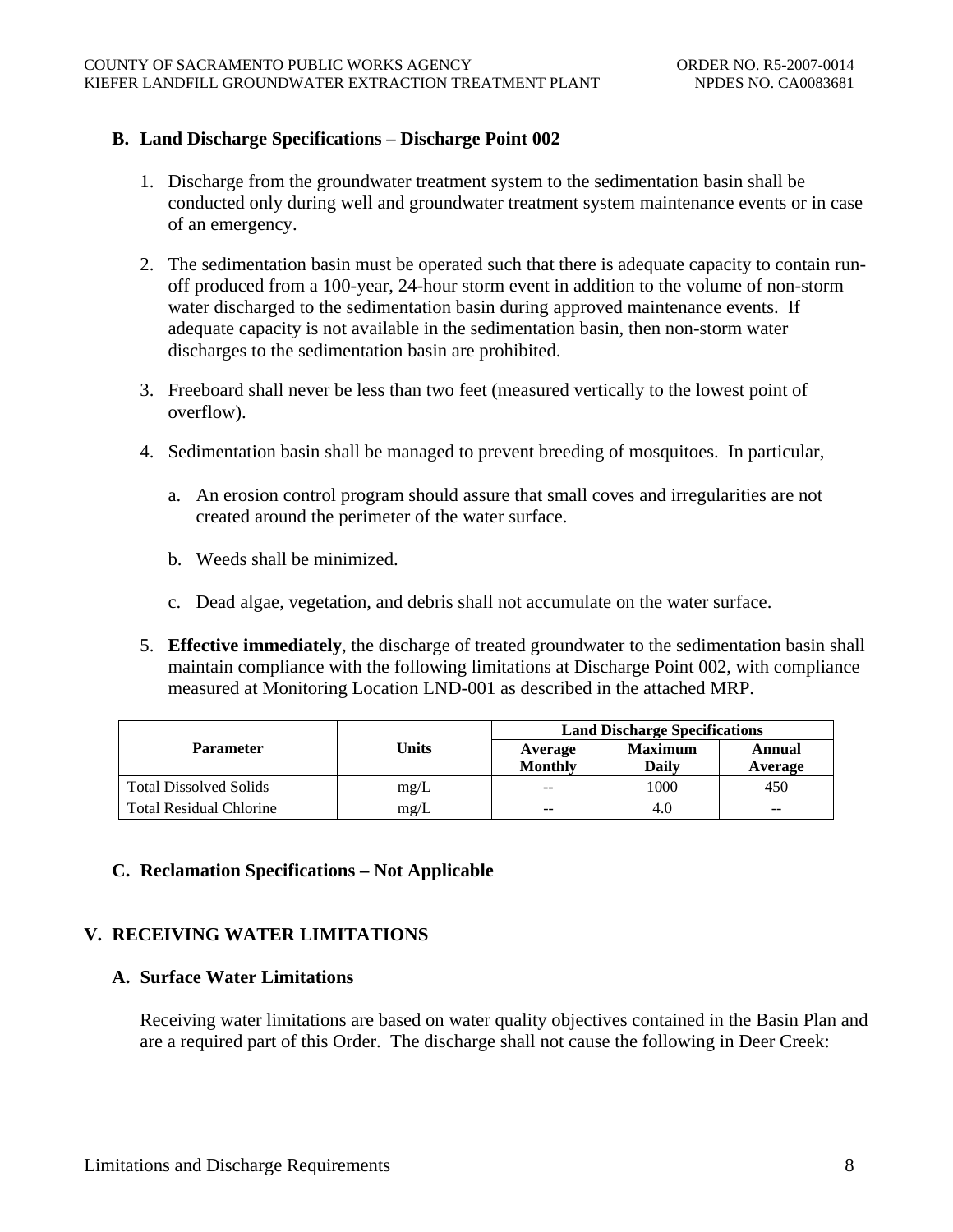- 1. **Biostimulatory Substances**. Water to contain biostimulatory substances which promote aquatic growths in concentrations that cause nuisance or adversely affect beneficial uses.
- 2. **Chemical Constituents**. Chemical constituents to be present in concentrations that adversely affect beneficial uses.
- 3. **Discoloration**. Discoloration that causes nuisance or adversely affects beneficial uses.
- 4. **Dissolved Oxygen**:
	- a. The monthly median of the mean daily dissolved oxygen concentration to fall below 85 percent of saturation in the main water mass;
	- b. The 95 percentile dissolved oxygen concentration to fall below 75 percent of saturation; nor
	- c. The dissolved oxygen concentration to be reduced below 7.0 mg/L at any time.
- 5. **Floating Material**. Floating material to be present in amounts that cause nuisance or adversely affect beneficial uses.
- 6. **Oils and Greases**. Oils, greases, waxes, or other materials to be present in concentrations that cause nuisance, result in a visible film or coating on the surface of the water or on objects in the water, or otherwise adversely affect beneficial uses.
- 7. **pH**. The pH to be depressed below 6.5 nor raised above 8.5.

# 8. **Pesticides**:

- a. Pesticides to be present, individually or in combination, in concentrations that adversely affect beneficial uses;
- b. Pesticides to be present in bottom sediments or aquatic life in concentrations that adversely affect beneficial uses;
- c. Total identifiable persistent chlorinated hydrocarbon pesticides to be present in the water column at concentrations detectable within the accuracy of analytical methods approved by USEPA or the Executive Officer.
- d. Pesticide concentrations to exceed those allowable by applicable antidegradation policies (see State Water Board Resolution No. 68-16 and 40 CFR §131.12. ).
- e. Pesticide concentrations to exceed the lowest levels technically and economically achievable.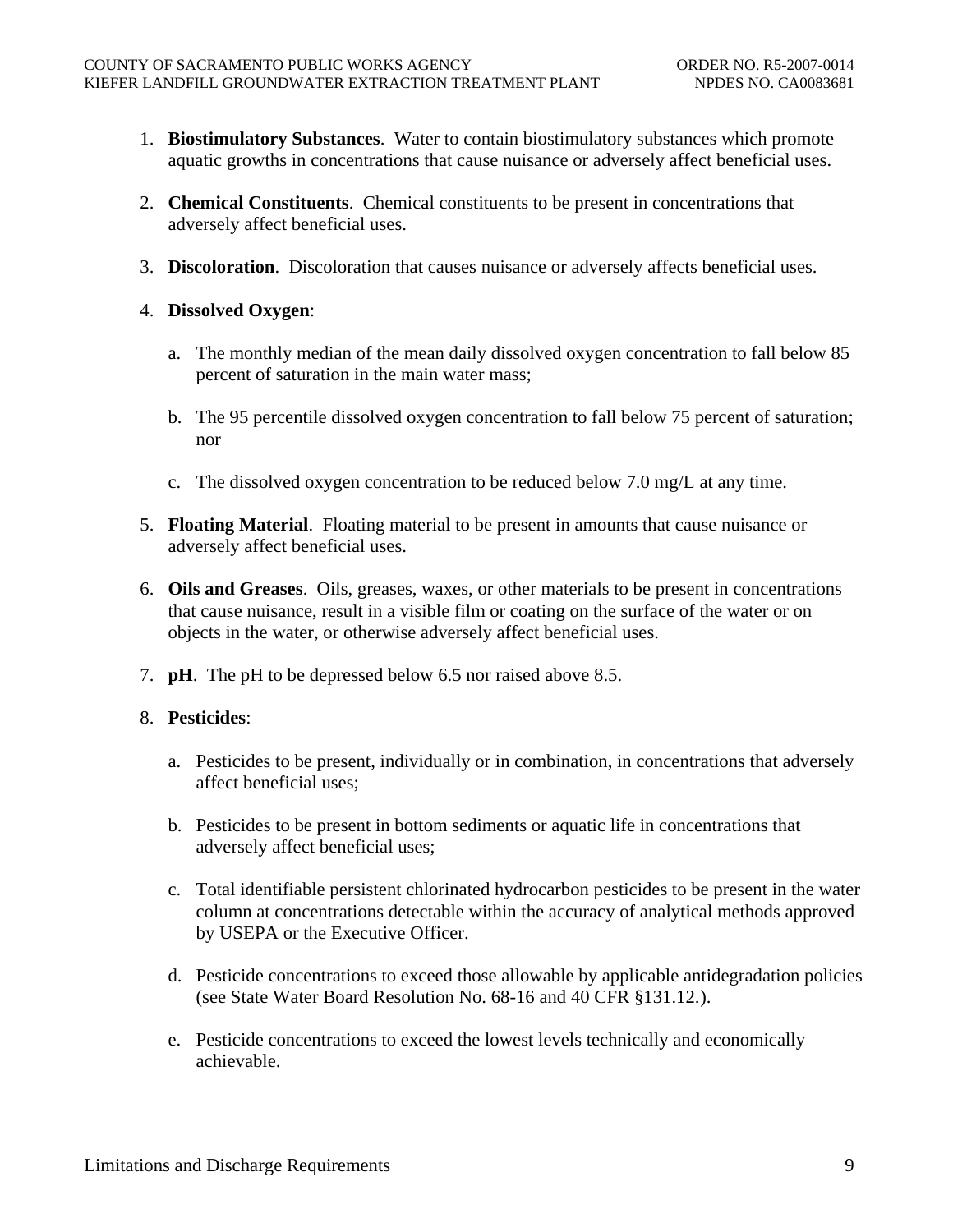- f. Pesticides to be present in concentration in excess of the maximum contaminant levels set forth in California Code of Regulations (CCR), Title 22, Division 4, Chapter 15.
- g. Thiobencarb to be present in excess of 1.0 µg/L.

#### 9. **Radioactivity**:

- a. Radionuclides to be present in concentrations that are harmful to human, plant, animal, or aquatic life nor that result in the accumulation of radionuclides in the food web to an extent that presents a hazard to human, plant, animal, or aquatic life.
- b. Radionuclides to be present in excess of the maximum contaminant levels specified in Table 4 (MCL Radioactivity) of Section 64443 of Title 22 of the CCR.
- 10. **Suspended Sediments**. The suspended sediment load and suspended sediment discharge rate of surface waters to be altered in such a manner as to cause nuisance or adversely affect beneficial uses.
- 11. **Settleable Substances**. Substances to be present in concentrations that result in the deposition of material that causes nuisance or adversely affects beneficial uses.
- 12. **Suspended Material**. Suspended material to be present in concentrations that cause nuisance or adversely affect beneficial uses.
- 13. **Taste- or Odor-Producing Substances**. Taste- or odor-producing substances to be present in concentrations that impart undesirable tastes or odors to fish flesh or other edible products of aquatic origin, or that cause nuisance, or otherwise adversely affect beneficial uses.
- 14. **Temperature**. The temperature to exceed the objectives specified in Table 5 below:

| Date                                    | Daily Maximum<br>$\rm ^{(o}\!F)^a$ | <b>Monthly Average</b><br>$\mathrm{^{\prime o}F)^{b}}$ |  |  |  |
|-----------------------------------------|------------------------------------|--------------------------------------------------------|--|--|--|
| January and February                    | 63                                 | 58                                                     |  |  |  |
| March                                   | 65                                 | 60                                                     |  |  |  |
| April                                   | 71                                 | 64                                                     |  |  |  |
| May                                     | 77                                 | 68                                                     |  |  |  |
| June                                    | 81                                 | 74                                                     |  |  |  |
| July through September                  | 81                                 | 77                                                     |  |  |  |
| October                                 | 77                                 | 72                                                     |  |  |  |
| November                                | 73                                 | 65                                                     |  |  |  |
| December                                | 65                                 | 58                                                     |  |  |  |
| <sup>a</sup> Maximum not to be exceeded |                                    |                                                        |  |  |  |

Table 5: Deer Creek Temperature Objectives

Maximum not to be exceeded

**b** Defined as a calendar month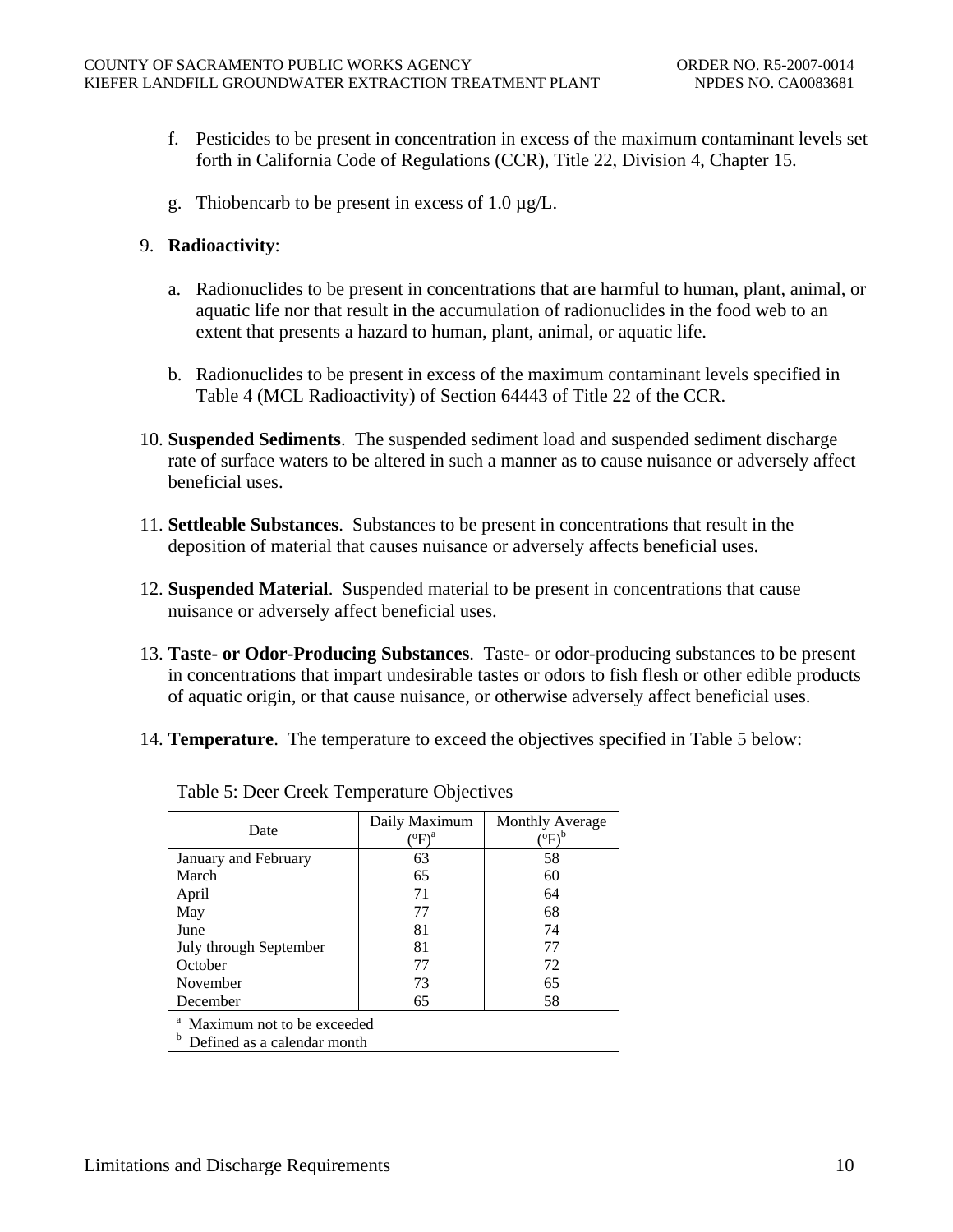<span id="page-13-0"></span>15. **Toxic Substances**. Toxic substances to be present, individually or in combination, in concentrations that produce detrimental physiological responses in human, plant, animal, or aquatic life.

### 16. **Turbidity**.

- a. The daily average turbidity to exceed 2 Nephelometric Turbidity Units (NTU) or daily maximum turbidity to exceed 5 NTUs where natural turbidity is less that 1 NTU.
- b. The daily average turbidity to increase more than 1 NTU or daily maximum turbidity to exceed 5 NTUs where natural turbidity is between 1 and 5 NTUs.
- c. The turbidity to increase more than 20 percent where natural turbidity is between 5 and 50 NTUs.
- d. The turbidity to increase more than 10 NTU where natural turbidity is between 50 and 100 NTUs.
- e. The turbidity to increase more than 10 percent where natural turbidity is greater than 100 NTUs.

#### **B. Groundwater Limitations – Not Applicable**

## **VI. PROVISIONS**

#### **A. Standard Provisions**

- 1. The Discharger shall comply with all Standard Provisions included in Attachment D of this Order.
- 2. The Discharger shall comply with the following provisions:
	- a. If the Discharger's wastewater treatment plant is publicly owned or subject to regulation by California Public Utilities Commission, it shall be supervised and operated by persons possessing certificates of appropriate grade according to Title 23, CCR, Division 3, Chapter 26.
	- b. After notice and opportunity for a hearing, this Order may be terminated or modified for cause, including, but not limited to:
		- i. violation of any term or condition contained in this Order;
		- ii. obtaining this Order by misrepresentation or by failing to disclose fully all relevant facts;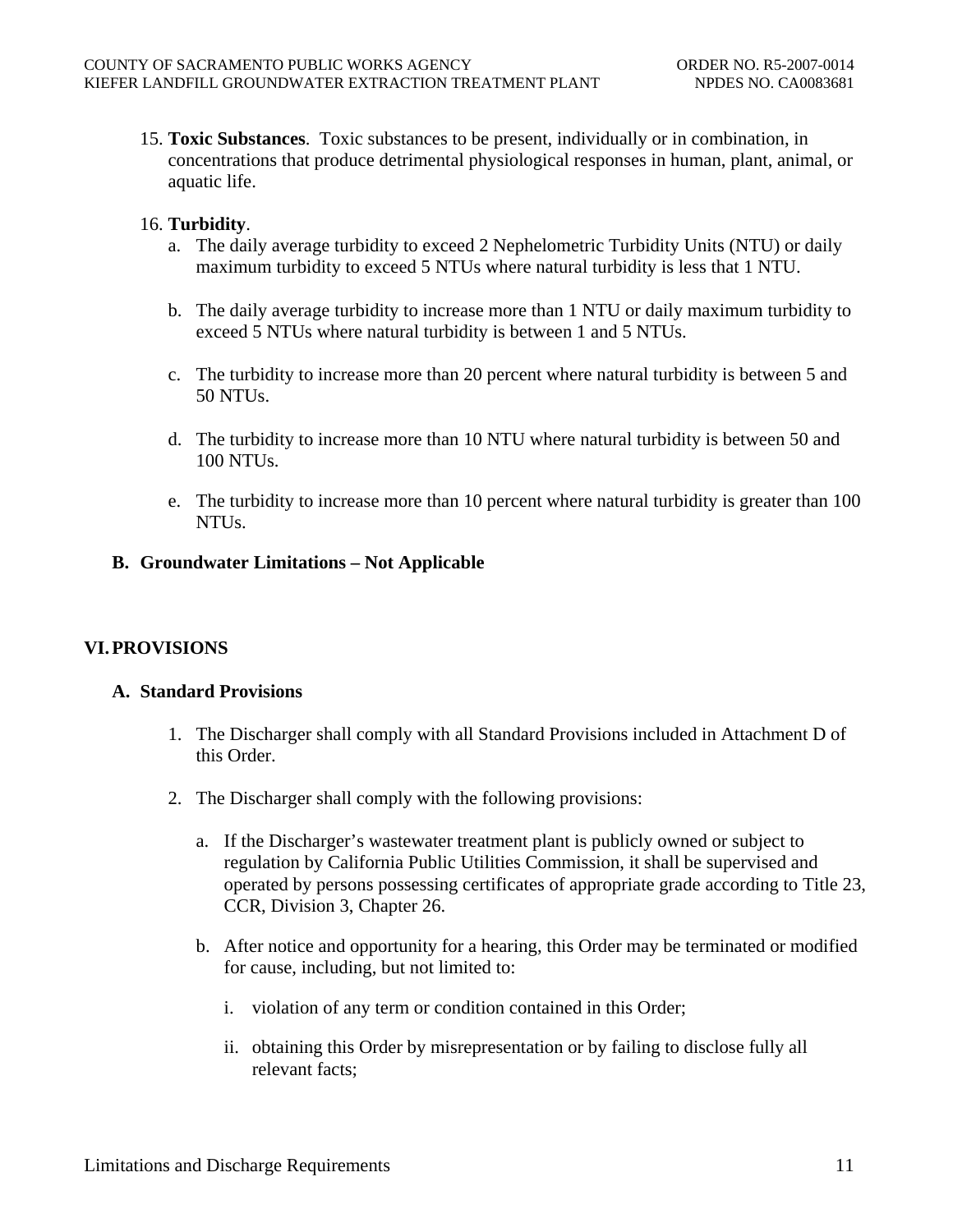- iii. a change in any condition that requires either a temporary or permanent reduction or elimination of the authorized discharge; and
- iv. a material change in the character, location, or volume of discharge.

The causes for modification include:

- *New regulations.* New regulations have been promulgated under Section 405(d) of the Clean Water Act, or the standards or regulations on which the permit was based have been changed by promulgation of amended standards or regulations or by judicial decision after the permit was issued.
- *Land application plans.* When required by a permit condition to incorporate a land application plan for beneficial reuse of sewage sludge, to revise an existing land application plan, or to add a land application plan.
- *Change in sludge use or disposal practice.* Under 40 Code of Federal Regulations (CFR) 122.62(a)(1), a change in the Discharger's sludge use or disposal practice is a cause for modification of the permit. It is cause for revocation and reissuance if the Discharger requests or agrees.

The Regional Water Board may review and revise this Order at any time upon application of any affected person or the Regional Water Board's own motion.

c. If a toxic effluent standard or prohibition (including any scheduled compliance specified in such effluent standard or prohibition) is established under Section 307(a) of the CWA, or amendments thereto, for a toxic pollutant that is present in the discharge authorized herein, and such standard or prohibition is more stringent than any limitation upon such pollutant in this Order, the Regional Water Board will revise or modify this Order in accordance with such toxic effluent standard or prohibition.

The Discharger shall comply with effluent standards and prohibitions within the time provided in the regulations that establish those standards or prohibitions, even if this Order has not yet been modified.

- d. This Order shall be modified, or alternately revoked and reissued, to comply with any applicable effluent standard or limitation issued or approved under Sections 301(b)(2)(C) and (D),  $304(b)(2)$ , and  $307(a)(2)$  of the CWA, if the effluent standard or limitation so issued or approved:
	- i. contains different conditions or is otherwise more stringent than any effluent limitation in the Order; or
	- ii. controls any pollutant limited in the Order.

The Order, as modified or reissued under this paragraph, shall also contain any other requirements of the CWA then applicable.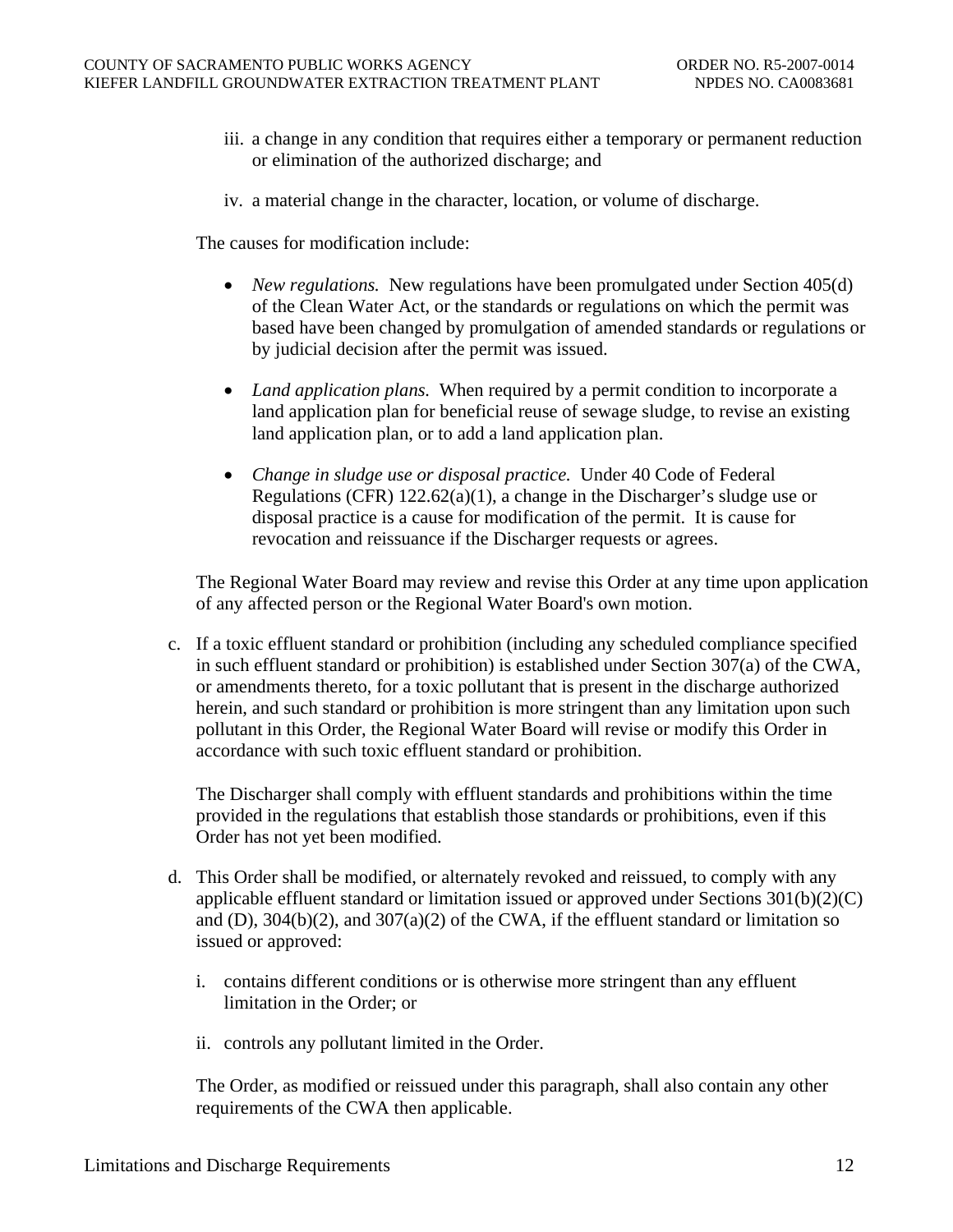- e. The provisions of this Order are severable. If any provision of this Order is found invalid, the remainder of this Order shall not be affected.
- f. The Discharger shall take all reasonable steps to minimize any adverse effects to waters of the State or users of those waters resulting from any discharge or sludge use or disposal in violation of this Order. Reasonable steps shall include such accelerated or additional monitoring as necessary to determine the nature and impact of the noncomplying discharge or sludge use or disposal.
- g. The Discharger shall ensure compliance with any existing or future pretreatment standard promulgated by USEPA under Section 307 of the CWA, or amendment thereto, for any discharge to the municipal system.
- h. The discharge of any radiological, chemical or biological warfare agent or high-level, radiological waste is prohibited.
- i. A copy of this Order shall be maintained at the discharge facility and be available at all times to operating personnel. Key operating personnel shall be familiar with its content.
- j. Safeguard to electric power failure:
	- i. The Discharger shall provide safeguards to assure that, should there be reduction, loss, or failure of electric power, the discharge shall comply with the terms and conditions of this Order.
	- ii. Upon written request by the Regional Water Board the Discharger shall submit a written description of safeguards. Such safeguards may include alternate power sources, standby generators, retention capacity, operating procedures, or other means. A description of the safeguards provided shall include an analysis of the frequency, duration, and impact of power failures experienced over the past five years on effluent quality and on the capability of the Discharger to comply with the terms and conditions of the Order. The adequacy of the safeguards is subject to the approval of the Regional Water Board.
	- iii. Should the treatment works not include safeguards against reduction, loss, or failure of electric power, or should the Regional Water Board not approve the existing safeguards, the Discharger shall, within ninety days of having been advised in writing by the Regional Water Board that the existing safeguards are inadequate, provide to the Regional Water Board and USEPA a schedule of compliance for providing safeguards such that in the event of reduction, loss, or failure of electric power, the Discharger shall comply with the terms and conditions of this Order. The schedule of compliance shall, upon approval of the Regional Water Board, become a condition of this Order.
- k. The Discharger, upon written request of the Regional Water Board, shall file with the Board a technical report on its preventive (failsafe) and contingency (cleanup) plans for controlling accidental discharges, and for minimizing the effect of such events. This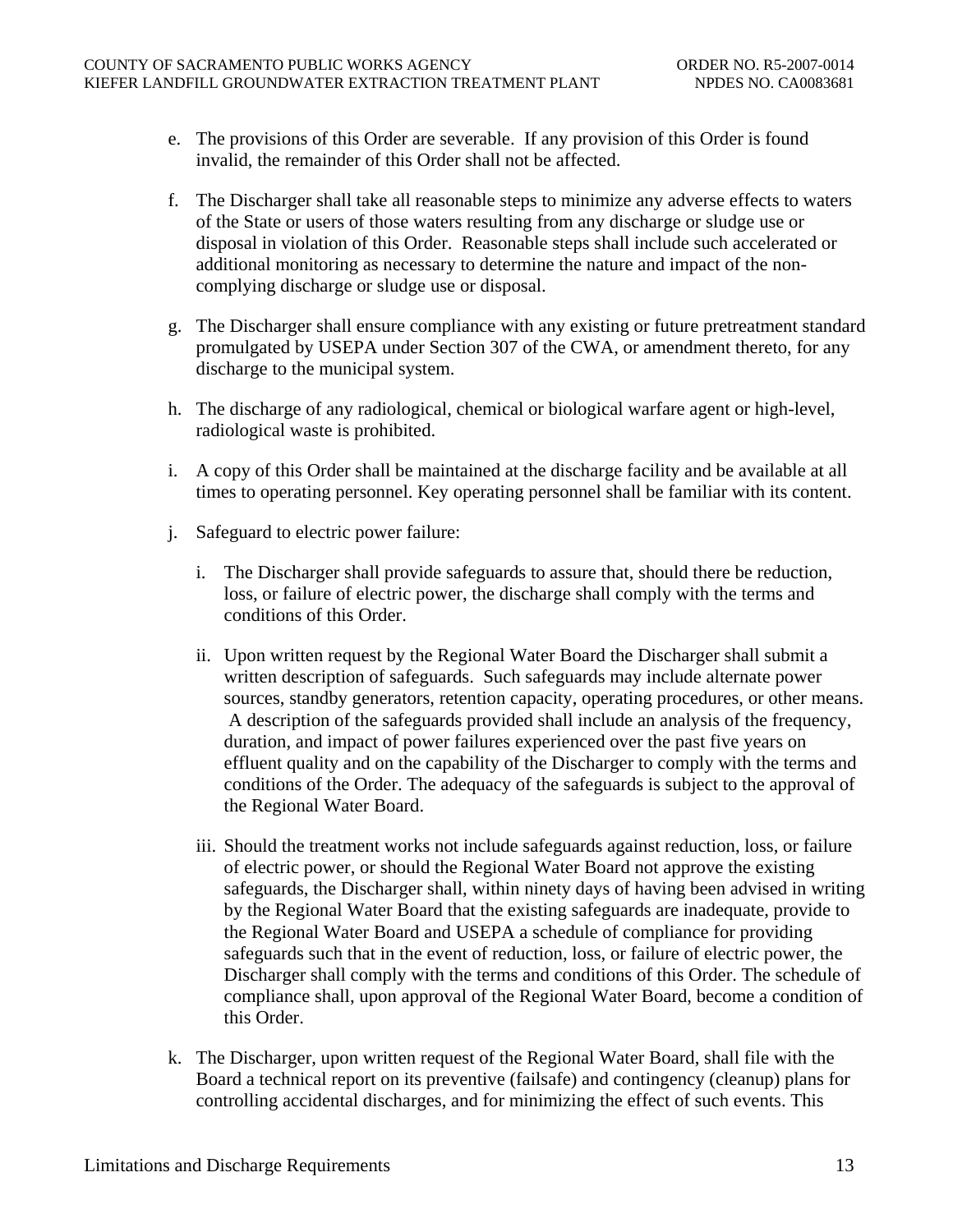report may be combined with that required under Regional Water Board Standard Provision VI.A.2.m.

The technical report shall:

- i. Identify the possible sources of spills, leaks, untreated waste by-pass, and contaminated drainage. Loading and storage areas, power outage, waste treatment unit outage, and failure of process equipment, tanks and pipes should be considered.
- ii. Evaluate the effectiveness of present facilities and procedures and state when they became operational.
- iii. Predict the effectiveness of the proposed facilities and procedures and provide an implementation schedule containing interim and final dates when they will be constructed, implemented, or operational.

The Regional Water Board, after review of the technical report, may establish conditions which it deems necessary to control accidental discharges and to minimize the effects of such events. Such conditions shall be incorporated as part of this Order, upon notice to the Discharger.

- l. A publicly owned treatment works (POTW) whose waste flow has been increasing, or is projected to increase, shall estimate when flows will reach hydraulic and treatment capacities of its treatment and disposal facilities. The projections shall be made in January, based on the last three years' average dry weather flows, peak wet weather flows and total annual flows, as appropriate. When any projection shows that capacity of any part of the facilities may be exceeded in four years, the Discharger shall notify the Regional Water Board by 31 January. A copy of the notification shall be sent to appropriate local elected officials, local permitting agencies and the press. Within 120 days of the notification, the Discharger shall submit a technical report showing how it will prevent flow volumes from exceeding capacity or how it will increase capacity to handle the larger flows. The Regional Water Board may extend the time for submitting the report.
- m. The Discharger shall submit technical reports as directed by the Executive Officer. All technical reports required herein that involve planning, investigation, evaluation, or design, or other work requiring interpretation and proper application of engineering or geologic sciences, shall be prepared by or under the direction of persons registered to practice in California pursuant to California Business and Professions Code, sections 6735, 7835, and 7835.1. To demonstrate compliance with Title 16, CCR, sections 415 and 3065, all technical reports must contain a statement of the qualifications of the responsible registered professional(s). As required by these laws, completed technical reports must bear the signature(s) and seal(s) of the registered professional(s) in a manner such that all work can be clearly attributed to the professional responsible for the work.
- n. Laboratories that perform sample analyses must be identified in all monitoring reports submitted to the Regional Water Board and USEPA.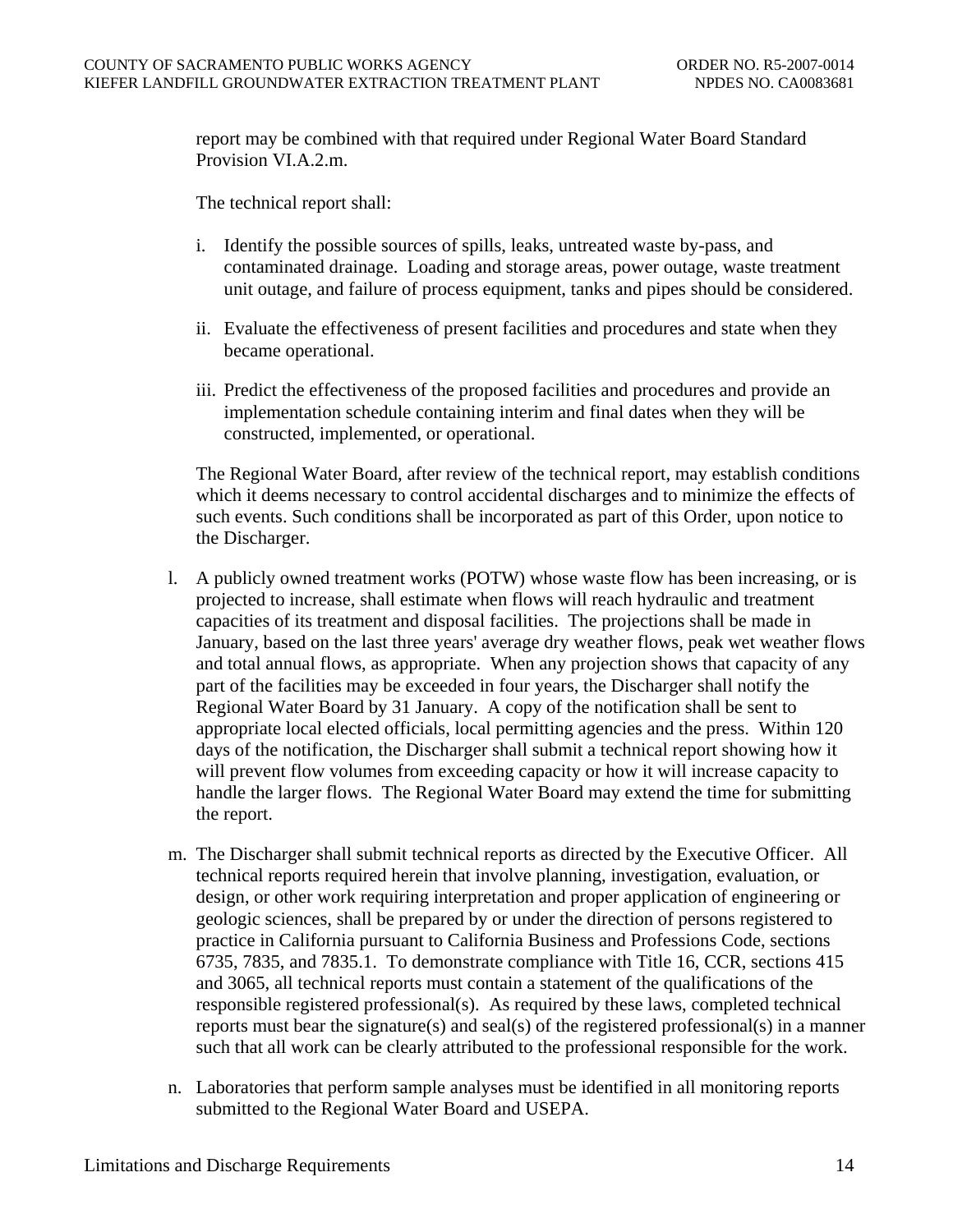- <span id="page-17-0"></span>o. The Discharger shall conduct analysis on any sample provided by USEPA as part of the Discharge Monitoring Quality Assurance (DMQA) program. The results of any such analysis shall be submitted to USEPA's DMQA manager.
- p. Effluent samples shall be taken downstream of the last addition of wastes to the treatment or discharge works where a representative sample may be obtained prior to mixing with the receiving waters. Samples shall be collected at such a point and in such a manner to ensure a representative sample of the discharge.
- q. All monitoring and analysis instruments and devices used by the Discharger to fulfill the prescribed monitoring program shall be properly maintained and calibrated as necessary, at least yearly, to ensure their continued accuracy.
- r. The Discharger shall file with the Regional Water Board technical reports on selfmonitoring performed according to the detailed specifications contained in the Monitoring and Reporting Program attached to this Order.
- s. The results of all monitoring required by this Order shall be reported to the Regional Water Board, and shall be submitted in such a format as to allow direct comparison with the limitations and requirements of this Order. Unless otherwise specified, discharge flows shall be reported in terms of the monthly average and the daily maximum discharge flows.
- t. The Regional Water Board is authorized to enforce the terms of this permit under several provisions of the CWC, including, but not limited to, sections 13385, 13386, and 13387.
- u. For POTWs, prior to making any change in the point of discharge, place of use, or purpose of use of treated wastewater that results in a decrease of flow in any portion of a watercourse, the Discharger must file a petition with the State Water Board, Division of Water Rights, and receive approval for such a change. (CWC section 1211).
- v. In the event the Discharger does not comply or will be unable to comply for any reason, with any prohibition, maximum daily effluent limitation, 1-hour average effluent limitation, or receiving water limitation contained in this Order, the Discharger shall notify the Regional Water Board by telephone (916) 464-3291 within 24 hours of having knowledge of such noncompliance, and shall confirm this notification in writing within five days, unless the Regional Water Board waives confirmation. The written notification shall include the information required by [Attachment D, Section V.E.1](#page-0-0) [40 CFR section 122.41(l)(6)(i)].

## **B. Monitoring and Reporting Program Requirements**

1. The discharger shall comply with the MRP, and future revisions thereto, in Attachment E of this Order.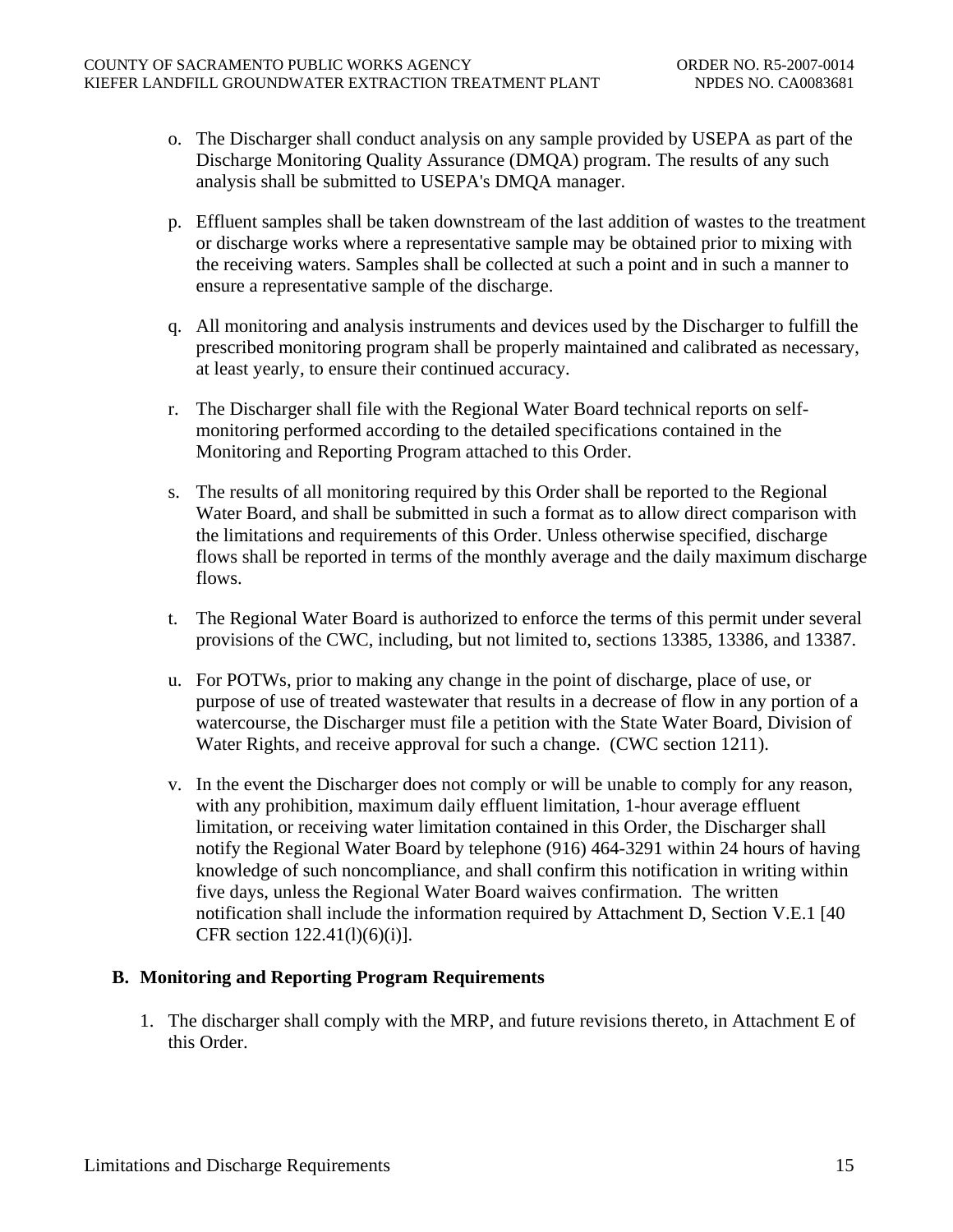# <span id="page-18-0"></span>**C. Special Provisions**

#### 1. **Reopener Provisions**

- a. This Order may be reopened for modification, or revocation and reissuance, as a result of the detection of a reportable priority pollutant generated by special conditions included in this Order. These special conditions may be, but are not limited to, fish tissue sampling, whole effluent toxicity, monitoring requirements on internal waste stream(s), and monitoring for surrogate parameters. Additional requirements may be included in this Order as a result of the special condition monitoring data.
- b. Conditions that necessitate a major modification of a permit are described in 40 CFR section 122.62, including:
	- i. If new or amended applicable water quality standards are promulgated or approved pursuant to Section 303 of the CWA, or amendments thereto, this permit may be reopened and modified in accordance with the new or amended standards.
	- ii. When new information, that was not available at the time of permit issuance, would have justified different permit conditions at the time of issuance.
- c. **Whole Effluent Toxicity.** As a result of a Toxicity Reduction Evaluation (TRE), this Order may be reopened to include a chronic toxicity limitation, a new acute toxicity limitation, and/or a limitation for a specific toxicant identified in the TRE. Additionally, if the State Water Board revises the SIP's toxicity control provisions that would require the establishment of numeric chronic toxicity effluent limitations, this Order may be reopened to include a numeric chronic toxicity effluent limitation based on the new provisions.
- d. If after review of effluent monitoring results or the study results it is determined that the discharge has reasonable potential to cause or contribute to an exceedance of a water quality objective, this Order will be reopened and effluent limitations added for the subject constituents, and subsequent monitoring may be required.

## 2. **Special Studies, Technical Reports and Additional Monitoring Requirements**

a. **Chronic Whole Effluent Toxicity.** For compliance with the Basin Plan's narrative toxicity objective, this Order requires the Discharger to conduct chronic whole effluent toxicity testing, as specified in the Monitoring and Reporting Program (Attachment E, Section V.). Furthermore, this Provision requires the Discharger to investigate the causes of, and identify corrective actions to reduce or eliminate effluent toxicity. If the discharge exceeds the toxicity numeric monitoring trigger established in this Provision, the Discharger is required to initiate a Toxicity Reduction Evaluation (TRE), in accordance with an approved TRE Work Plan, and take actions to mitigate the impact of the discharge and prevent reoccurrence of toxicity. A TRE is a site-specific study conducted in a stepwise process to identify the source(s) of toxicity and the effective control measures for effluent toxicity. TREs are designed to identify the causative agents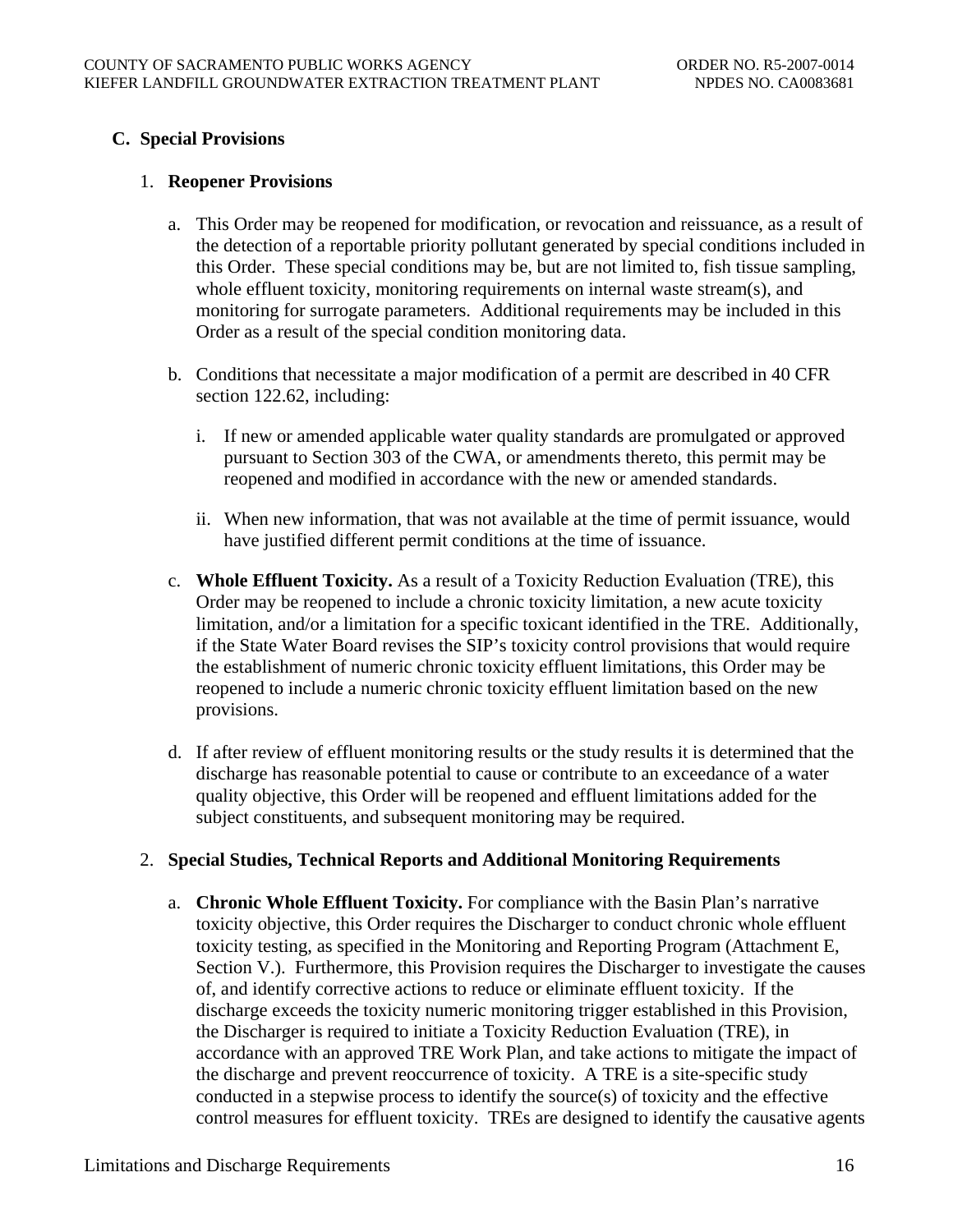and sources of whole effluent toxicity, evaluate the effectiveness of the toxicity control options, and confirm the reduction in effluent toxicity. This Provision includes requirements for the Discharger to develop and submit a TRE Work Plan and includes procedures for accelerated chronic toxicity monitoring and TRE initiation.

- i. **Initial Investigative Toxicity Reduction Evaluation (TRE) Work Plan. Within 90 days of the effective date of this Order,** the Discharger shall submit to the Regional Water Board an Initial Investigative TRE Work Plan for approval by the Executive Officer. This should be a one to two page document including, at minimum:
	- a) A description of the investigation and evaluation techniques that will be used to identify potential causes and sources of effluent toxicity, effluent variability, and treatment system efficiency;
	- b) A description of the facility's methods of maximizing in-house treatment efficiency and good housekeeping practices, and a list of all chemicals used in operation of the facility; and
	- c) A discussion of who will conduct the Toxicity Identification Evaluation (TIE), if necessary (i.e. an in-house expert or outside contractor).
- ii. **Accelerated Monitoring and TRE Initiation.** When the numeric toxicity monitoring trigger is exceeded during regular chronic toxicity monitoring, and the testing meets all test acceptability criteria, the Discharger shall initiate accelerated monitoring as required in the Accelerated Monitoring Specifications. WET testing results exceeding the monitoring trigger during accelerated monitoring demonstrates a pattern of toxicity and requires the Discharger to initiate a TRE to address the effluent toxicity.
- iii. **Numeric Monitoring Trigger.** The numeric toxicity monitoring trigger is > **1 TUc**  (where  $TUC = 100/NOEC$ ). The monitoring trigger is not an effluent limitation; it is the toxicity threshold at which the Discharger is required to begin accelerated monitoring and initiate a TRE.
- iv. **Accelerated Monitoring Specifications.** If the monitoring trigger is exceeded during regular chronic toxicity testing, within 14-days of notification by the laboratory of the test results, the Discharger shall initiate accelerated monitoring. Accelerated monitoring shall consist of four (4) chronic toxicity tests in a six-week period (i.e. one test every two weeks) using the species that exhibited toxicity. The following protocol shall be used for accelerated monitoring and TRE initiation:
	- a) If the results of four (4) consecutive accelerated monitoring tests do not exceed the monitoring trigger, the Discharger may cease accelerated monitoring and resume regular chronic toxicity monitoring. However, notwithstanding the accelerated monitoring results, if there is adequate evidence of a pattern of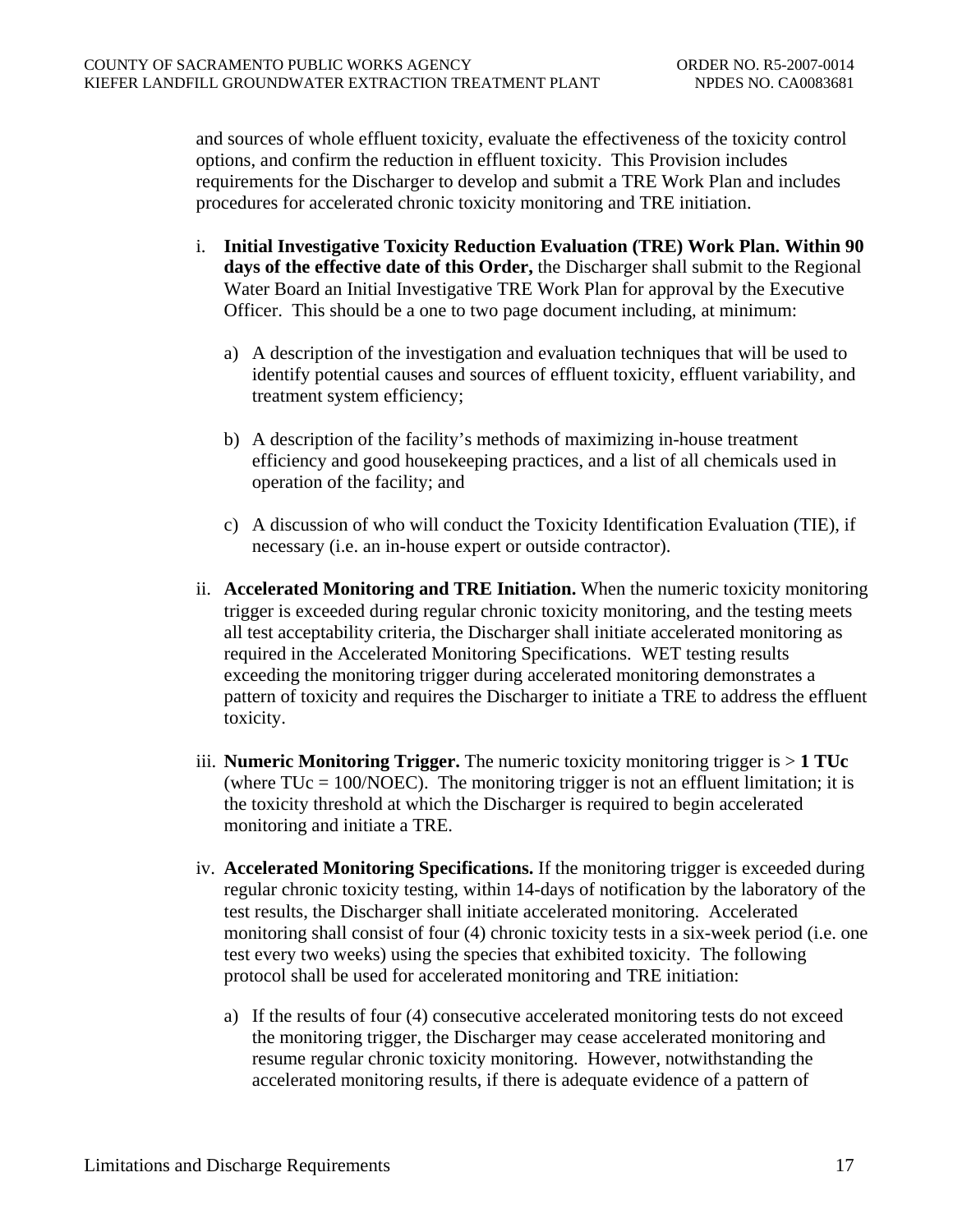<span id="page-20-0"></span>effluent toxicity, the Executive Officer may require that the Discharger initiate a TRE.

- b) If the source(s) of the toxicity is easily identified (i.e. temporary plant upset), the Discharger shall make necessary corrections to the facility and shall continue accelerated monitoring until four (4) consecutive accelerated tests do not exceed the monitoring trigger. Upon confirmation that the effluent toxicity has been removed, the Discharger may cease accelerated monitoring and resume regular chronic toxicity monitoring.
- c) If the result of any accelerated toxicity test exceeds the monitoring trigger, the Discharger shall cease accelerated monitoring and initiate a TRE to investigate the cause(s) of, and identify corrective actions to reduce or eliminate effluent toxicity. Within thirty (30) days of notification by the laboratory of the test results exceeding the monitoring trigger during accelerated monitoring, the Discharger shall submit a TRE Action Plan to the Regional Water Board including, at minimum:
	- 1) Specific actions the Discharger will take to investigate and identify the cause(s) of toxicity, including TRE WET monitoring schedule;
	- 2) Specific actions the Discharger will take to mitigate the impact of the discharge and prevent the recurrence of toxicity; and
	- 3) A schedule for these actions.

Within sixty (60) days of notification by the laboratory of the test results, the Discharger shall submit to the Regional Water Board a TRE Work Plan for approval by the Executive Officer. The TRE Work Plan shall outline the procedures for identifying the source(s) of, and reducing or eliminating effluent toxicity. The TRE Work Plan must be developed in accordance with EPA guidance<sup>[1](#page-20-1)</sup>.

## 3. **Best Management Practices and Pollution Prevention**

a. Stormwater discharges from the Facility are regulated under the General Permit for Discharges of Stormwater Associated with Industrial Activities (State Water Resources Control Board, Water Quality Order No. 97-03-DWQ, NPDES General Permit No. CAS000001). The Discharger's waste discharge identification (WDID) number for the stormwater permit is 5A340311002.

 $\overline{a}$ 

<span id="page-20-1"></span>See Attachment F (Fact Sheet) Section VII.B.2.a. for a list of EPA guidance documents that must be considered in development of the TRE Workplan.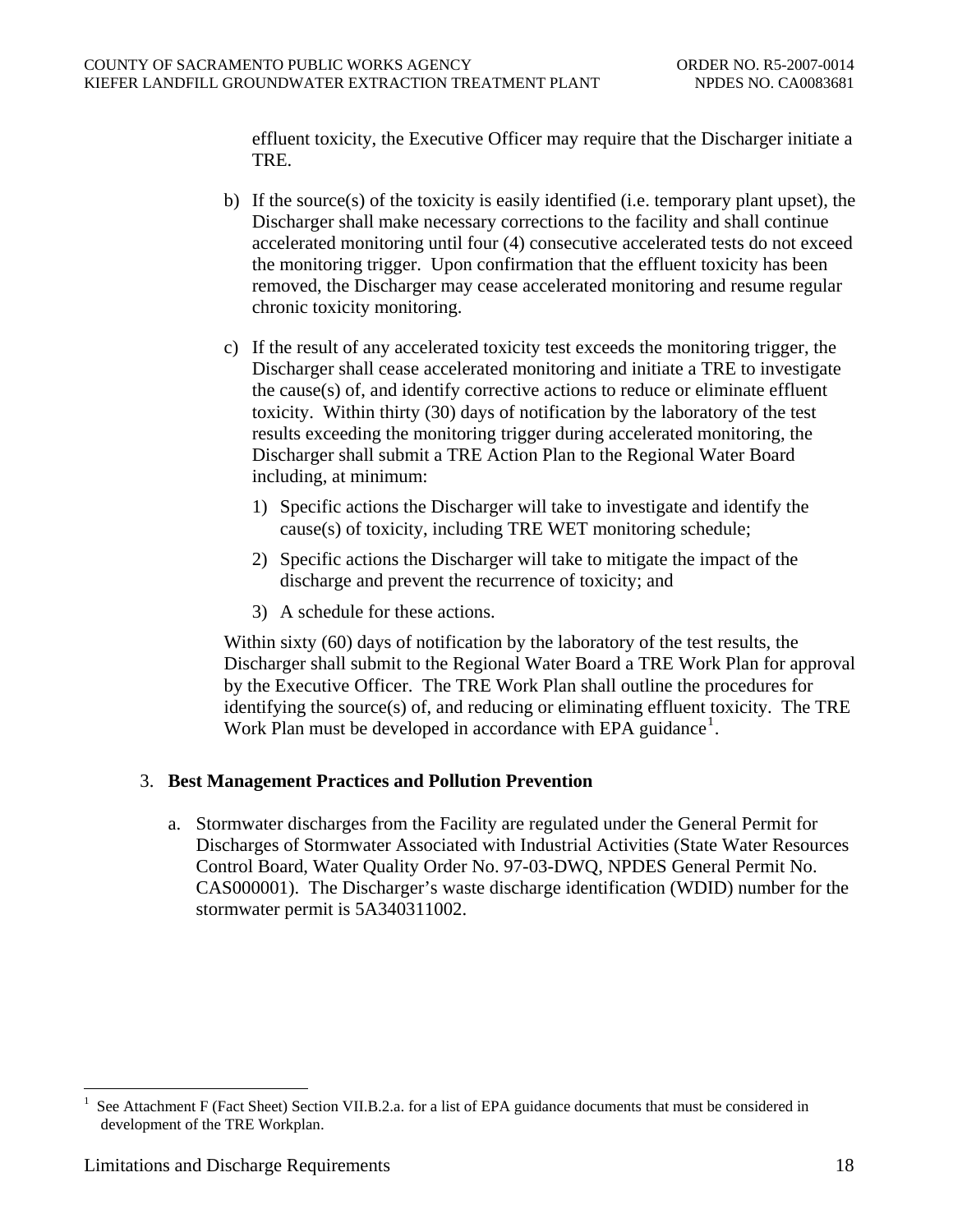## <span id="page-21-0"></span>4. **Construction, Operation and Maintenance Specifications**

a. The Discharger is currently operating under the *Operations & Maintenance Program and Standard Operating Procedures for Kiefer Treatment Plant* (O&M Program). The O&M Program outlines the ways in which groundwater extraction well rehabilitation and maintenance, and tower maintenance are conducted at the Facility, including ways to minimize impacts of maintenance operations on surface water discharges and discharges to the on-site sedimentation basin. The Discharger must maintain an Executive Officer approved O&M Program in order to discharge treated groundwater to the on-site sedimentation basin. **Within 90 days of the effective date of this Order**, the Discharger shall submit to the Regional Water Board an updated O&M Program for approval by the Executive Officer. Any changes thereafter in the O&M Program are subject Executive Officer approval.

## 5. **Special Provisions for Municipal Facilities (POTWs Only) – Not Applicable**

#### 6. **Other Special Provisions**

- a. The Discharger shall use the best practicable treatment or control technique currently available to limit mineralization to no more than a reasonable increment.
- b. Treated groundwater may be used for dust control at the landfill in accordance with a submitted plan that has been approved by the Executive Officer.
- c. Under an agreed upon mitigation measure with the California Department of Fish & Game, if a discharge to Deer Creek is occurring, the flow will be constant and uninterrupted, and a minimum flow of 0.18 mgd will be maintained. Continuous flow may be interrupted for repair of the system or in the event of unusual or emergency circumstances. It is not the intent of the mitigation measure, or these requirements, to preclude the beneficial reuse of treated water for other than discharge to Deer Creek.
- d. In the event of any change in control or ownership of land or waste discharge facilities presently owned or controlled by the Discharger, the Discharger shall notify the succeeding owner or operator of the existence of this Order by letter, a copy of which shall be immediately forwarded to this office.

To assume operation under this Order, the succeeding owner or operator must apply in writing to the Executive Officer requesting transfer of the Order. The request must contain the requesting entity's full legal name, the State of incorporation if a corporation, address and telephone number of the persons responsible for contact with the Regional Water Board and a statement. The statement shall comply with the signatory paragraph of Standard Provision V.B and state that the new owner or operator assumes full responsibility for compliance with this Order. Failure to submit the request shall be considered a discharge without requirements, a violation of the California Water Code. Transfer shall be approved or disapproved in writing by the Executive Officer.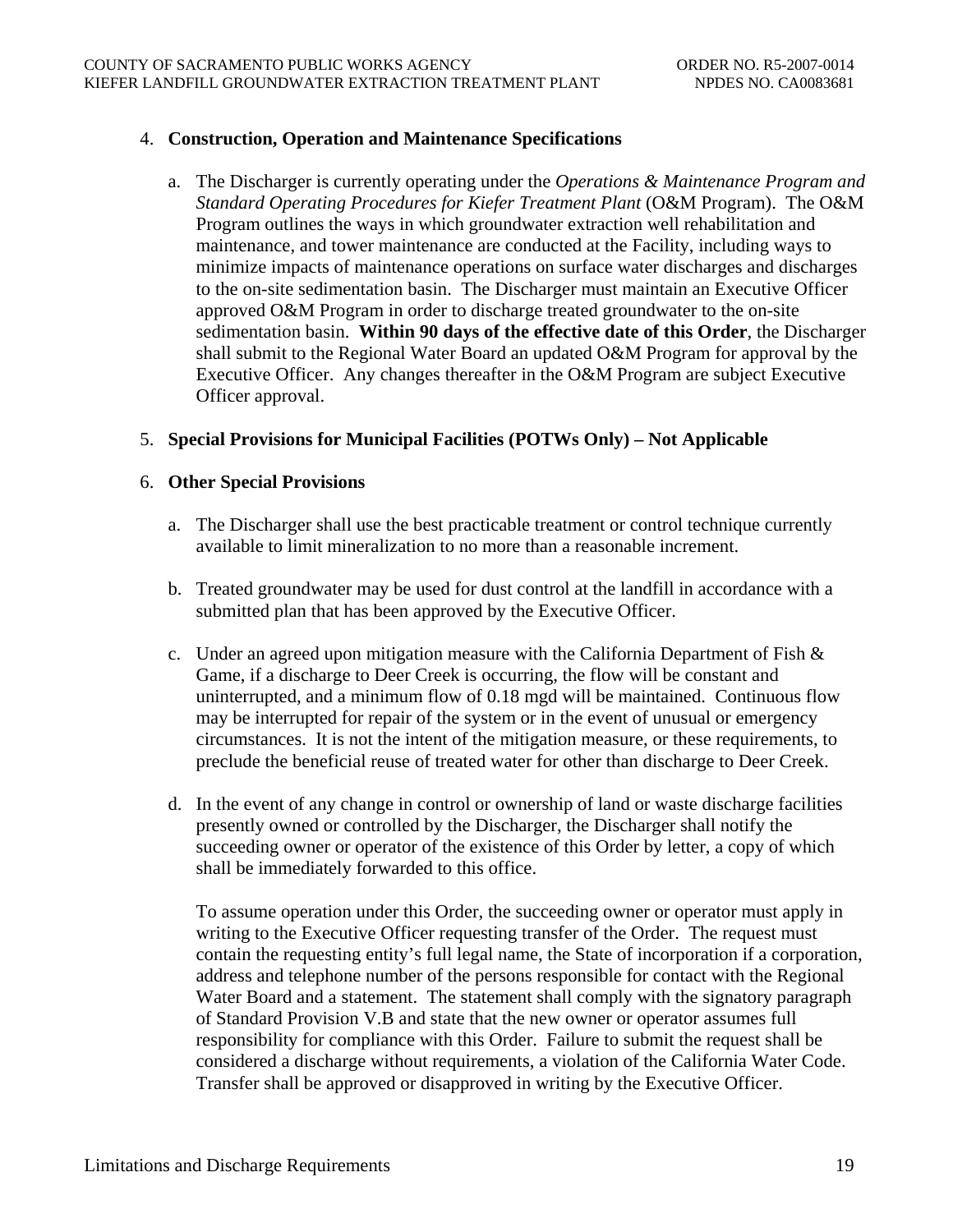# <span id="page-22-0"></span>7. **Compliance Schedules – Not Applicable**

# **VII. COMPLIANCE DETERMINATION**

Compliance with the effluent limitations contained in Section IV of this Order will be determined as specified below:

## **A. Aluminum Effluent Limitations**

Compliance with the final effluent limitations for aluminum can be demonstrated using either total or acid-soluble (inductively coupled plasma/atomic emission spectrometry or inductively coupled plasma/mass spectrometry) analysis methods, as supported by US EPA's Ambient Water Quality Criteria for Aluminum document (EPA 440/5-86-008), or other standard methods that exclude aluminum silicate particles as approved by the Executive Officer.

#### **B. Organochlorine Pesticides Instantaneous Maximum Effluent Limitation**

Organochlorine pesticides include aldrin, alpha-BHC, beta-BHC, delta-BHC gamma-BHC, 4,4'- DDD, 4,4'-DDE, 4,4'-DDT, chlordane, dieldrin, endrin, endrin aldehyde, alpha-endosulfan, beta-endosulfan, endosulfan sulfate, heptachlor, heptachlor epoxide, and toxaphene. The ND instantaneous maximum effluent limitation for organochlorine pesticides applies to each individual pesticide. No individual pesticide may be present in the discharge at detectable concentrations. The Discharger shall use USEPA standard analytical techniques with the lowest possible detectable level for organochlorine pesticides with a minimum acceptable reporting level as indicated in appendix 4 of the SIP. If the analytical result of a single effluent grab sample is detected for any organochlorine pesticide, a violation will be flagged and the discharger will be considered out of compliance for that single sample. Non-compliance for each sample will be considered separately (*e.g*., the results of two grab samples taken within a calendar day that both exceed the instantaneous maximum effluent limitation would result in two instances of non-compliance with the instantaneous maximum effluent limitation).

## **C. Volatile Organic Compounds (VOCs) Maximum Daily Effluent Limitation**

VOCs include all constituents listed in EPA Method 502.2 (Attachment I). The maximum daily effluent limitation of 0.5 µg/L applies to each VOC.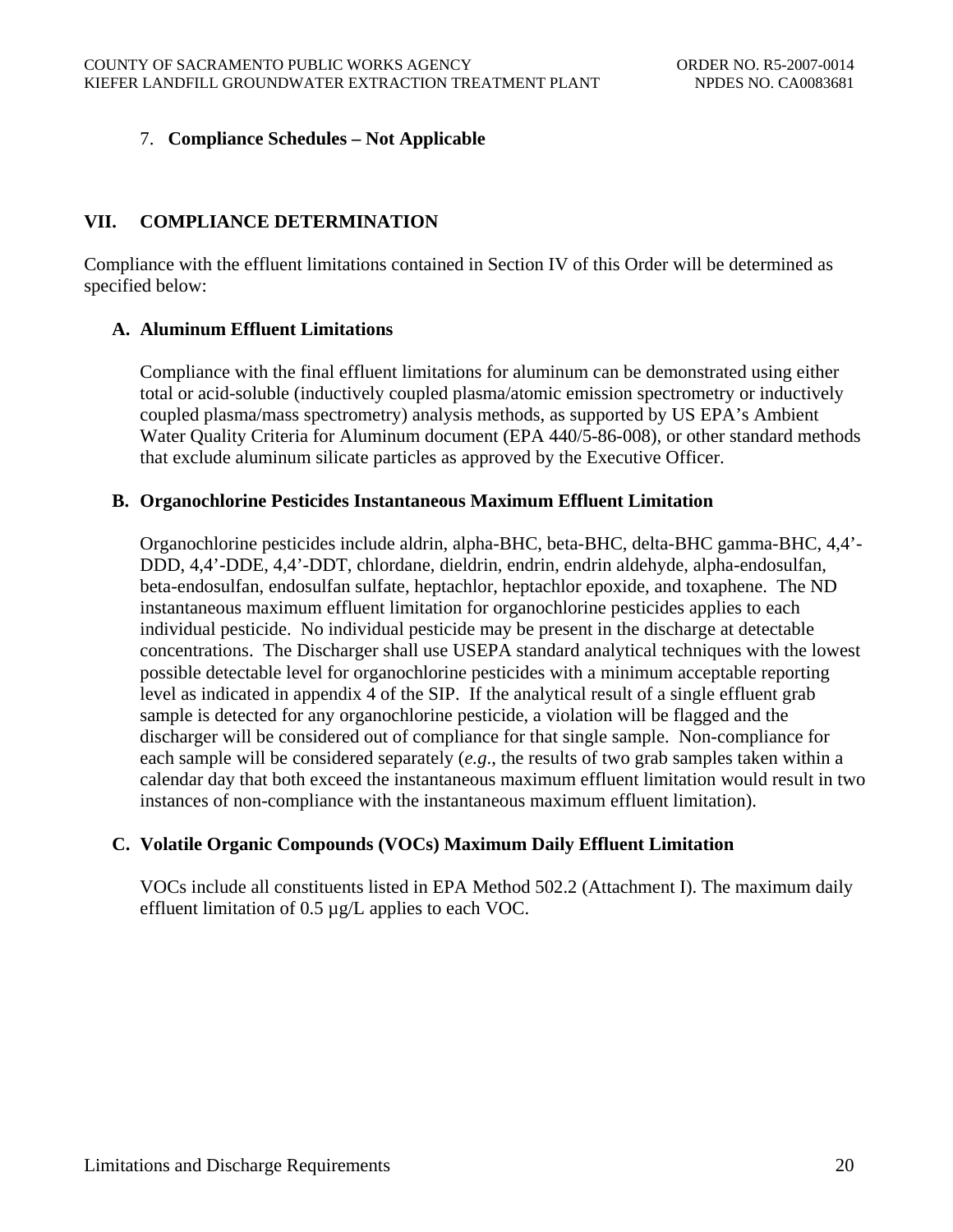# <span id="page-23-0"></span>**ATTACHMENT A – DEFINITIONS**

**Average Four-Day Effluent Limitation:** the highest allowable average of daily discharges over a fourday period, calculated as the sum of all daily discharges measured during a four-day period divided by the number of daily discharges measured during that four-day period.

**Average Hourly Effluent Limitation:** the highest allowable average of discharges over a one-hour period, calculated as the sum of all discharges measured during that one-hour period divided by the number of discharges measured during that one-hour period.

**Average Monthly Effluent Limitation (AMEL):** the highest allowable average of daily discharges over a calendar month, calculated as the sum of all daily discharges measured during a calendar month divided by the number of daily discharges measured during that month.

**Daily Discharge:** Daily Discharge is defined as either: (1) the total mass of the constituent discharged over the calendar day (12:00 am through 11:59 pm) or any 24-hour period that reasonably represents a calendar day for purposes of sampling (as specified in the permit), for a constituent with limitations expressed in units of mass or; (2) the unweighted arithmetic mean measurement of the constituent over the day for a constituent with limitations expressed in other units of measurement (*e.g*., concentration).

The daily discharge may be determined by the analytical results of a composite sample taken over the course of one day (a calendar day or other 24-hour period defined as a day) or by the arithmetic mean of analytical results from one or more grab samples taken over the course of the day.

For composite sampling, if one day is defined as a 24-hour period other than a calendar day, the analytical result for the 24-hour period will be considered as the result for the calendar day in which the 24-hour period ends.

**Instantaneous Maximum Effluent Limitation:** the highest allowable value for any single grab sample or aliquot (*i.e*., each grab sample or aliquot is independently compared to the instantaneous maximum limitation).

**Instantaneous Minimum Effluent Limitation:** the lowest allowable value for any single grab sample or aliquot (*i.e*., each grab sample or aliquot is independently compared to the instantaneous minimum limitation).

**Maximum Daily Effluent Limitation (MDEL):** the highest allowable daily discharge of a pollutant.

**Best Practicable Treatment or Control (BPTC):** BPTC is a requirement of the Antidegradation Policy (Resolution 68-16). BPTC is the treatment or control of a discharge necessary to assure that, *"(a) a pollution or nuisance will not occur and (b) the highest water quality consistent with maximum benefit to the people of the State will be maintained."*

**Chronic Toxic Unit (TU<sub>c</sub>):** the reciprocal of the effluent concentration that causes no observable effect on the test organisms in a chronic toxicity test ( $TU_c = 100/NOEC$ ) (see NOEC)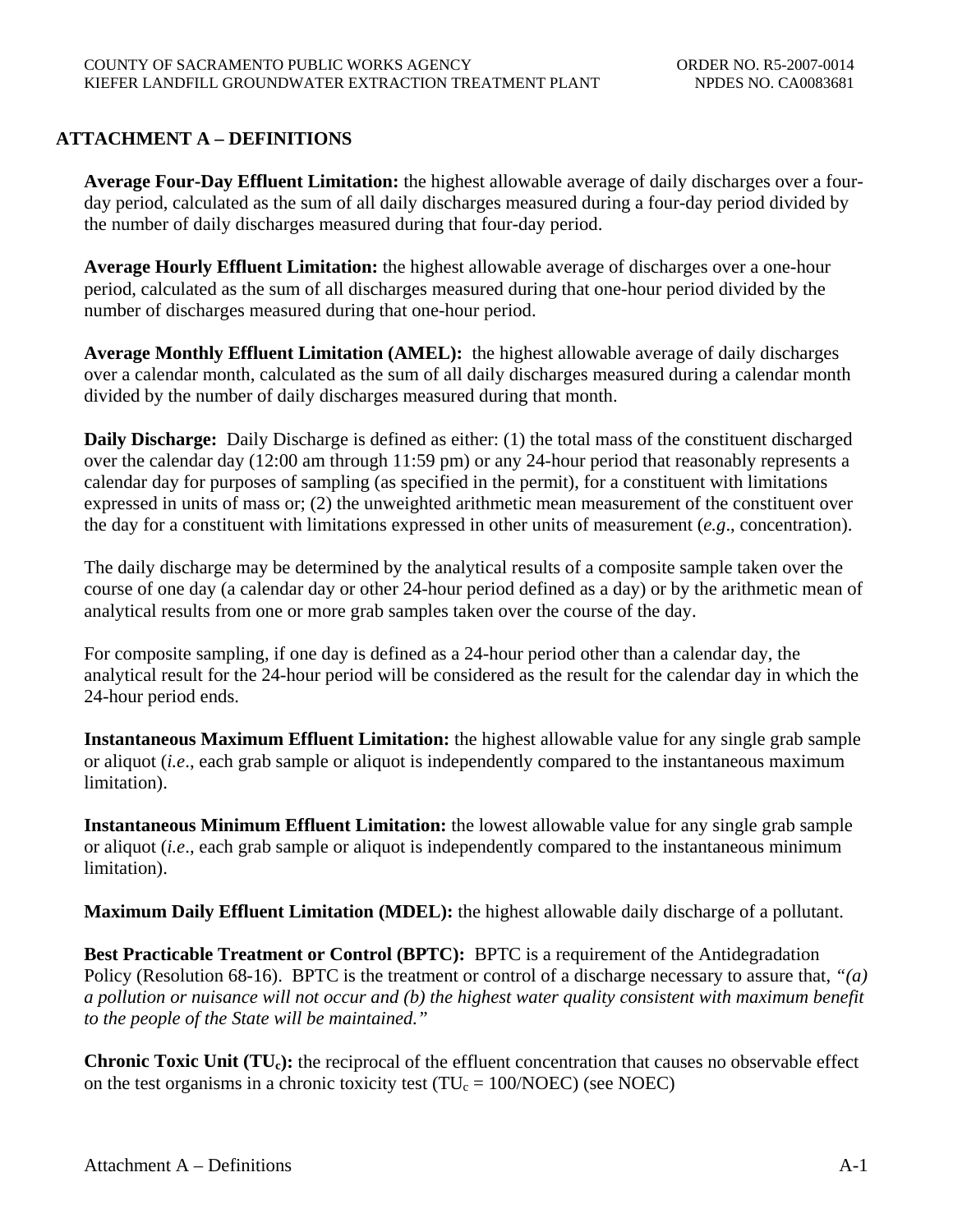**Coefficient of Variation (***CV***)** is a measure of the data variability and is calculated as the estimated standard deviation divided by the arithmetic mean of the observed values.

**Detected, but Not Quantified (DNQ)** are those sample results less than the RL, but greater than or equal to the laboratory's MDL.

**Effect Concentration (EC):** a point estimate of the toxicant concentration that would cause an observable adverse effect (e.g. death, immobilization, or serious incapitation) in a given percent of the test organisms, calculated from a continuous model (e.g. Probit Model).  $EC_{25}$  is a point estimate of the toxicant concentration that would cause an observable adverse effect in 25 percent of the test organisms.

**Inhibition Concentration (IC):** a point estimate of the toxicant concentration that would cause a given percent reduction in a non-lethal biological measurement (e.g. reproduction or growth), calculated from a continuous model (e.g. Interpolation Method).  $IC_{25}$  is a point estimate of the toxicant concentration that would cause a 25 percent reduction in a non-lethal biological measurement.

**Effluent Concentration Allowance (ECA)** is a value derived from the water quality criterion/objective, dilution credit, and ambient background concentration that is used, in conjunction with the coefficient of variation for the effluent monitoring data, to calculate a long-term average (LTA) discharge concentration. The ECA has the same meaning as waste load allocation (WLA) as used in U.S. EPA guidance (Technical Support Document For Water Quality-based Toxics Control, March 1991, second printing, EPA/505/2-90-001).

**Method Detection Limit (MDL)** is the minimum concentration of a substance that can be measured and reported with 99 percent confidence that the analyte concentration is greater than zero, as defined in title 40 of the Code of Federal Regulations, Part 136, Attachment B, revised as of July 3, 1999.

**Minimum Level (ML)** is the concentration at which the entire analytical system must give a recognizable signal and acceptable calibration point. The ML is the concentration in a sample that is equivalent to the concentration of the lowest calibration standard analyzed by a specific analytical procedure, assuming that all the method specified sample weights, volumes, and processing steps have been followed.

**Not Detected (ND)** are those sample results less than the laboratory's MDL.

**Pollution Prevention** means any action that causes a net reduction in the use or generation of a hazardous substance or other pollutant that is discharged into water and includes, but is not limited to, input change, operational improvement, production process change, and product reformulation (as defined in Water Code section 13263.3). Pollution prevention does not include actions that merely shift a pollutant in wastewater from one environmental medium to another environmental medium, unless clear environmental benefits of such an approach are identified to the satisfaction of the State or Regional Water Board.

**Reporting Level (RL)** is the ML (and its associated analytical method) chosen by the Discharger for reporting and compliance determination from the MLs included in this Order. The MLs included in this Order correspond to approved analytical methods for reporting a sample result that are selected by the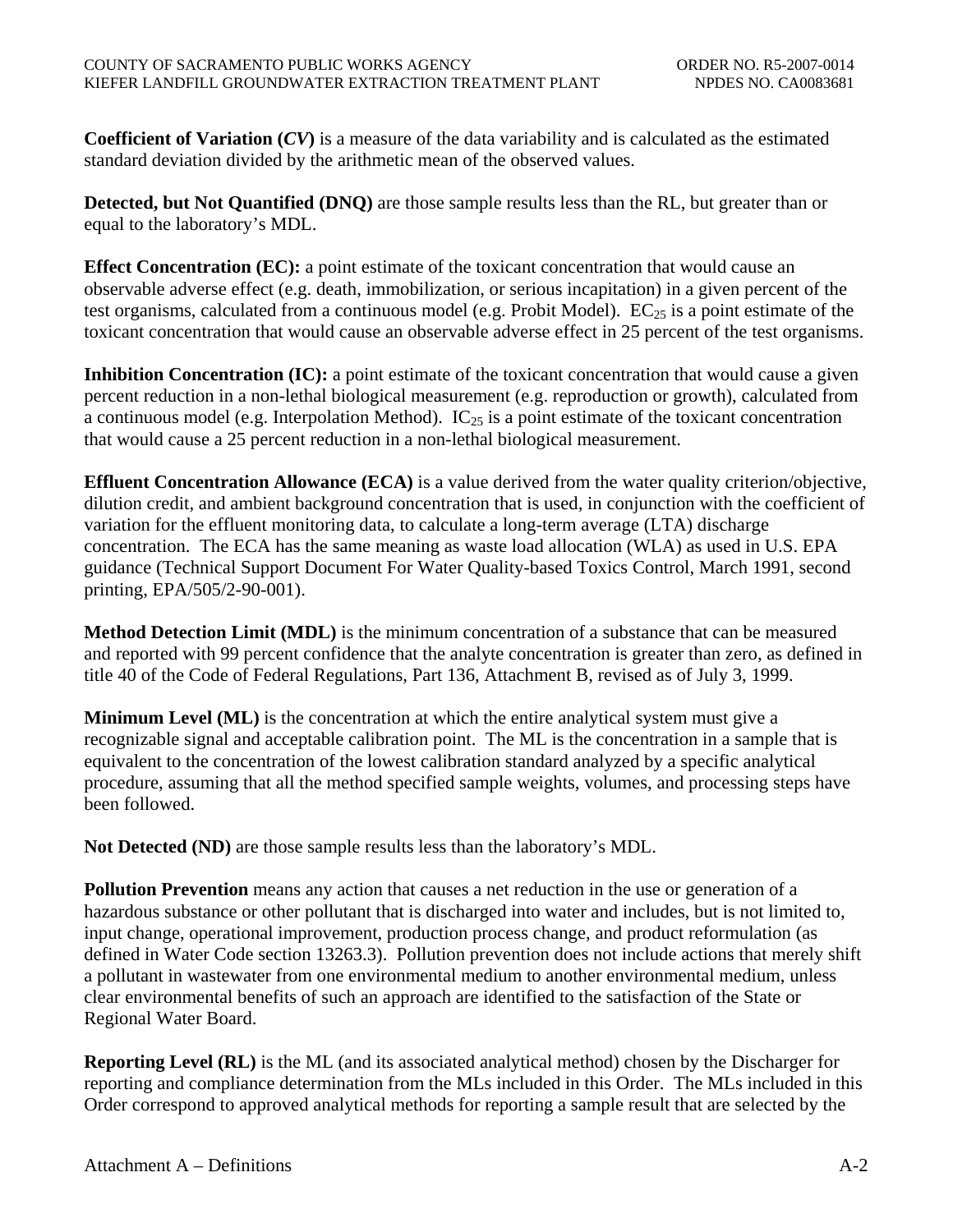Regional Water Board either from Appendix 4 of the SIP in accordance with section 2.4.2 of the SIP or established in accordance with section 2.4.3 of the SIP. The ML is based on the proper application of method-based analytical procedures for sample preparation and the absence of any matrix interferences. Other factors may be applied to the ML depending on the specific sample preparation steps employed. For example, the treatment typically applied in cases where there are matrix-effects is to dilute the sample or sample aliquot by a factor of ten. In such cases, this additional factor must be applied to the ML in the computation of the RL.

**Standard Deviation (**σ**)** is a measure of variability that is calculated as follows:

$$
\sigma = (\sum [(x - \mu)^2]/(n - 1))^{0.5}
$$
  
where:

x is the observed value;

µ is the arithmetic mean of the observed values; and

n is the number of samples.

**Toxicity Reduction Evaluation (TRE)** is a study conducted in a step-wise process designed to identify the causative agents of effluent or ambient toxicity, isolate the sources of toxicity, evaluate the effectiveness of toxicity control options, and then confirm the reduction in toxicity. The first steps of the TRE consist of the collection of data relevant to the toxicity, including additional toxicity testing, and an evaluation of facility operations and maintenance practices, and best management practices. A Toxicity Identification Evaluation (TIE) may be required as part of the TRE, if appropriate. (A TIE is a set of procedures to identify the specific chemical(s) responsible for toxicity. These procedures are performed in three phases (characterization, identification, and confirmation) using aquatic organism toxicity tests.)

**NOEC, No Observed Effect Concentration:** the highest tested concentration of an effluent or test sample whose effect is not different from the control effect, according to the statistical test used (see LOEC). The NOEC is usually the highest tested concentration of an effluent or toxic that causes no observable effects on the test organisms (i.e. the highest concentration of toxicity at which the values for the observed responses do not statistically differ from the controls).

**Toxicity Test:** the procedure using living organisms to determine whether a chemical or an effluent is toxic. A toxicity test measures the degree of the effect of a specific chemical or effluent on exposed test organisms.

**Toxic Unit:** the measure of toxicity in an effluent as determined by the acute toxic units (TU<sub>a</sub>) or chronic toxic units  $(TU_c)$  measured. The larger the TU, the greater the toxicity.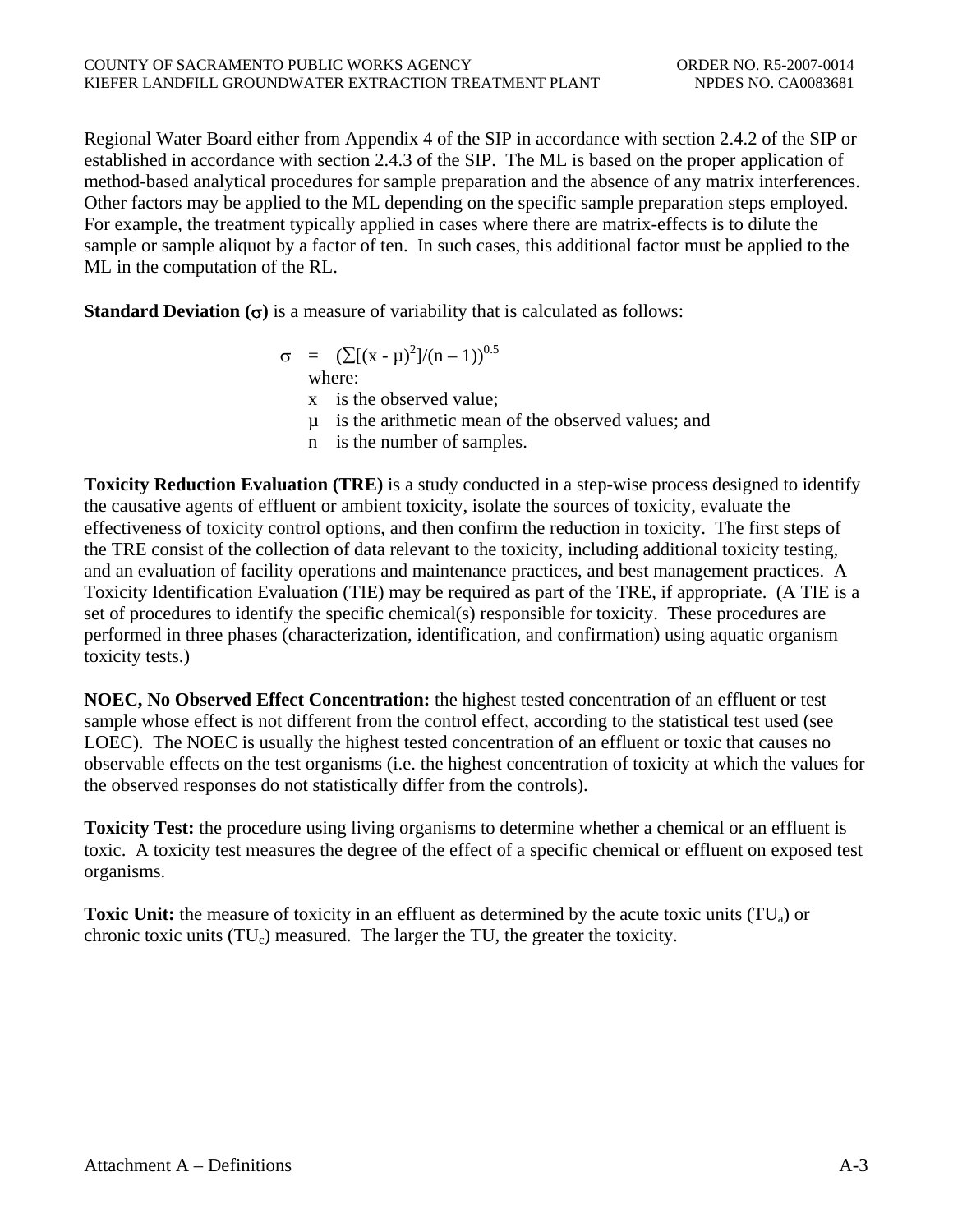# <span id="page-26-0"></span>**ATTACHMENT B – TOPOGRAPHIC MAP**

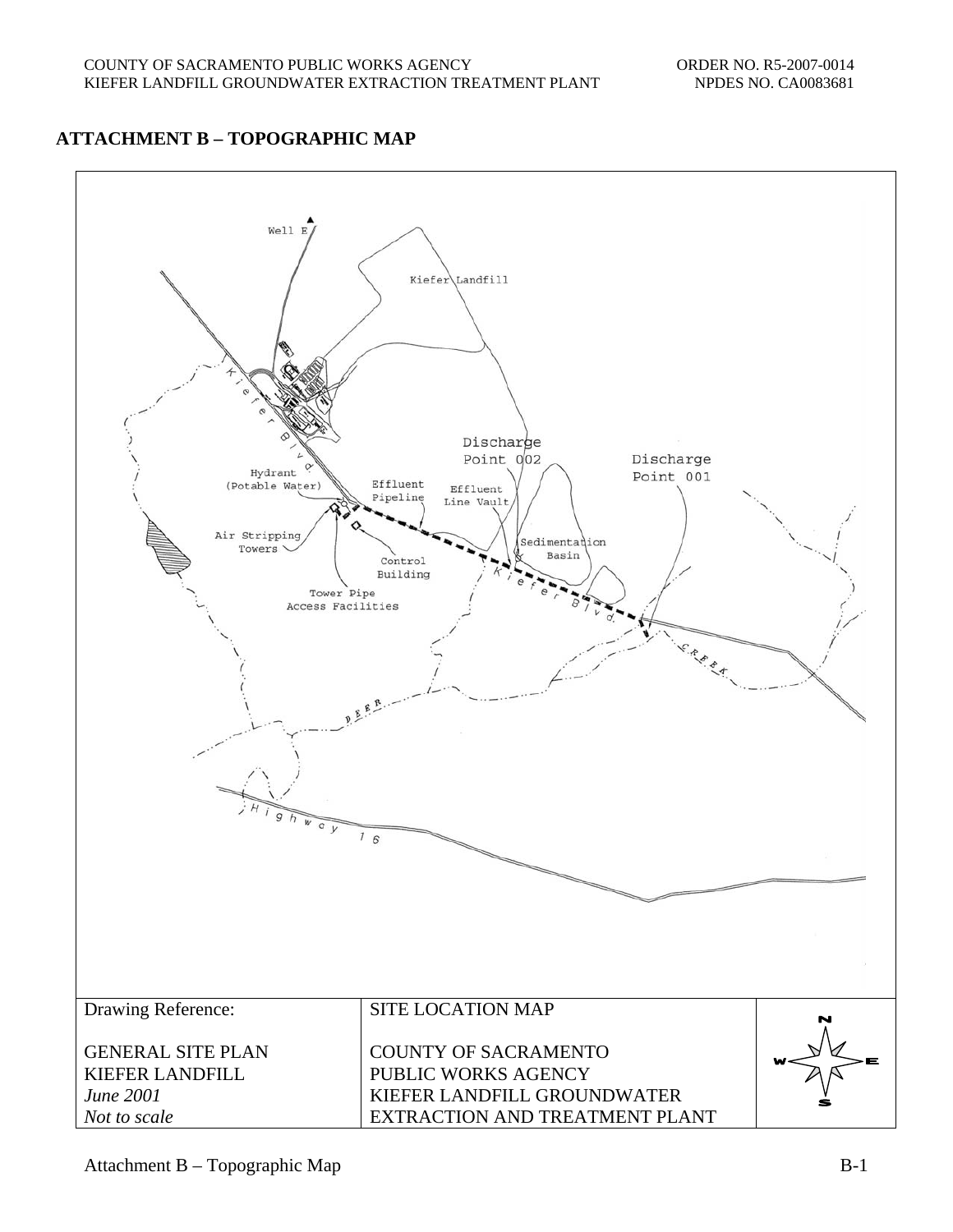# <span id="page-27-0"></span>**ATTACHMENT C – FLOW SCHEMATIC**

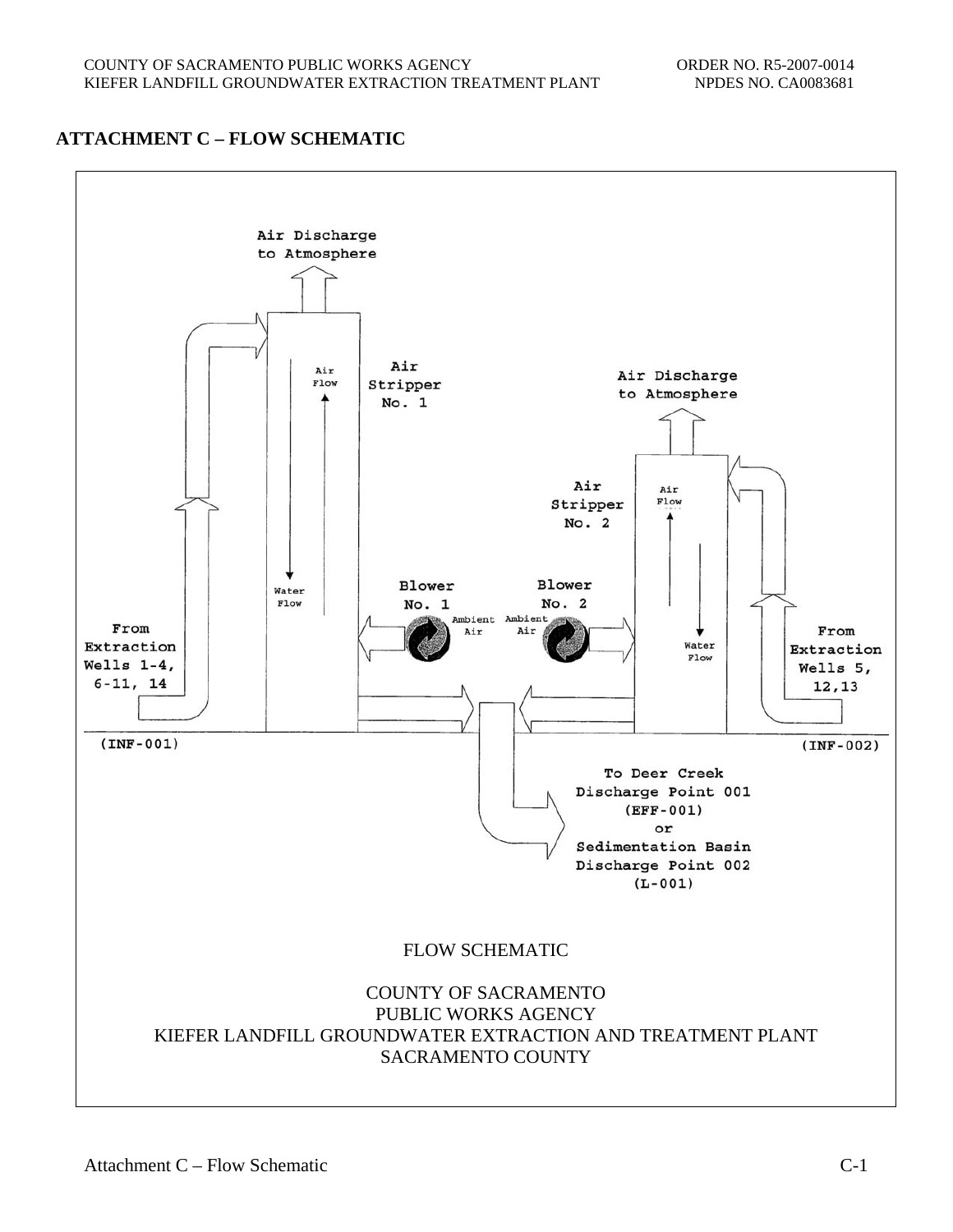# <span id="page-28-0"></span>**ATTACHMENT D – FEDERAL STANDARD PROVISIONS**

## **I. STANDARD PROVISIONS – PERMIT COMPLIANCE**

### **A. Duty to Comply**

- 1. The Discharger must comply with all of the conditions of this Order. Any noncompliance constitutes a violation of the Clean Water Act (CWA) and the California Water Code (CWC) and is grounds for enforcement action, for permit termination, revocation and reissuance, or denial of a permit renewal application [*40 CFR §122.41(a)*].
- 2. The Discharger shall comply with effluent standards or prohibitions established under Section 307(a) of the CWA for toxic pollutants and with standards for sewage sludge use or disposal established under Section 405(d) of the CWA within the time provided in the regulations that establish these standards or prohibitions, even if this Order has not been modified to incorporate the requirement [*40 CFR §122.41(a)(1)*].

#### **B. Need to Halt or Reduce Activity Not a Defense**

It shall not be a defense for a Discharger in an enforcement action that it would have been necessary to halt or reduce the permitted activity in order to maintain compliance with the conditions of this Order [*40 CFR §122.41I*].

## **C. Duty to Mitigate**

The Discharger shall take all reasonable steps to minimize or prevent any discharge or sludge use or disposal in violation of this Order that has a reasonable likelihood of adversely affecting human health or the environment [*40 CFR §122.41(d)*].

## **D. Proper Operation and Maintenance**

The Discharger shall at all times properly operate and maintain all facilities and systems of treatment and control (and related appurtenances) which are installed or used by the Discharger to achieve compliance with the conditions of this Order. Proper operation and maintenance also includes adequate laboratory controls and appropriate quality assurance procedures. This provision requires the operation of backup or auxiliary facilities or similar systems that are installed by a Discharger only when necessary to achieve compliance with the conditions of this Order [*40 CFR §122.41(e)*].

## **E. Property Rights**

1. This Order does not convey any property rights of any sort or any exclusive privileges [*40 CFR §122.41(g)*].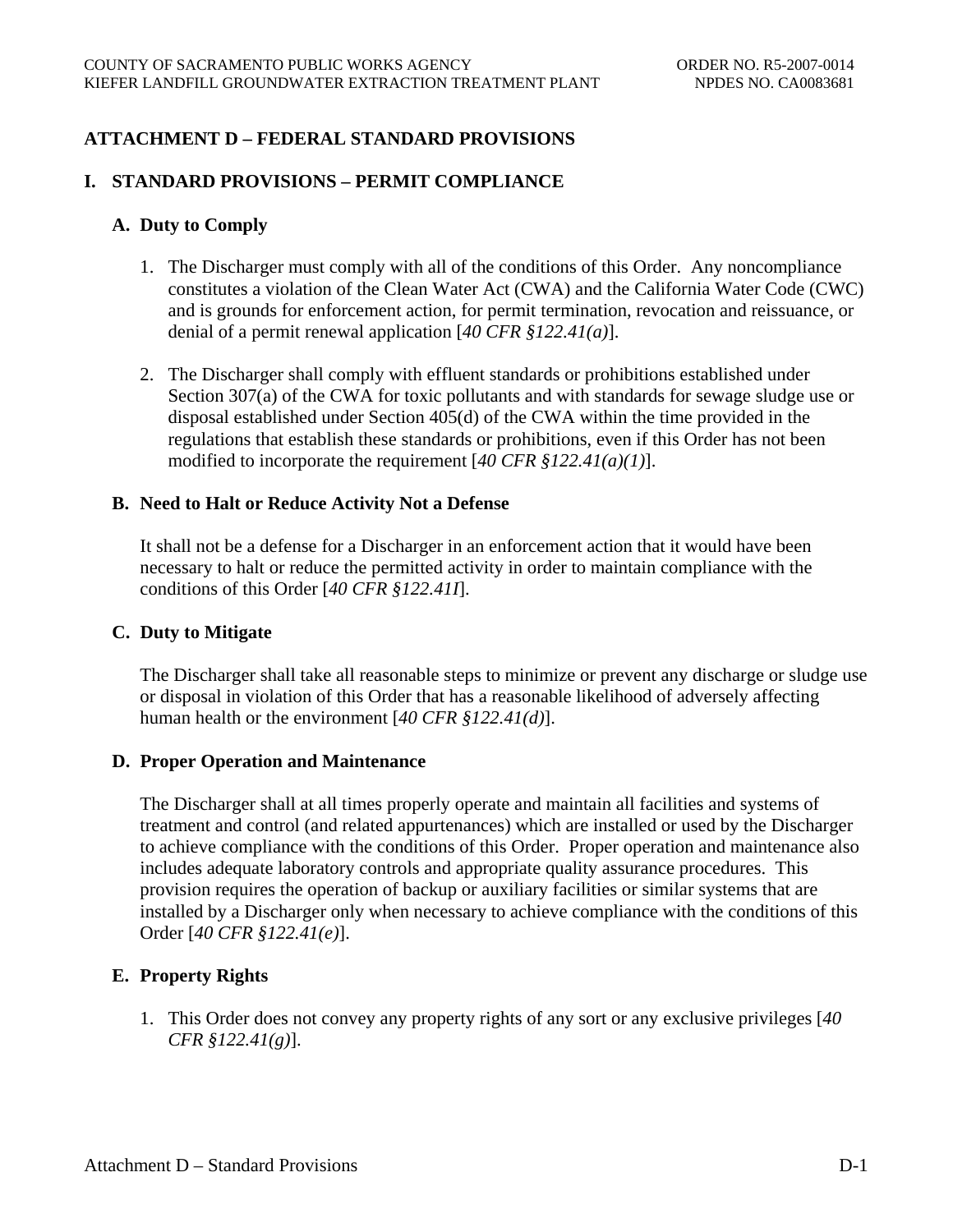2. The issuance of this Order does not authorize any injury to persons or property or invasion of other private rights, or any infringement of State or local law or regulations [*40 CFR §122.5I*].

# **F. Inspection and Entry**

The Discharger shall allow the Regional Water Quality Control Board (Regional Water Board), State Water Resources Control Board (State Water Board), United States Environmental Protection Agency (USEPA), and/or their authorized representatives (including an authorized contractor acting as their representative), upon the presentation of credentials and other documents, as may be required by law, to [*40 CFR §122.41(i)*] [*CWC 13383I*]:

- 1. Enter upon the Discharger's premises where a regulated facility or activity is located or conducted, or where records are kept under the conditions of this Order [*40 CFR §122.41(i)(1)*];
- 2. Have access to and copy, at reasonable times, any records that must be kept under the conditions of this Order [*40 CFR §122.41(i)(2)*];
- 3. Inspect and photograph, at reasonable times, any facilities, equipment (including monitoring and control equipment), practices, or operations regulated or required under this Order [*40 CFR §122.41(i)(3)*];
- 4. Sample or monitor, at reasonable times, for the purposes of assuring Order compliance or as otherwise authorized by the CWA or the CWC, any substances or parameters at any location [*40 CFR §122.41(i)(4)*].

## **G. Bypass**

- 1. Definitions
	- a. "Bypass" means the intentional diversion of waste streams from any portion of a treatment facility [*40 CFR §122.41(m)(1)(i)*].
	- b. "Severe property damage" means substantial physical damage to property, damage to the treatment facilities, which causes them to become inoperable, or substantial and permanent loss of natural resources that can reasonably be expected to occur in the absence of a bypass. Severe property damage does not mean economic loss caused by delays in production [*40 CFR §122.41(m)(1)(ii)*].
- 2. Bypass not exceeding limitations The Discharger may allow any bypass to occur which does not cause exceedances of effluent limitations, but only if it is for essential maintenance to assure efficient operation. These bypasses are not subject to the provisions listed in Standard Provisions – Permit Compliance I.G.3, I.G.4, and I.G.5 below [*40 CFR §122.41(m)(2)*].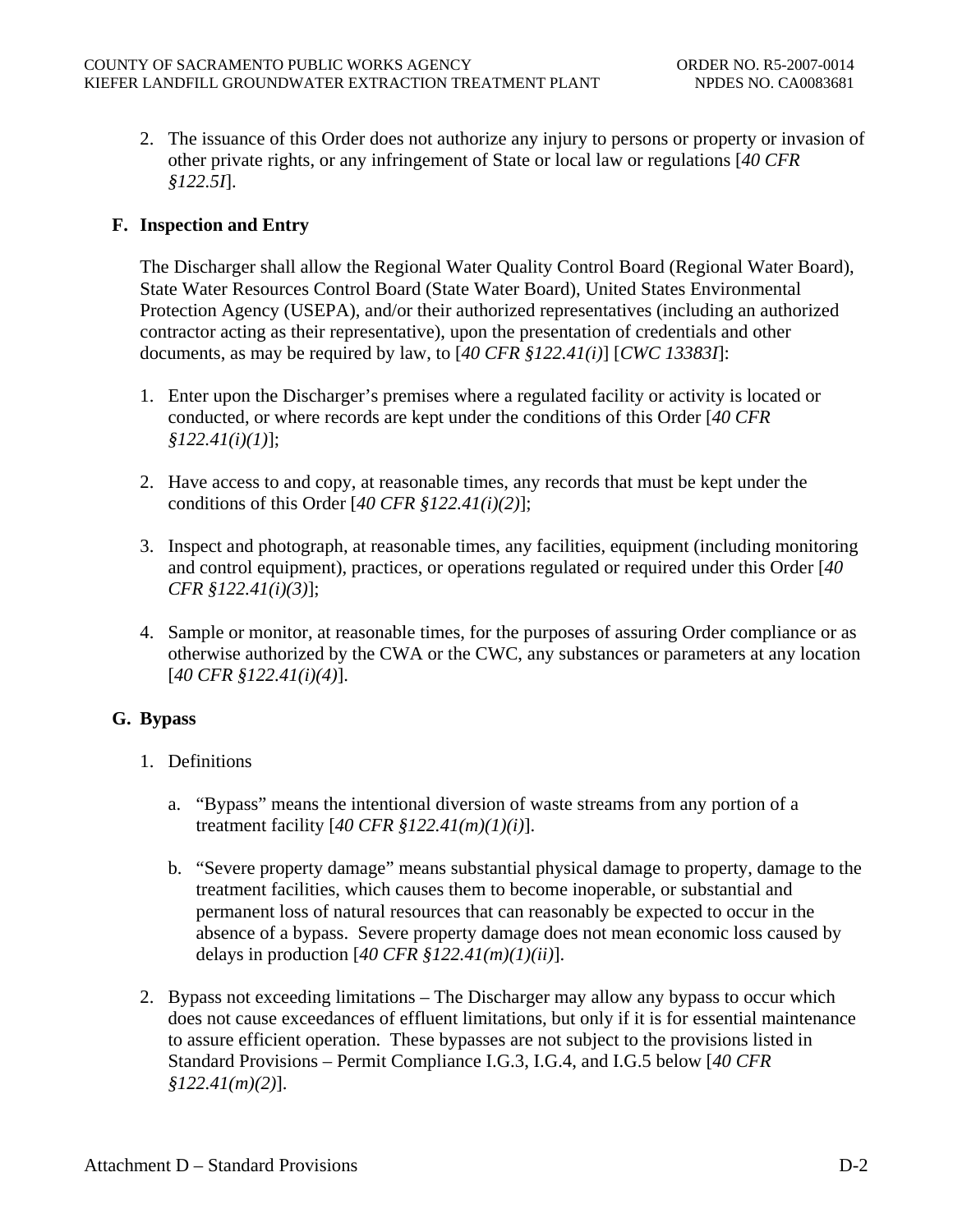- 3. Prohibition of bypass Bypass is prohibited, and the Regional Water Board may take enforcement action against a Discharger for bypass, unless [*40 CFR §122.41(m)(4)(i)*]:
	- a. Bypass was unavoidable to prevent loss of life, personal injury, or severe property damage [*40 CFR §122.41(m)(4)(A)*];
	- b. There were no feasible alternatives to the bypass, such as the use of auxiliary treatment facilities, retention of untreated wastes, or maintenance during normal periods of equipment downtime. This condition is not satisfied if adequate back-up equipment should have been installed in the exercise of reasonable engineering judgment to prevent a bypass that occurred during normal periods of equipment downtime or preventive maintenance [*40 CFR §122.41(m)(4)(B)*]; and
	- c. The Discharger submitted notice to the Regional Water Board as required under Standard Provisions – Permit Compliance I.G.5 below [*40 CFR §122.41(m)(4)I*].
- 4. The Regional Water Board may approve an anticipated bypass, after considering its adverse effects, if the Regional Water Board determines that it will meet the three conditions listed in Standard Provisions – Permit Compliance I.G.3 above [*40 CFR §122.41(m)(4)(ii)*].
- 5. Notice
	- a. Anticipated bypass. If the Discharger knows in advance of the need for a bypass, it shall submit a notice, if possible at least 10 days before the date of the bypass [*40 CFR §122.41(m)(3)(i)*].
	- b. Unanticipated bypass. The Discharger shall submit notice of an unanticipated bypass as required in Standard Provisions – Reporting V.E below (24-hour notice) [*40 CFR §122.41(m)(3)(ii)*].

# **H. Upset**

Upset means an exceptional incident in which there is unintentional and temporary noncompliance with technology based permit effluent limitations because of factors beyond the reasonable control of the permittee. An upset does not include noncompliance to the extent caused by operational error, improperly designed treatment facilities, inadequate treatment facilities, lack of preventive maintenance, or careless or improper operation [*40 CFR §122.41(n)(1)*].

1. Effect of an upset. An upset constitutes an affirmative defense to an action brought for noncompliance with such technology based permit effluent limitations if the requirements of Standard Provisions – Permit Compliance I.H.2 below are met. No determination made during administrative review of claims that noncompliance was caused by upset, and before an action for noncompliance, is final administrative action subject to judicial review [*40 CFR §122.41(n)(2)*].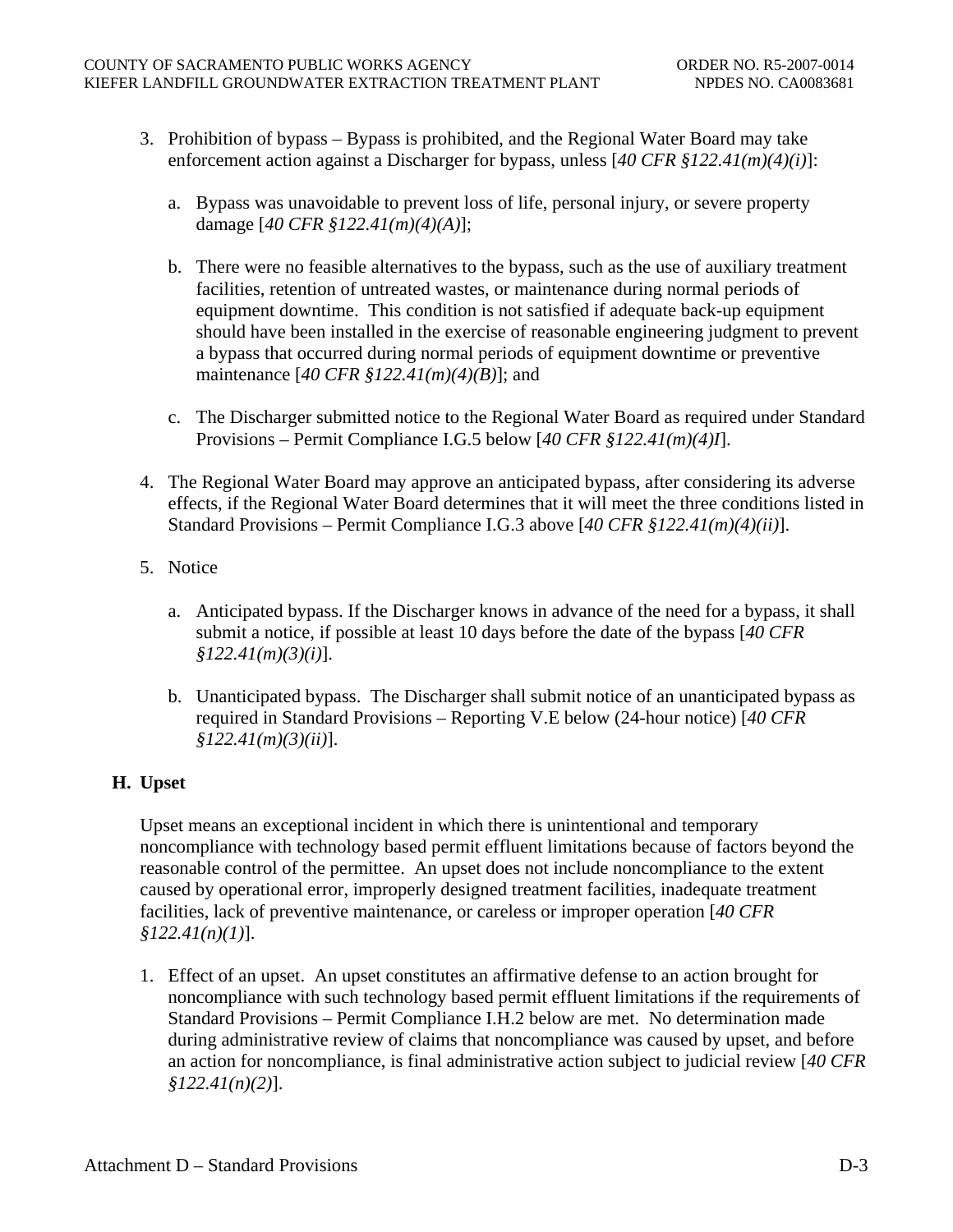- 2. Conditions necessary for a demonstration of upset. A Discharger who wishes to establish the affirmative defense of upset shall demonstrate, through properly signed, contemporaneous operating logs or other relevant evidence that [*40 CFR §122.41(n)(3)*]:
	- a. An upset occurred and that the Discharger can identify the cause(s) of the upset [*40 CFR §122.41(n)(3)(i)*];
	- b. The permitted facility was, at the time, being properly operated [*40 CFR §122.41(n)(3)(i)*];
	- c. The Discharger submitted notice of the upset as required in Standard Provisions Reporting V.E.2.b below (24-hour notice) [*40 CFR §122.41(n)(3)(iii)*]; and
	- d. The Discharger complied with any remedial measures required under Standard Provisions – Permit Compliance I.C above [*40 CFR §122.41(n)(3)(iv)*].
- 3. Burden of proof. In any enforcement proceeding, the Discharger seeking to establish the occurrence of an upset has the burden of proof [*40 CFR §122.41(n)(4)*].

# **II. STANDARD PROVISIONS – PERMIT ACTION**

# **A. General**

This Order may be modified, revoked and reissued, or terminated for cause. The filing of a request by the Discharger for modification, revocation and reissuance, or termination, or a notification of planned changes or anticipated noncompliance does not stay any Order condition [*40 CFR §122.41(f)*].

# **B. Duty to Reapply**

If the Discharger wishes to continue an activity regulated by this Order after the expiration date of this Order, the Discharger must apply for and obtain a new permit [*40 CFR §122.41(b)*].

# **C. Transfers**

This Order is not transferable to any person except after notice to the Regional Water Board. The Regional Water Board may require modification or revocation and reissuance of the Order to change the name of the Discharger and incorporate such other requirements as may be necessary under the CWA and the CWC [*40 CFR §122.41(l)(3)*] [*40 CFR §122.61*].

# **III. STANDARD PROVISIONS – MONITORING**

**A.** Samples and measurements taken for the purpose of monitoring shall be representative of the monitored activity [*40 CFR §122.41(j)(1)*].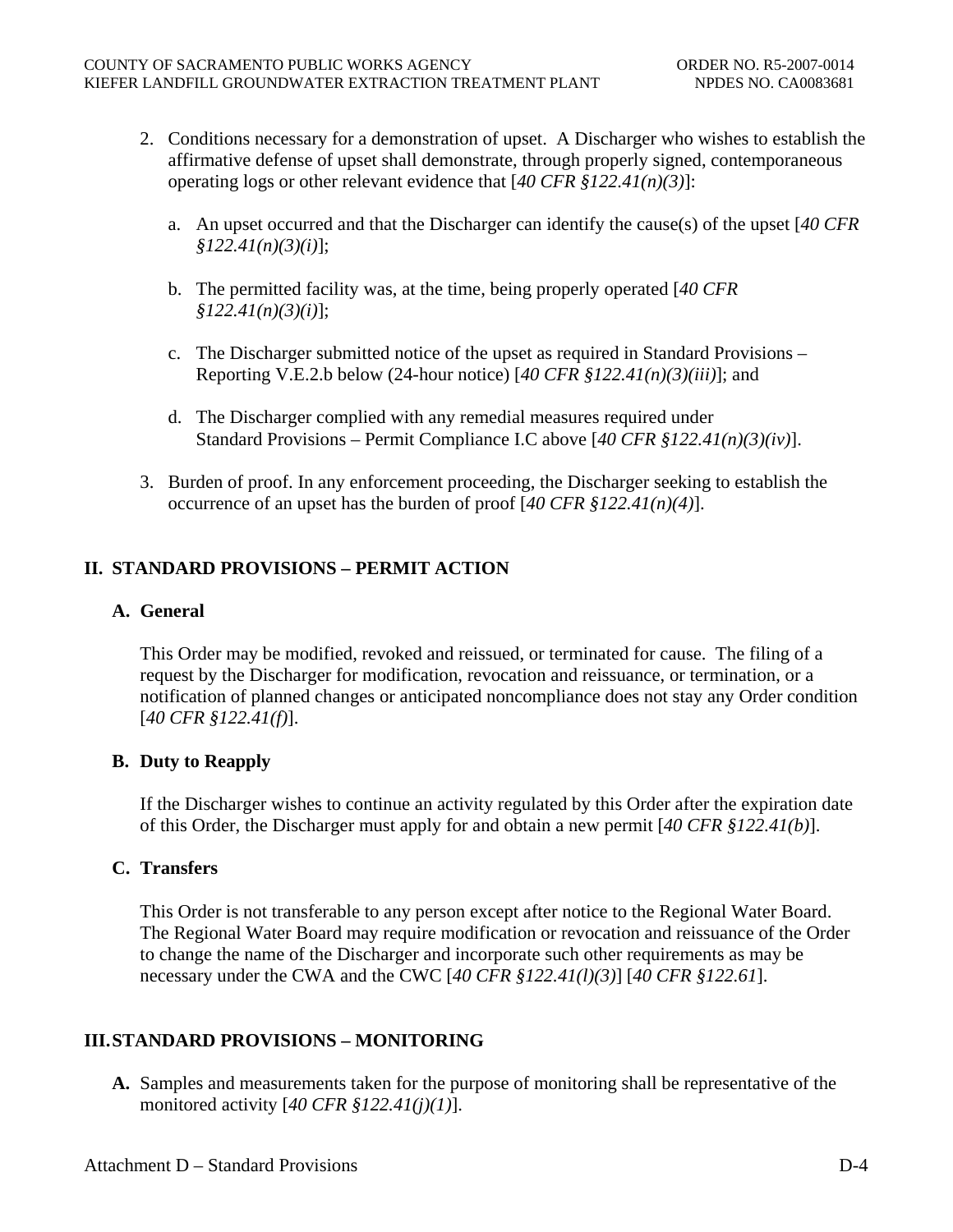**B.** Monitoring results must be conducted according to test procedures under 40 CFR Part 136 or, in the case of sludge use or disposal, approved under 40 CFR Part 136 unless otherwise specified in 40 CFR Part 503 unless other test procedures have been specified in this Order [*40 CFR §122.41(j)(4)*] [*40 CFR §122.44(i)(1)(iv)*].

# **IV. STANDARD PROVISIONS – RECORDS**

**A.** Except for records of monitoring information required by this Order related to the Discharger's sewage sludge use and disposal activities, which shall be retained for a period of at least five years (or longer as required by 40 CFR Part 503), the Discharger shall retain records of all monitoring information, including all calibration and maintenance records and all original strip chart recordings for continuous monitoring instrumentation, copies of all reports required by this Order, and records of all data used to complete the application for this Order, for a period of at least three (3) years from the date of the sample, measurement, report or application. This period may be extended by request of the Regional Water Board Executive Officer at any time [*40 CFR §122.41(j)(2)*].

# **B. Records of monitoring information shall include:**

- 1. The date, exact place, and time of sampling or measurements [*40 CFR §122.41(j)(3)(i)*];
- 2. The individual(s) who performed the sampling or measurements [*40 CFR §122.41(j)(3)(ii)*];
- 3. The date(s) analyses were performed [*40 CFR §122.41(j)(3)(iii)*];
- 4. The individual(s) who performed the analyses [*40 CFR §122.41(j)(3)(iv)*];
- 5. The analytical techniques or methods used [*40 CFR §122.41(j)(3)(v)*]; and
- 6. The results of such analyses [*40 CFR §122.41(j)(3)(vi)*].

# **C. Claims of confidentiality for the following information will be denied [***40 CFR §122.7(b)***]:**

- 1. The name and address of any permit applicant or Discharger [*40 CFR §122.7(b)(1)*]; and
- 2. Permit applications and attachments, permits and effluent data [*40 CFR §122.7(b)(2)*].

# **V. STANDARD PROVISIONS – REPORTING**

## **A. Duty to Provide Information**

The Discharger shall furnish to the Regional Water Board, State Water Board, or USEPA within a reasonable time, any information which the Regional Water Board, State Water Board, or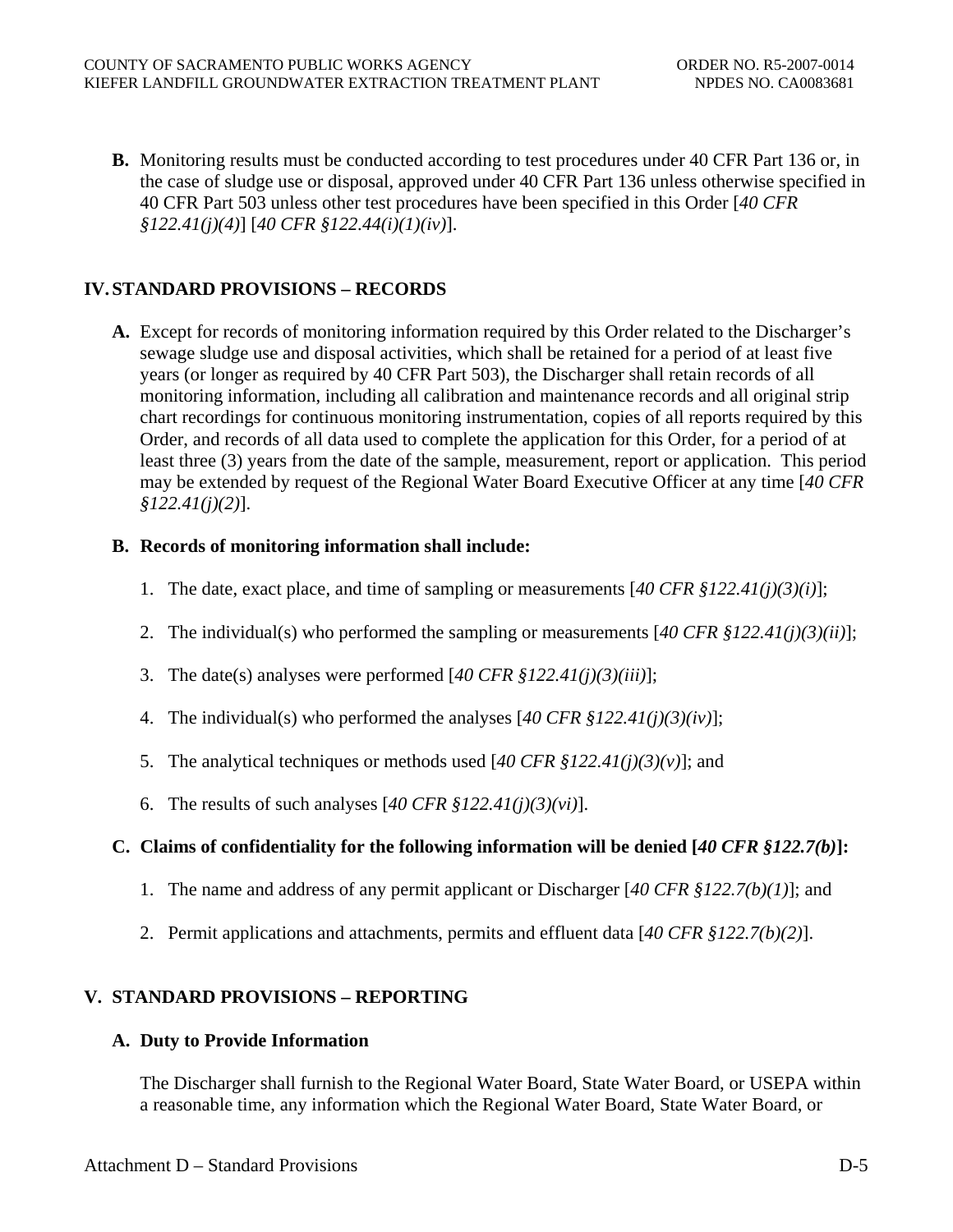USEPA may request to determine whether cause exists for modifying, revoking and reissuing, or terminating this Order or to determine compliance with this Order. Upon request, the Discharger shall also furnish to the Regional Water Board, State Water Board, or USEPA copies of records required to be kept by this Order [*40 CFR §122.41(h)*] [*CWC 13267*].

## **B. Signatory and Certification Requirements**

- 1. All applications, reports, or information submitted to the Regional Water Board, State Water Board, and/or USEPA shall be signed and certified in accordance with Standard Provisions – Reporting [V.B.2,](#page-33-0) [V.B.3](#page-33-1), [V.B.4,](#page-34-0) and [V.B.5](#page-34-1) below [*40 CFR §122.41(k)*].
- <span id="page-33-0"></span>2. All permit applications shall be signed as follows:
	- a. For a corporation: By a responsible corporate officer. For the purpose of this section, a responsible corporate officer means: (i) A president, secretary, treasurer, or vicepresident of the corporation in charge of a principal business function, or any other person who performs similar policy- or decision-making functions for the corporation, or (ii) the manager of one or more manufacturing, production, or operating facilities, provided, the manager is authorized to make management decisions which govern the operation of the regulated facility including having the explicit or implicit duty of making major capital investment recommendations, and initiating and directing other comprehensive measures to assure long term environmental compliance with environmental laws and regulations; the manager can ensure that the necessary systems are established or actions taken to gather complete and accurate information for permit application requirements; and where authority to sign documents has been assigned or delegated to the manager in accordance with corporate procedures [*40 CFR §122.22(a)(1)*];
	- b. For a partnership or sole proprietorship: by a general partner or the proprietor, respectively [*40 CFR §122.22(a)(2)*]; or
	- c. For a municipality, State, federal, or other public agency: by either a principal executive officer or ranking elected official. For purposes of this provision, a principal executive officer of a federal agency includes: (i) the chief executive officer of the agency, or (ii) a senior executive officer having responsibility for the overall operations of a principal geographic unit of the agency (*e.g*., Regional Administrators of USEPA) [*40 CFR §122.22(a)(3)*].
- <span id="page-33-1"></span>3. All reports required by this Order and other information requested by the Regional Water Board, State Water Board, or USEPA shall be signed by a person described in paragraph (b) of this provision, or by a duly authorized representative of that person. A person is a duly authorized representative only if:
	- a. The authorization is made in writing by a person described in paragraph (2.) of this provision [*40 CFR §122.22(b)(1)*];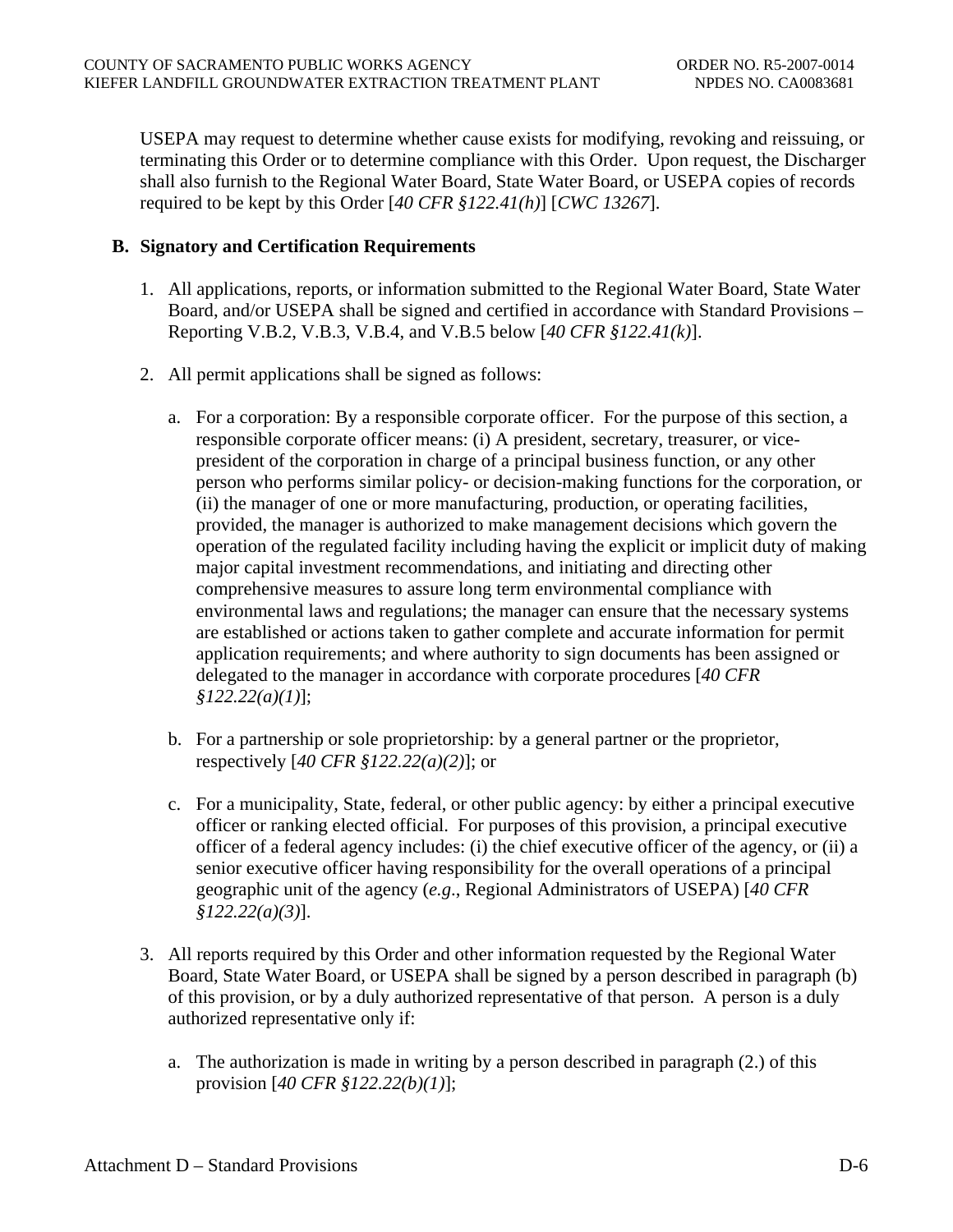- b. The authorization specified either an individual or a position having responsibility for the overall operation of the regulated facility or activity such as the position of plant manager, operator of a well or a well field, superintendent, position of equivalent responsibility, or an individual or position having overall responsibility for environmental matters for the company (a duly authorized representative may thus be either a named individual or any individual occupying a named position) [*40 CFR §122.22(b)(2)*]; and
- c. The written authorization is submitted to the Regional Water Board, State Water Board, or USEPA [*40 CFR §122.22(b)(3)*].
- <span id="page-34-0"></span>4. If an authorization under paragraph (3.) of this provision is no longer accurate because a different individual or position has responsibility for the overall operation of the facility, a new authorization satisfying the requirements of paragraph (3.) of this provision must be submitted to the Regional Water Board, State Water Board, or USEPA prior to or together with any reports, information, or applications, to be signed by an authorized representative [40 CFR §122.22I].
- <span id="page-34-1"></span>5. Any person signing a document under paragraph (2.) or (3.) of this provision shall make the following certification:

"*I certify under penalty of law that this document and all attachments were prepared under my direction or supervision in accordance with a system designed to assure that qualified personnel properly gather and evaluate the information submitted. Based on my inquiry of the person or persons who manage the system or those persons directly responsible for gathering the information, the information submitted is, to the best of my knowledge and belief, true, accurate, and complete. I am aware that there are significant penalties for submitting false information, including the possibility of fine and imprisonment for knowing violations*" [*40 CFR §122.22(d)*].

# **C. Monitoring Reports**

- 1. Monitoring results shall be reported at the intervals specified in the Monitoring and Reporting Program in this Order [*40 CFR §122.41(l)(4)*].
- 2. Monitoring results must be reported on a Discharge Monitoring Report (DMR) form or forms provided or specified by the Regional Water Board or State Water Board for reporting results of monitoring of sludge use or disposal practices [*40 CFR §122.41(l)(4)(i)*].
- 3. If the Discharger monitors any pollutant more frequently than required by this Order using test procedures approved under 40 CFR Part 136 or, in the case of sludge use or disposal, approved under 40 CFR Part 136 unless otherwise specified in 40 CFR Part 503, or as specified in this Order, the results of this monitoring shall be included in the calculation and reporting of the data submitted in the DMR or sludge reporting form specified by the Regional Water Board [*40 CFR §122.41(l)(4)(ii)*].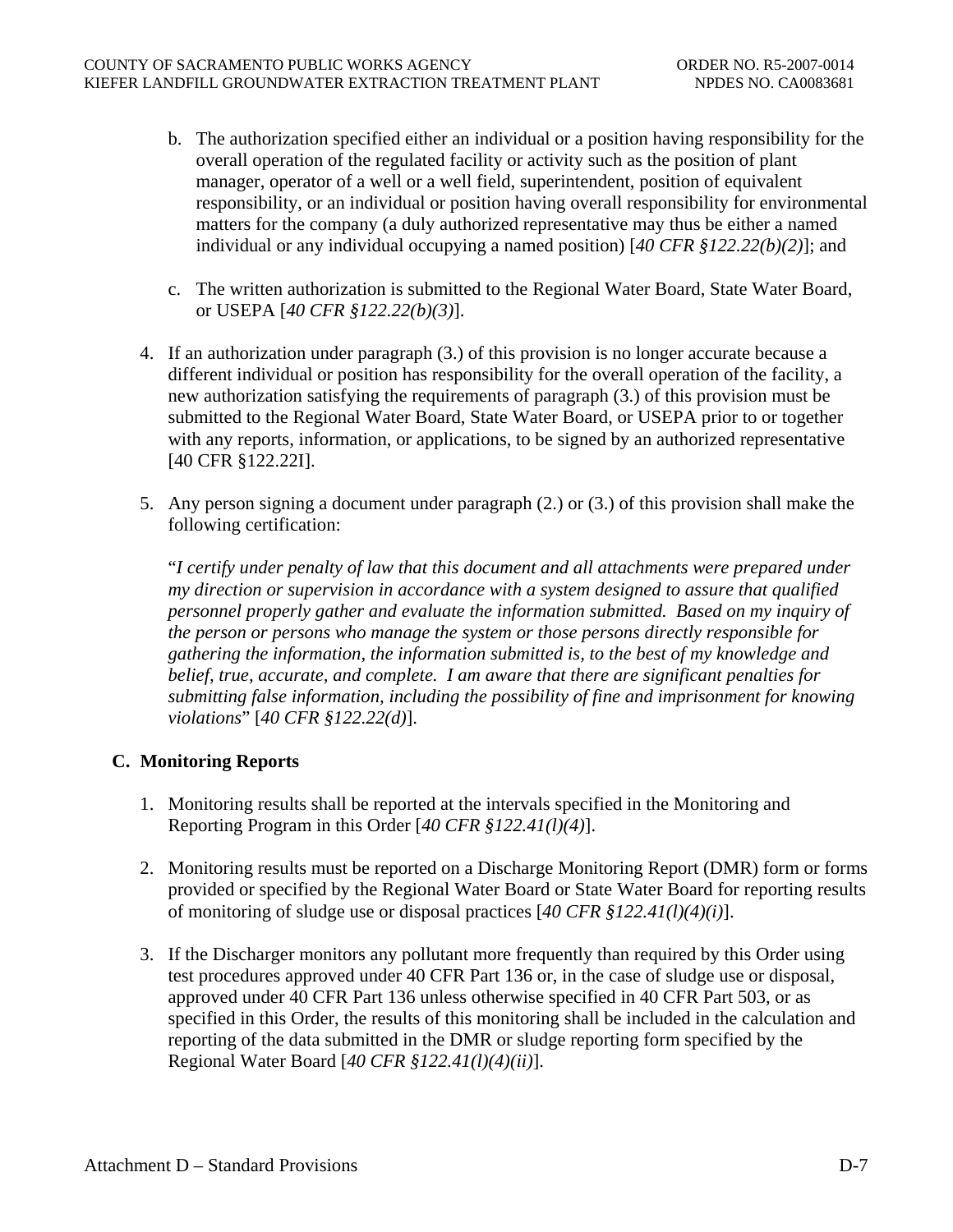4. Calculations for all limitations, which require averaging of measurements, shall utilize an arithmetic mean unless otherwise specified in this Order [*40 CFR §122.41(l)(4)(iii)*].

# **D. Compliance Schedules**

Reports of compliance or noncompliance with, or any progress reports on, interim and final requirements contained in any compliance schedule of this Order, shall be submitted no later than 14 days following each schedule date [*40 CFR §122.41(l)(5)*].

# **E. Twenty-Four Hour Reporting**

- 1. The Discharger shall report any noncompliance that may endanger health or the environment. Any information shall be provided orally within 24 hours from the time the Discharger becomes aware of the circumstances. A written submission shall also be provided within five (5) days of the time the Discharger becomes aware of the circumstances. The written submission shall contain a description of the noncompliance and its cause; the period of noncompliance, including exact dates and times, and if the noncompliance has not been corrected, the anticipated time it is expected to continue; and steps taken or planned to reduce, eliminate, and prevent reoccurrence of the noncompliance [*40 CFR §122.41(l)(6)(i)*].
- 2. The following shall be included as information that must be reported within 24 hours under this paragraph [*40 CFR §122.41(l)(6)(ii)*]:
	- a. Any unanticipated bypass that exceeds any effluent limitation in this Order [*40 CFR §122.41(l)(6)(ii)(A)*].
	- b. Any upset that exceeds any effluent limitation in this Order [*40 CFR §122.41(l)(6)(ii)(B)*].
- 3. The Regional Water Board may waive the above-required written report under this provision on a case-by-case basis if an oral report has been received within 24 hours [*40 CFR §122.41(l)(6)(iii)*].

# **F. Planned Changes**

The Discharger shall give notice to the Regional Water Board as soon as possible of any planned physical alterations or additions to the permitted facility. Notice is required under this provision only when [*40 CFR §122.41(l)(1)*]:

- 1. The alteration or addition to a permitted facility may meet one of the criteria for determining whether a facility is a new source in 40 CFR §122.29(b) [*40 CFR §122.41(l)(1)(i)*]; or
- 2. The alteration or addition could significantly change the nature or increase the quantity of pollutants discharged. This notification applies to pollutants which are not subject to effluent limitations in this Order. [*40 CFR § 122.41(l)(1)(ii)*].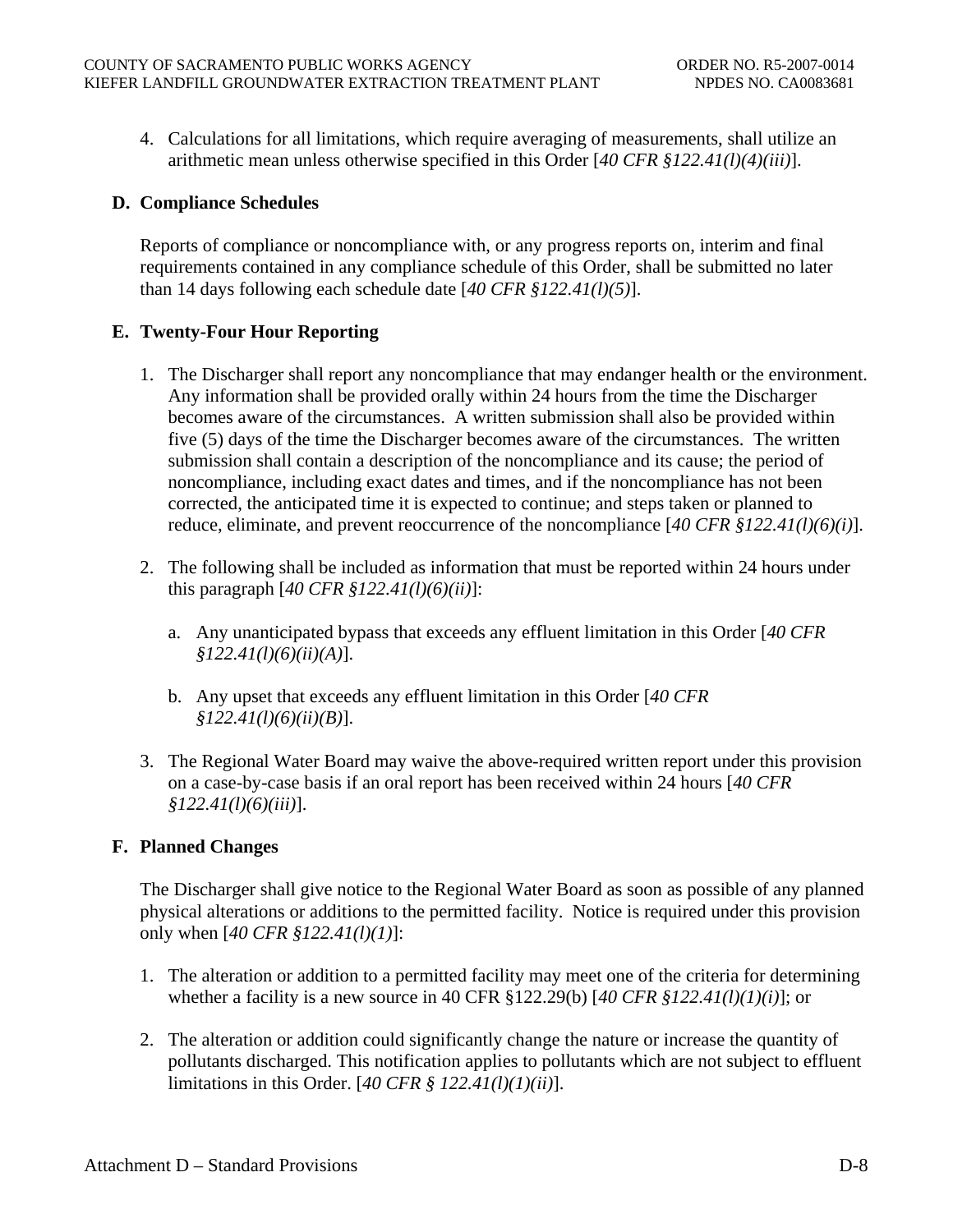3. The alteration or addition results in a significant change in the Discharger's sludge use or disposal practices, and such alteration, addition, or change may justify the application of permit conditions that are different from or absent in the existing permit, including notification of additional use or disposal sites not reported during the permit application process or not reported pursuant to an approved land application plan [*40 CFR §122.41(l)(1)(iii)*].

## **G. Anticipated Noncompliance**

The Discharger shall give advance notice to the Regional Water Board or State Water Board of any planned changes in the permitted facility or activity that may result in noncompliance with General Order requirements [*40 CFR §122.41(l)(2)].*

#### **H. Other Noncompliance**

The Discharger shall report all instances of noncompliance not reported under Standard Provisions – Reporting V.C, V.D, and V.E above at the time monitoring reports are submitted. The reports shall contain the information listed in Standard Provision – Reporting V.E above [*40 CFR §122.41(l)(7)*].

## **I. Other Information**

When the Discharger becomes aware that it failed to submit any relevant facts in a permit application, or submitted incorrect information in a permit application or in any report to the Regional Water Board, State Water Board, or USEPA, the Discharger shall promptly submit such facts or information [*40 CFR §122.41(l)(8)*].

# **VI. STANDARD PROVISIONS – ENFORCEMENT—NOT APPLICABLE**

# **VII. ADDITIONAL PROVISIONS – NOTIFICATION LEVELS**

#### **A. Non-Municipal Facilities**

Existing manufacturing, commercial, mining, and silvicultural dischargers shall notify the Regional Water Board as soon as they know or have reason to believe [*40 CFR §122.42(a)*]:

- 1. That any activity has occurred or will occur that would result in the discharge, on a routine or frequent basis, of any toxic pollutant that is not limited in this Order, if that discharge will exceed the highest of the following "notification levels" [*40 CFR §122.42(a)(1)*]:
	- a. 100 micrograms per liter (µg/L) [*40 CFR §122.42(a)(1)(i)*];
	- b. 200  $\mu$ g/L for acrolein and acrylonitrile; 500  $\mu$ g/L for 2,4-dinitrophenol and 2-methyl-4,6-dinitrophenol; and 1 milligram per liter (mg/L) for antimony [*40 CFR*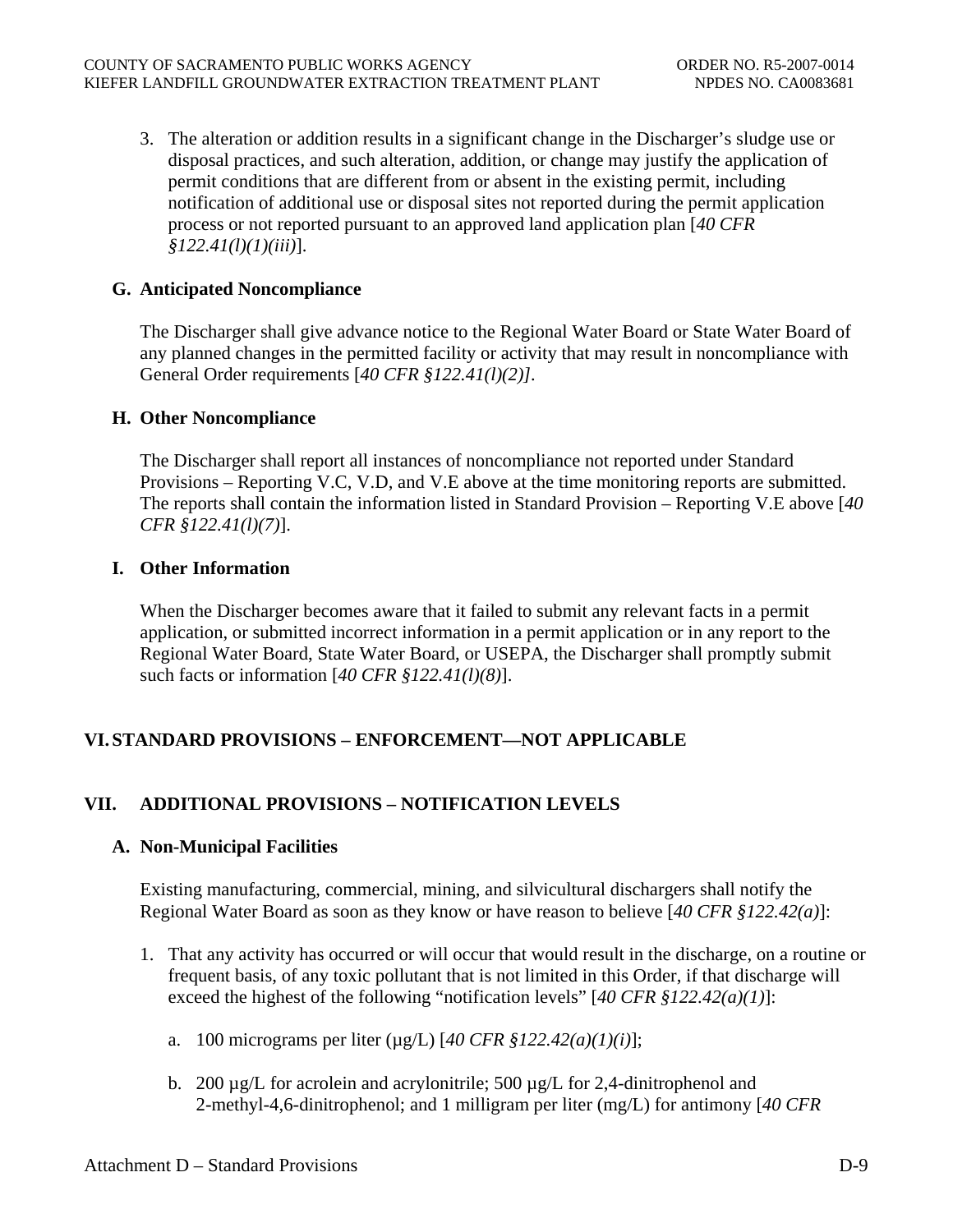*§122.42(a)(1)(ii)*];

- c. Five (5) times the maximum concentration value reported for that pollutant in the Report of Waste Discharge [*40 CFR §122.42(a)(1)(iii)*]; or
- d. The level established by the Regional Water Board in accordance with 40 CFR §122.44(f) [*40 CFR §122.42(a)(1)(iv)*].
- 2. That any activity has occurred or will occur that would result in the discharge, on a nonroutine or infrequent basis, of any toxic pollutant that is not limited in this Order, if that discharge will exceed the highest of the following "notification levels" [*40 CFR §122.42(a)(2)*]:
	- a. 500 micrograms per liter (µg/L) [*40 CFR §122.42(a)(2)(i)*];
	- b. 1 milligram per liter (mg/L) for antimony [*40 CFR §122.42(a)(2)(ii)*];
	- c. Ten (10) times the maximum concentration value reported for that pollutant in the Report of Waste Discharge [*40 CFR §122.42(a)(2)(iii)*]; or
	- d. The level established by the Regional Water Board in accordance with 40 CFR §122.44(f) [*40 CFR §122.42(a)(2)(iv)*].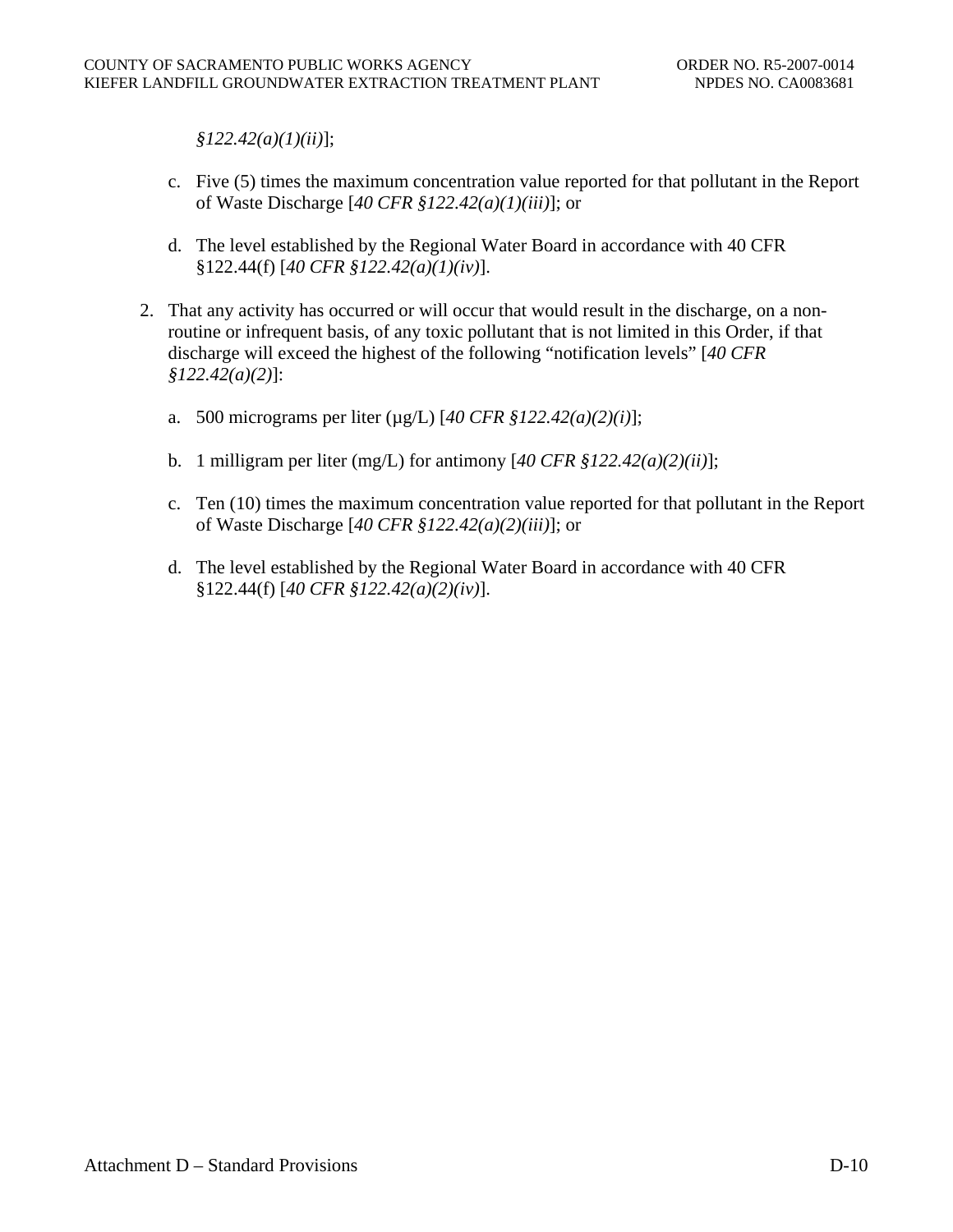## **Attachment E – Monitoring and Reporting Program – Table of Contents**

|                                                                                   | $.E-2$ |
|-----------------------------------------------------------------------------------|--------|
|                                                                                   |        |
|                                                                                   |        |
|                                                                                   |        |
|                                                                                   |        |
|                                                                                   |        |
|                                                                                   |        |
|                                                                                   |        |
|                                                                                   |        |
| $\mathbf{C}$ .                                                                    |        |
|                                                                                   |        |
|                                                                                   |        |
|                                                                                   |        |
|                                                                                   |        |
| VIII. Receiving Water Monitoring Requirements – Surface Water and Groundwater E-8 |        |
|                                                                                   |        |
|                                                                                   |        |
|                                                                                   |        |
|                                                                                   |        |
|                                                                                   |        |
| В.                                                                                |        |
|                                                                                   |        |
| D.                                                                                |        |
|                                                                                   |        |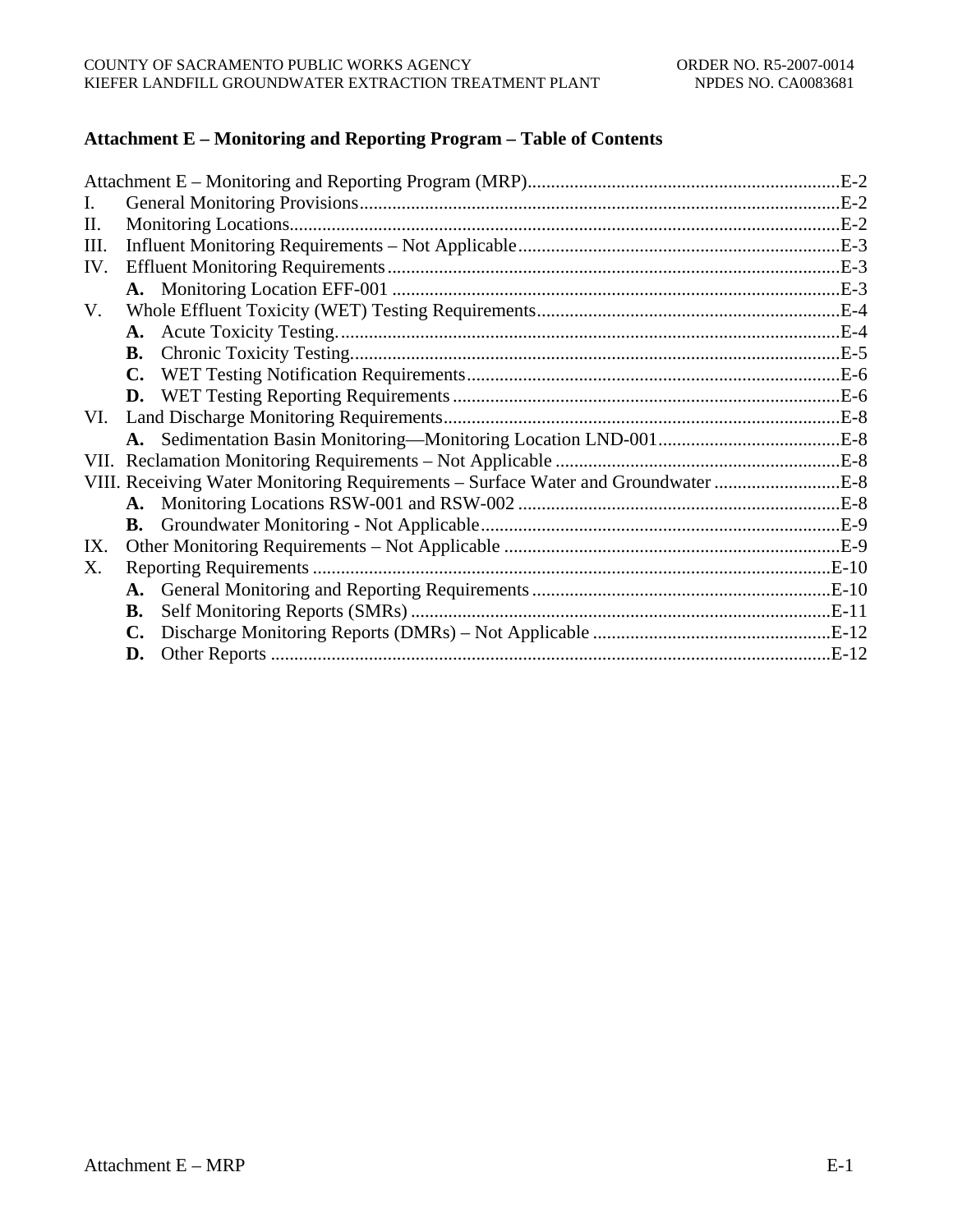# <span id="page-39-0"></span>**ATTACHMENT E – MONITORING AND REPORTING PROGRAM (MRP)**

The Code of Federal Regulations section 122.48 requires that all NPDES permits specify monitoring and reporting requirements. Water Code Sections 13267 and 13383 also authorize the Regional Water Quality Control Board (Regional Water Board) to require technical and monitoring reports. This MRP establishes monitoring and reporting requirements, which implement the federal and state regulations.

## I. **GENERAL MONITORING PROVISIONS**

- **A.** Samples and measurements taken as required herein shall be representative of the volume and nature of the monitored discharge. All samples shall be taken at the monitoring locations specified below and, unless otherwise specified, before the monitored flow joins or is diluted by any other waste stream, body of water, or substance. Monitoring locations shall not be changed without notification to and the approval of this Regional Water Board.
- **B.** Chemical, bacteriological, and bioassay analyses shall be conducted at a laboratory certified for such analyses by the State Department of Health Services. In the event a certified laboratory is not available to the Discharger, analyses performed by a noncertified laboratory will be accepted provided a Quality Assurance-Quality Control Program is instituted by the laboratory. A manual containing the steps followed in this program must be kept in the laboratory and shall be available for inspection by Regional Water Board staff. The Quality Assurance-Quality Control Program must conform to USEPA guidelines or to procedures approved by the Regional Water Board.
- **C.** All analyses shall be performed in a laboratory certified to perform such analyses by the California Department of Health Services. Laboratories that perform sample analyses shall be identified in all monitoring reports.
- **D.** Appropriate flow measurement devices and methods consistent with accepted scientific practices shall be selected and used to ensure the accuracy and reliability of measurements of the volume of monitored discharges. All monitoring instruments and devices used by the Discharger to fulfill the prescribed monitoring program shall be properly maintained and calibrated as necessary to ensure their continued accuracy. All flow measurement devices shall be calibrated at least once per year to ensure continued accuracy of the devices.
- **E.** Monitoring results, including noncompliance, shall be reported at intervals and in a manner specified in this Monitoring and Reporting Program.

# II. **MONITORING LOCATIONS**

The Discharger shall establish the following monitoring locations to demonstrate compliance with the effluent limitations, discharge specifications, and other requirements in this Order: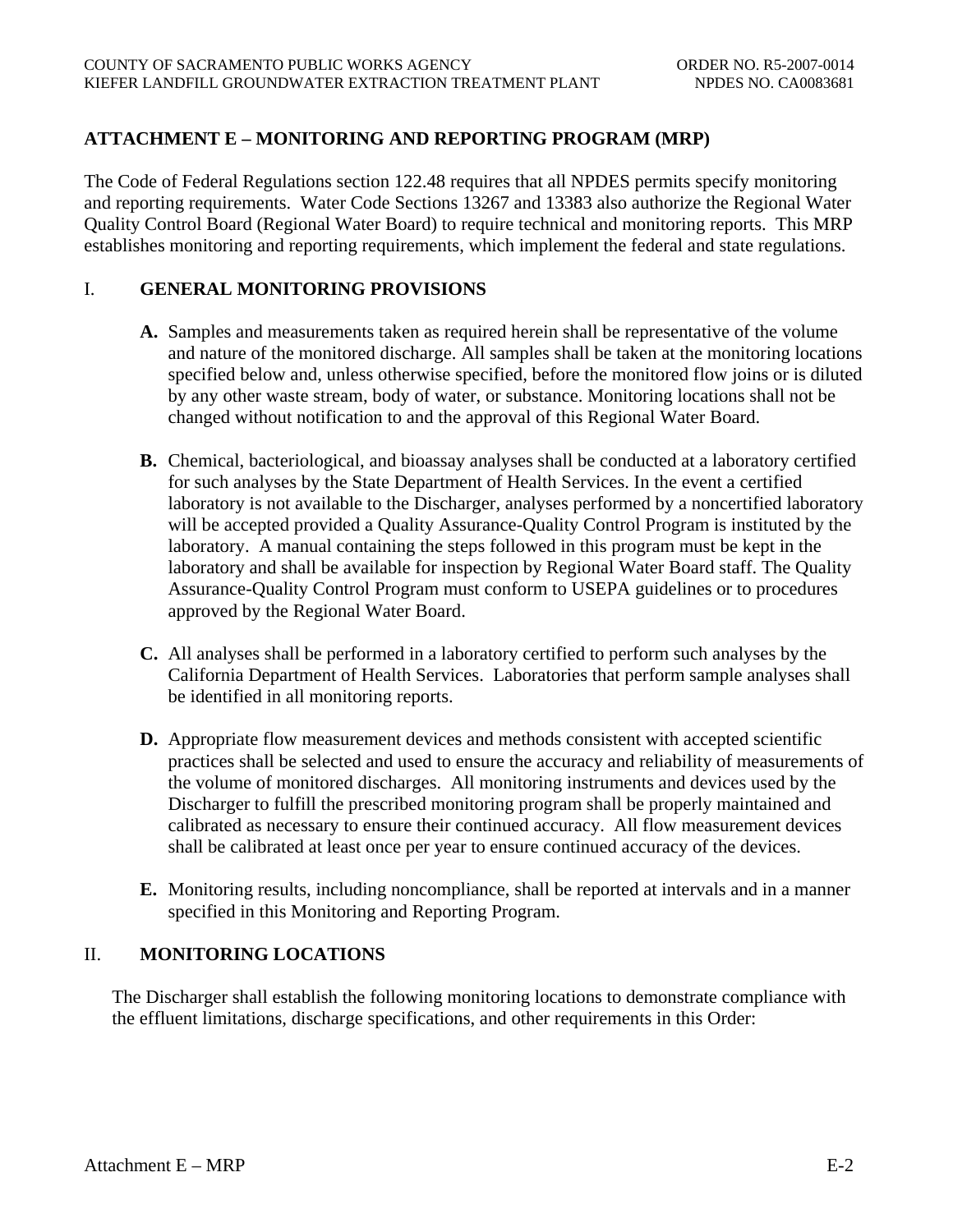<span id="page-40-0"></span>

| <b>Discharge Point</b><br><b>Name</b> | <b>Monitoring</b><br><b>Location Name</b> | <b>Monitoring Location Description</b>                                                                                                 |
|---------------------------------------|-------------------------------------------|----------------------------------------------------------------------------------------------------------------------------------------|
| 001                                   | EFF-001                                   | After all treatment units, prior to discharge to Deer Creek.<br>38° 30' 20" N, Latitude and 121° 10' 40" W, Longitude.                 |
| 002                                   | $LND-002$                                 | After all treatment units, prior to discharge to on-site sedimentation basin.<br>38° 30' 24" N, Latitude and 121° 10' 52" W, Longitude |
|                                       | RSW-001                                   | 700 feet upstream at the point of discharge to Deer Creek<br>38° 30' 16" N, Latitude and 121° 10' 32" W, Longitude                     |
| --                                    | <b>RSW-002</b>                            | 400 feet downstream at the point of discharge to Deer Creek<br>38° 30' 18" N, Latitude and 121° 10' 44" W, Longitude                   |

## III. **INFLUENT MONITORING REQUIREMENTS – NOT APPLICABLE**

# IV. **EFFLUENT MONITORING REQUIREMENTS**

#### **A. Monitoring Location EFF-001**

1. Effluent samples shall be collected downstream from the last connection through which wastes can be admitted into the outfall, following the last unit process. Effluent samples should be representative of the volume and quality of the discharge. Time of collection of samples shall be recorded. The Discharger shall monitor treated groundwater at EFF-001 as follows:

| <b>Parameter</b>                                        | <b>Units</b>       | <b>Sample Type</b>         | <b>Minimum Sampling</b><br><b>Frequency</b> | <b>Required Analytical</b><br><b>Test Method</b> |
|---------------------------------------------------------|--------------------|----------------------------|---------------------------------------------|--------------------------------------------------|
| Flow                                                    | mgd                |                            | Continuous                                  | $[1]$                                            |
| pH                                                      | standard units     | Grab                       | $1$ /week                                   | $[1]$                                            |
| Chlorine,<br><b>Total Residual</b>                      | mg/L               | Grab or Meter <sup>5</sup> | $1$ /week or Continuous <sup>5</sup>        | $[1]$                                            |
| <b>NTU</b><br>Turbidity                                 |                    | Grab<br>$1$ /week          |                                             | $[1]$                                            |
| Dissolved Oxygen<br>mg/L                                |                    | Grab                       | $1$ /week                                   | $[1]$                                            |
| Electrical<br>umhos/cm<br>Conductivity $@$ 25 °C        |                    | Grab                       | $1$ /week                                   | $[1]$                                            |
| Hardness (as $CaCO3$ )<br>mg/L                          |                    | Grab                       | $1$ /quarter                                | $[1]$                                            |
| ${}^{\circ}F$ ( ${}^{\circ}C$ )<br>Temperature          |                    | $1$ /week<br>Grab          |                                             | $[1]$                                            |
| <b>Total Dissolved Solids</b><br>mg/L, lbs/day          |                    | Grab<br>$1$ /week          |                                             | $[1]$                                            |
| Volatile<br>$\mu$ g/L<br>Organic Compounds <sup>2</sup> |                    | Grab                       | 1/week                                      | $[1]$                                            |
| Aluminum                                                | $\mu$ g/L, lbs/day | Grab                       | $1$ /quarter                                | $[1]$                                            |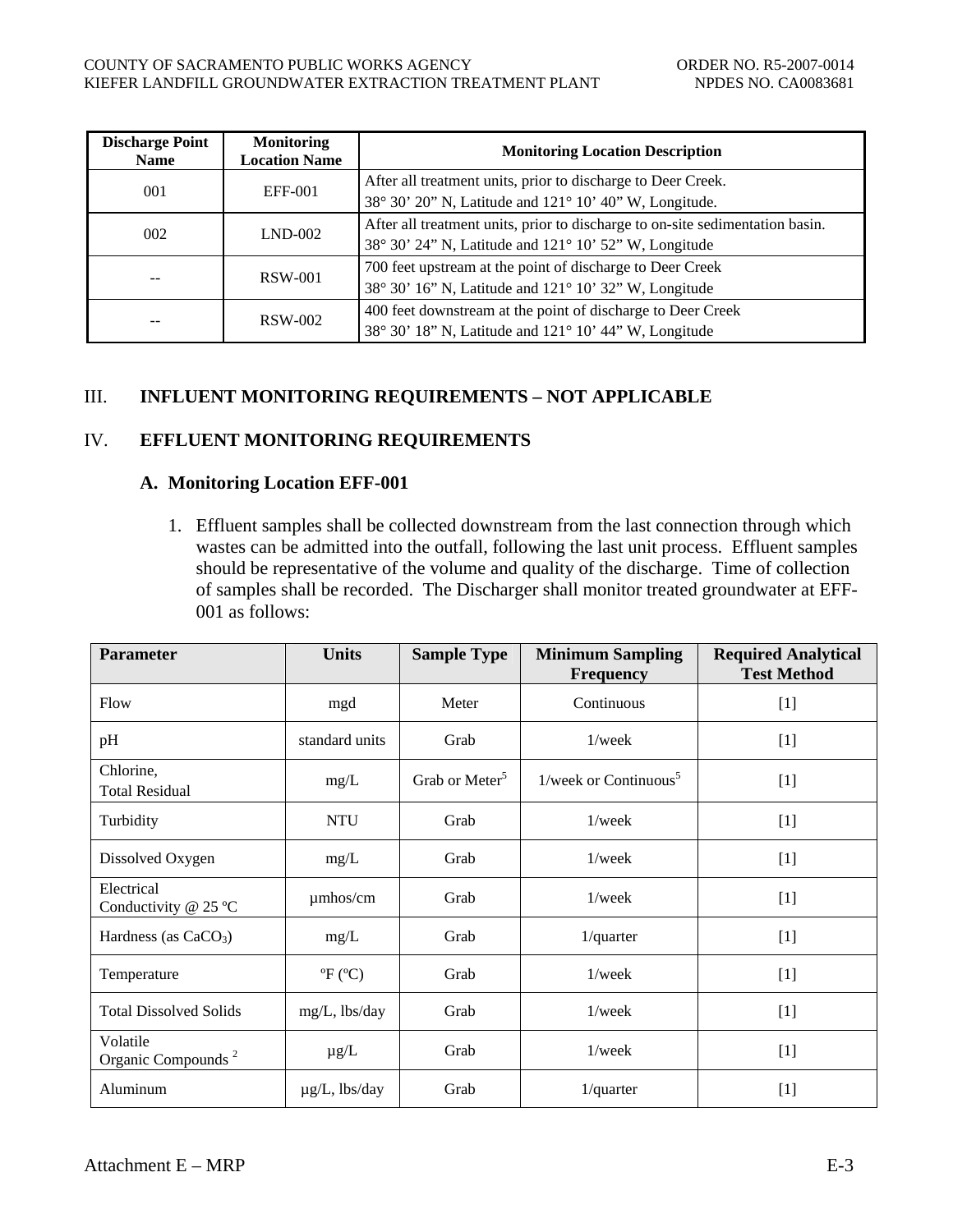#### <span id="page-41-0"></span>COUNTY OF SACRAMENTO PUBLIC WORKS AGENCY ORDER NO. R5-2007-0014 KIEFER LANDFILL GROUNDWATER EXTRACTION TREATMENT PLANT NPDES NO. CA0083681

| <b>Parameter</b>                                       | <b>Units</b>       | <b>Sample Type</b> | <b>Minimum Sampling</b><br><b>Frequency</b> | <b>Required Analytical</b><br><b>Test Method</b>                                                                                                                                               |
|--------------------------------------------------------|--------------------|--------------------|---------------------------------------------|------------------------------------------------------------------------------------------------------------------------------------------------------------------------------------------------|
| Manganese                                              | $\mu$ g/L, lbs/day | Grab               | $1$ /quarter                                | $[1] % \includegraphics[width=0.9\columnwidth]{figures/fig_1a} \caption{The figure shows the number of times on the right, and the number of times on the right, respectively.} \label{fig:1}$ |
| Nickel,<br><b>Total Recoverable</b>                    | $\mu$ g/L, lbs/day | Grab               | $1$ /quarter                                | $[1] % \includegraphics[width=0.9\columnwidth]{figures/fig_10.pdf} \caption{The figure shows the number of times of the estimators in the left and right.} \label{fig:fig:time}$               |
| Organochlorine<br>Pesticides <sup><math>3</math></sup> | $\mu$ g/L          | Grab               | $1$ /quarter                                | $[1] % \includegraphics[width=0.9\columnwidth]{figures/fig_10.pdf} \caption{The figure shows the number of times of the estimators in the left and right.} \label{fig:fig:time}$               |
| Fluoride                                               | $\mu$ g/L          | Grab               | $1$ /quarter                                | $[1] % \includegraphics[width=0.9\columnwidth]{figures/fig_10.pdf} \caption{The figure shows the number of times of the estimators in the left and right.} \label{fig:fig:time}$               |
| Priority Pollutants <sup>4</sup>                       | $\mu$ g/L, lbs/day | Grab               | 1/Permit Lifecycle                          | $[1] % \includegraphics[width=0.9\columnwidth]{figures/fig_1a} \caption{The figure shows the number of times on the right, and the number of times on the right, respectively.} \label{fig:1}$ |

<sup>1</sup> Pollutants shall be analyzed using the analytical methods described in 40 CFR 136;<br><sup>2</sup> All volatile organic compounds listed in EPA Method 502.2.

<sup>3</sup> Organochlorine pesticides include aldrin, alpha-BHC, beta-BHC, delta-BHC gamma-BHC, 4,4'-DDD, 4,4'-DDE, 4,4'-DDT, chlordane, dieldrin, endrin, endrin aldehyde, alpha-endosulfan, beta-endosulfan, endosulfan sulfate, heptachlor, heptachlor epoxide, and toxaphene.

<sup>4</sup> For priority pollutant constituents with effluent limitations, detection limits shall be below the effluent limitations. If the lowest minimum level (ML) published in Appendix 4 of the Policy for Implementation of Toxics Standards for Inland Surface Waters, Enclosed Bays, and Estuaries of California (State Implementation Plan or SIP) is not below the effluent limitation, the detection limit shall be the lowest ML. For priority pollutant constituents without effluent limitations, the detection limits shall be equal to or less than the lowest ML published in Appendix 4 of the SIP.

<sup>5</sup> Continuous chlorine residual monitoring is required for a minimum of 24-hours after the discharge to Deer Creek resumes following well and groundwater treatment system maintenance events.

2. If the discharge is intermittent rather than continuous, then on the first day of each such intermittent discharge, the Discharger shall monitor and record data for all of the constituents listed above, except for priority pollutants, after which the frequencies of analysis given in the schedule shall apply for the duration of each such intermittent discharge. In no event shall the Discharger be required to monitor and record data more often than twice the frequencies listed in the schedule.

# V. **WHOLE EFFLUENT TOXICITY (WET) TESTING REQUIREMENTS**

#### **A. Acute Toxicity Testing.**

The Discharger shall conduct acute toxicity testing to determine whether the effluent is contributing acute toxicity to the receiving water. The Discharger shall meet the following acute toxicity testing requirements:

- 1. *Monitoring Frequency* the Discharger shall perform quarterly acute toxicity testing.
- 2. *Sample Types* For static non-renewal and static renewal testing, the samples shall be grab samples and shall be representative of the volume and quality of the discharge. The effluent samples shall be taken at the effluent monitoring location EFF-001.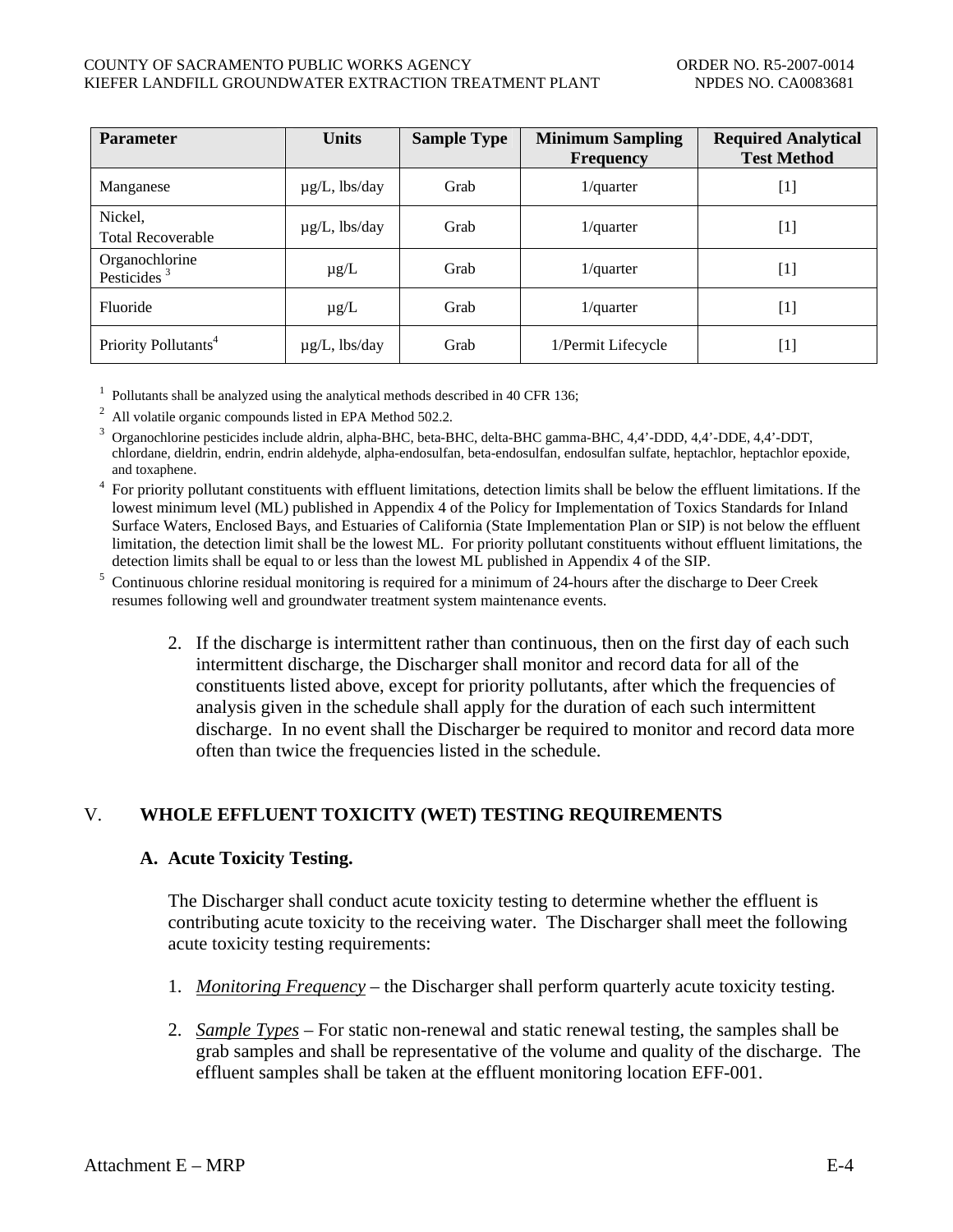- <span id="page-42-0"></span>3. *Test Species* – Test species shall be fathead minnows (*Pimephales promelas*).
- 4. *Methods* The acute toxicity testing samples shall be analyzed using EPA-821-R-02-012, Fifth Edition. Temperature, total residual chlorine, and pH shall be recorded at the time of sample collection. No pH adjustment may be made unless approved by the Executive Officer.
- 5. *Test Failure* If an acute toxicity test does not meet all test acceptability criteria, as specified in the test method, the Discharger must re-sample and re-test as soon as possible, not to exceed 7 days following notification of test failure.

## **B. Chronic Toxicity Testing.**

The Discharger shall conduct three species chronic toxicity testing to determine whether the effluent is contributing chronic toxicity to the receiving water. The Discharger shall meet the following chronic toxicity testing requirements:

- 1. *Monitoring Frequency* the Discharger shall perform quarterly three-species, chronic toxicity testing.
- 2. *Sample Types* Effluent samples shall be grab samples and shall be representative of the volume and quality of the discharge. The effluent samples shall be taken at the effluent monitoring location specified in the Monitoring and Reporting Program. The receiving water control shall be a grab sample obtained from the RSW-001 sampling location, as identified in the Monitoring and Reporting Program.
- 3. *Sample Volumes* Adequate sample volumes shall be collected to provide renewal water to complete the test in the event that the discharge is intermittent.
- 4. *Test Species* Chronic toxicity testing measures sublethal (e.g. reduced growth, reproduction) and/or lethal effects to test organisms exposed to an effluent compared to that of the control organisms. The Discharger shall conduct chronic toxicity tests with:
	- a. The cladoceran, water flea, *Ceriodaphnia dubia* (survival and reproduction test);
	- b. The fathead minnow, *Pimephales promelas* (larval survival and growth test); and
	- c. The green alga, *Selenastrum capricornutum* (growth test).
- 5. *Methods* The presence of chronic toxicity shall be estimated as specified in *Short-term Methods for Estimating the Chronic Toxicity of Effluents and Receiving Waters to Freshwater Organisms, Fourth Edition,* EPA/821-R-02-013, October 2002, or later amendment with Executive Officer approval.
- 6. *Reference Toxicant* As required by the SIP, all chronic toxicity tests shall be conducted with concurrent testing with a reference toxicant and shall be reported with the chronic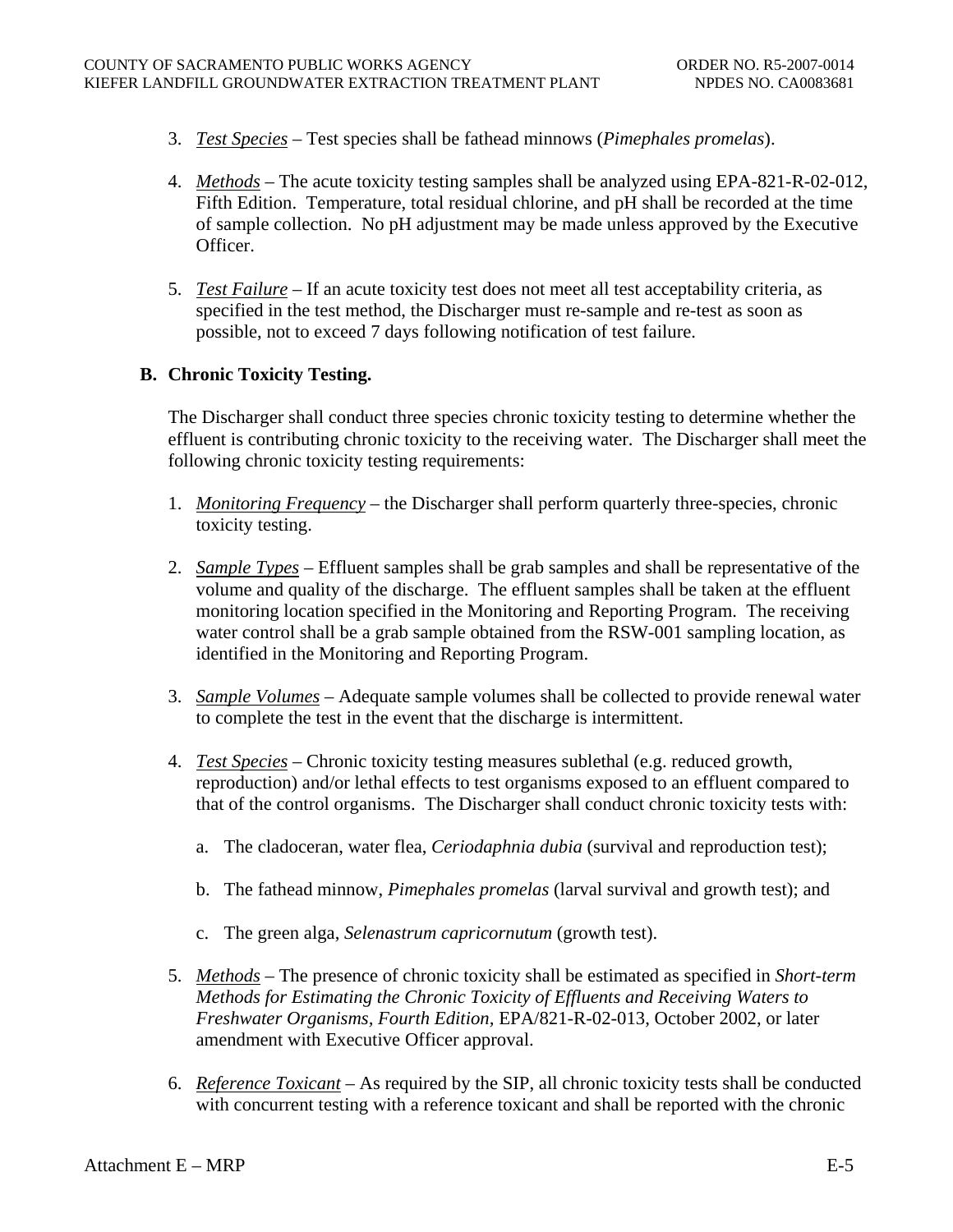<span id="page-43-0"></span>toxicity test results.

7. *Dilutions* – The chronic toxicity testing shall be performed using 100% effluent and two controls. If toxicity is found in any effluent test, the Discharger must immediately retest using the dilution series identified in Table E-1, below. The receiving water control shall be used as the diluent (unless the receiving water is toxic or sufficient flow is not available).

|                    |     | $1.0010 \pm 1.00110 \pm 0.00010$<br>Dilutions $(\% )$ |    |    |      |     | <b>Controls</b>     |
|--------------------|-----|-------------------------------------------------------|----|----|------|-----|---------------------|
| <b>Sample</b>      | 100 | 12.5<br>75<br>25<br>50                                |    |    |      |     | Laboratory<br>Water |
| % Effluent         | 100 | 75                                                    | 50 | 25 | 12.5 |     |                     |
| % Receiving Water  |     | 25                                                    | 50 | 75 | 87.5 | 100 |                     |
| % Laboratory Water |     |                                                       |    |    |      |     | 100                 |

#### **Table E-1 Chronic Toxicity Testing Dilution Series**

- 8. *Test Failure* –The Discharger must re-sample and re-test as soon as possible, but no later than fourteen (14) days after receiving notification of a test failure. A test failure is defined as follows:
	- a. The reference toxicant test or the effluent test does not meet all test acceptability criteria as specified in the *Short-term Methods for Estimating the Chronic Toxicity of Effluents and Receiving Waters to Freshwater Organisms, Fourth Edition*, EPA/821-R-02-013, October 2002 (Method Manual), and its subsequent amendments or revisions; or
	- b. The percent minimum significant difference (PMSD) measured for the test exceeds the upper PMSD bound variability criterion in Table 6 on page 52 of the Method Manual. (A retest is only required in this case if the test results do not exceed the monitoring trigger specified in Special Provisions Section VI.C.2.a.iii. of this Order)

#### **C. WET Testing Notification Requirements**

The Discharger shall notify the Regional Water Board within 24 hours after the receipt of test results exceeding the monitoring trigger during regular or accelerated monitoring, or an exceedance of the acute toxicity effluent limitation.

# **D. WET Testing Reporting Requirements**

All toxicity test reports shall include the contracting laboratory's complete report provided to the Discharger and shall be in accordance with the appropriate "Report Preparation and Test Review" sections of the method manuals. At a minimum, whole effluent toxicity monitoring shall be reported as follows: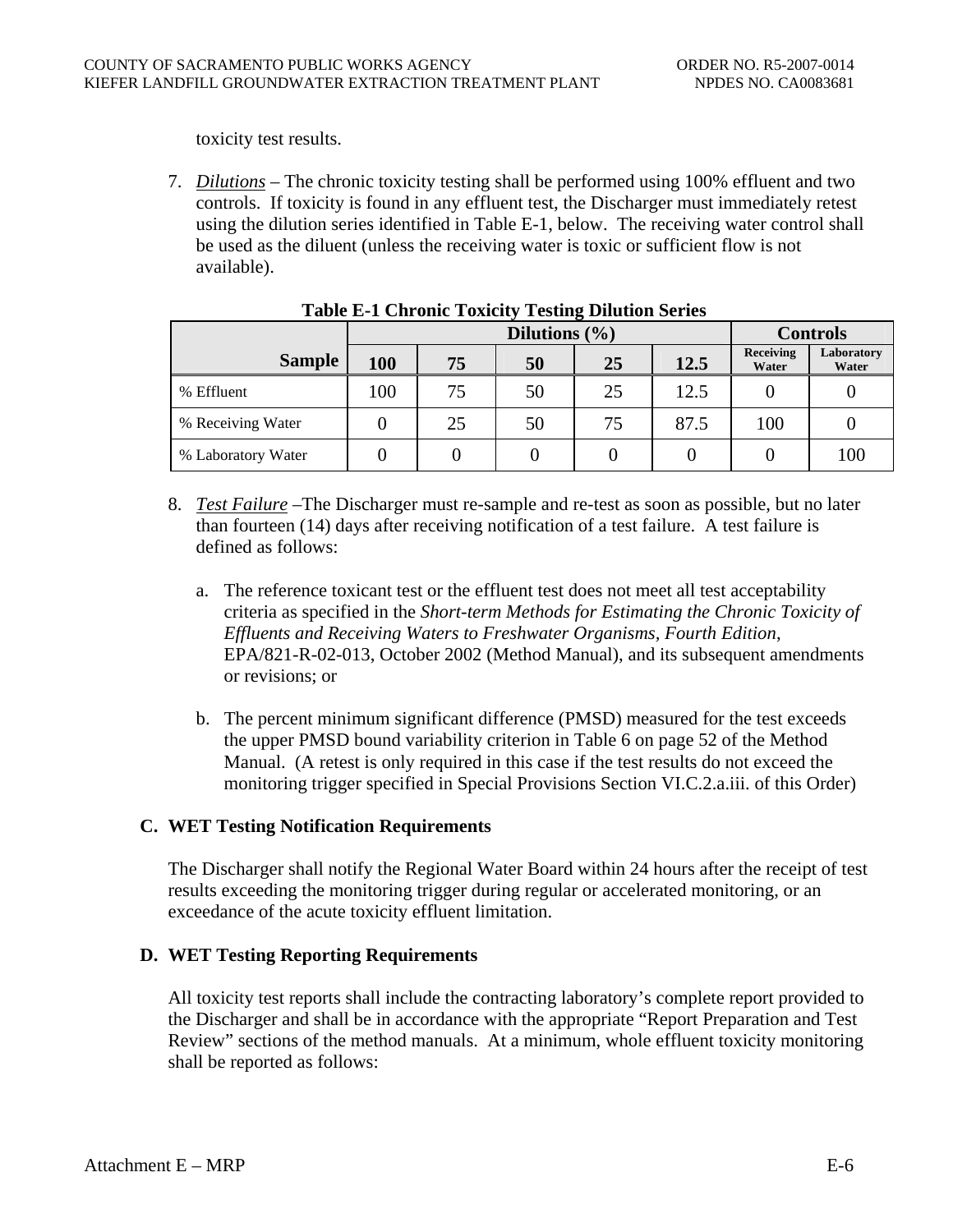- 1. **Chronic WET Reporting.** Regular chronic toxicity monitoring results shall be reported to the Regional Water Board within 30 days following completion of the test, and shall contain, at minimum:
	- a. The results expressed in TUc, measured as 100/NOEC, and also measured as  $100/LC_{50}$ ,  $100/EC_{25}$ ,  $100/IC_{25}$ , and  $100/IC_{50}$ , as appropriate.
	- b. The statistical methods used to calculate endpoints;
	- c. The statistical output page, which includes the calculation of the percent minimum significant difference (PMSD);
	- d. The dates of sample collection and initiation of each toxicity test; and
	- e. The results compared to the numeric toxicity monitoring trigger.

Additionally, the monthly discharger self-monitoring reports shall contain an updated chronology of chronic toxicity test results expressed in TUc, and organized by test species, type of test (survival, growth or reproduction), and monitoring frequency, i.e., either quarterly, monthly, accelerated, or Toxicity Reduction Evaluation (TRE). (Note: items a through c, above, are only required when testing is performed using the full dilution series.)

- 2. **Acute WET Reporting.** Acute toxicity test results shall be submitted with the monthly discharger self-monitoring reports and reported as percent survival.
- 3. **TRE Reporting.** Reports for TREs shall be submitted in accordance with the schedule contained in the Discharger's approved TRE Work Plan.
- 4. **Quality Assurance (QA).** The Discharger must provide the following information for QA purposes:
	- a. Results of the applicable reference toxicant data with the statistical output page giving the species, NOEC, LOEC, type of toxicant, dilution water used, concentrations used, PMSD, and dates tested.
	- b. The reference toxicant control charts for each endpoint, which include summaries of reference toxicant tests performed by the contracting laboratory.
	- c. Any information on deviations or problems encountered and how they were dealt with.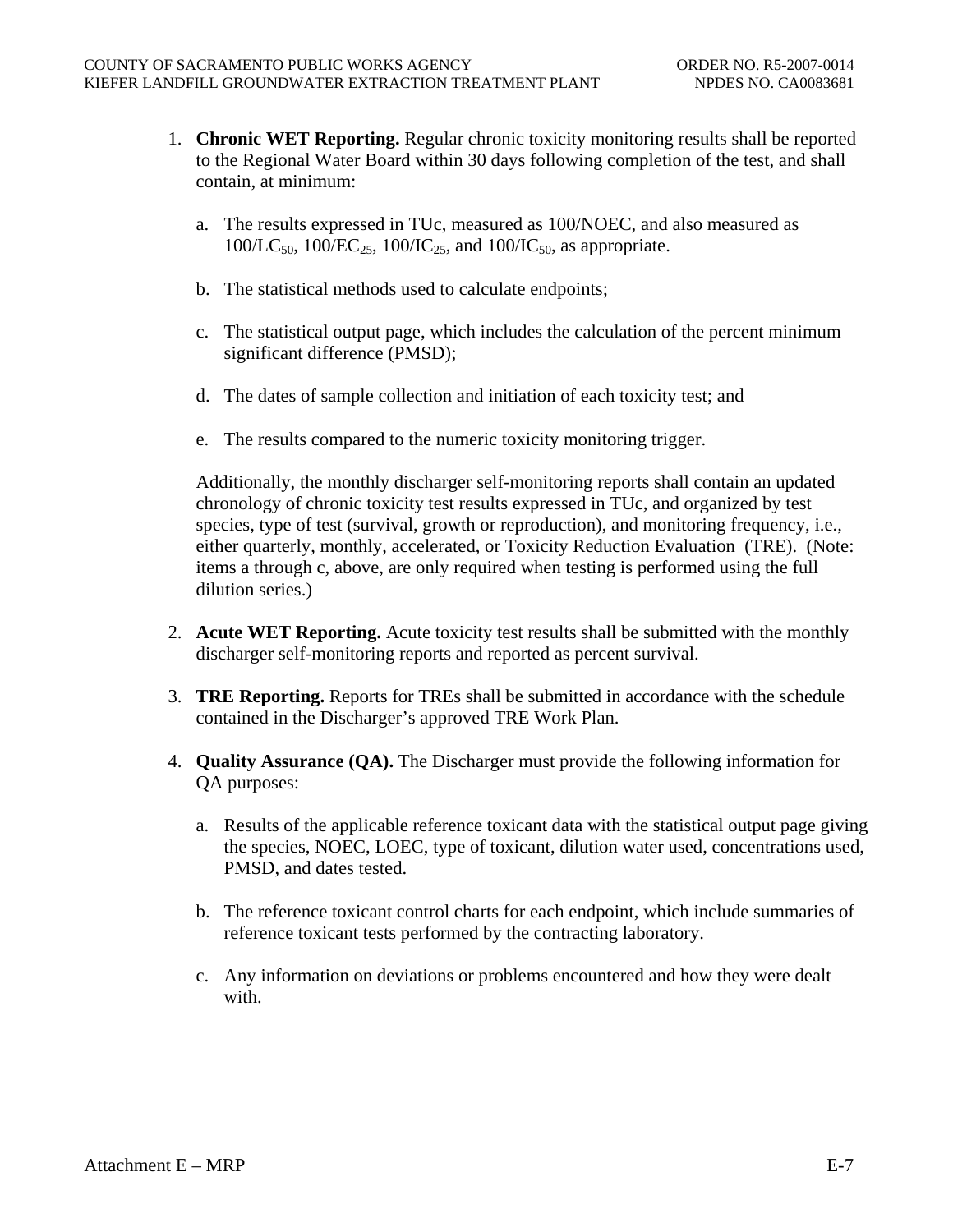## <span id="page-45-0"></span>VI. **LAND DISCHARGE MONITORING REQUIREMENTS**

#### **A. Sedimentation Basin Monitoring—Monitoring Location LND-001**

1. Sedimentation basin monitoring shall be conducted during maintenance operations of the groundwater treatment plant when treated groundwater is discharged to the on-site sedimentation basin. All sedimentation basin samples shall be grab samples. The Discharger shall monitor extracted groundwater at LND-001, at a minimum as follows:

| <b>Parameter</b>                                        | <b>Units</b>           | <b>Sample Type</b> | <b>Minimum Sampling</b><br><b>Frequency</b> | <b>Required Analytical</b><br><b>Test Method</b> |
|---------------------------------------------------------|------------------------|--------------------|---------------------------------------------|--------------------------------------------------|
| Flow                                                    | mgd                    | Calculated         | $[2]$                                       | $[1]$                                            |
| pH                                                      | standard units<br>Grab |                    | $[2]$                                       | $[1]$                                            |
| Chlorine,<br>mg/L<br><b>Total Residual</b>              |                        | Grab               | $[2]$                                       | $[1]$                                            |
| Dissolved Oxygen                                        | mg/L                   | Grab               | $[2]$                                       | $[1]$                                            |
| Electrical<br>$\mu$ mhos/cm<br>Conductivity $@$ 25 °C   |                        | Grab               | $[2]$                                       | $[1]$                                            |
| <b>Total Dissolved Solids</b>                           | mg/L                   | Grab               | $[2]$                                       | $[1]$                                            |
| Volatile<br>$\mu$ g/L<br>Organic Compounds <sup>3</sup> |                        | Grab               | $[2]$                                       | $[1]$                                            |
| Title 22 Metals <sup>4,5</sup>                          | $\mu$ g/L              | Grab               | $[2]$                                       | $[1]$                                            |

<sup>1</sup> Pollutants shall be analyzed using the analytical methods described in 40 CFR 136;<br><sup>2</sup> Samples shall be collected during post tower maintenance, post well maintenance, and post well rehabilitation discharges which represent the quality of effluent discharged to the sedimentation basin.

<sup>3</sup> All volatile organic compounds listed in EPA Method 502.2

 $4$  Title 22 metals shall include the analyses of arsenic, cadmium, chromium, copper, lead, manganese, mercury, nickel, and zinc.<br>
<sup>5</sup> For priority pollutant constituents with effluent limitations, detection limits shall

minimum level (ML) published in Appendix 4 of the Policy for Implementation of Toxics Standards for Inland Surface Waters, Enclosed Bays, and Estuaries of California (State Implementation Plan or SIP) is not below the effluent limitation, the detection limit shall be the lowest ML. For priority pollutant constituents without effluent limitations, the detection limits shall be equal to or less than the lowest ML published in Appendix 4 of the SIP.

#### VII. **RECLAMATION MONITORING REQUIREMENTS – NOT APPLICABLE**

## VIII. **RECEIVING WATER MONITORING REQUIREMENTS – SURFACE WATER AND GROUNDWATER**

#### **A. Monitoring Locations RSW-001 and RSW-002**

1. The Discharger shall monitor Deer Creek at RSW-001 and RSW-002 as follows:

## Attachment  $E - MRP$  E-8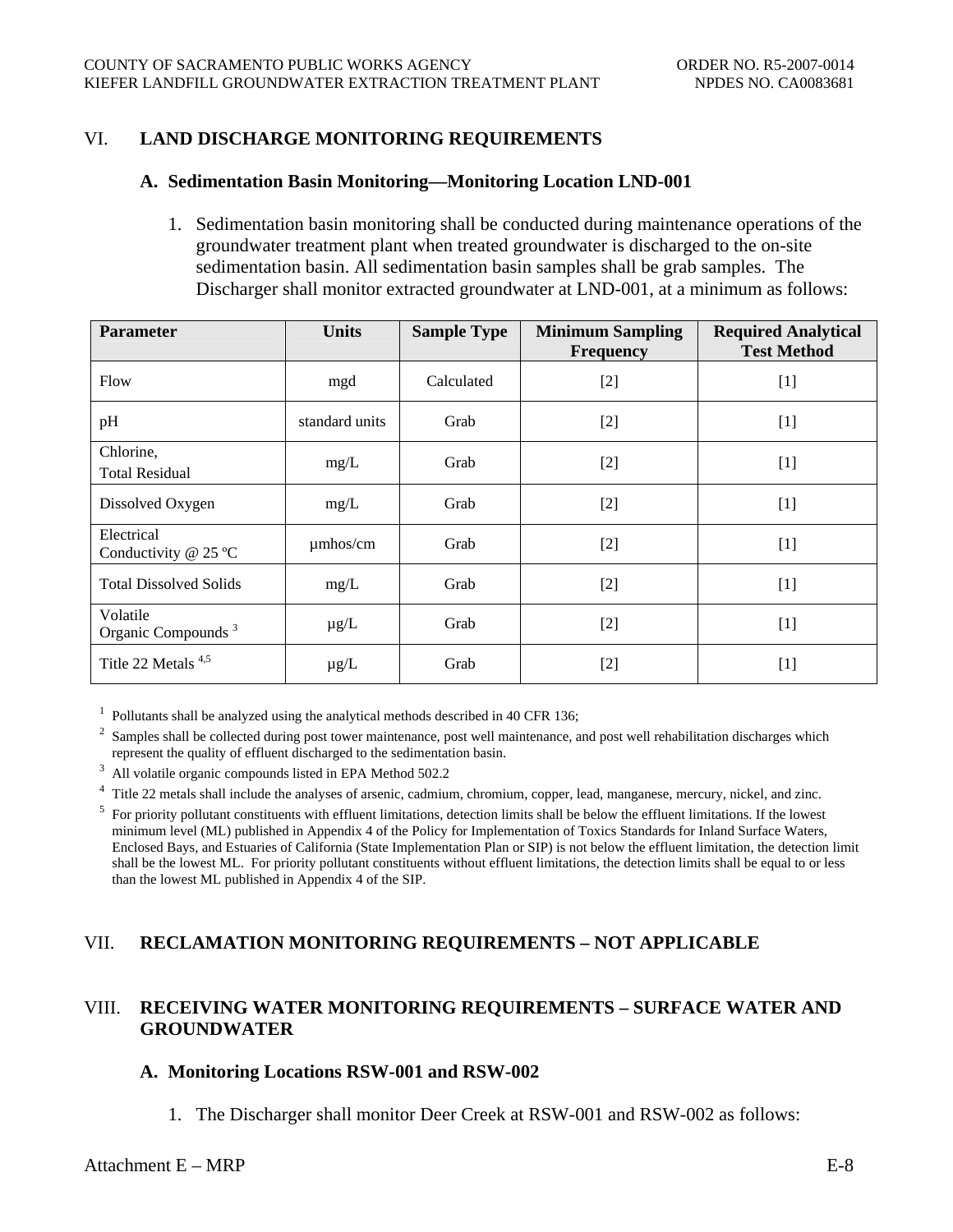<span id="page-46-0"></span>

| <b>Parameter</b>                                   | <b>Units</b>   | <b>Sample Type</b> | <b>Minimum Sampling</b><br><b>Frequency</b> | <b>Required Analytical</b><br><b>Test Method</b>                                                                                                                                 |
|----------------------------------------------------|----------------|--------------------|---------------------------------------------|----------------------------------------------------------------------------------------------------------------------------------------------------------------------------------|
| Flow <sup>2</sup>                                  | cfs            | Meter              | $1/m$ onth                                  | $[1]$                                                                                                                                                                            |
| pH                                                 | standard units | Grab               | 1/month                                     | $[1]$                                                                                                                                                                            |
| Dissolved Oxygen<br>mg/L                           |                | Grab<br>1/month    |                                             | $[1]$                                                                                                                                                                            |
| Electrical<br>Conductivity @ 25 °C                 | $\mu$ mhos/cm  | Grab               | 1/month                                     | $[1]$                                                                                                                                                                            |
| Hardness (as $CaCO3$ )<br>mg/L                     |                | Grab               | 1/month                                     | $[1]$                                                                                                                                                                            |
| ${}^{\circ}\!F$ ( ${}^{\circ}\!C$ )<br>Temperature |                | Grab<br>$1/m$ onth |                                             | $[1]$                                                                                                                                                                            |
| <b>NTU</b><br>Turbidity                            |                | Grab               | 1/month                                     | $[1]$                                                                                                                                                                            |
| Priority Pollutants <sup>3</sup>                   | $\mu$ g/L      | Grab               | 1/Permit Lifecycle                          | $[1] % \includegraphics[width=0.9\columnwidth]{figures/fig_10.pdf} \caption{The figure shows the number of times of the estimators in the left and right.} \label{fig:fig:time}$ |

<sup>1</sup> Pollutants shall be analyzed using the analytical methods described in 40 CFR 136;<br><sup>2</sup> Estimate of receiving water flow, recorded for each day of sample collection. Use nearby gauging station, if available.

3 For priority pollutant constituents with effluent limitations, detection limits shall be below the effluent limitations. If the lowest minimum level (ML) published in Appendix 4 of the Policy for Implementation of Toxics Standards for Inland Surface Waters, Enclosed Bays, and Estuaries of California (State Implementation Plan or SIP) is not below the effluent limitation, the detection limit shall be the lowest ML. For priority pollutant constituents without effluent limitations, the detection limits shall be equal to or less than the lowest ML published in Appendix 4 of the SIP.

In conducting the receiving water sampling, a log shall be kept of the receiving water conditions throughout the reach bounded by Stations R-001 and R-002. Attention shall be given to the presence or absence of:

- 
- 
- 
- d. Aquatic life
- a. Floating or suspended matter e. Visible films, sheens or coatings
- b. Discoloration f. Fungi, slimes, or objectionable growths
- c. Bottom deposits g. Potential nuisance conditions

Notes on receiving water conditions shall be summarized in the monitoring report.

#### **B. Groundwater Monitoring - Not Applicable**

## IX. **OTHER MONITORING REQUIREMENTS – NOT APPLICABLE**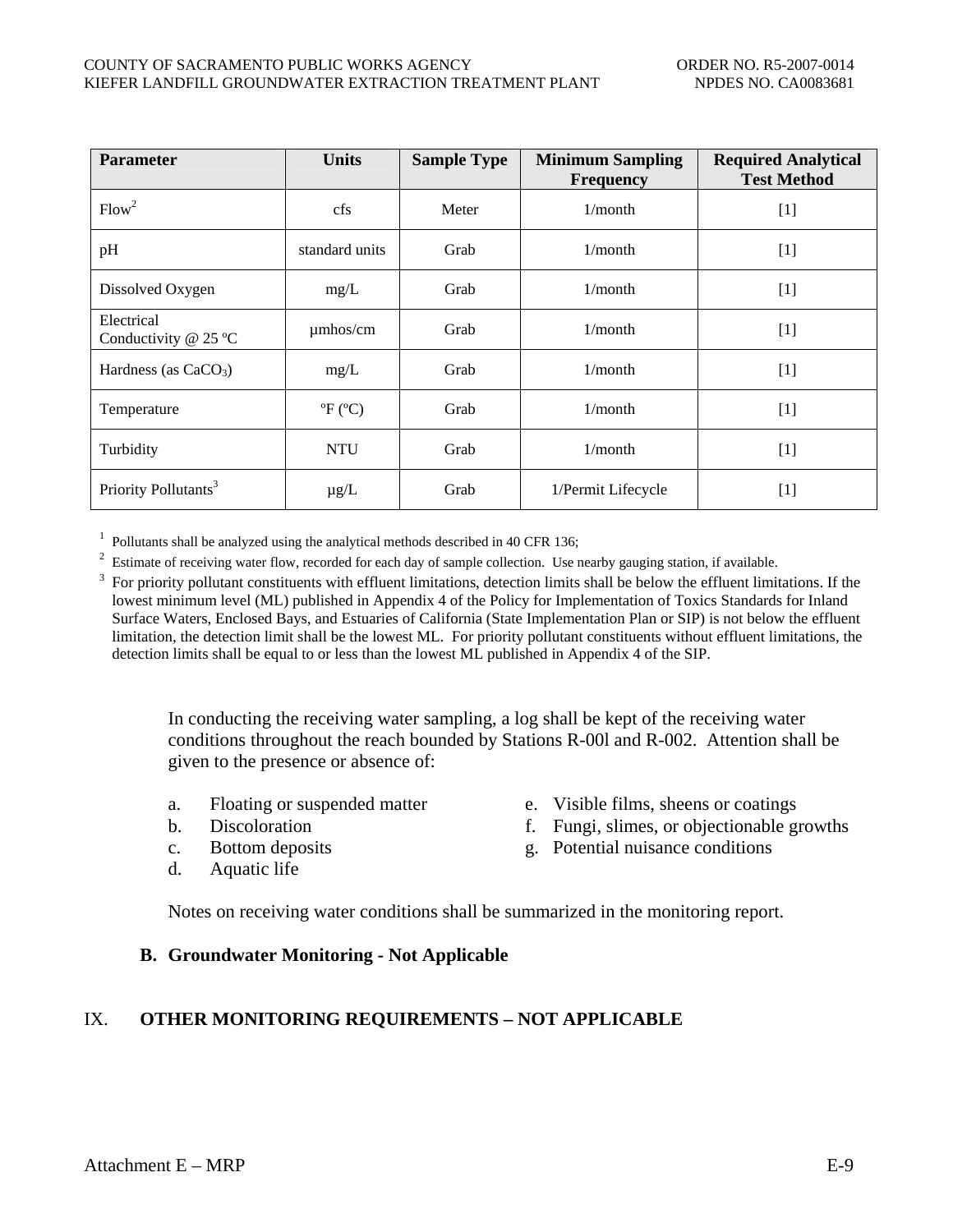## <span id="page-47-0"></span>X. **REPORTING REQUIREMENTS**

#### **A. General Monitoring and Reporting Requirements**

- 1. The Discharger shall comply with all Standard Provisions (Attachment D) related to monitoring, reporting, and recordkeeping.
- 2. Upon written request of the Regional Water Board, the Discharger shall submit a summary monitoring report. The report shall contain both tabular and graphical summaries of the monitoring data obtained during the previous year(s).
- 3. **Compliance Time Schedules.** For compliance time schedules included in the Order, the Discharger shall submit to the Regional Water Board, on or before each compliance due date, the specified document or a written report detailing compliance or noncompliance with the specific date and task. If noncompliance is reported, the Discharger shall state the reasons for noncompliance and include an estimate of the date when the Discharger will be in compliance. The Discharger shall notify the Regional Water Board by letter when it returns to compliance with the compliance time schedule.
- 4. **Reporting Protocols**. The Discharger shall report with each sample result the applicable Reporting Level (RL) and the current Method Detection Limit (MDL), as determined by the procedure in 40 CFR Part 136.

The Discharger shall report the results of analytical determinations for the presence of chemical constituents in a sample using the following reporting protocols:

- a. Sample results greater than or equal to the RL shall be reported as measured by the laboratory (*i.e*., the measured chemical concentration in the sample).
- b. Sample results less than the RL, but greater than or equal to the laboratory's MDL, shall be reported as "Detected, but Not Quantified," or DNQ. The estimated chemical concentration of the sample shall also be reported.

For the purposes of data collection, the laboratory shall write the estimated chemical concentration next to DNQ as well as the words "Estimated Concentration" (may be shortened to "Est. Conc."). The laboratory may, if such information is available, include numerical estimates of the data quality for the reported result. Numerical estimates of data quality may be percent accuracy (+ a percentage of the reported value), numerical ranges (low to high), or any other means considered appropriate by the laboratory.

- c. Sample results less than the laboratory's MDL shall be reported as "Not Detected," or ND.
- d. Dischargers are to instruct laboratories to establish calibration standards so that the ML value (or its equivalent if there is differential treatment of samples relative to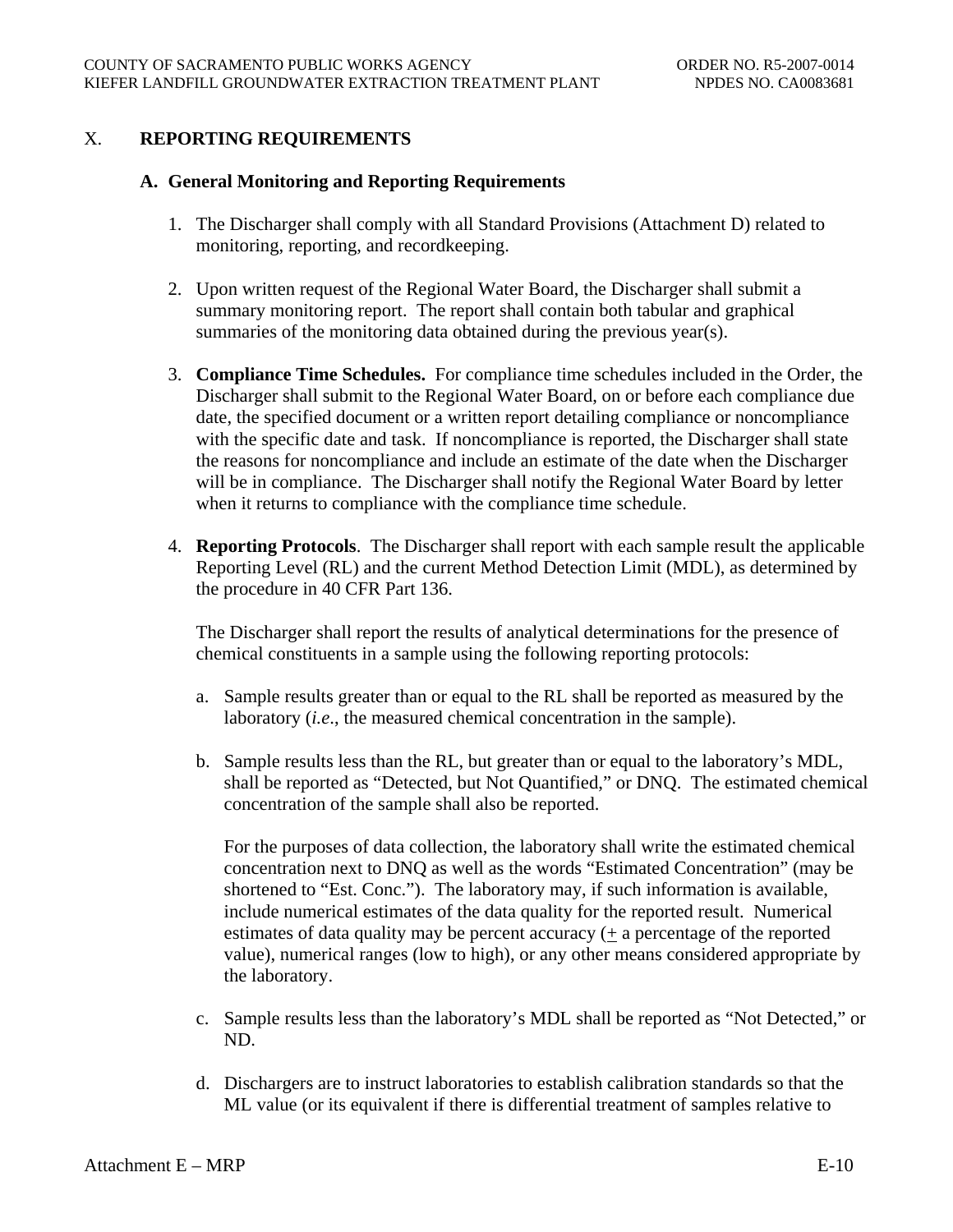<span id="page-48-0"></span>calibration standards) is the lowest calibration standard. At no time is the Discharger to use analytical data derived from *extrapolation* beyond the lowest point of the calibration curve.

## **B. Self Monitoring Reports (SMRs)**

- 1. At any time during the term of this permit, the State or Regional Water Board may notify the Discharger to electronically submit Self-Monitoring Reports (SMRs) using the State Water Board's California Integrated Water Quality System (CIWQS) Program Web site (http://www.waterboards.ca.gov/ciwqs/index.html). Until such notification is given, the Discharger shall submit hard copy SMRs. The CIWQS Web site will provide additional directions for SMR submittal in the event there will be service interruption for electronic submittal.
- 2. The Discharger shall report in the SMR the results for all monitoring specified in this MRP under sections III through IX. Additionally, the Discharger shall report in the SMR the results of any special studies and acute and chronic toxicity testing required by Special Provisions – VI.C.2 of this Order. The Discharger shall submit monthly, quarterly, annual SMRs including the results of all required monitoring using USEPAapproved test methods or other test methods specified in this Order. If the Discharger monitors any pollutant more frequently than required by this Order, the results of this monitoring shall be included in the calculations and reporting of the data submitted in the SMR.
- 3. In reporting the monitoring data, the Discharger shall arrange the data in tabular form so that the date, the constituents, and the reported analytical result are readily discernible. The data shall be summarized in such a manner to clearly illustrate whether the discharge complies with waste discharge requirements. Monthly maximums, minimums, and averages shall be reported for each monitored constituent and parameter.
- 4. With the exception of flow, all constituents monitored on a continuous basis (metered), shall be reported as daily maximums, daily minimums, and daily averages; flow shall be reported as the total volume discharged per day for each day of discharge.
- 5. If the Discharger monitors any pollutant at the locations designated herein more frequently than is required by this Order, the results of such monitoring shall be included in the calculation and reporting of the values required in the discharge monitoring report form. Such increased frequency shall be indicated on the discharge monitoring report form.
- 6. A letter transmitting the self-monitoring reports shall accompany each report. Such a letter shall include a discussion of requirement violations found during the reporting period, and actions taken or planned for correcting noted violations, such as operation or facility modifications. If the Discharger has previously submitted a report describing corrective actions and/or a time schedule for implementing the corrective actions,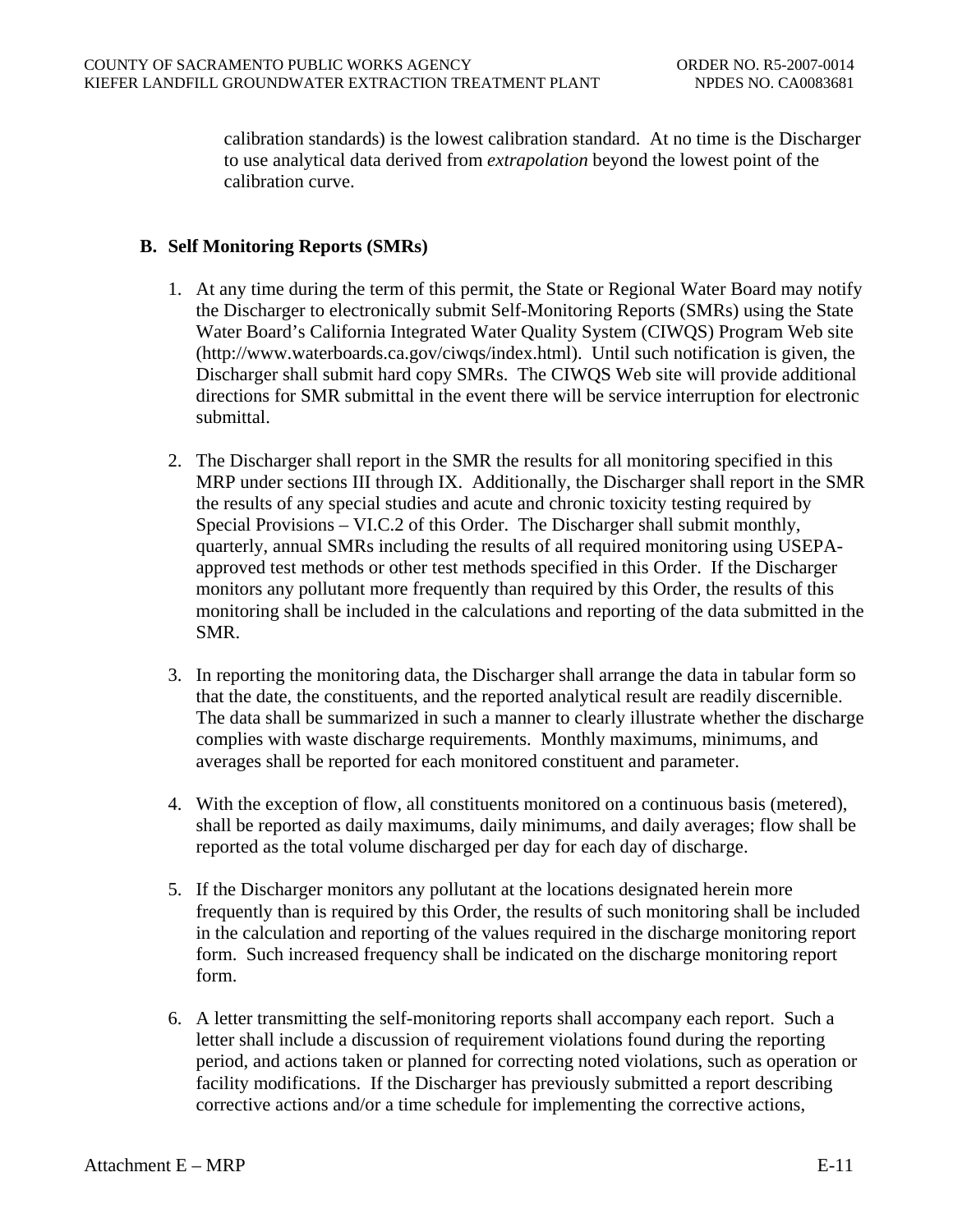<span id="page-49-0"></span>reference to the previous correspondence will be satisfactory. The transmittal letter shall contain the penalty of perjury statement by the Discharger, or the Discharger's authorized agent, as described in the Standard Provisions.

7. SMRs must be submitted to the Regional Water Board, signed and certified as required by the Standard Provisions (Attachment D), to the address listed below:

> California Regional Water Quality Control Board Central Valley Region 11020 Sun Center Drive, #200 Rancho Cordova, CA 95670

8. Monitoring periods and reporting for all required monitoring shall be completed according to the following schedule:

| <b>Sampling</b><br><b>Frequency</b> | <b>Monitoring Period Begins On</b>                                                                                                   | <b>Monitoring Period</b>                                                                                                       | <b>SMR</b> Due Date                              |
|-------------------------------------|--------------------------------------------------------------------------------------------------------------------------------------|--------------------------------------------------------------------------------------------------------------------------------|--------------------------------------------------|
| Continuous                          | Permit effective date                                                                                                                | All                                                                                                                            | Submit with monthly SMR                          |
| 1/Day                               | Sunday following permit effective date or on<br>permit effective date if on a Sunday                                                 | (Midnight through 11:59 PM) or any<br>24-hour period that reasonably<br>represents a calendar day for<br>purposes of sampling. | Submit with monthly SMR                          |
| $1 /$ Week                          | First day of calendar month following permit<br>effective date or on permit effective date if that<br>date is first day of the month | Sunday through Saturday                                                                                                        | Submit with monthly SMR                          |
| 1 / Month                           | Closest of January 1, April 1, July 1, or October 1<br>following (or on) permit effective date                                       | 1 <sup>st</sup> day of calendar month through<br>last day of calendar month                                                    | 30 days from the end of the<br>monitoring period |
| 1 / Quarter                         | Closest of January 1 or July 1 following (or on)<br>permit effective date                                                            | January 1 through March 31<br>April 1 through June 30<br>July 1 through September 30<br>October 1 through December 31          | 30 days from the end of the<br>monitoring period |
| 1 / Semi-annual Period              | January 1 following (or on) permit effective date                                                                                    | January 1 through June 30<br>July 1 through December 31                                                                        | 30 days from the end of the<br>monitoring period |
| $1 /$ Year                          | Permit effective date                                                                                                                | January 1 through December 31                                                                                                  | Submit with monthly SMR                          |
| 1 / Permit Lifecycle                | Permit effective date                                                                                                                | one time no more than 365 days and<br>no less than 180 days prior to<br>expiration of this Order                               | 30 days from the end of the<br>monitoring period |

# **C. Discharge Monitoring Reports (DMRs) – Not Applicable**

#### **D. Other Reports**

- 1. By **1 February** of each year, the Discharger shall submit a written report to the Executive Officer containing the following:
	- a. The names and telephone numbers of persons to contact regarding the plant for emergency and routine situations.
	- b. A statement certifying when the flow meter and other monitoring instruments and devices were last calibrated, including identification of who performed the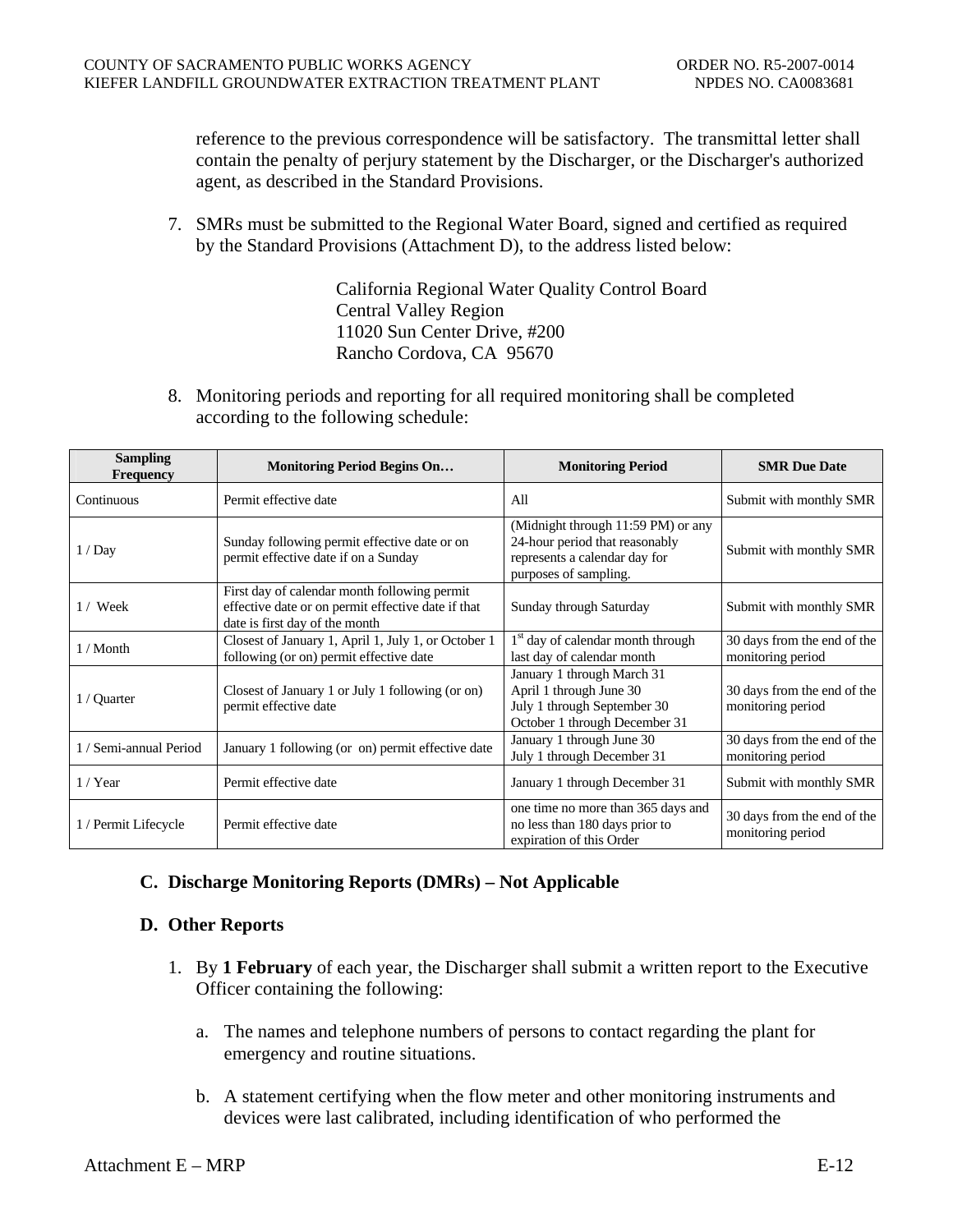calibration.

c. The Discharger may also be requested to submit an annual report to the Regional Water Board with both tabular and graphical summaries of the monitoring data obtained during the previous year. Any such request shall be made in writing. The report shall discuss the compliance record. If violations have occurred, the report shall also discuss the corrective actions taken and planned to bring the discharge into full compliance with the waste discharge requirements.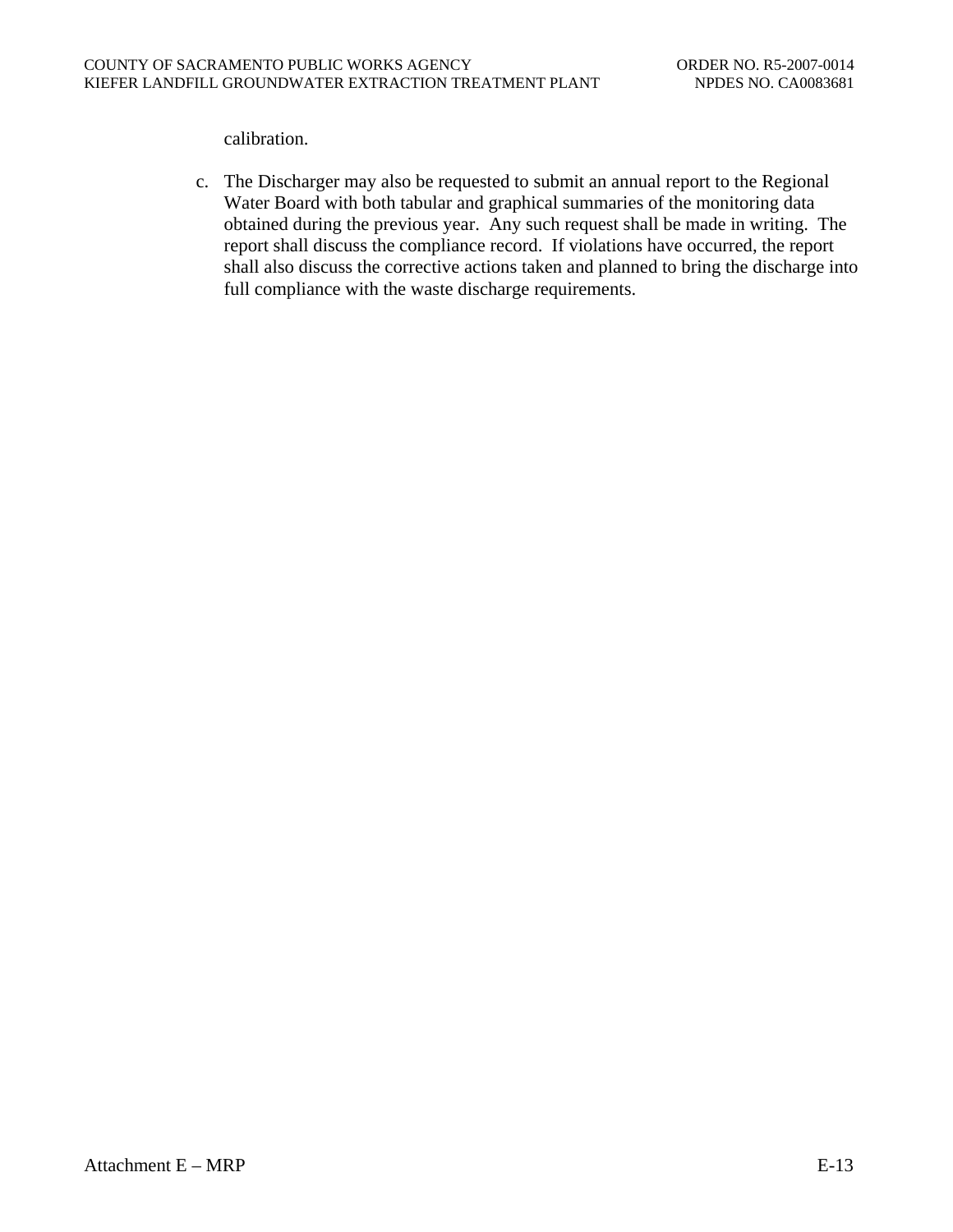# **Attachment F** – Fact Sheet – Table of Contents

| I.  |                |                                                                               |  |
|-----|----------------|-------------------------------------------------------------------------------|--|
| II. |                |                                                                               |  |
|     | A.             |                                                                               |  |
|     | В.             |                                                                               |  |
|     | $\mathbf{C}$ . | Summary of Existing Requirements and Self-Monitoring Report (SMR) Data F-5    |  |
|     | D.             |                                                                               |  |
|     | Е.             |                                                                               |  |
| Ш.  |                |                                                                               |  |
|     | A.             |                                                                               |  |
|     | В.             |                                                                               |  |
|     | $\mathbf{C}$ . |                                                                               |  |
|     | D.             |                                                                               |  |
|     | Е.             |                                                                               |  |
| IV. |                |                                                                               |  |
|     | А.             |                                                                               |  |
|     | <b>B.</b>      |                                                                               |  |
|     |                |                                                                               |  |
|     |                |                                                                               |  |
|     | $\mathbf{C}$ . |                                                                               |  |
|     |                | 1.                                                                            |  |
|     |                | 2. Applicable Beneficial Uses and Water Quality Criteria and Objectives  F-14 |  |
|     |                |                                                                               |  |
|     |                | 4.                                                                            |  |
|     |                |                                                                               |  |
|     | D.             |                                                                               |  |
|     |                |                                                                               |  |
|     |                |                                                                               |  |
|     | Е.             |                                                                               |  |
|     | F.             |                                                                               |  |
|     | G.             |                                                                               |  |
| V.  |                |                                                                               |  |
|     |                |                                                                               |  |
| VI. |                |                                                                               |  |
|     | A.             |                                                                               |  |
|     | B.             |                                                                               |  |
|     | C.             |                                                                               |  |
|     | D.             |                                                                               |  |
|     |                | 1.                                                                            |  |
|     |                |                                                                               |  |
|     | Е.             |                                                                               |  |
|     |                |                                                                               |  |
|     | Α.             |                                                                               |  |
|     | <b>B.</b>      |                                                                               |  |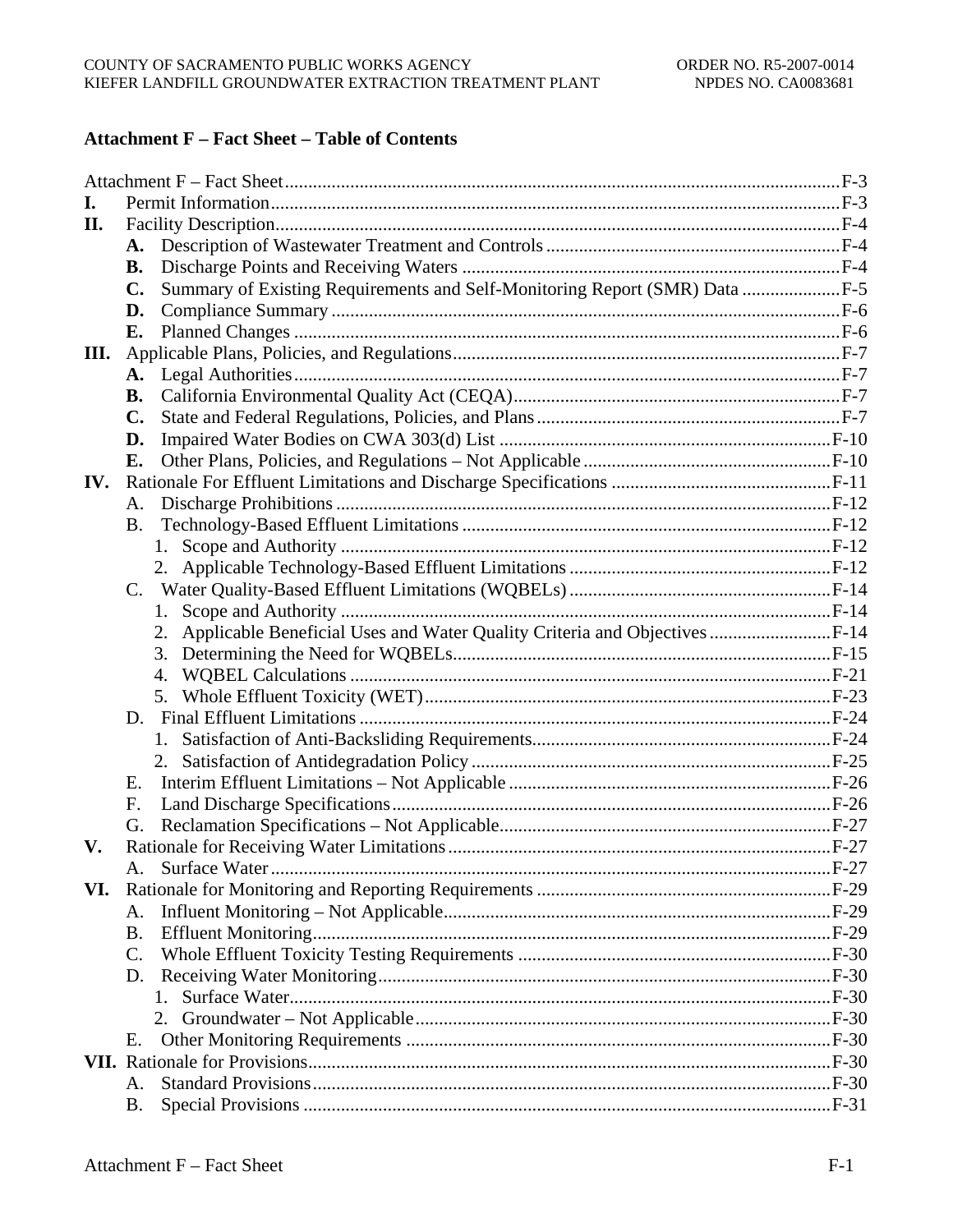#### COUNTY OF SACRAMENTO PUBLIC WORKS AGENCY ORDER NO. R5-2007-0014 KIEFER LANDFILL GROUNDWATER EXTRACTION TREATMENT PLANT NPDES NO. CA0083681

|    | 5. Special Provisions for Municipal Facilities (POTWs Only) – Not Applicable  F-35 |  |
|----|------------------------------------------------------------------------------------|--|
|    |                                                                                    |  |
|    |                                                                                    |  |
|    |                                                                                    |  |
|    |                                                                                    |  |
| B. |                                                                                    |  |
| C. |                                                                                    |  |
| D. |                                                                                    |  |
| Е. |                                                                                    |  |
| F. |                                                                                    |  |
| G. |                                                                                    |  |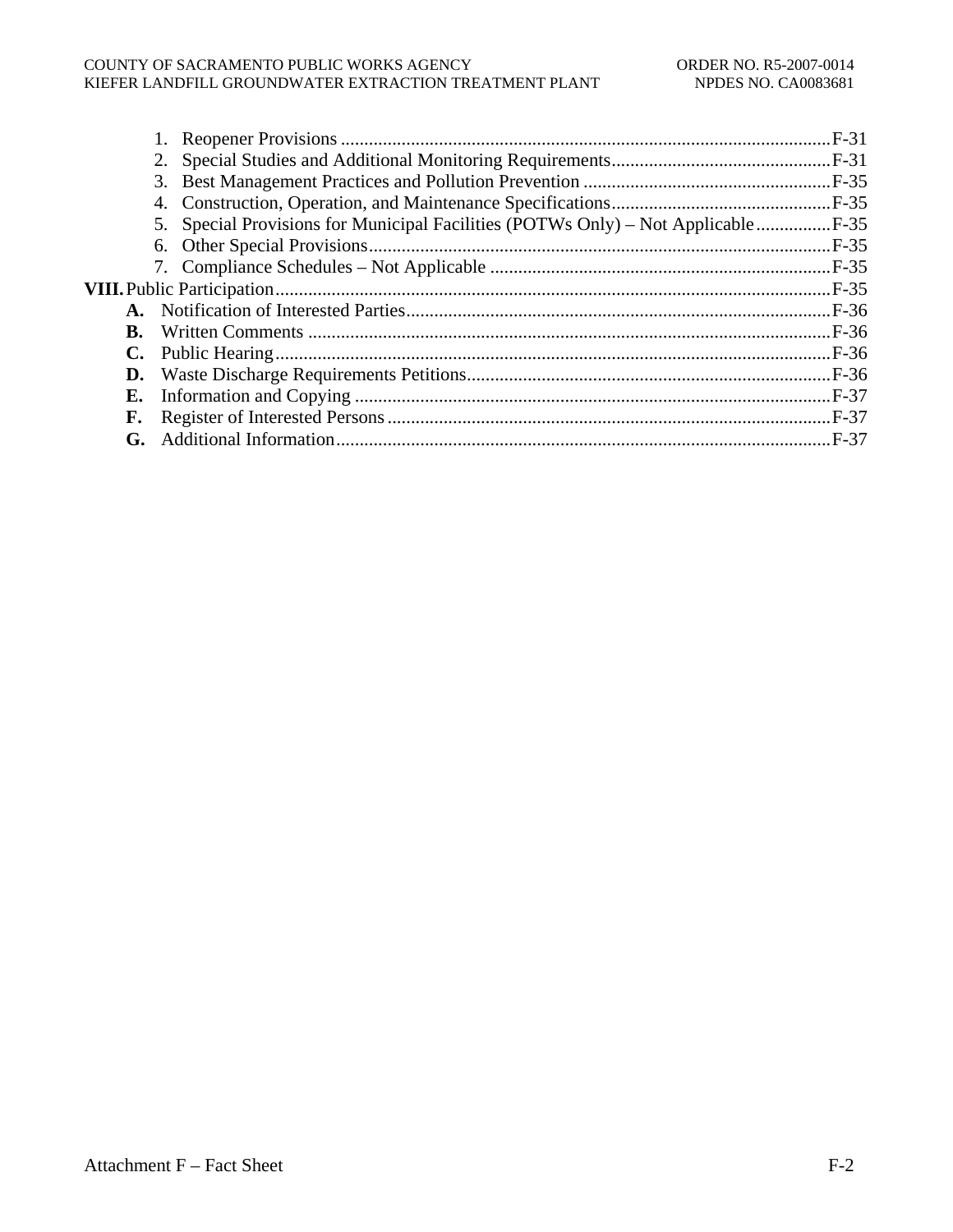# <span id="page-53-0"></span>**ATTACHMENT F – FACT SHEET**

As described in section II of this Order, this Fact Sheet includes the legal requirements and technical rationale that serve as the basis for the requirements of this Order.

This Order has been prepared under a standardized format to accommodate a broad range of discharge requirements for Dischargers in California. Only those sections or subsections of this Order that are specifically identified as "not applicable" have been determined not to apply to this Discharger. Sections or subsections of this Order not specifically identified as "not applicable" are fully applicable to this Discharger.

## **I. PERMIT INFORMATION**

| <b>WDID</b>                          | 5A340311002                                                             |  |  |
|--------------------------------------|-------------------------------------------------------------------------|--|--|
| <b>Discharger</b>                    | County of Sacramento, Public Works Agency                               |  |  |
| <b>Name of Facility</b>              | Kiefer Landfill Groundwater Extraction and Treatment Plant              |  |  |
|                                      | 12701 Kiefer Boulevard                                                  |  |  |
| <b>Facility Address</b>              | Sloughhouse, CA 95683                                                   |  |  |
|                                      | Sacramento County                                                       |  |  |
| <b>Facility Contact</b>              | Eric Vanderbilt, P.E.                                                   |  |  |
| <b>Title and Phone</b>               | Senior Civil Engineer, (916) 875-6568                                   |  |  |
| <b>Authorized Person to Sign and</b> | Eric Vanderbilt, P.E.                                                   |  |  |
| <b>Submit Reports</b>                | Senior Civil Engineer, (916) 875-6568                                   |  |  |
|                                      | 9850 Goethe Road                                                        |  |  |
| <b>Mailing Address</b>               | Sacramento, CA 95827                                                    |  |  |
| <b>Billing Address</b>               | <b>SAME</b>                                                             |  |  |
| <b>Type of Facility</b>              | Groundwater Extraction and Treatment Facility with SIC code 4953        |  |  |
| <b>Major or Minor Facility</b>       | Minor                                                                   |  |  |
| <b>Threat to Water Quality</b>       | 3                                                                       |  |  |
| <b>Complexity</b>                    | $\mathcal{C}$                                                           |  |  |
| <b>Pretreatment Program</b>          | Not Applicable                                                          |  |  |
| <b>Reclamation Requirements</b>      | Not Applicable                                                          |  |  |
| <b>Facility Permitted Flow</b>       | 2.17 (in millions of gallons per day)                                   |  |  |
| <b>Facility Design Flow</b>          | 2.17 (in millions of gallons per day)                                   |  |  |
| Watershed                            | North Valley Floor Hydrologic Unit, Lower Cosumnes-Dry Hydrologic Area, |  |  |
|                                      | Lower Deer Creek Hydrologic Sub-Area (531.12)                           |  |  |
| <b>Receiving Water</b>               | Deer Creek                                                              |  |  |
| <b>Receiving Water Type</b>          | <b>Ephemeral Stream</b>                                                 |  |  |

The following table summarizes administrative information related to the facility.

**A.** The County of Sacramento, Public Works Agency (hereinafter Discharger) is the owner and operator of the Kiefer Landfill Groundwater Extraction and Treatment Plant (hereinafter Facility), a groundwater extraction and treatment plant within a municipal solid waste landfill.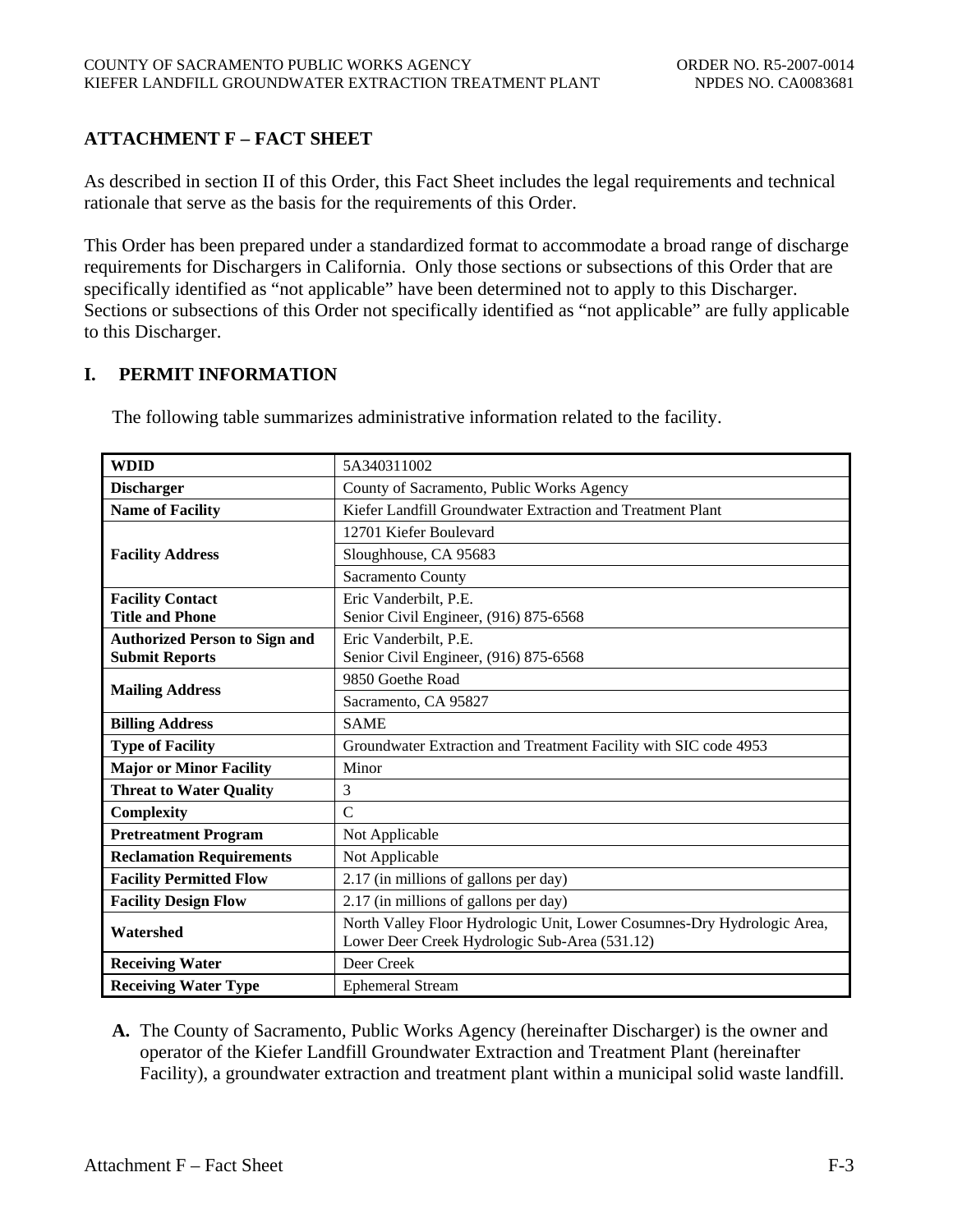- <span id="page-54-0"></span>**B.** The Facility discharges treated groundwater to Deer Creek, a water of the United States, and is currently regulated by Order 5-01-065 which was adopted on March 16, 2001 and expired on March 1, 2006. The terms of the existing Order automatically continued in effect after the permit expiration date.
- **C.** The Discharger filed a report of waste discharge and submitted an application for renewal of its Waste Discharge Requirements (WDRs) and National Pollutant Discharge Elimination System (NPDES) permit on November 16, 2005.

# **II. FACILITY DESCRIPTION**

The Discharger owns and operates the Kiefer Landfill, a Class III solid waste disposal facility, which includes an on-site groundwater extraction and treatment system. The landfill is at the intersection of Grant Line Road and Kiefer Boulevard, in the eastern portion of Sacramento County, about 15 miles east of the City of Sacramento, one mile north of Sloughhouse, and six miles northwest of the City of Rancho Murieta, in Sections 22, 26, 27, 34, and 35, TN8, R7E, MDB&M. A 1987 Solid Wastewater Quality Assessment Test indicated that disposal operations at the landfill have resulted in contamination of groundwater with volatile organic compounds (VOCs). The Discharger has been directed to remediate the groundwater under an approved Correction Action Plan (CAP) required under Cleanup and Abatement Order No. 91-725. The CAP called for the extraction and treatment of the contaminated groundwater.

# **A. Description of Wastewater Treatment and Controls**

The groundwater extraction and treatment system has been established for Kiefer Landfill as a means of controlling contaminant migration and removing contaminants from groundwater. The treatment system at this facility consists of a groundwater extraction well network and an air stripping system.

- 1. **Extraction Well Network.** The groundwater treatment system is fed by a groundwater extraction network consists of 14 extraction wells. When fully operational, the daily average flow for the system is 1.5 million gallons per day (mgd), with an estimated daily maximum flow of 2.17 mgd.
- 2. **Air Stripping System.** Groundwater extracted from the extraction well network is delivered to a central air stripping facility that includes two air stripping towers for the removal of VOCs from groundwater and a vapor-phase carbon bed for the treatment of off-gas. The Sacramento Metropolitan Air Quality Management District has authorized atmospheric discharge of vapor phase organics based on daily VOC mass removal and the Sacramento Metropolitan Air Quality Management District's policy for emission.

# **B. Discharge Points and Receiving Waters**

1. The treatment plant is in Section 35, T8N, R7E, MDB&M, as shown on Attachment B, a part of this Order. Treated groundwater is discharged to Deer Creek, a water of the United States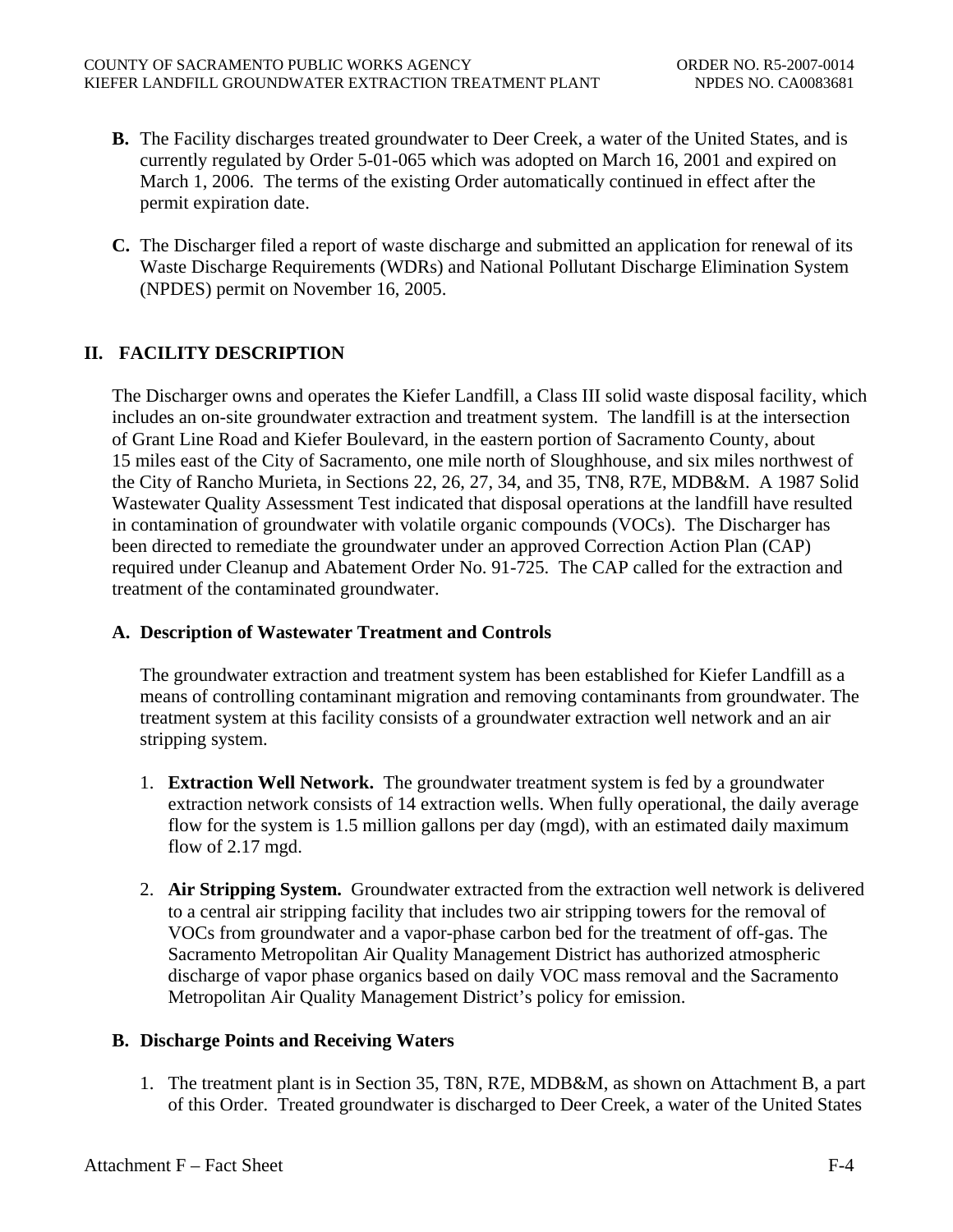<span id="page-55-0"></span>and a tributary to the Cosumnes River at the Discharge Point 001, latitude 38, 30, 20 (deg, min, sec) and longitude 121, 10, 40 (deg, min, sec). During groundwater treatment system maintenance operations, the Discharger may discharge treated groundwater to the on-site sedimentation basin at point, latitude 38, 30, 24 (deg, min, sec) and longitude 121, 10, 52 (deg, min, sec).

#### **C. Summary of Existing Requirements and Self-Monitoring Report (SMR) Data**

1. Effluent limitations/Discharge Specifications contained in the existing Order for discharges from Discharge Point 001 (Monitoring Location EFF-001) and representative monitoring data from the term of the previous Order are as follows:

|                                                   | <b>Effluent Limitation</b> |                           |                                                                         | <b>Monitoring Data</b><br>(From February 2002 To August 2005)    |                                                                 |                                                    |
|---------------------------------------------------|----------------------------|---------------------------|-------------------------------------------------------------------------|------------------------------------------------------------------|-----------------------------------------------------------------|----------------------------------------------------|
| <b>Parameter</b><br>(units)                       | Average<br><b>Annually</b> | Average<br><b>Monthly</b> | <b>Maximum</b><br><b>Daily</b>                                          | <b>Highest</b><br>Average<br><b>Annually</b><br><b>Discharge</b> | <b>Highest</b><br>Average<br><b>Monthly</b><br><b>Discharge</b> | <b>Highest</b><br><b>Daily</b><br><b>Discharge</b> |
| Flow<br>(mgd)                                     | $\overline{a}$             | 2.17                      | $\overline{a}$                                                          | $\overline{a}$                                                   | 1.88                                                            | $-$                                                |
| pH<br>(standard unit)                             | $\overline{a}$             | $\overline{a}$            | $\left[\right.6.5\right.,\left.\right.8.5\left.\right]$ $\left.\right]$ | $\overline{a}$                                                   | $\qquad \qquad -$                                               | [6.69, 8.53]                                       |
| Chlorine,<br>Total Residual (mg/L)                | $-$                        | 0.01                      | 0.02                                                                    | $-$                                                              | ND                                                              | 0.01                                               |
| <b>Total Dissolved Solids</b><br>(mg/L)           | 450                        | 500                       | 1500                                                                    | 276                                                              | 302                                                             | 360                                                |
| Arsenic,<br>Total Recoverable (µg/L)              | $\qquad \qquad -$          | 5                         | 5                                                                       | $\overline{a}$                                                   | 2.2                                                             | 4.2                                                |
| Cadmium Total<br>Recoverable (µg/L)               | $\overline{a}$             | 3                         | 9.4                                                                     |                                                                  | N <sub>D</sub>                                                  | <b>ND</b>                                          |
| Chromium Total<br>Recoverable $(\mu g/L)$         | $\overline{a}$             | 11                        | 16                                                                      |                                                                  | 7.7                                                             | 7.7                                                |
| Copper Total<br>Recoverable (µg/L)                | $\sim$                     | 16                        | 25                                                                      | $\sim$                                                           | 0.5                                                             | 0.87                                               |
| Lead<br>Total Recoverable (µg/L)                  | $\overline{\phantom{m}}$   | 7.3                       | 50                                                                      | $-$                                                              | ND                                                              | ND                                                 |
| Mercury,<br>Total Recoverable (µg/L)              | $-$                        | 0.012                     | 2.4                                                                     | $\overline{a}$                                                   | 0.00137                                                         | 0.00137                                            |
| Nickel,<br>Total recoverable $(\mu g/L)$          | $\overline{a}$             | 90                        | 600                                                                     | $\overline{a}$                                                   | 110                                                             | 110                                                |
| Zinc.<br>Total Recoverable (µg/L)                 | $\overline{a}$             | 210                       | 210                                                                     | $\overline{a}$                                                   | 2.6                                                             | 4.1                                                |
| <b>Volatile Organics</b><br>Compounds $(\mu g/L)$ | --                         | < 0.5                     | ٠.                                                                      |                                                                  | < 0.5                                                           | $-$                                                |

 $\overline{a}$ 

<span id="page-55-1"></span><sup>1</sup> Instantaneous minimum-maximum range.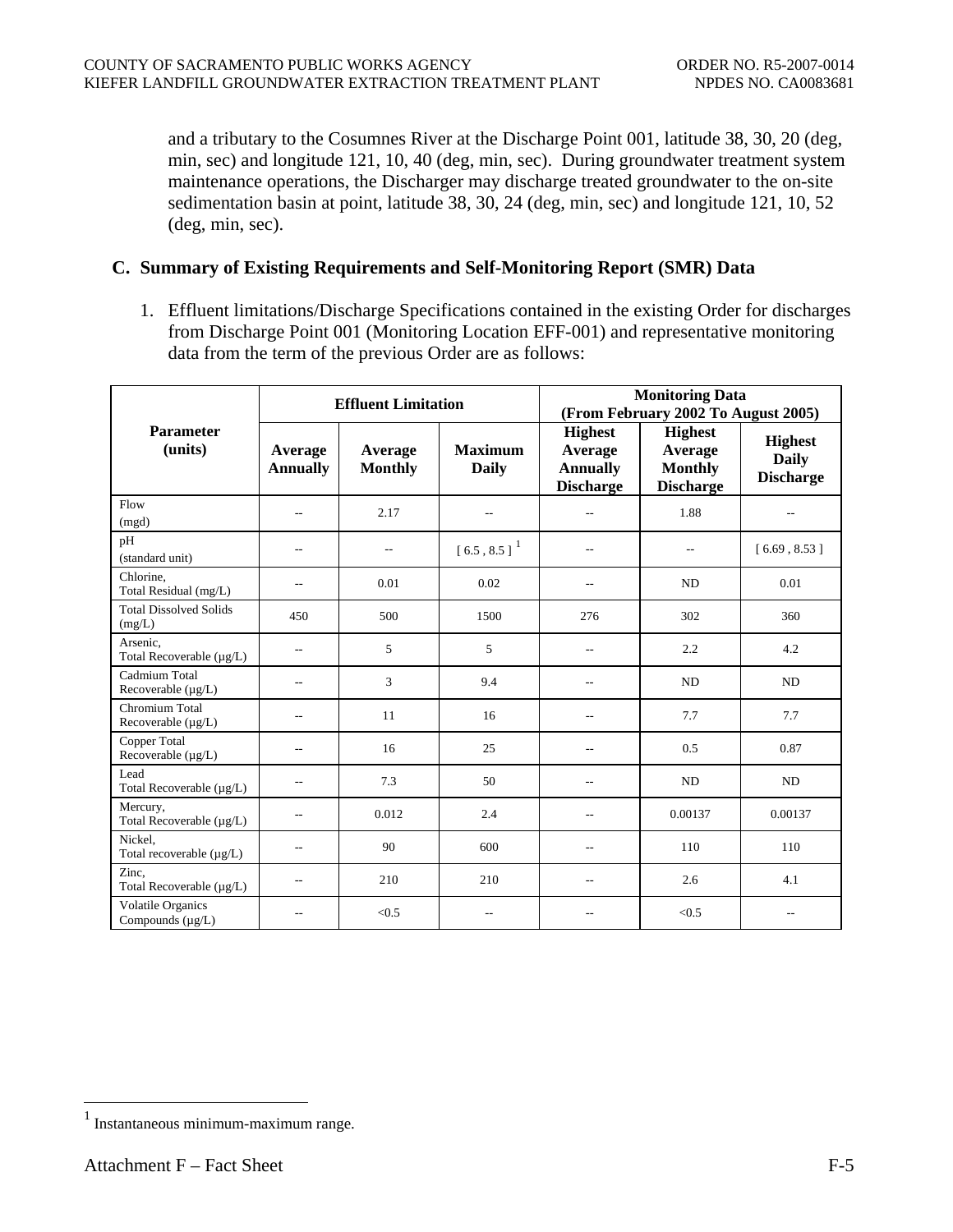<span id="page-56-0"></span>2. The Report of Waste Discharge describes the treated groundwater discharge as follows:

| Design Flow:                                      |                   | 2.17 million gallons per day (mgd) |
|---------------------------------------------------|-------------------|------------------------------------|
| <b>Annual Average Daily Flow Rate:</b>            | 1.35              | mgd                                |
| Temperature, Summer:                              | 19.1              | $^{\circ}$ C                       |
| Temperature, Winter:                              | $20.7 \text{ °C}$ |                                    |
| Biochemical Oxygen Demand (5-day $\omega$ 20 °C): | 3                 | mg/L                               |
| <b>Total Suspended Solids:</b>                    |                   | 2 $mg/L$                           |

#### **D. Compliance Summary**

During the monitoring period of February 2002 through August 2005 the Discharger violated the following effluent and receiving water limitations established by WDRs Order No. 5-01-065 for Discharge Point 001.

- 1. Effluent Limitations
	- a. Order No. 5-01-065 have effluent limitations for total recoverable nickel of 90  $\mu$ g/L and 600 µg/L for average monthly and maximum daily effluent limitations, respectively. Results from effluent samples collected on January 19, 2005 indicated a nickel level of 110  $\mu$ g/L. Since it is the only nickel effluent sample for the month, 110  $\mu$ g/L of nickel is also the monthly average which exceeds the average monthly effluent limitation.
- 2. Receiving Water Limitations
	- a. Review of receiving water monitoring data indicates there were 5 instances where receiving water limitation for the ambient pH not to change by more than 0.5 units was exceeded.
	- b. There were 3 instances where receiving water limitation for "*ambient temperature to increase more than 5°F*" was exceeded.
	- c. There was 1 instance where receiving water limitation for turbidity *"to increase … [m]ore than 20 percent where natural turbidity is between 5 and 100 NTUs"* was exceeded.

#### **E. Planned Changes**

1. The Facility has no planned changes within the time scope of this Order.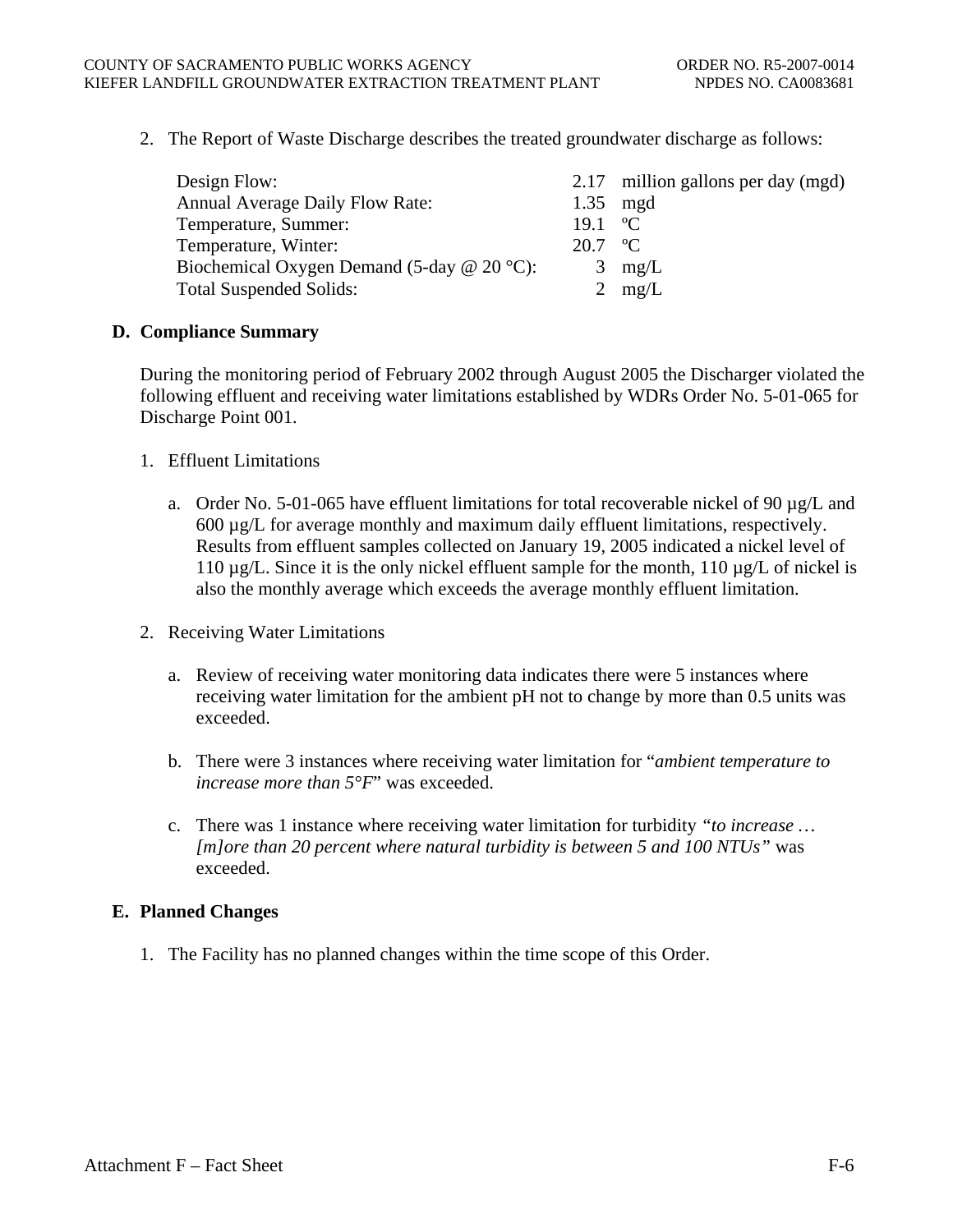## <span id="page-57-0"></span>**III. APPLICABLE PLANS, POLICIES, AND REGULATIONS**

The requirements contained in the proposed Order are based on the requirements and authorities described in this section.

#### **A. Legal Authorities**

This Order is issued pursuant to section 402 of the Federal Clean Water Act (CWA) and implementing regulations adopted by the U.S. Environmental Protection Agency (USEPA) and Chapter 5.5, Division 7 of the California Water Code (CWC). It shall serve as a NPDES permit for point source discharges from this facility to surface waters. This Order also serves as Waste Discharge Requirements (WDRs) pursuant to Article 4, Chapter 4 of the CWC for discharges that are not subject to regulation under CWA section 402.

#### **B. California Environmental Quality Act (CEQA)**

The action to adopt an NPDES permit is exempt from the provisions of Chapter 3 of the CEQA (Public Resources Code Section 21000, *et seq*.), requiring preparation of an environmental impact report or negative declaration in accordance with Section 13389 of the CWC.

#### **C. State and Federal Regulations, Policies, and Plans**

1. **Water Quality Control Plans**. The Regional Water Board adopted a *Water Quality Control Plan, Fourth Edition,* for the *Sacramento and San Joaquin River Basins* (hereinafter Basin Plan) that designates beneficial uses, establishes water quality objectives, and contains implementation programs and policies to achieve those objectives for all waters addressed through the plan.

The Basin Plan at page II-2.00 states that the "…*beneficial uses of any specifically identified water body generally apply to its tributary streams*." The Basin Plan does not specifically identify beneficial uses for Deer Creek, but does identify present and potential uses for the Cosumnes River, to which Deer Creek, is tributary. These beneficial uses are as follows: municipal and domestic supply; agricultural supply, including stock watering; water contact recreation, including canoeing and rafting; non-contact water recreation, including aesthetic enjoyment; warm freshwater habitat; cold freshwater habitat; warm migration of aquatic organisms; cold migration of aquatic organisms; warm spawning, reproduction, and/or early development; cold spawning, reproduction, and/or early development; and wildlife habitat. In addition, State Water Resources Control Board (State Water Board) Resolution No. 88-63 requires that, with certain exceptions, the Regional Water Board assign the municipal and domestic supply use to water bodies that do not have beneficial uses listed in the Basin Plan. The beneficial uses applicable to Deer Creek are as follows: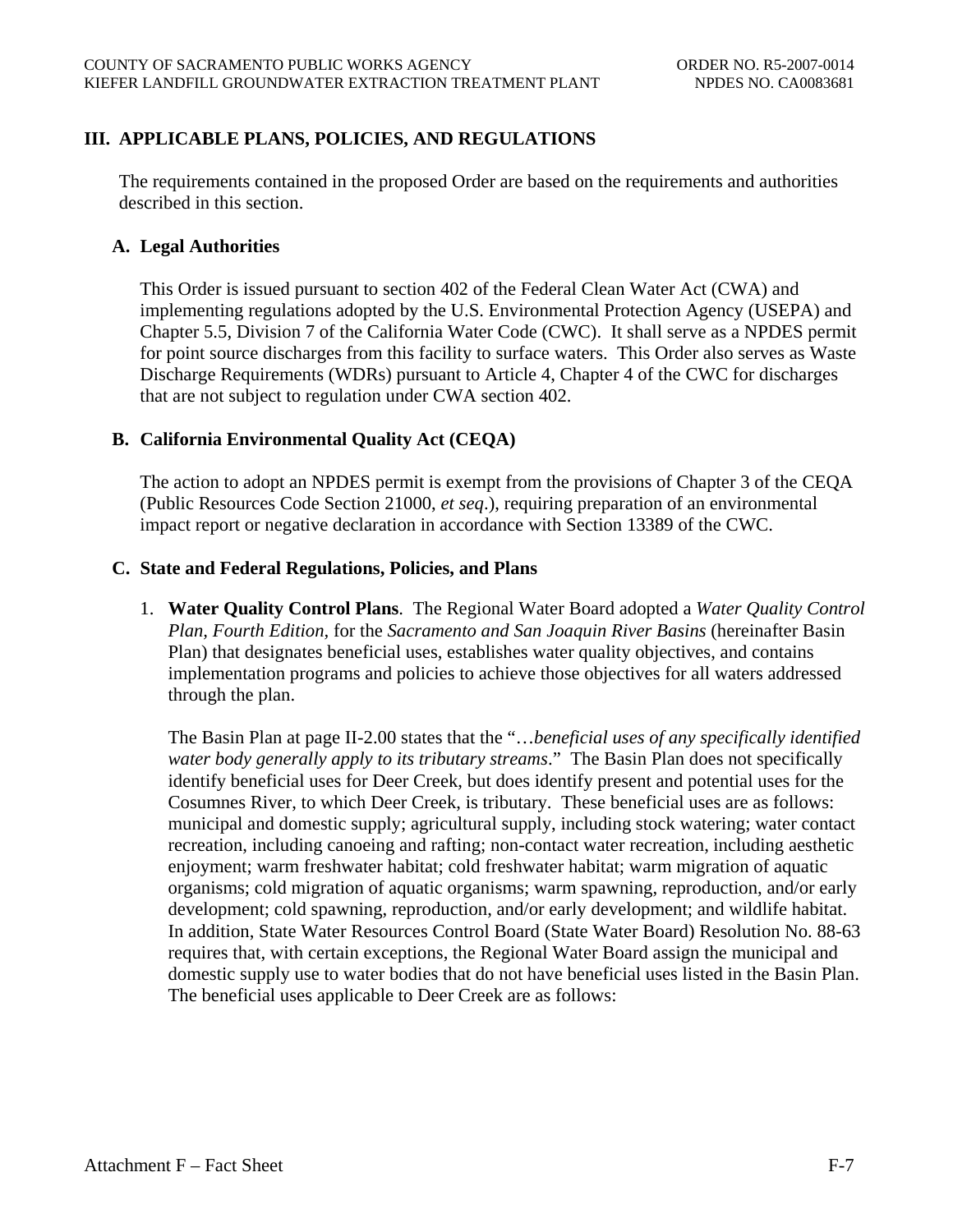| <b>Discharge Point</b> | <b>Receiving Water Name</b> | <b>Beneficial Use(s)</b>                                                                                                                                                                                                                                                                                                                                                                                                                                                                                                                                                  |
|------------------------|-----------------------------|---------------------------------------------------------------------------------------------------------------------------------------------------------------------------------------------------------------------------------------------------------------------------------------------------------------------------------------------------------------------------------------------------------------------------------------------------------------------------------------------------------------------------------------------------------------------------|
| 001                    | Deer Creek                  | Existing:                                                                                                                                                                                                                                                                                                                                                                                                                                                                                                                                                                 |
|                        |                             | municipal and domestic supply (MUN); agricultural supply,<br>including stock watering (AGR); water contact recreation,<br>including canoeing and rafting (REC-1); non-contact water<br>recreation, including aesthetic enjoyment (REC-2); warm<br>freshwater habitat (WARM); cold freshwater habitat (COLD);<br>warm migration of aquatic organisms (MIGR); cold migration<br>of aquatic organisms (MIGR); warm spawning, reproduction,<br>and/or early development and cold spawning, reproduction,<br>and /or early development (SPWN); and wildlife habitat<br>(WILD). |
| 002                    | Groundwater                 | MUN, industrial service supply (IND), industrial process<br>supply (PRO), and AGR.                                                                                                                                                                                                                                                                                                                                                                                                                                                                                        |

The Basin Plan on page II-1.00 states: "*Protection and enhancement of existing and potential beneficial uses are primary goals of water quality planning…" and with respect to disposal of wastewaters states that "...disposal of wastewaters is* [not] *a prohibited use of waters of the State; it is merely a use which cannot be satisfied to the detriment of beneficial uses*."

The federal CWA, Section 101(a)(2), states: "*it is the national goal that wherever attainable, an interim goal of water quality which provides for the protection and propagation of fish, shellfish, and wildlife, and for recreation in and on the water be achieved by July 1, 1983*." Federal Regulations, developed to implement the requirements of the CWA, create a rebuttable presumption that all waters be designated as fishable and swimable. Federal Regulations, 40 CFR §§ 131.2 and 131.10, require that all waters of the State be regulated to protect the beneficial uses of public water supply, protection and propagation of fish, shell fish and wildlife, recreation in and on the water, agricultural, industrial and other purposes including navigation. Section 131.3(e), 40 CFR, defines existing beneficial uses as those uses actually attained after 28 November 1975, whether or not they are included in the water quality standards. Federal Regulation, 40 CFR § 131.10, requires that uses be obtained by implementing effluent limitations, requires that all downstream uses be protected and states that in no case shall a state adopt waste transport or waste assimilation as a beneficial use for any waters of the United States.

In reviewing whether the existing and/or potential uses of the Cosumnes River apply to the Deer Creek, the Regional Water Board has considered the following facts:

a. Domestic Supply and Agricultural Supply

The Regional Water Board is required to apply the beneficial uses of municipal and domestic supply to the Deer Creek based on State Water Board Resolution No. 88-63 which was incorporated in the Basin Plan pursuant to Regional Water Board Resolution No. 89-056. In addition, the State Water Board has issued water rights to existing water users along Deer Creek and the Cosumnes River downstream of the discharge for domestic and irrigation uses. Since Deer Creek is an ephemeral stream, the Deer Creek likely provides groundwater recharge during periods of low flow. The groundwater is a source of drinking water. In addition to the existing water uses, growth in the area,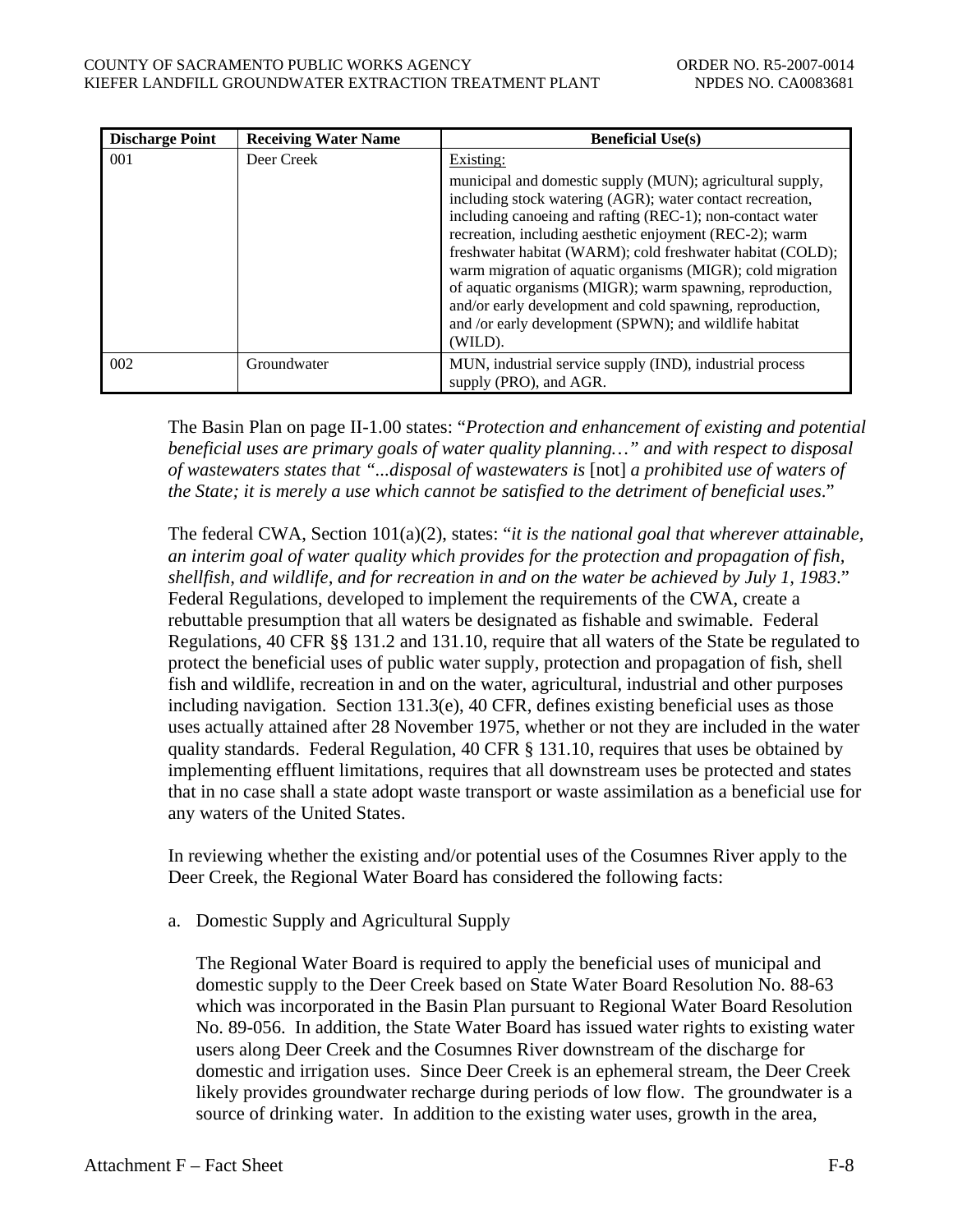downstream of the discharge is expected to continue, which presents a potential for increased domestic and agricultural uses of the water in Deer Creek.

b. Water Contact and Noncontact Recreation and Esthetic Enjoyment

The Regional Water Board finds that the discharge flows through residential areas, there is ready public access to Deer Creek, exclusion of the public is unrealistic and contact recreational activities currently exist along Deer Creek and downstream waters and these uses are likely to increase as the population in the area grows. Prior to flowing into the Cosumnes River, Deer Creek flows through areas of general public access, meadows, residential areas, and parks. The Cosumnes River also offers recreational opportunities.

c. Groundwater Recharge

In areas where groundwater elevations are below the stream bottom, water from the stream will percolate to groundwater. Since Deer Creek is at times dry, it is reasonable to assume that the stream water is lost by evaporation, flow downstream and percolation to groundwater providing a source of municipal and irrigation water supply.

d. Freshwater Replenishment

When water is present in Deer Creek, there may be hydraulic continuity between Deer Creek and the Cosumnes River. During periods of hydraulic continuity, Deer Creek adds to the water quantity and may impact the quality of water flowing down stream in the Cosumnes River.

e. Preservation and Enhancement of Fish, Wildlife, and Other Aquatic Resources

Deer Creek flows to the Cosumnes River. The Basin Plan (Table II-1) designates the Cosumnes River as being both a cold and warm freshwater habitat. Therefore, pursuant to the Basin Plan (Table II-1, Footnote (2)), the cold designation applies to Deer Creek. The cold-water habitat designation necessitates that the in-stream dissolved oxygen concentration be maintained at, or above, 7.0 mg/L.

Upon review of the flow conditions, habitat values, and beneficial uses of Deer Creek, and the facts described above, the Regional Water Board finds that the beneficial uses identified in the Basin Plan for the Cosumnes River are applicable to Deer Creek.

The Regional Water Board also finds that based on the available information and on the Discharger's application, that Deer Creek, absent the discharge, is an ephemeral stream. The ephemeral nature of Deer Creek means that the designated beneficial uses must be protected, but that no credit for receiving water dilution is available. Although the discharge, at times, maintains the aquatic habitat, constituents may not be discharged that may cause harm to aquatic life. At other times, natural flows within Deer Creek help support the aquatic life. Both conditions may exist within a short time span, where Deer Creek would be dry without the discharge and periods when sufficient background flows provide hydraulic continuity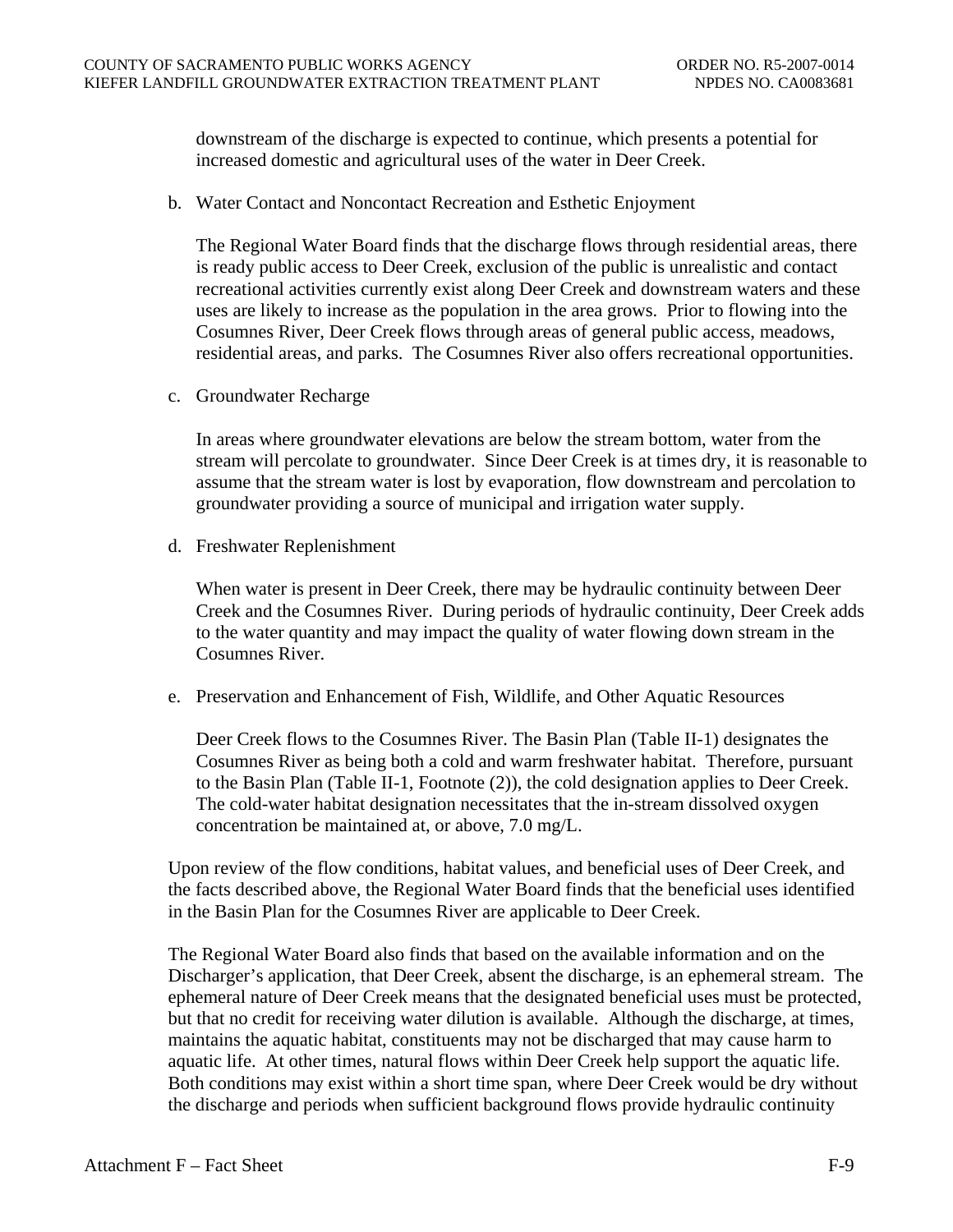<span id="page-60-0"></span>with the Cosumnes River. Dry conditions occur primarily in the summer months, but dry conditions may also occur throughout the year, particularly in low rainfall years. The lack of dilution results in more stringent effluent limitations to protect contact recreational uses, drinking water standards, agricultural water quality goals and aquatic life. Significant dilution may occur during and immediately following high rainfall events.

- 2. *Antidegradation Policy***.** Section 131.12 requires that the state water quality standards include an antidegradation policy consistent with the federal policy. The State Water Board established California's antidegradation policy in State Water Board Resolution No. 68-16. Resolution No. 68-16 incorporates the federal antidegradation policy where the federal policy applies under federal law. Resolution No. 68-16 requires that existing water quality be maintained unless degradation is justified based on specific findings. The Regional Water Board's Basin Plan implements, and incorporates by reference, both the State and federal antidegradation policies. As discussed in detail in the Fact Sheet (Attachment F, Section IV.D.4.) the discharge is consistent with the antidegradation provisions of 40 CFR section 131.12 and State Water Board Resolution 68-16.
- 3. *Anti-Backsliding Requirements***.** Sections 402(o)(2) and 303(d)(4) of the CWA and federal regulations at title 40, Code of Federal Regulations section 122.44(l) prohibit backsliding in NPDES permits. These anti-backsliding provisions require that effluent limitations in a reissued permit must be as stringent as those in the previous permit, with some exceptions in which limitations may be relaxed. Compliance with the Anti-Backsliding requirements is discussed in Section IV.D.2.
- 4. *Monitoring and Reporting Requirements***.** Section 122.48 of 40 CFR requires that all NPDES permits specify requirements for recording and reporting monitoring results. Sections 13267 and 13383 of the CWC authorize the Regional Water Board to require technical and monitoring reports. The Monitoring and Reporting Program (MRP) establishes monitoring and reporting requirements to implement federal and State requirements. This MRP is provided in Attachment E.
- 5. *Stormwater Requirements***.** USEPA promulgated Federal Regulations for stormwater on 16 November 1990 in 40 CFR Parts 122, 123, and 124. The NPDES Industrial Stormwater Program does not regulate stormwater discharges from groundwater treatment plant. However, the groundwater treatment plant is within the confines of a landfill. Landfills are an applicable industry under the stormwater program and are obligated to comply with the Federal Regulations. The Discharger's waste discharge identification number (WDID) for the stormwater permit is 5A340311002.

#### **D. Impaired Water Bodies on CWA 303(d) List**

Deer Creek is not listed as an impaired water body.

# **E. Other Plans, Policies, and Regulations – Not Applicable**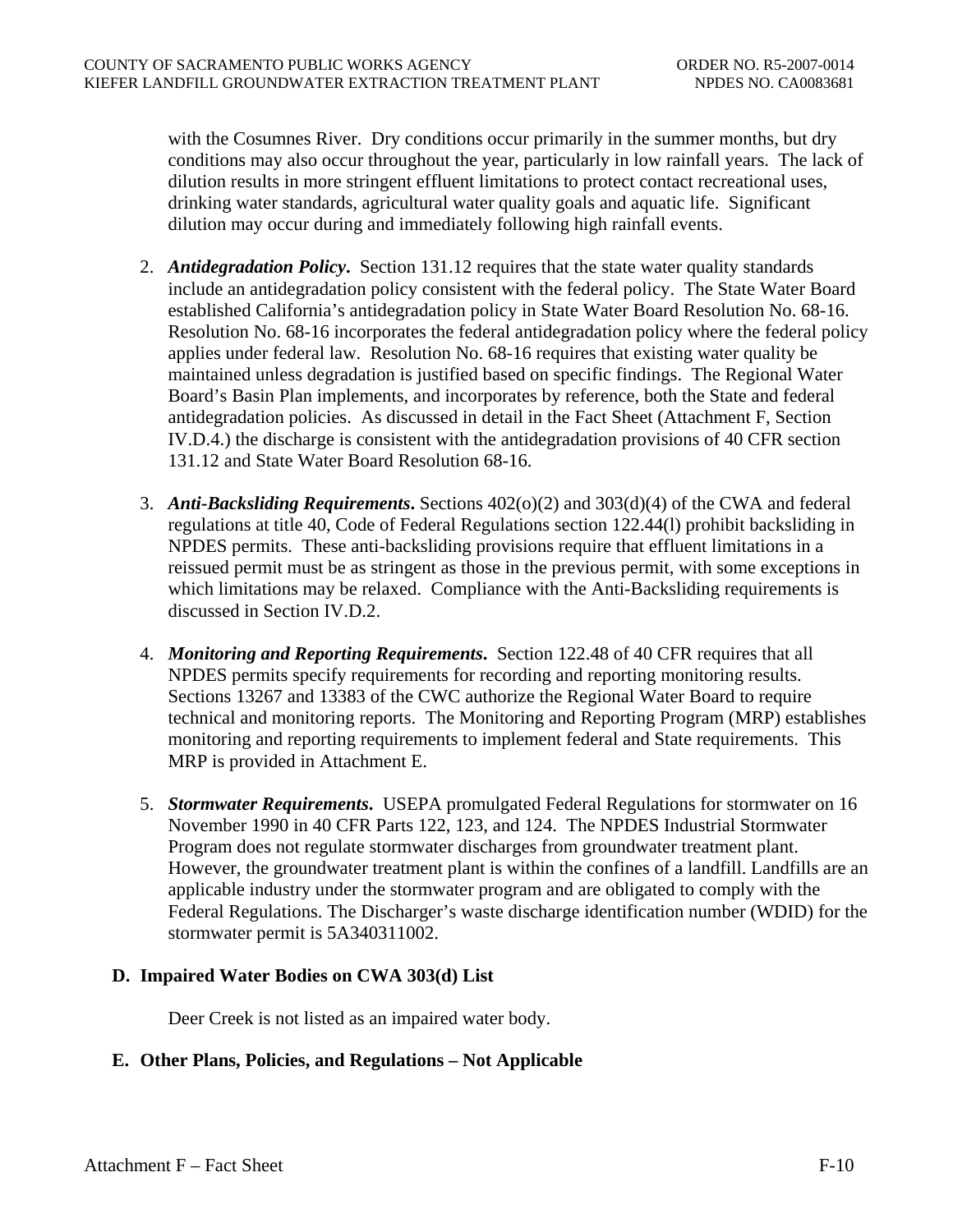## <span id="page-61-0"></span>**IV. RATIONALE FOR EFFLUENT LIMITATIONS AND DISCHARGE SPECIFICATIONS**

Effluent limitations and toxic and pretreatment effluent standards established pursuant to Sections 301 (Effluent Limitations), 302 (Water Quality Related Effluent Limitations), 304 (Information and Guidelines), and 307 (Toxic and Pretreatment Effluent Standards) of the Clean Water Act (CWA) and amendments thereto are applicable to the discharge.

The Federal CWA mandates the implementation of effluent limitations that are as stringent as necessary to meet water quality standards established pursuant to state or federal law [33 U.S.C., § 1311(b)(1)(C); 40 CFR, § 122.44(d)(1)]. NPDES permits must incorporate discharge limits necessary to ensure that water quality standards are met. This requirement applies to narrative criteria as well as to criteria specifying maximum amounts of particular pollutants. Pursuant to Federal Regulations, 40 CFR Section 122.44(d)(1)(i), NPDES permits must contain limits that control all pollutants that "*are or may be discharged at a level which will cause, have the reasonable potential to cause, or contribute to an excursion above any state water quality standard, including state narrative criteria for water quality*." Federal Regulations, 40 CFR, §122.44(d)(1)(vi), further provide that "[w]*here a state has not established a water quality criterion for a specific chemical pollutant that is present in an effluent at a concentration that causes, has the reasonable potential to cause, or contributes to an excursion above a narrative criterion within an applicable State water quality standard, the permitting authority must establish effluent limits.*"

The CWA requires point source discharges to control the amount of conventional, nonconventional, and toxic pollutants that are discharged into the waters of the United States. The control of pollutants discharged is established through effluent limitations and other requirements in NPDES permits. There are two principal bases for effluent limitations: 40 CFR §122.44(a) requires that permits include applicable technology-based limitations and standards, and 40 CFR §122.44(d) requires that permits include water quality-based effluent limitations to attain and maintain applicable numeric and narrative water quality criteria to protect the beneficial uses of the receiving water where numeric water quality objectives have not been established. The Regional Water Board's Basin Plan, page IV-17.00, contains an implementation policy ("Policy for Application of Water Quality Objectives") that specifies that the Regional Water Board "*will, on a case-by-case basis, adopt numerical limitations in orders which will implement the narrative objectives*." This Policy complies with 40 CFR §122.44(d)(1). With respect to narrative objectives, the Regional Water Board must establish effluent limitations using one or more of three specified sources, including (1) EPA's published water quality criteria, (2) a proposed state criterion (*i.e*., water quality objective) or an explicit state policy interpreting its narrative water quality criteria (*i.e*., the Regional Water Board's "Policy for Application of Water Quality Objectives")(40 CFR  $122.44(d)(1)$  (vi) (A), (B) or (C)), or (3) an indicator parameter. The Basin Plan contains a narrative objective requiring that: "*All waters shall be maintained free of toxic substances in concentrations that produce detrimental physiological responses in human, plant, animal, or aquatic life*" (narrative toxicity objective). The Basin Plan requires the application of the most stringent objective necessary to ensure that surface water and groundwater do not contain chemical constituents, discoloration, toxic substances, radionuclides, or taste and odor producing substances that adversely affect beneficial uses. The Basin Plan states that material and relevant information, including numeric criteria, and recommendations from other agencies and scientific literature will be utilized in evaluating compliance with the narrative toxicity objective. The Basin Plan also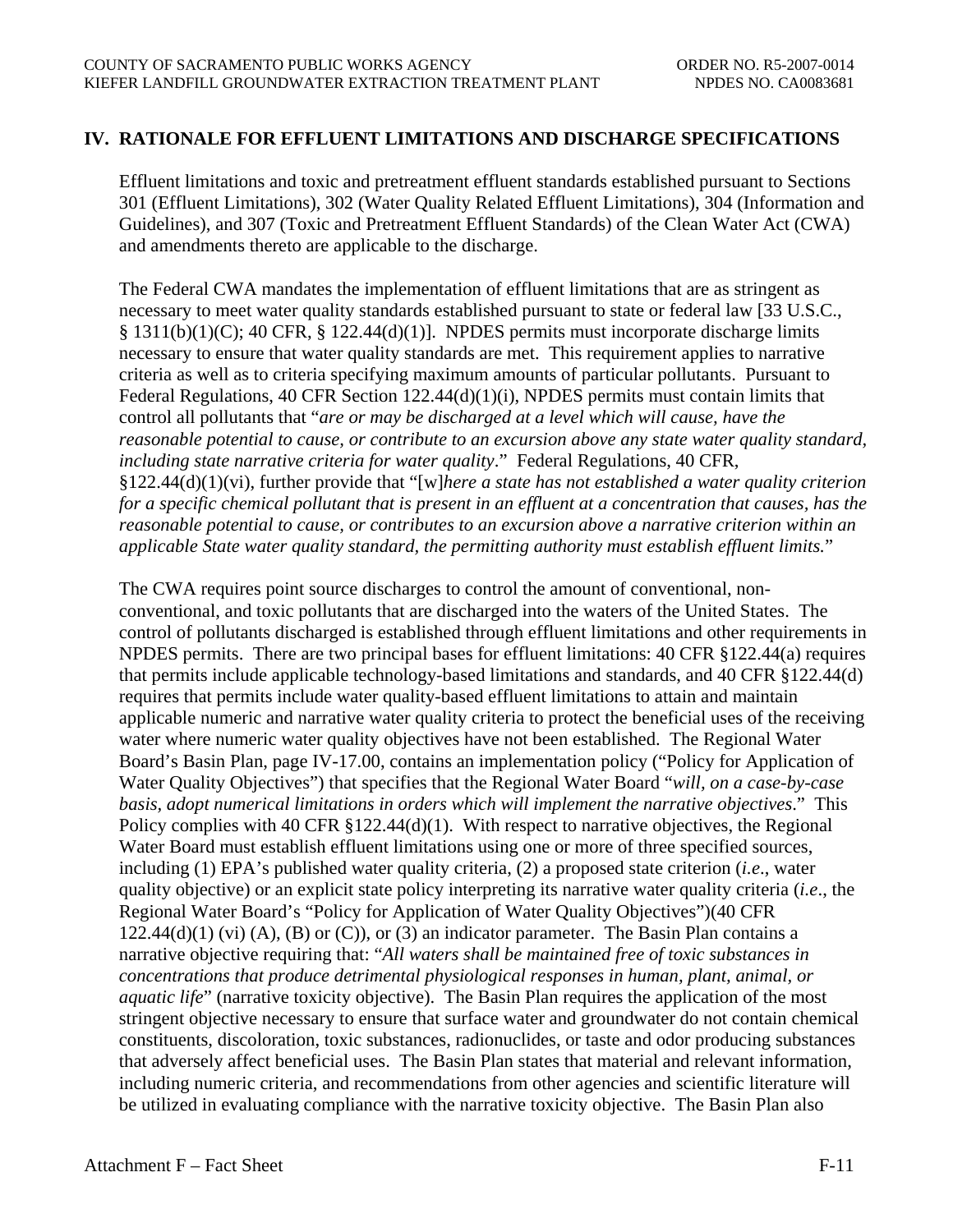<span id="page-62-0"></span>limits chemical constituents in concentrations that adversely affect surface water beneficial uses. For waters designated as municipal, the Basin Plan specifies that, at a minimum, waters shall not contain concentrations of constituents that exceed Maximum Contaminant Levels (MCL) of CCR Title 22. The Basin Plan further states that, to protect all beneficial uses, the Regional Water Board may apply limits more stringent than MCLs.

## **A. Discharge Prohibitions**

1. As stated in the Federal Standard Provisions (Attachment D), this Order prohibits bypass from any portion of the treatment facility*.* Federal Regulations, 40 CFR 122.41 (m), define "bypass" as the intentional diversion of waste streams from any portion of a treatment facility. This section of the Federal Regulations, 40 CFR 122.41 (m)(4), prohibits bypass unless it is unavoidable to prevent loss of life, personal injury, or severe property damage. In considering the Regional Water Board's prohibition of bypasses, the State Water Resources Control Board adopted a precedential decision, Order No. WQO 2002-0015, which cites the Federal Regulations, 40 CFR 122.41(m), as allowing bypass only for essential maintenance to assure efficient operation. In the case of United States v. City of Toledo, Ohio (63 F. Supp 2d 834, N.D. Ohio 1999) the Federal Court ruled that "*any bypass which occurs because of inadequate plant capacity is unauthorized…to the extent that there are 'feasible alternatives', including the construction or installation of additional treatment capacity*".

#### **B. Technology-Based Effluent Limitations**

#### 1. **Scope and Authority**

As specified in 40 CFR §122.44 (a)(1), technology-based effluent limitations (TBELs) shall be applied when applicable based on: effluent limitations and standards promulgated under section 301 of the CWA, new source performance standards promulgated under section 306 of CWA, effluent limitations determined on a case-by-case under section 402(a)(1) of CWA, or a combination of the three, in accordance with 40 CFR §125.3

In cases where Effluent Limitation Guidelines are not available for, or do not regulate, a particular pollutant of concern, Best Professional Judgment (BPJ) limits are established. BPJbased limits are technology-based limits derived on a case-by-case basis for non-municipal (industrial) facilities. BPJ is defined as the highest quality technical opinion developed by a permit writer after consideration of all reasonably available and pertinent data or information that forms the basis for the terms and conditions of an NPDES permit. Permit limits are generally set at the upper bounds of acceptable performance.

# 2. **Applicable Technology-Based Effluent Limitations**

a. **Flow.** Order No. 5-01-065 established a 30-average daily discharge effluent flow limitation of 2.17 mgd for the Facility. The flow limitation is based on the design flow of the groundwater treatment plant. This Order replaces the 30-average daily discharge of 2.17 mgd as an average monthly discharge effluent flow limitation to a maximum daily flow limitation for discharge to Deer Creek. Based on the effluent monitoring data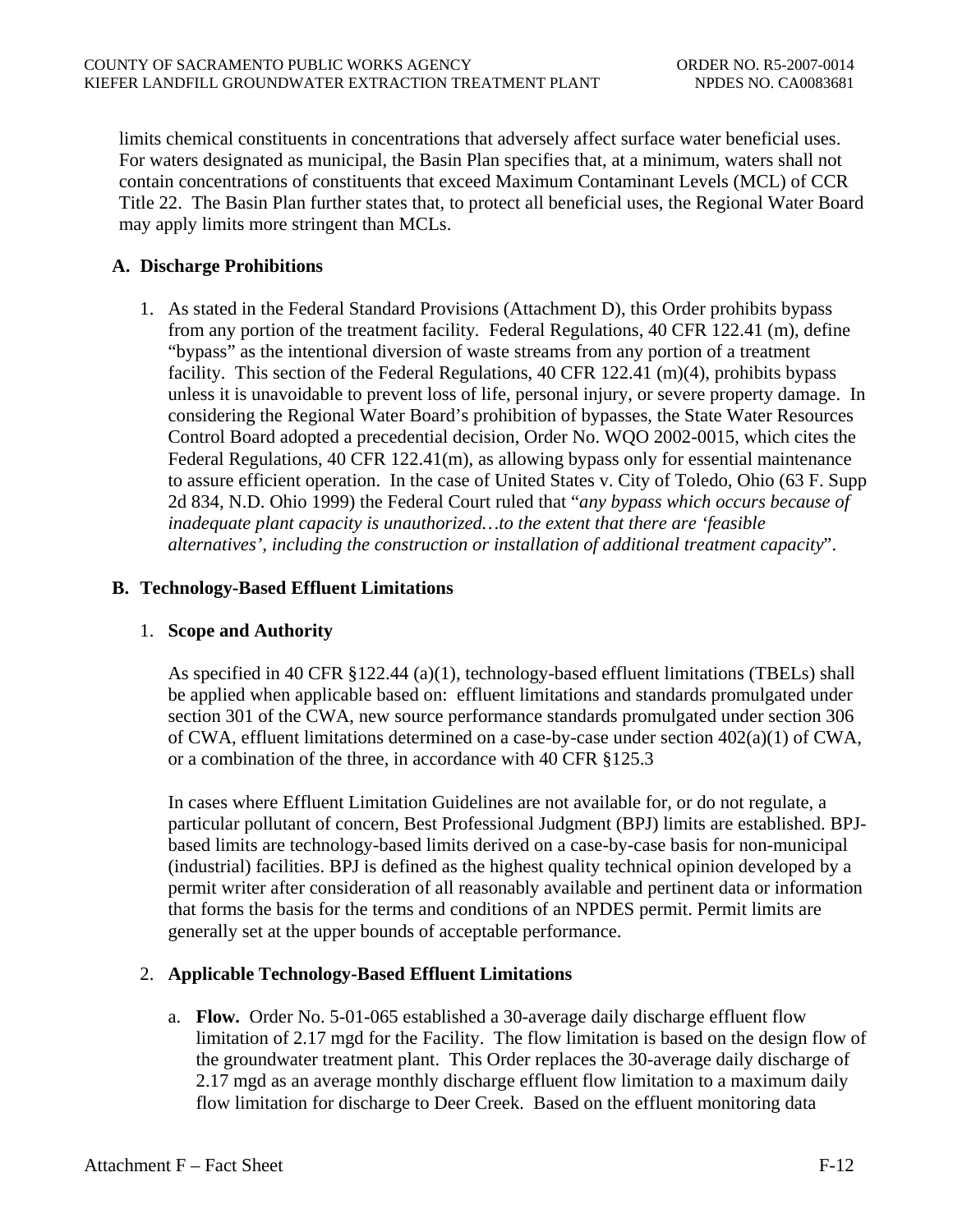provided by the Discharger from February 2002 through August 2005, flow results did not exceed the proposed 2.17 mgd maximum daily flow limitation. The Discharger should be able to comply with the flow effluent limitation immediately upon adoption of this Order and a compliance schedule is not necessary.

- b. **Volatile Organic Compounds.** CWA section 301(b)(1) requires NPDES permits to include effluent limitations that achieve technology-based standards and any more stringent limitations necessary to meet water quality standards. Water quality standards include the Basin Plan's beneficial uses and narrative and numeric water quality objectives, State Water Board adopted standards and federal standards including NTR and CTR. These standards include the Basin Plan's toxicity objective and State Water Board Resolution 68-16. Since there are no promulgated effluent limitations for VOCs in groundwater extracted for cleanup, technology-based effluent limitations are established based upon consideration of the Regional Water Board staff's best professional judgment (BPJ). With respect to the specific discharges permitted herein, and particularly the air stripper, the following have been considered as required by 40 CFR 125 for establishing best available technology economically achievable (BAT) based upon BPJ:
	- **Appropriate technology for category or class of discharges** Air stripping treatment systems are commonly used to remove VOCs from extracted groundwater at cleanup sites. Properly operated and maintained systems perform reliably and ensure essentially complete removal of VOCs. The Discharger employs an air stripper system.
	- **Unique factors relating to the applicant** The Discharger has not identified any unique factors that would justify discharges equaling or exceeding quantifiable concentrations of VOCs.
	- **Age of equipment** The Facility was constructed on April 1995. There have been no significant upgrades to any of the system components since 1995.
	- **Non-water quality environmental impacts, including energy requirements and cost of achieving proposed effluent reduction** – The system currently in place reliably removes VOCs to concentrations of less than 0.5 µg/L. Changing the effluent limit from an average monthly to a maximum daily, as described below, would not create additional non-water quality impacts, or financial costs for the Discharger.
	- **Influent and effluent data** The monitoring data provided by the Discharger indicates that its air stripper system has the ability to consistently remove VOCs in the groundwater to less than  $0.5 \mu g/L$ . No VOC exceeded the  $0.5 \mu g/L$  average monthly effluent limitations set by Order No. 5-01-065.

Air stripping systems are appropriate technologies for VOC removal from extracted groundwater. The above supports the conclusion that the Discharger can meet a daily maximum effluent limit of 0.5 µg/L. Therefore, the effluent limits for VOCs have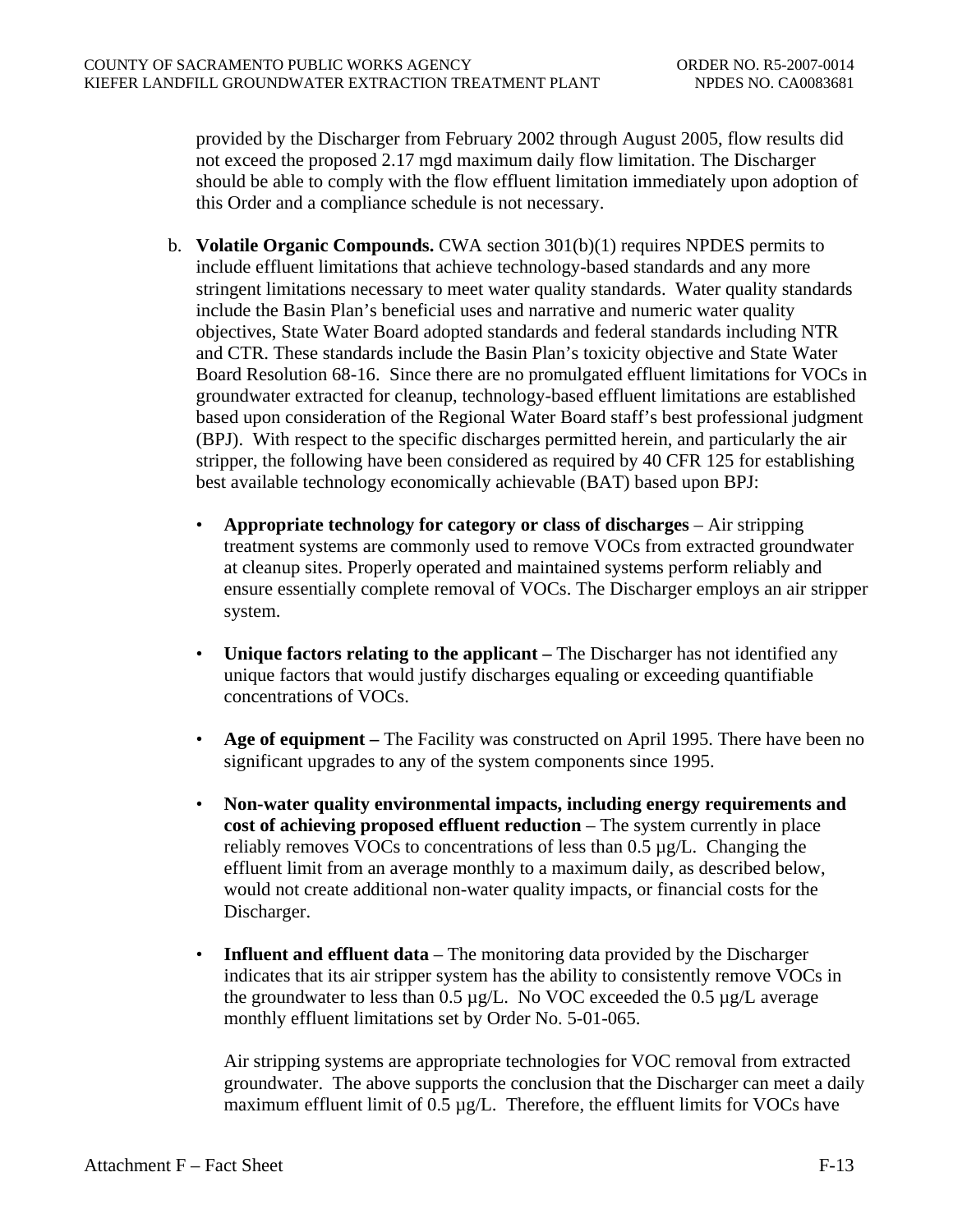<span id="page-64-0"></span>been changed from  $\langle 0.5 \mu g/L \rangle$  as a monthly average, to 0.5  $\mu g/L$  as a daily maximum to reflect best practicable control technology currently available and best available technology economically achievable. Additionally, the Discharger must properly operate and maintain its treatment systems as specified in Section VI.C.4.a of this Order. With continued proper operation and maintenance of the Facility, the Discharger can meet the more stringent effluent limitations for VOCs.

#### **Summary of Technology-Based Effluent Limitations Discharge Point 001**

|                                            | Units     | <b>Effluent Limitations</b> |                          |                                        |                                        |
|--------------------------------------------|-----------|-----------------------------|--------------------------|----------------------------------------|----------------------------------------|
| <b>Parameter</b>                           |           | Average<br><b>Monthly</b>   | <b>Maximum</b><br>Daily  | <b>Instantaneous</b><br><b>Minimum</b> | <b>Instantaneous</b><br><b>Maximum</b> |
| Flow                                       | mgd       | 2.17                        | $\overline{\phantom{m}}$ | $\sim$                                 | $\overline{\phantom{a}}$               |
| Volatile Organic<br>Compounds <sup>1</sup> | $\mu$ g/L |                             | 0.5                      | $- -$                                  | $- -$                                  |

<span id="page-64-1"></span>1 All volatile organic constituents listed in EPA Method 502.2

## **C. Water Quality-Based Effluent Limitations (WQBELs)**

#### 1. **Scope and Authority**

As specified in 40 CFR  $\S 122.44(d)(1)(i)$ , permits are required to include WQBELs for pollutants (including toxicity) that are or may be discharged at levels that cause, have reasonable potential to cause, or contribute to an excursion above any state water quality standard. The process for determining reasonable potential and calculating WQBELs when necessary is intended to protect the designated uses of the receiving water as specified in the Basin Plan, and achieve applicable water quality objectives and criteria that are contained in other state plans and policies, or water quality criteria contained in the CTR and NTR.

#### 2. **Applicable Beneficial Uses and Water Quality Criteria and Objectives**

- a. *Receiving Water*—The receiving stream is Deer Creek, which is tributary to the Cosumnes River. The beneficial uses of Deer Creek, as described above in III.C.1, are municipal and domestic supply; agricultural supply, including stock watering; water contact recreation, including canoeing and rafting; non-contact water recreation, including aesthetic enjoyment; warm freshwater habitat; cold freshwater habitat; warm migration of aquatic organisms; cold migration of aquatic organisms; warm spawning, reproduction, and/or early development and cold spawning, reproduction, and /or early development; and wildlife habitat.
- b. *Hardness*—While no Effluent Limitation for hardness is necessary in this Order, hardness is critical to the assessment of the need for, and the development of, Effluent Limitations for certain metals. The *California Toxics Rule*, at (c)(4), states the following: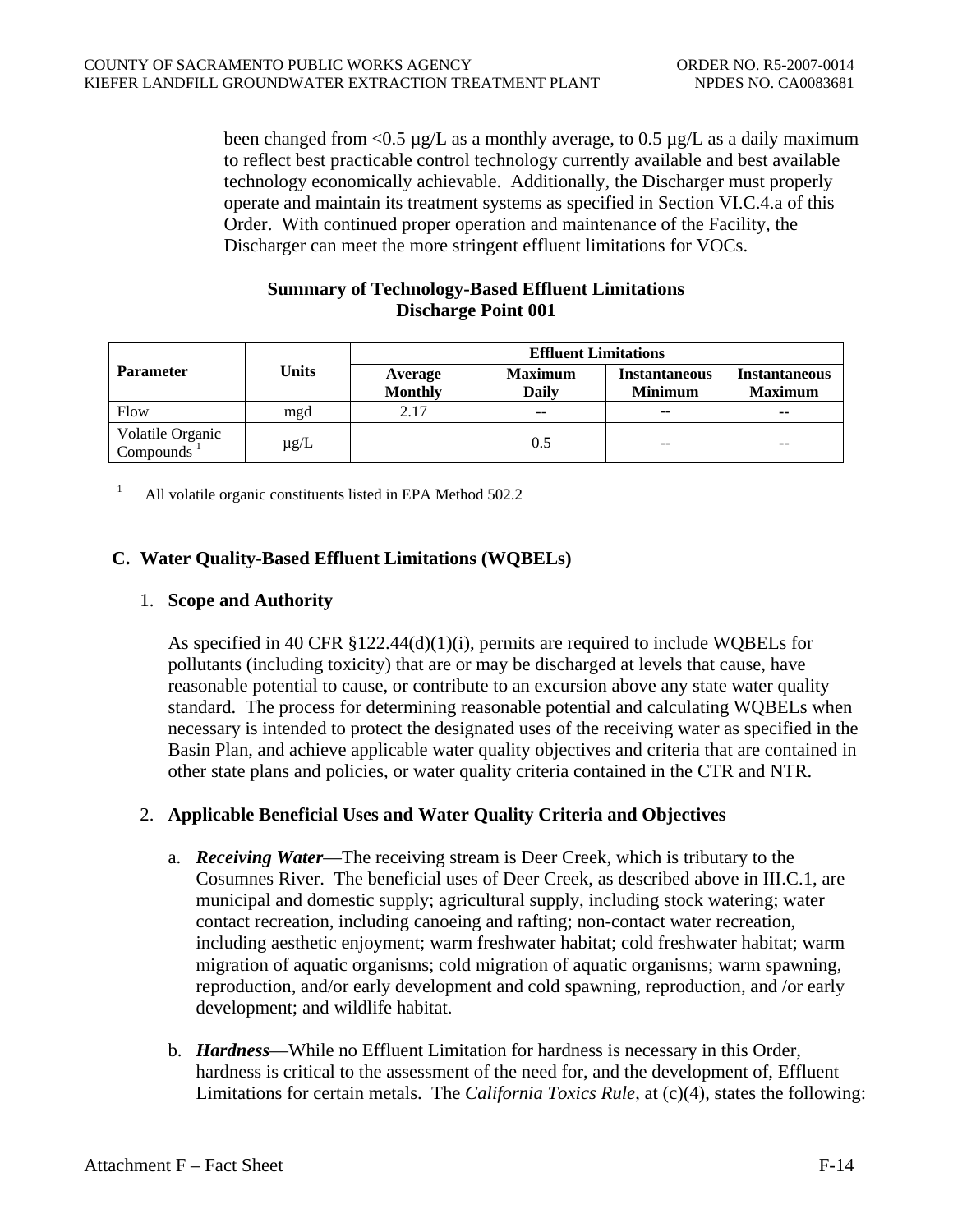<span id="page-65-0"></span>"Application of metals criteria. (i) *For purposes of calculating freshwater aquatic life criteria for metals from the equations in paragraph (b)(2) of this section, for waters with a hardness of 400 mg/L or less as calcium carbonate, the actual ambient hardness of the surface water shall be used in those equations*."

The State Water Resources Control Board, in footnote 19 to Water Quality Order No. 2004-0013, stated: "*We note that…the Regional Water Board…applied a variable hardness value whereby effluent limitations will vary depending on the actual, current hardness values in the receiving water. We recommend that the Regional Water Board establish either fixed or seasonal effluent limitations for metals, as provided in the SIP, rather than 'floating' effluent limitations*."

Effluent Limitations for the discharge must be set to protect the beneficial uses of the receiving water for all discharge conditions. In the absence of the option of including condition-dependent, "floating" effluent limitations that are reflective of actual conditions at the time of discharge, Effluent Limitations must be set using a reasonable worst-case condition in order to protect beneficial uses for all discharge conditions. This Order uses the receiving water hardness of  $64 \text{ mg/L}$  as  $CaCO<sub>3</sub>$ .

- c. *Assimilative Capacity/Mixing Zone*—Based on the available information, the worst-case dilution is assumed to be zero to provide protection for the receiving water beneficial uses. The impact of assuming zero assimilative capacity within the receiving water is that discharge limitations are end-of-pipe limits with no allowance for dilution within the receiving water.
- d. *Translators*—USEPA regulations at 40 CFR 122.45(c) require effluent limitations for metals to be expressed as total recoverable metal, and therefore, attention must be given to ensure that analytical data and water quality standards for metals are expressed accordingly. Appendix 3 of the SIP provides Conversion Factors (CFs) or translators, for certain metals including arsenic, cadmium, copper, silver, and zinc, to convert total recoverable concentrations to dissolved concentrations and vice versa. Since the Discharger did not provide translators specific to the receiving water, this Order used CFs from Appendix 3-1 of the SIP.

#### 3. **Determining the Need for WQBELs**

a. CWA section 301 (b)(1) requires NPDES permits to include effluent limitations that achieve technology-based standards and any more stringent limitations necessary to meet water quality standards. Water quality standards include Regional Water Board Basin Plan beneficial uses and narrative and numeric water quality objectives, State Water Board-adopted standards, and federal standards, including the CTR and NTR. The Basin Plan includes numeric site-specific water quality objectives and narrative objectives for toxicity, chemical constituents, and tastes and odors. The narrative toxicity objective states: "*All waters shall be maintained free of toxic substances in concentrations that produce detrimental physiological responses in human, plant, animal, or aquatic life.*" (Basin Plan at III-8.00.) With regards to the narrative chemical constituents objective,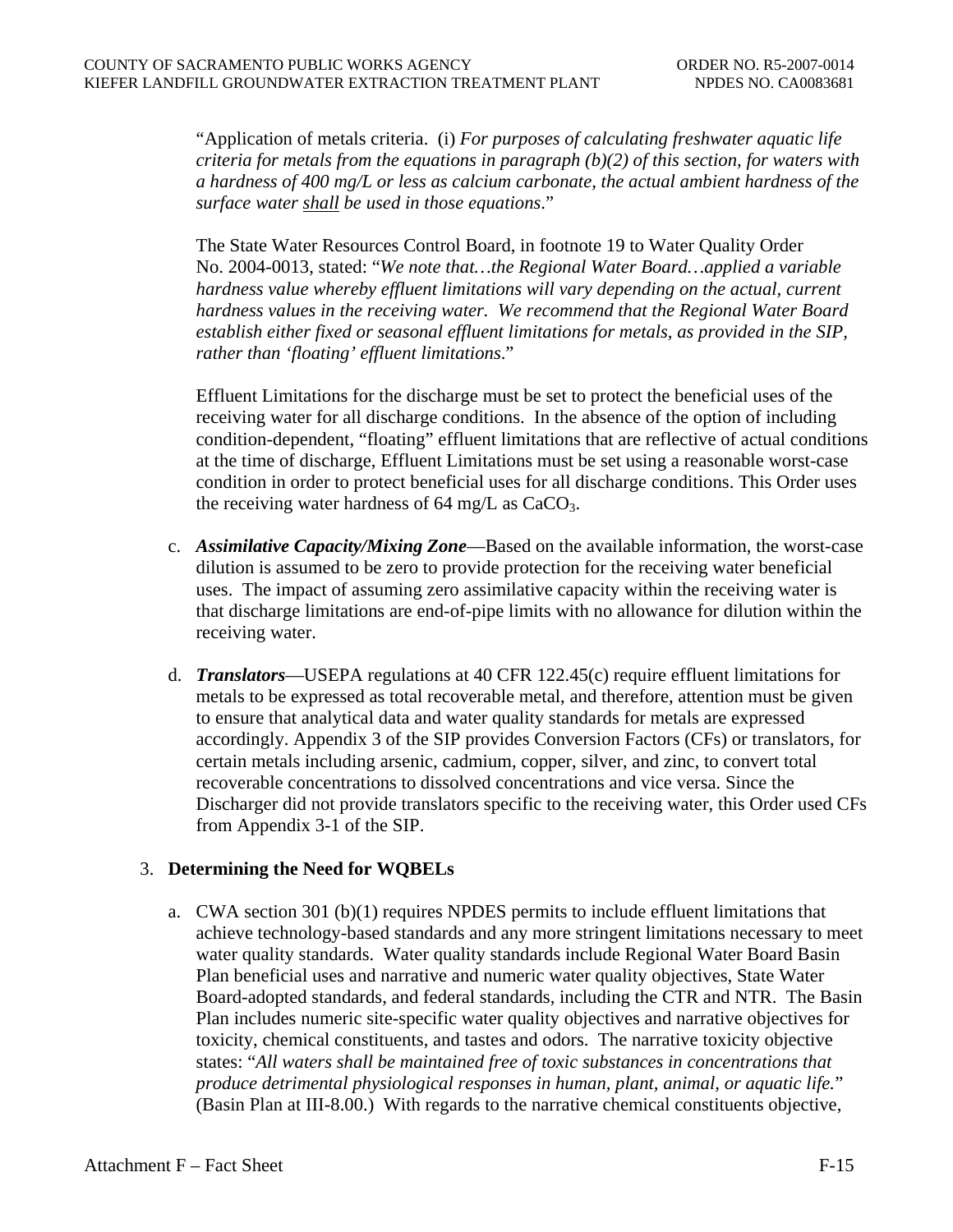the Basin Plan states that waters shall not contain chemical constituents in concentrations that adversely affect beneficial uses. At minimum, "…*water designated for use as domestic or municipal supply (MUN) shall not contain concentrations of chemical constituents in excess of the maximum contaminant levels (MCLs)*" in Title 22 of CCR. The narrative tastes and odors objective states: "*Water shall not contain taste- or odorproducing substances in concentrations that impart undesirable tastes or odors to domestic or municipal water supplies or to fish flesh or other edible products of aquatic origin, or that cause nuisance, or otherwise adversely affect beneficial uses.*"

- b. Federal regulations require effluent limitations for all pollutants that are or may be discharged at a level that will cause or have the reasonable potential to cause, or contribute to an in-stream excursion above a narrative or numerical water quality standard. Based on information submitted as part of the application, in studies, and as directed by monitoring and reporting programs, the Regional Water Board finds that the discharge has a reasonable potential to cause or contribute to an in-stream excursion above a water quality standard for aluminum, manganese, nickel, organochlorine pesticides, total dissolved solids, and total residual chlorine. Water quality-based effluent limitations (WQBELs) for these constituents are included in this Order. A summary of the reasonable potential analysis (RPA) is provided in Attachment G, and a detailed discussion of the RPA for each constituent is provided below.
- c. The Regional Water Board conducted the RPA in accordance with Section 1.3 of the SIP. Although the SIP applies directly to the control of CTR priority pollutants, the State Water Board has held that the Regional Water Board may use the SIP as guidance for water quality-based toxics control.<sup>[2](#page-66-0)</sup> The SIP states in the introduction "*The goal of this Policy is to establish a standardized approach for permitting discharges of toxic pollutants to non-ocean surface waters in a manner that promotes statewide consistency."* Therefore, in this Order the RPA procedures from the SIP were used to evaluate reasonable potential for both CTR and non-CTR constituents.
- d. WQBELs were calculated in accordance with section 1.4 of the SIP, as described in Attachment F, Section IV.C.4.
- e. *Aluminum*—Aluminum in the discharge has a reasonable potential to cause or contribute to an in-stream excursion above a level necessary to protect aquatic life, and, therefore to violate the Basin Plan's narrative toxicity objective. USEPA developed National Recommended Ambient Water Quality Criteria for protection of freshwater aquatic life for aluminum. The recommended four-day average (chronic) and one-hour average (acute) criteria for aluminum are  $87 \mu g/L$  and  $750 \mu g/L$ , respectively, for waters with a pH of 6.5 to 9.0. USEPA recommends that the ambient criteria are protective of the aquatic beneficial uses of receiving waters in lieu of site-specific criteria.Applying 40 CFR  $\S 122.44(d)(1)(vi)(B)$ , Effluent Limitations for aluminum are included in this Order and are based on USEPA's Ambient Water Quality Criteria for the protection of the beneficial use of freshwater aquatic habitat.

<span id="page-66-0"></span><sup>&</sup>lt;sup>2</sup> See, Order WQO 2001-16 (Napa) and Order WQO 2004-0013 (Yuba City)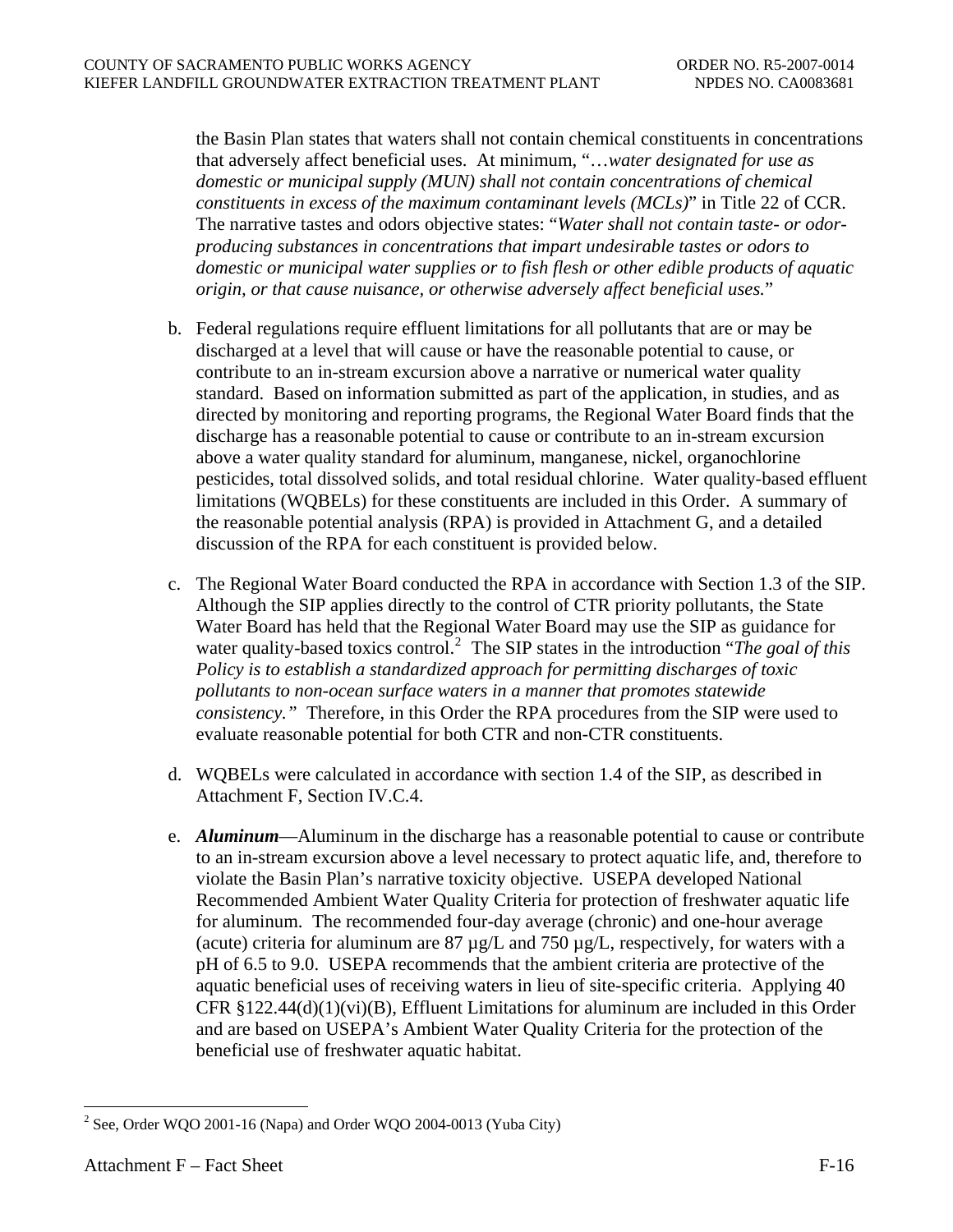Aluminum was detected in an effluent sample collected August 13, 2002 at a concentration of 110 µg/L. The recommended criterion continuous concentration (maximum four-day average concentration or CCC) is 87  $\mu$ g/L and the recommended criterion maximum concentration (maximum one-hour average concentration or CMC) is 750 µg/L. The observed MEC is greater than the water quality criteria; therefore, effluent limitations for aluminum are required.

The USEPA *Technical Support Document for Water Quality-Based Toxics Control* [EPA/505/2-90-001] contains statistical methods for converting chronic (four-day) and acute (one-hour) aquatic life criteria to average monthly and maximum daily effluent limitations based on the variability of the existing data and the expected frequency of monitoring.

In USEPA's *Ambient Water Quality Criteria for Aluminum—1988* [EPA 440/5-86-008], USEPA states that "[a]*cid-soluble aluminum…is probably the best measurement at the present…*"; however, USEPA has not yet approved an acid-soluble test method for aluminum. Replacing the ICP/AES portion of the analytical procedure with ICP/MS would allow lower detection limits to be achieved. Based on USEPA's discussion of aluminum analytical methods, this Order allows the use of the alternate aluminum testing protocol described above to meet monitoring requirements.

This Order contains final Average Monthly Effluent Limitations (AMEL) and Maximum Daily Effluent Limitations (MDEL) for aluminum of 71  $\mu$ g/L and 143  $\mu$ g/L, respectively, based on USEPA's National Ambient Water Quality Criteria for the protection of freshwater aquatic life (See Attachment H, for WQBEL calculations). Based on recent effluent monitoring the Discharger believes it can comply with the new effluent limitations for aluminum.

- f. *Fluoride—* Insufficient information is available to determine whether fluoride levels in the discharge have reasonable potential to cause or contribute to an in-stream excursion above applicable water quality objectives. There is limited effluent data available for fluoride; also as indicated in Attachment G, detected effluent data points are less than the respective water quality objective. Instead of limitations, additional monitoring has been established for fluoride with a reopener provision should monitoring results indicate that the discharge has the reasonable potential to cause or contribute to an exceedance of water quality objectives for this constituent.
- g. *Manganese*—The discharge has a reasonable potential to cause or contribute to an instream excursion above the Secondary Maximum Contaminant Level (MCL) -Consumer Acceptance Limit of 50  $\mu$ g/L for manganese.

The observed manganese MEC was detected in an effluent sample collected March 28, 2002 at a concentration of 150  $\mu$ g/L, which exceeds the water quality criteria. Therefore, an Effluent Limitation for manganese is required. The maximum observed upstream receiving water manganese concentration was 71 µg/L, from a sample collected on June 25, 2002, which indicates that there is no assimilative capacity for manganese in the receiving stream at the point of discharge. An Effluent Limitation for manganese is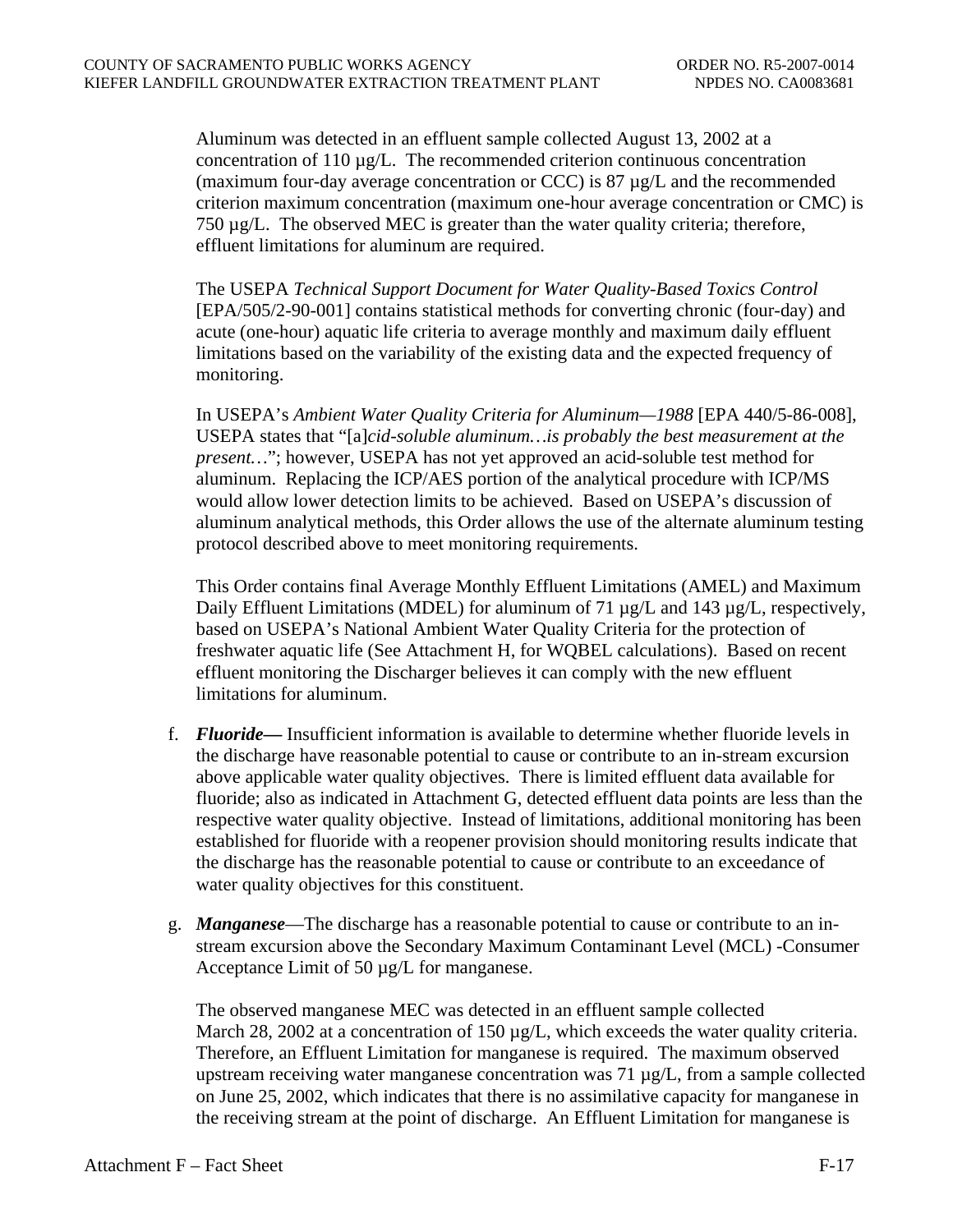included in this Order and is based on the Basin Plan water quality objectives for chemical constituents, color, and tastes and odors and the DHS Secondary MCL.

This Order includes an average monthly Effluent Limitation for manganese that is equal to the Secondary MCL. Based on the sample results in the effluent, the limitations appear to put the Discharger in immediate non-compliance. New or modified control measures may be necessary in order to comply with the effluent limitations, and the new or modified control measures cannot be designed, installed and put into operation within 30 calendar days. Furthermore, the effluent limitations for manganese are a new regulatory requirement within this permit, which becomes applicable to the waste discharge with the adoption of this Order, which was adopted after July 1, 2000. Therefore, a compliance time schedule for compliance with the manganese effluent limitations is established in TSO No. R5-2007- in accordance with CWC section 13300.

h. *Nickel*—The discharge has a reasonable potential to cause or contribute to an in-stream excursion above the CTR standards for nickel. The CTR includes hardness-dependent standards for the protection of both freshwater and saltwater aquatic life for nickel. The standards for metals are presented in dissolved concentrations. USEPA recommends conversion factors to translate dissolved concentrations to total concentrations. The conversion factors for nickel in freshwater are 0.998 for the acute criteria and 0.997 for the chronic criteria.

The observed nickel MEC was detected in an effluent sample collected January 19, 2005 at a concentration of 110 µg/L. Using the worst-case (lowest) measured hardness from the receiving water,  $(64 \text{ mg/L as } CaCO<sub>3</sub>)$ , the applicable criterion continuous concentration (maximum four-day average concentration) criterion is 36 µg/L and the applicable criterion maximum concentration (maximum one-hour average concentration) criterion is  $320 \mu g/L$ . The observed MEC is greater than the applicable continuous concentration water quality criterion. Additionally, Order No. 5-01-065 established a monthly average effluent limitation of 90  $\mu$ g/L and a daily maximum effluent limitation of 600 µg/L for nickel. The observed nickel MEC detected on January 19, 2005 was the only nickel sample collected for the month, consequently, the average monthly concentration was also 110  $\mu$ g/L for January 2005. The January 2005 average monthly nickel concentration exceeds the 90 µg/L average monthly effluent limitation set by Order No. 5-01-065; therefore continued effluent limitation for nickel is required. The effluent limitations for nickel included in this Order are presented in total concentrations, and are based on the CTR standards for the protection of freshwater aquatic life.

Order No. 5-01-65 established effluent limitations for hardness-dependent metals based on the lowest effluent hardness of 191 mg/L. Based on new monitoring data submitted by the Discharger from February 2002 through August 2005, the lowest receiving water hardness is 64 mg/L. Nickel effluent limitations are adjusted to reflect the current worstcase condition (lowest ambient hardness) in order to protect beneficial uses for all discharge conditions.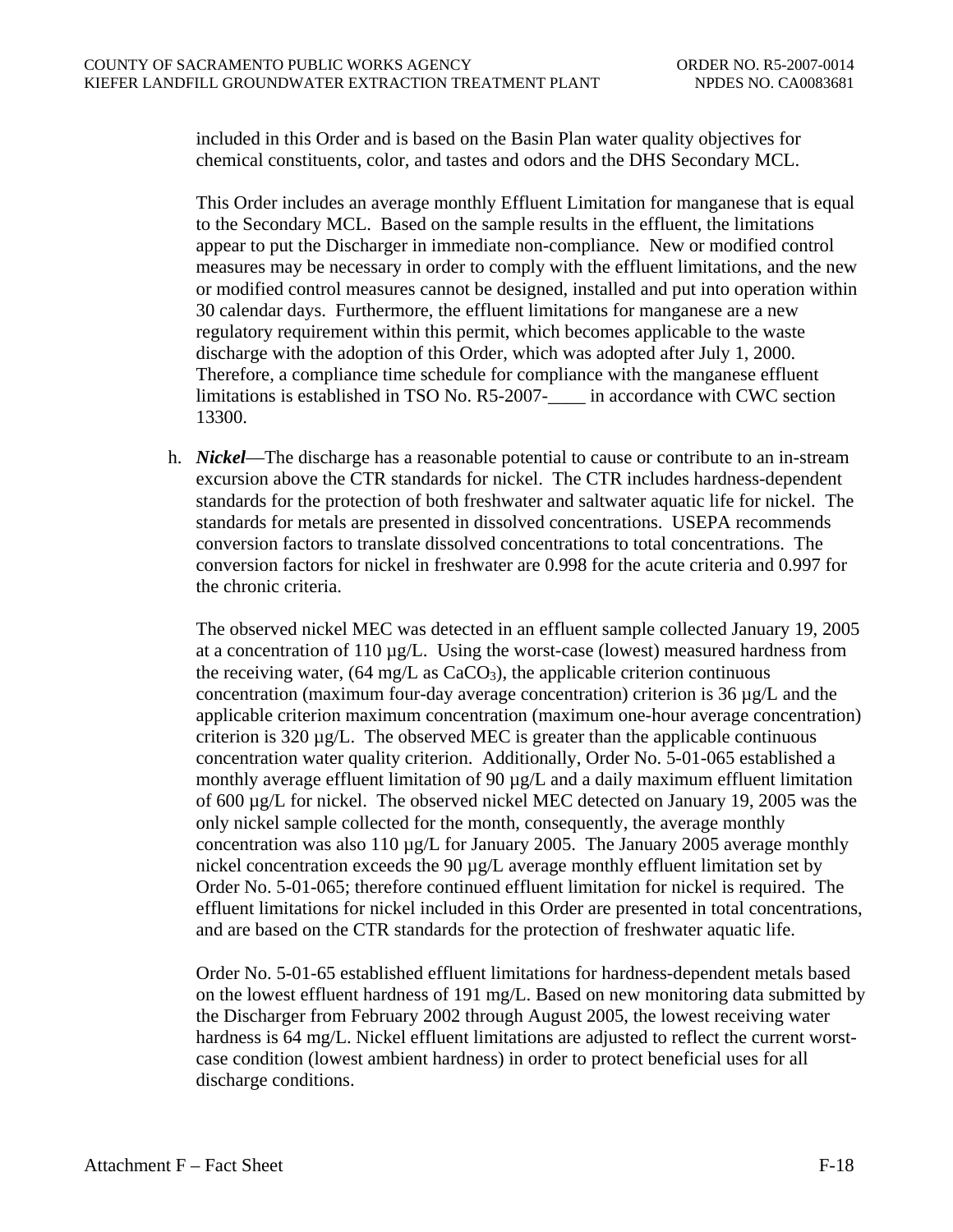The SIP requires converting CTR chronic (four-day) and acute (one-hour) aquatic life criteria to average monthly and maximum daily effluent limitations based on the variability of the existing data and the expected frequency of monitoring. Equations summarizing the conversion are shown below:

$$
CCC = e^{[0.8460 \ln(hardness) + 0.0584]}
$$
  
\n
$$
CMC = e^{[0.8460 \ln(hardness) + 2.255]}
$$
  
\n
$$
AMEL = 3.11[\min(32.19CMC, 5.92CCC)] = 18 \mu g/L
$$
  
\n
$$
MDEL = 9.94[\min(32.19CMC, 5.92CCC)] = 59 \mu g/L
$$

Based on recent effluent monitoring the Discharger believes it can comply with the new effluent limitations for nickel.

- i. *Organochlorine Pesticides*—Alpha-BHC (alpha-hexachlorocyclohexane), lindane (gamma-BHC), 4,4'-DDD, and endrin aldehyde were detected in the effluent in concentrations as estimated 0.0063  $\mu$ g/L, estimated 0.0084  $\mu$ g/L, estimated 0.0035  $\mu$ g/L, and  $0.082 \mu g/L$ , respectively. Each of these constituents is a chlorinated hydrocarbon pesticide. The Basin Plan requires that no individual pesticides shall be present in concentrations that adversely affect beneficial uses; discharges shall not result in pesticide concentrations in bottom sediments or aquatic life that adversely affect beneficial uses; total chlorinated hydrocarbon pesticides shall not be present in the water column at detectable concentrations; and pesticide concentrations shall not exceed those allowable by applicable antidegradation policies. The CTR contains numeric criteria for alpha-BHC, gamma-BHC, 4,4'-DDD, and endrin aldehyde of 0.0039 µg/L, 0.019 µg/L, 0.00083 µg/L, and 0.76 µg/L, respectively, for freshwaters from which both water and organisms are consumed. The detection of alpha-BHC at an estimated  $0.0063 \mu g/L$ , gamma-BHC at an estimated 0.0084  $\mu$ g/L, 4,4'-DDD at an estimated 0.0035  $\mu$ g/L, and endrin aldehyde at  $0.082 \mu g/L$  in the effluent presents a reasonable potential to exceed the Basin Plan water quality objective for chlorinated hydrocarbon pesticides and the CTR criteria for alpha-BHC, and 4,4'-DDD. In addition to alpha-BHC, gamma-BHC, 4,4'- DDD, and endrin aldehyde; chlorinated hydrocarbon pesticides include aldrin, betaendosulfan, beta-BHC, delta-BHC, 4,4'-DDE, 4,4'-DDT, chlordane, dieldrin, endrin, alpha-endosulfan, endosulfan sulfate, heptachlor, heptachlor epoxide, and toxaphene. Effluent limitations for organochlorine pesticides are included in this Order and are based on the Basin Plan objective of no detectable concentrations of chlorinated hydrocarbon pesticides. Since the Basin Plan objective is no detectable concentrations, there can be no assimilative capacity. The limitation for chlorinated hydrocarbon pesticides is included in this Order based on reasonable potential to cause or contribute to an in-stream excursion of the water quality objective. Based on recent effluent monitoring the Discharger believes it can comply with the new effluent limitations for organochlorine pesticides.
- j. *pH***.** The Basin Plan includes a water quality objective for Deer Creek, source to Consumnes River, that the "…*pH shall not be depressed below 6.5 nor raised above*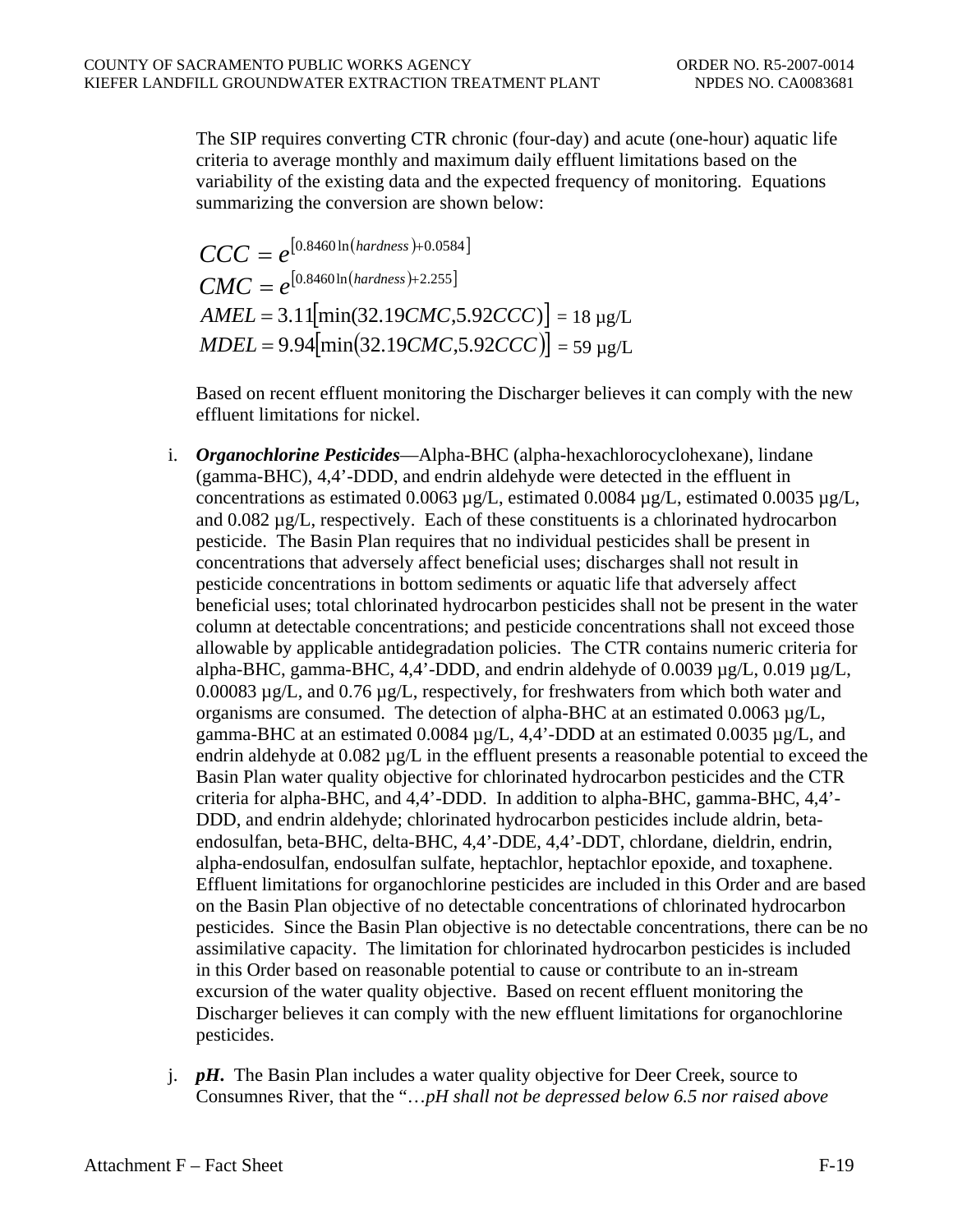*8.5.*." Effluent Limitations for pH are included in this Order and are based on the Basin Plan objectives for pH.

- k. *Total Dissolved Solids***.** Order No. 5-01-065 established effluent limitations of 450 mg/L, 500 mg/L, and 1500 mg/L as annual average, monthly average, and daily maximum, respectively. These effluent limitations were based on the protection of agricultural use of the water and the water quality objectives for the secondary drinking water standard. A review of the Discharger's monitoring reports from February 2002 through August 2005 indicates an average TDS effluent concentration of 272 mg/L, a minimum effluent concentration of 110 mg/L, and a maximum effluent concentration of 360 mg/L (based on 162 data points). Background concentrations in Deer Creek range from 190 to 400 mg/L based on the same monitoring period. Based on this data, the discharge does not have a reasonable potential to cause or contribute to an exceedance of the applicable water quality objectives for TDS. However, since water from Deer Creek ultimately flows into the Sacramento-San Joaquin Delta, of additional concern is the salt contribution to Delta waters. Allowing the Discharger to increase its current salt loading may be contrary to the Region wide effort to address salinity in the Central Valley. Therefore, this Order includes a performance-based effluent limitation of 367 mg/L for TDS as a monthly average to limit the discharge to current levels.
- l. *Total Residual Chlorine***.** The Discharger currently uses chlorine for prevention and treatment of biofouling in the extraction wells to maintain VOC removal efficiency. Chlorine can cause toxicity to aquatic organisms when discharged to surface waters. USEPA recommends, in its Ambient Water Quality Criteria for the protection of fresh water aquatic life, maximum 1-hour average and 4-day average chlorine concentrations of 0.019 mg/L and 0.011 mg/L, respectively. The use of chlorine as a disinfectant for well maintenance presents a reasonable potential that it could be discharged in toxic concentrations.

The USEPA Technical Support Document for Water Quality-Based Toxics Control [EPA/505/2-90-001] contains statistical methods for converting chronic (four-day) and acute (one-hour) aquatic life criteria to average monthly and maximum daily effluent limitations based on the variability of the existing data and the expected frequency of monitoring. However, because chlorine is an acutely toxic constituent that will be monitored continuously for a period after well maintenance events, an average one-hour limitation is considered more appropriate than an average daily limitation. Average onehour and four-day limitations for chlorine, based on these criteria, are included in this Order. The Discharger can immediately comply with these new effluent limitations for chlorine residual.

The chlorine residual limitations required in this Order are protective of aquatic organisms in the undiluted discharge. If compliance is maintained, the Regional Water Board does not anticipate residual chlorine impacts to benthic organisms.

m. *Toxicity***.** See Section IV.C.5. of the Fact Sheet regarding whole effluent toxicity.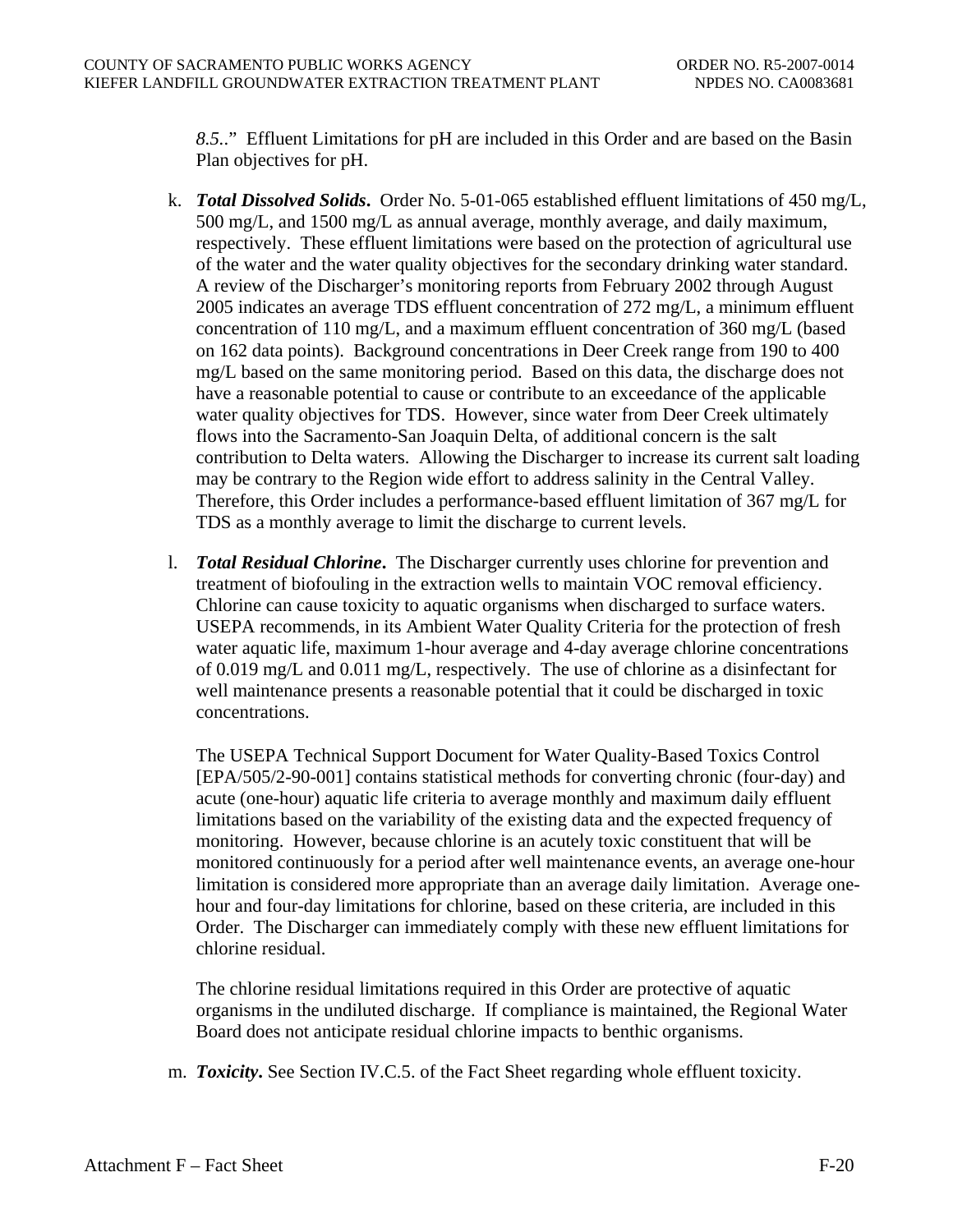## <span id="page-71-0"></span>4. **WQBEL Calculations**

- a. The Discharger conducted monitoring for priority and non-priority pollutants. The analytical results were submitted to the Regional Water Board. The results of these sampling events were used in developing this Order. All detectable results from these analyses are summarized in Attachment G. Effluent limitations are included in the Order to protect the beneficial uses of the receiving stream and to ensure that the discharge complies with the Basin Plan objective that toxic substances not be discharged in toxic amounts. Unless otherwise noted, all mass limitations in this Order were calculated by multiplying the concentration limitation by the design flow and the appropriate unit conversion factors.
- b. Effluent Limitations for nickel and aluminum were calculated in accordance with Section 1.4 of the SIP and the TSD. The following paragraphs describe the general methodology used for calculating Effluent Limitations.
- c. *Calculations for Dilution Ratios*

For human health criteria/objectives the dilution ratio,  $D<sub>H</sub>$  equals zero as summarize in section IV.C.2.c of this Fact Sheet.

d. *Calculations for Effluent Limitations*—In calculating maximum effluent limitations, the effluent concentration allowances were set equal to the criteria/standards/objectives.

$$
ECA_{\text{acute}} = CMC \qquad ECA_{\text{chromic}} = CCC \qquad ECA_{\text{HH}} = HH + D_{\text{HH}}(HH - B_{\text{HH}})
$$

| where: | $ECA_{acute}$     |     | effluent concentration allowance for acute (one-hour         |
|--------|-------------------|-----|--------------------------------------------------------------|
|        |                   |     | average) toxicity criterion                                  |
|        | $ECA_{chronic}$   |     | effluent concentration allowance for chronic (four-day       |
|        |                   |     | average) toxicity criterion                                  |
|        | ECA <sub>HH</sub> |     | effluent concentration allowance for human health,           |
|        |                   |     | agriculture, or other long-term criterion/objective          |
|        | CMC               | $=$ | criteria maximum concentration (one-hour average             |
|        | CCC               |     | criteria continuous concentration (four-day average, unless  |
|        |                   |     | otherwise noted)                                             |
|        | $D_{HH}$          | $=$ | dilution ratio for human health, agriculture, or other long- |
|        |                   |     | term criterion/objective                                     |
|        | HH                |     | human health, agriculture, or other long-term                |
|        |                   |     | criterion/objective                                          |
|        | $B_{HH}$          | $=$ | background concentration for human health. (for              |
|        |                   |     | carcinogens: arithmetic mean of R-001 concentrations, for    |
|        |                   |     | non-carcinogens: observed maximum R-001 concentration;       |
|        |                   |     | or lowest detection level if all results are non-detect)     |

Acute and chronic toxicity ECAs were then converted to equivalent long-term averages (LTA) using statistical multipliers and the lowest is used. Additional statistical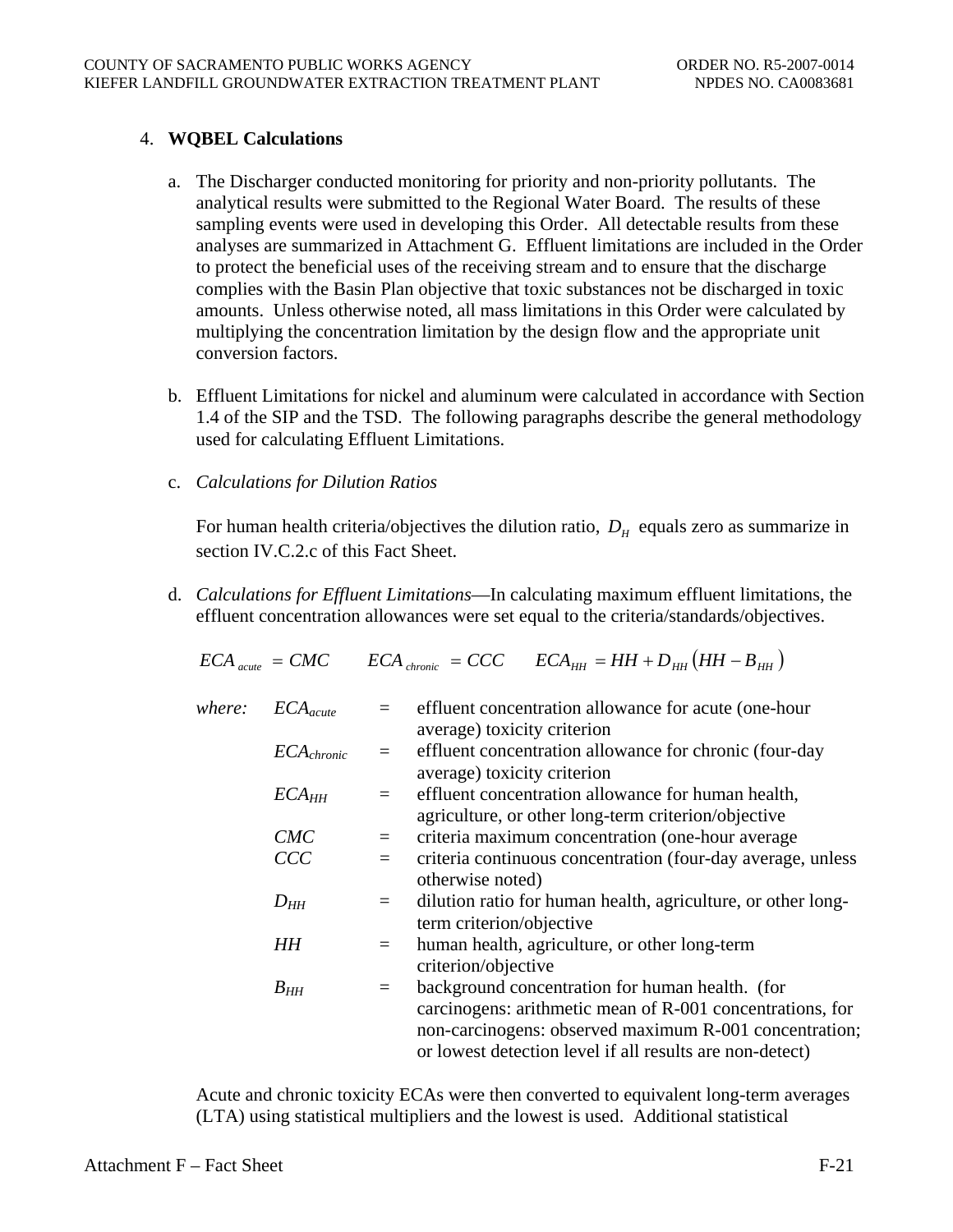multipliers were then used to calculate the maximum daily effluent limitation (MDEL) and the average monthly effluent limitation (AMEL). The statistical multipliers were calculated using data shown in Attachment H. Attachment H provides a summary of effluent limitation calculations used for this Order.

Human health ECAs are set equal to the AMEL and a statistical multiplier is used to calculate the MDEL.

|        |                                                                                                                           |     | $AMEL = mult_{AMEL} [\min(\stackrel{\frown}{M_AECA_{acute}}, \stackrel{\frown}{M_CECA_{chronic}})]$<br>$MDEL = mult_{MDEL}[\min(M_{A}ECA_{acute},M_{C}ECA_{chronic})]$ | $\rm LTA_{acute}$      |
|--------|---------------------------------------------------------------------------------------------------------------------------|-----|------------------------------------------------------------------------------------------------------------------------------------------------------------------------|------------------------|
|        |                                                                                                                           |     |                                                                                                                                                                        | $LTA_{\text{chronic}}$ |
|        | $\textit{MDEL}_{HH} = \left(\frac{\textit{mult}_{\textit{MDEL}}}{\textit{mult}_{\textit{MET}}}\right) \textit{AMEL}_{HH}$ |     |                                                                                                                                                                        |                        |
| where: | mult <sub>AMEL</sub><br>$mult_{\text{MDEL}}$ =                                                                            | $=$ | statistical multiplier converting minimum LTA to AMEL<br>statistical multiplier converting minimum LTA to MDEL                                                         |                        |

| $\rm M_A$ |  | statistical multiplier converting CMC to LTA |
|-----------|--|----------------------------------------------|

 $M_C$  = statistical multiplier converting CCC to LTA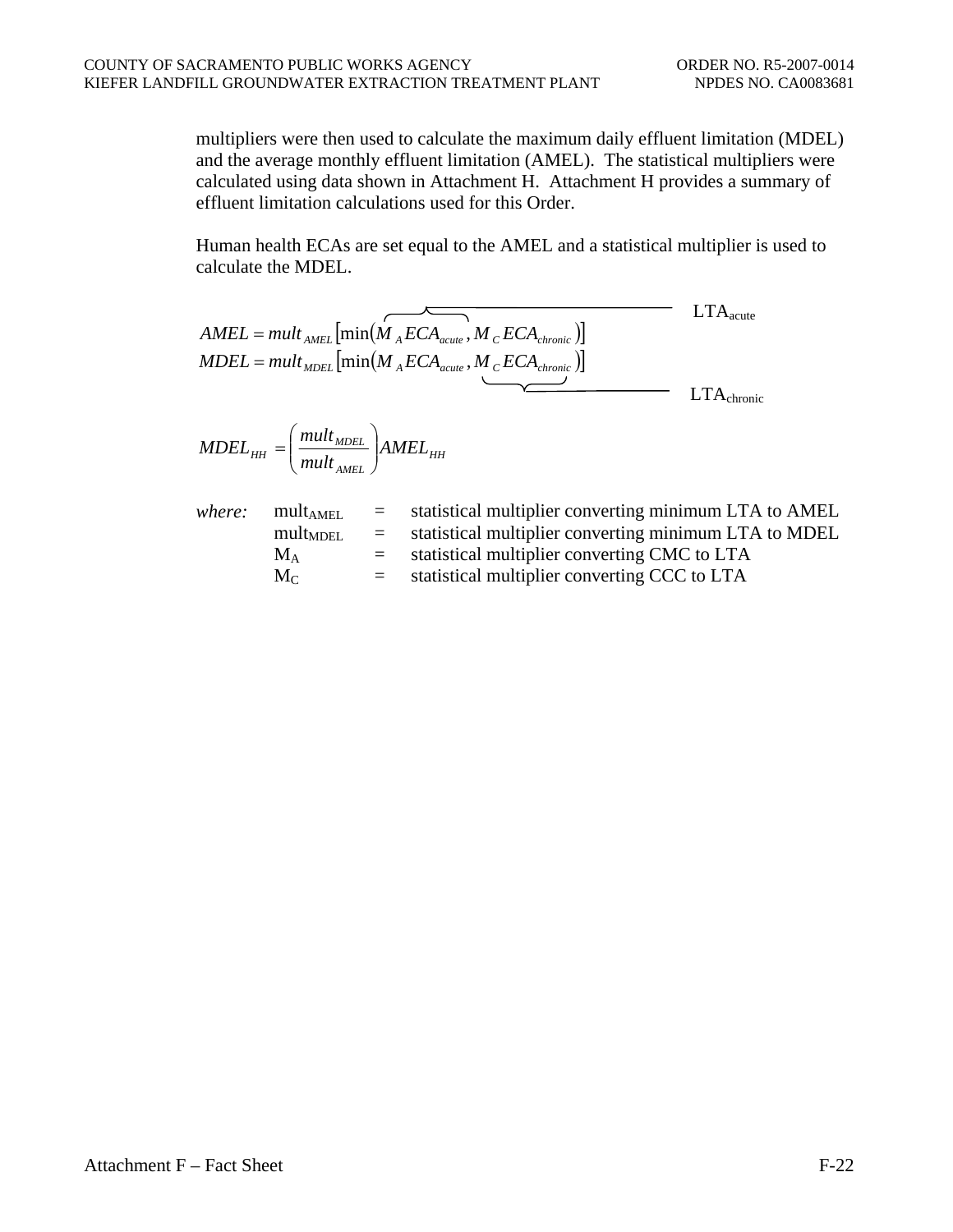|                                                |               | <b>Effluent Limitations</b> |                                |                                        |                                        |  |  |
|------------------------------------------------|---------------|-----------------------------|--------------------------------|----------------------------------------|----------------------------------------|--|--|
| <b>Parameter</b>                               | <b>Units</b>  | Average<br><b>Monthly</b>   | <b>Maximum</b><br><b>Daily</b> | <b>Instantaneous</b><br><b>Minimum</b> | <b>Instantaneous</b><br><b>Maximum</b> |  |  |
| Acute Toxicity <sup>1</sup>                    | % Survival    | --                          |                                | --                                     |                                        |  |  |
| pH                                             | standard unit | --                          | --                             | 6.5                                    | 8.5                                    |  |  |
| Aluminum,<br><b>Total Recoverable</b>          | $\mu$ g/L     | 71                          | 143                            |                                        |                                        |  |  |
| Manganese,<br><b>Total Recoverable</b>         | $\mu$ g/L     | 50                          | --                             | --                                     |                                        |  |  |
| Nickel,<br><b>Total Recoverable</b>            | $\mu$ g/L     | 18.4                        | 58.8                           |                                        |                                        |  |  |
| Organochlorine<br>Pesticides                   | $\mu g/L$     |                             |                                |                                        | ND                                     |  |  |
| <b>Total Residual</b><br>Chlorine <sup>2</sup> | mg/L          | 0.01                        | 0.02                           |                                        |                                        |  |  |
| <b>Total Dissolved Solids</b>                  | mg/L          | 367                         |                                |                                        |                                        |  |  |

# **Summary of Water Quality-Based Effluent Limitations Discharge Point 001**

1 Median survival in effluent for any three consecutive 96-hour static or continuous flow bioassay tests shall be at least 90%, with no single test producing less than 70% survival.

2 Total Residual Chlorine effluent limitations are expressed as 1-hour average and 4-day average.

# 5. **Whole Effluent Toxicity (WET)**

For compliance with the Basin Plan's narrative toxicity objective, this Order requires the Discharger to conduct whole effluent toxicity testing for acute and chronic toxicity, as specified in the MRP (Attachment E, Section V.). This Order also contains effluent limitations for acute toxicity and requires the Discharger to investigate the causes of, and identify corrective actions to reduce or eliminate effluent toxicity.

a. **Acute Aquatic Toxicity.** The Basin Plan contains a narrative toxicity objective that states, "*All waters shall be maintained free of toxic substances in concentrations that produce detrimental physiological responses in human, plant, animal, or aquatic life.*" (Basin Plan at III-8.00) The Basin Plan also states that, "…*effluent limits based upon acute biotoxicity tests of effluents will be prescribed where appropriate;*". USEPA Region 9 provided guidance for the development of acute toxicity effluent limitations in the absence of numeric water quality objectives for toxicity in its document titled "Guidance for NPDES Permit Issuance", dated February 1994. Section B.2. "Toxicity Requirements" (pgs. 14-15) states, "*In the absence of specific numeric water quality objectives for acute and chronic toxicity, the narrative criterion 'no toxics in toxic amounts' applies. Achievement of the narrative criterion, as applied herein, means that*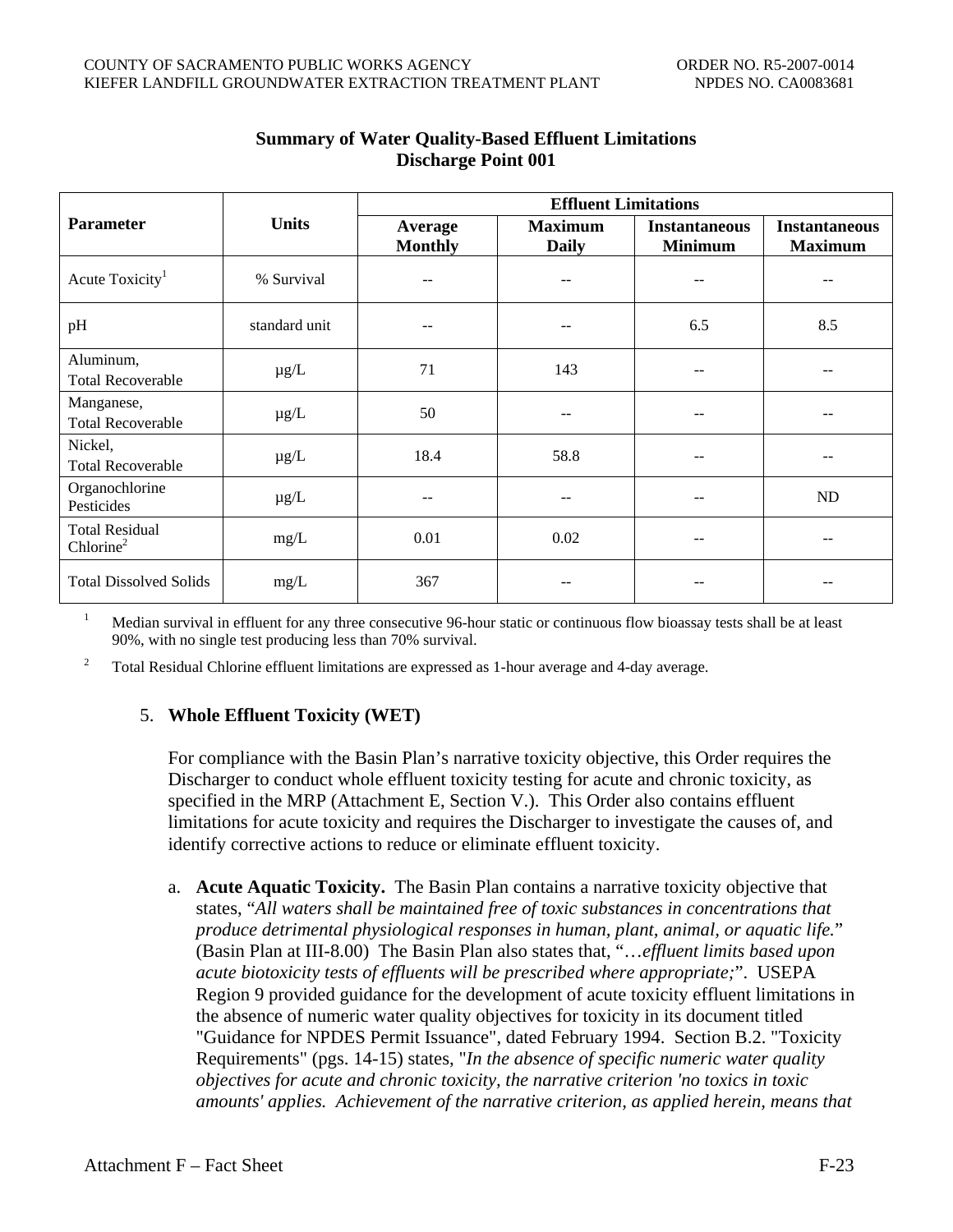*ambient waters shall not demonstrate for acute toxicity: 1) less than 90% survival, 50% of the time, based on the monthly median, or 2) less than 70% survival, 10% of the time, based on any monthly median. For chronic toxicity, ambient waters shall not demonstrate a test result of greater than 1 TUc."* Accordingly, the following effluent limitations for acute toxicity have been included in this Order:

**Acute Toxicity.** Survival of aquatic organisms in 96-hour bioassays of undiluted waste shall be no less than:

| Minimum for any one bioassays                      | ------------------- 70% |  |
|----------------------------------------------------|-------------------------|--|
| Median for any three or more consecutive bioassays | $- - - - - - 90\%$      |  |

b. **Chronic Toxicity.** Adequate WET data is not available to determine if the discharge has reasonable potential to cause or contribute to an in-stream excursion above of the Basin Plan's narrative toxicity objective. Attachment E of this Order requires quarterly chronic WET monitoring for demonstration of compliance with the narrative toxicity objective.

In addition to WET monitoring, Special Provisions VI.C.2.a. requires the Discharger to submit to the Regional Water Board an Initial Investigative TRE Work Plan for approval by the Executive Officer, to ensure the Discharger has a plan to immediately move forward with the initial tiers of a TRE, in the event effluent toxicity is encountered in the future. The provision also includes a numeric toxicity monitoring trigger and requirements for accelerated monitoring, as well as, requirements for TRE initiation if a pattern of toxicity is demonstrated.

# **D. Final Effluent Limitations**

#### 1. **Satisfaction of Anti-Backsliding Requirements**

Some effluent limitations in this Order are less stringent that those in the previous Order. As discussed below this relaxation of effluent limitations is consistent with the anti-backsliding requirements of the CWA and federal regulations.

This Order removes previously required effluent limitations for arsenic, cadmium, chromium, copper, lead, mercury, and zinc. In developing the previous Order, No. 5-01-065, there was inadequate information available to determine if the discharge caused, had the reasonable potential to cause, or contribute to an exceedance of the water quality objectives for these parameters. The previous Order required monitoring of these Priority Pollutant metals with detection limits sufficient to evaluate if reasonable potential exists. Based on monitoring data submitted by the Discharger from February 2002 through August 2005, the discharge does not have reasonable potential to cause or contribute to an in-stream excursion above the water quality criteria for arsenic, cadmium, chromium, copper, lead, mercury, and zinc. Therefore, this Order removes the effluent limitations for these constituents based on new information consistent with anti-backsliding requirements of 40 CFR  $122.44(l)(2)(i)(B)(I)$ . The Regional Water Board finds removing these effluent limitations is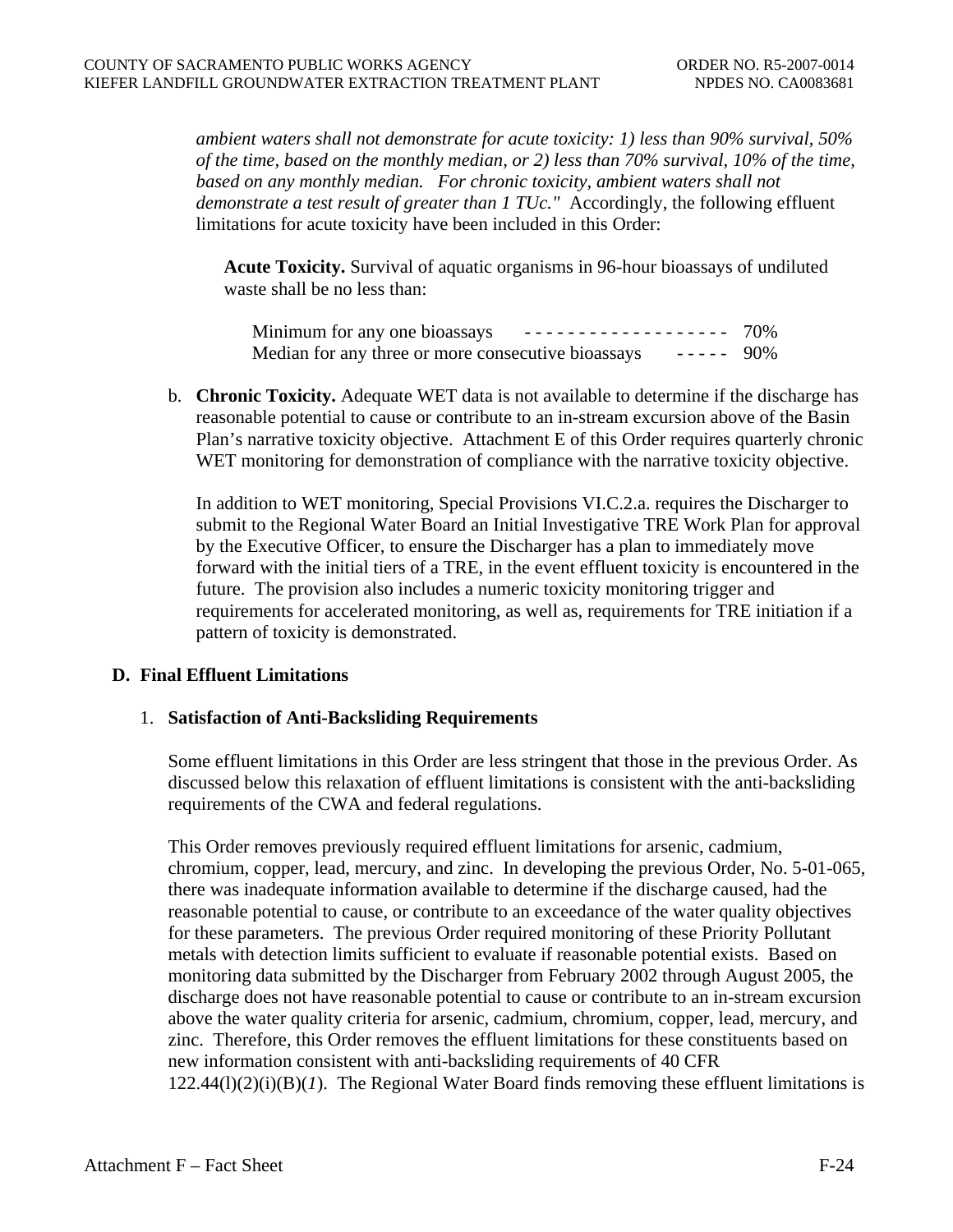consistent with the antidegradation provisions of 40 CFR 131.12 and State Water Board Resolution 68-16. Any impact on existing water quality will be insignificant.

This Order, as the previous Order, No. 5-01-065, includes an effluent limitation for acute toxicity, which states:

**"***Survival of aquatic organisms in 96-hour bioassays of undiluted waste shall be no less than:* 

| Minimum for any one bioassays<br>------------------- 70%               |  |
|------------------------------------------------------------------------|--|
| $- - - - - 90\%$<br>Median for any three or more consecutive bioassays |  |

The previous Order required monthly acute toxicity testing. 45 of the 49 monthly acute toxicity tests results, from December 9, 2002, through November 13, 2006, had greater than or equal to 90% survival. During that time period the discharge did not violate the minimum survival requirement for one bioassay and had only one violation of the median survival requirement. Due to the nature of operations at the Facility its effluent is very consistent and the toxicity data indicates that the effluent is consistently not toxic. Therefore, reduced acute toxicity testing is warranted. This Order reduces the acute toxicity testing requirements to quarterly based on the new information, which is consistent with the anti-backsliding requirements of 40 CFR  $122.44(1)(2)(i)(B)(I)$ . The Regional Water Board finds reducing the testing frequency is consistent with the antidegradation provisions of 40 CFR 131.12 and State Water Board Resolution 68-16. Any impact on existing water quality will be insignificant.

# 2. **Satisfaction of Antidegradation Policy**

The permitted discharge is consistent with the antidegradation provisions of 40 CFR 131.12 and State Water Board Resolution 68-16. Compliance with these requirements will result in the use of best practicable treatment or control of the discharge. The impact on existing water quality will be insignificant.

|                                 |                | <b>Effluent Limitations</b> |                   |                                |                                        |                                        |  |  |  |
|---------------------------------|----------------|-----------------------------|-------------------|--------------------------------|----------------------------------------|----------------------------------------|--|--|--|
| <b>Parameter</b>                | <b>Units</b>   | Average<br><b>Monthly</b>   | Average<br>Weekly | <b>Maximum</b><br><b>Daily</b> | <b>Instantaneous</b><br><b>Minimum</b> | <b>Instantaneous</b><br><b>Maximum</b> |  |  |  |
| Flow                            | mgd            | 2.17                        | --                | $- -$                          | --                                     |                                        |  |  |  |
| Acute Toxicity <sup>3</sup>     | % Survival     |                             |                   |                                |                                        |                                        |  |  |  |
| pH                              | standard units | $- -$                       | --                | --                             | 6.5                                    | 8.5                                    |  |  |  |
| Aluminum, Total<br>Recoverable  | $\mu$ g/L      | 71                          | --                | 143                            | $- -$                                  | --                                     |  |  |  |
| Manganese, Total<br>Recoverable | $\mu$ g/L      | 50                          |                   |                                |                                        | --                                     |  |  |  |

# **Summary of Final Effluent Limitations Discharge Point 001**

Attachment  $F -$  Fact Sheet F-25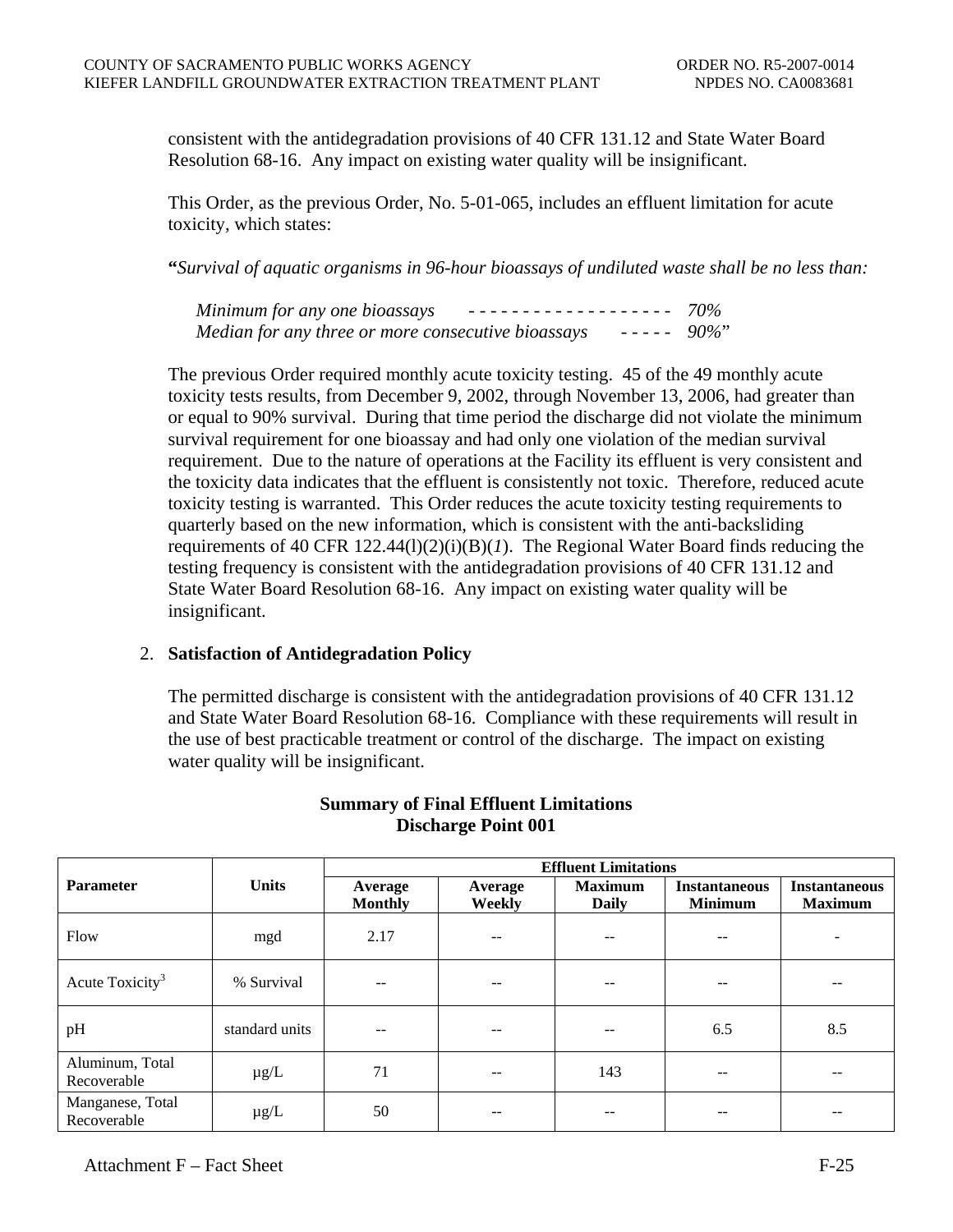#### COUNTY OF SACRAMENTO PUBLIC WORKS AGENCY ORDER NO. R5-2007-0014 KIEFER LANDFILL GROUNDWATER EXTRACTION TREATMENT PLANT NPDES NO. CA0083681

|                                                |              | <b>Effluent Limitations</b> |                          |                                |                                        |                                        |  |  |
|------------------------------------------------|--------------|-----------------------------|--------------------------|--------------------------------|----------------------------------------|----------------------------------------|--|--|
| <b>Parameter</b>                               | <b>Units</b> | Average<br><b>Monthly</b>   | Average<br><b>Weekly</b> | <b>Maximum</b><br><b>Daily</b> | <b>Instantaneous</b><br><b>Minimum</b> | <b>Instantaneous</b><br><b>Maximum</b> |  |  |
| Nickel, Total<br>Recoverable                   | $\mu$ g/L    | 18                          | --                       | 59                             | --                                     | $\qquad \qquad -$                      |  |  |
| Volatile Organic<br>Compounds $1$              | $\mu$ g/L    |                             |                          | 0.5                            |                                        | --                                     |  |  |
| Organochlorine<br>Pesticides <sup>2</sup>      | $\mu$ g/L    | $- -$                       | --                       | $- -$                          | --                                     | ND                                     |  |  |
| <b>Total Residual</b><br>Chlorine <sup>4</sup> | mg/L         | 0.01                        | $- -$                    | 0.02                           | --                                     | $- -$                                  |  |  |
| <b>Total Dissolved</b><br>Solids               | mg/L         | 367                         | --                       | --                             |                                        |                                        |  |  |

1 All volatile organic compounds listed in EPA Method 502.2.

 $\overline{2}$  Organochlorine pesticides include aldrin, alpha-BHC, beta-BHC, delta-BHC gamma-BHC, 4,4'-DDD, 4,4'-DDE, 4,4'-DDT, chlordane, dieldrin, endrin, endrin aldehyde, alpha-endosulfan, beta-endosulfan, endosulfan sulfate, heptachlor, heptachlor epoxide, and toxaphene.

 Median survival in effluent for any three consecutive 96-hour static or continuous flow bioassay tests shall be at least 90%, with no single test producing less than 70% survival.

Total Residual Chlorine effluent limitations are expressed as 1-hour average and 4-day average.

# **E. Interim Effluent Limitations – Not Applicable**

# **F. Land Discharge Specifications**

- 1. Discharge from the groundwater treatment system to the sedimentation basin shall be conducted only during well and groundwater treatment system maintenance events and in case of emergency. This requirement is necessary to protect receiving waters from discharges of untreated or partially treated groundwater from such maintenance events or emergencies.
- 2. In order to protect receiving waters from overflow of untreated or partially treated groundwater, this specification requires that sedimentation basin be designed, constructed, operated, and maintained to prevent inundation or washout from 100-year, 24-hour storm event.
- 3. A land discharge specification that requires 2 feet of freeboard be maintained in sedimentation basin containing wastewater is established to prevent unauthorized discharges to waters of the United States or waters of the State.
- 4. Sedimentation basin shall be managed to prevent breeding of mosquitoes to protect human health and prevent a nuisance condition. Dead algae, vegetation, and debris create a large amount of organic material. Bacteria and fungi use oxygen to break down this organic material and cause the biochemical oxygen demand within the system to increase thus, lowers the availability of dissolved oxygen in the water. Dead algae, vegetation, and debris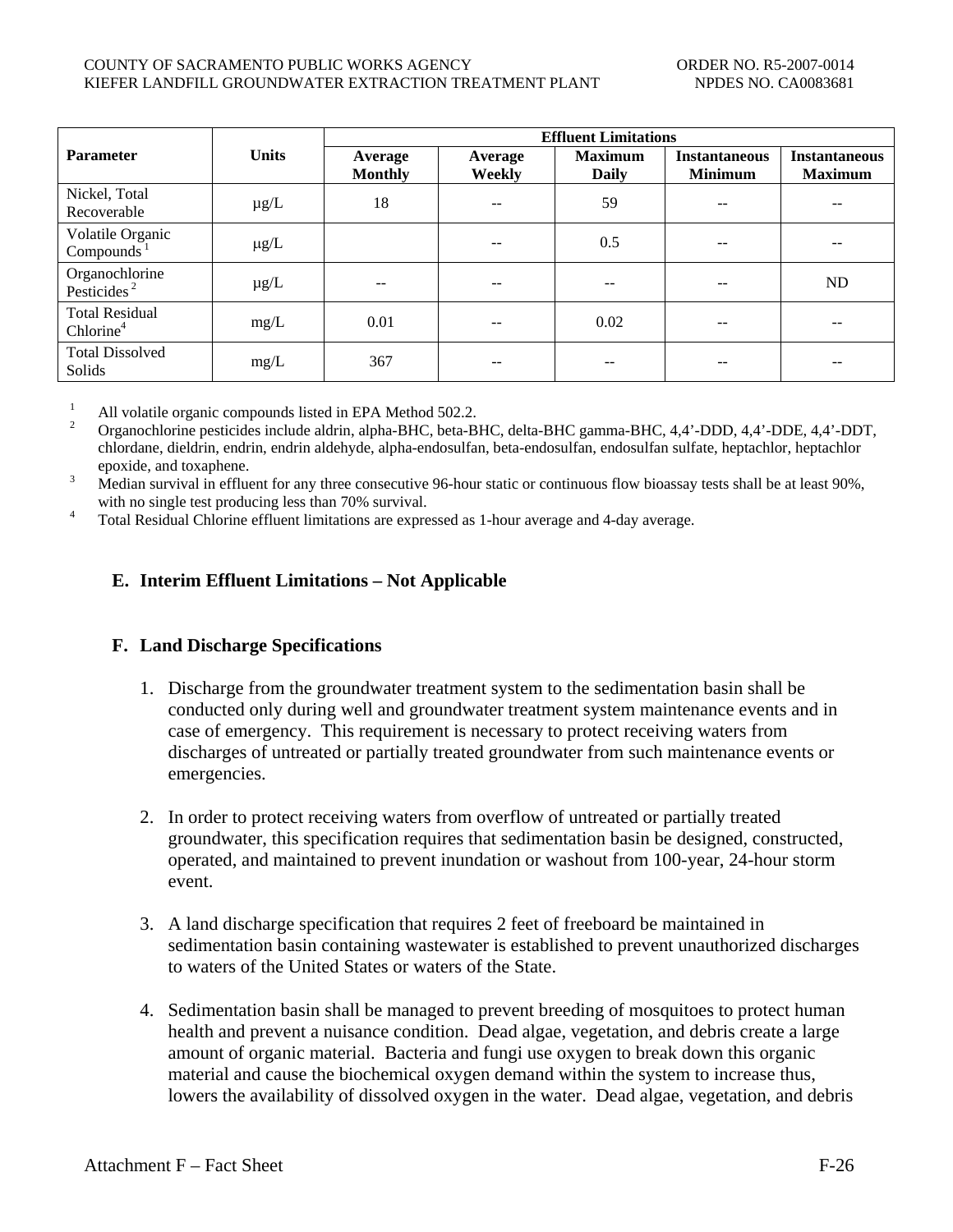shall not accumulate on the water surface to minimize objectionable odor and maintain dissolved oxygen levels.

- 5. Order No. 5-01-065 established a total chlorine residual limitation of 4.0 mg/L for discharges to the sedimentation basin. The chlorine residual limit for the sedimentation basin was based on USEPA's proposed Stage 1 Disinfectant and Disinfection Byproduct Rule. The proposed 4.0 mg/L limit is intended to control the potential formation of disinfection byproducts such as trihalomethanes. The limit is also intended to allow the discharger time to adjust the dechlorination process to meet the demand of chlorine levels entering the treatment system. The operators will be adjusting the addition of dechlorination chemicals in order to reduce the chlorine residual to an acceptable level for eventual discharge to Deer Creek. This Order continues the total chlorine residual limitation established by Order No. 5-01-065.
- 6. Prior to discharging to the sedimentation basin, the Discharger shall demonstrate that discharges to the sedimentation basin, at the limitations prescribed in the permit, will not degrade groundwater quality. Order No. 5-01-065 established total dissolved solids limitations of 1000 mg/L daily maximum and 450 mg/L annual average for discharges to the sedimentation basin following extraction well and tower maintenance events. The daily maximum limit has been set in order to minimize mineralization to protect groundwater while allowing for variability in operating the dechlorination system. The annual average limitation is protective of agricultural uses. However, due to the intermittent nature of discharges, the annual cleanout of the basin sediments, and dilution with stormwater discharges to the ponds, the TDS limitation are not expected to cause an increase in background concentrations in the groundwater. This Order continues the total dissolved solids limitation established by Order No. 5-01-065.
- 7. The following table summarizes the land discharge specifications established in this Order.

|                                |       | <b>Land Discharge Specifications</b> |                         |                   |  |
|--------------------------------|-------|--------------------------------------|-------------------------|-------------------|--|
| <b>Parameter</b>               | Units | Average<br><b>Monthly</b>            | <b>Maximum</b><br>Daily | Annual<br>Average |  |
| <b>Total Dissolved Solids</b>  | mg/L  | $- -$                                | 1000                    | 450               |  |
| <b>Total Residual Chlorine</b> | mg/L  | $- -$                                | 4.0                     | $- -$             |  |

# **Summary of Land Discharge Specifications Discharge Point 002**

# **G. Reclamation Specifications – Not Applicable**

# **V. RATIONALE FOR RECEIVING WATER LIMITATIONS**

# **A. Surface Water**

1. The CWA, Section 303(a-c), required states to adopt numeric criteria where they are necessary to protect designated uses. The Regional Water Board adopted numeric criteria in the Basin Plan. The Basin Plan is a regulatory reference for meeting the state and federal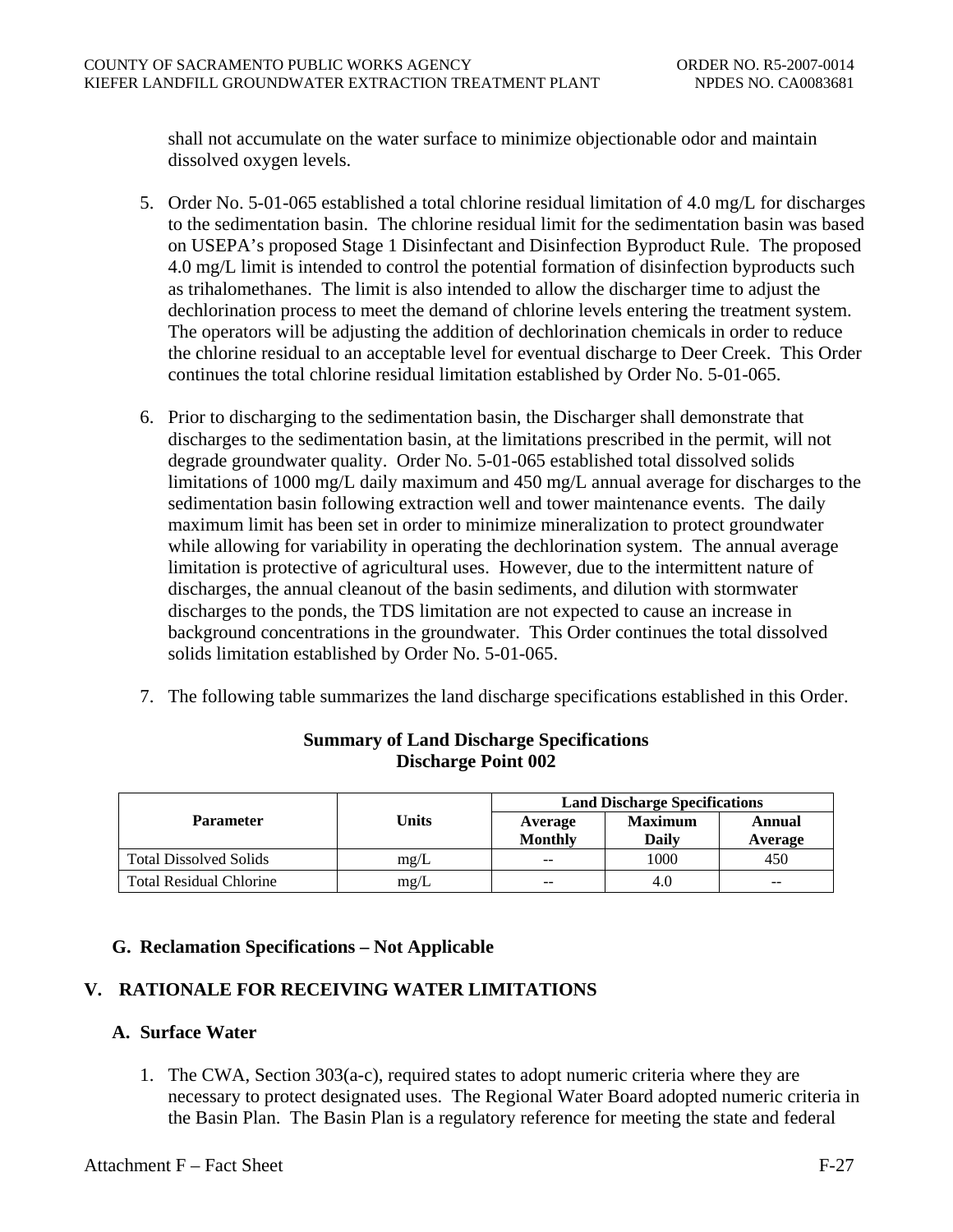requirements for water quality control (40 CFR §131.20). State Water Board Resolution No. 68-16, the Antidegradation Policy, does not allow changes in water quality less than that prescribed in Water Quality Control Plans (Basin Plans). The Basin Plan states that "[t]*he numerical and narrative water quality objectives define the least stringent standards that the Regional Water Board will apply to regional waters in order to protect the beneficial uses*." This Order contains Receiving Water Limitations based on the Basin Plan numerical and narrative water quality objectives for biostimulatory substances, chemical constituents, color, dissolved oxygen, floating material, oil and grease, pH, pesticides, radioactivity, salinity, sediment, settleable material, suspended material, tastes and odors, temperature, toxicity and turbidity.

2. *Dissolved Oxygen***—**The Deer Creek has been designated as having the beneficial use of cold freshwater aquatic habitat (COLD). For water bodies designated as having COLD as a beneficial use, the Basin Plan includes a water quality objective of maintaining a minimum of 7.0 mg/L of dissolved oxygen. Since the beneficial use of COLD does apply to the Deer Creek, a receiving water limitation of 7.0 mg/L for dissolved oxygen was included in this Order.

For surface water bodies outside of the Delta, the Basin Plan includes the water quality objective that "…*the monthly median of the mean daily dissolved oxygen (DO) concentration shall not fall below 85 percent of saturation in the main water mass, and the 95 percentile concentration shall not fall below 75 percent of saturation.*" This objective was included as a receiving water limitation in this Order.

- 3. *pH—*The Basin Plan includes a water quality objective stating that "*[F]or Deer Creek, source to Consumnes River, pH shall not be depressed below 6.5 nor raised above 8.5*" This Order includes receiving water limitations for pH.
- 4. *Temperature*—The Basin Plan includes the objective that "*[F]or Deer Creek, source to Consumnes River, temperature changes due to controllable factors shall not cause creek temperatures to exceed the objectives specified in Table III-4A.*" This Order includes a receiving water limitation based on this objective.
- 5. *Turbidity* The Basin Plan includes the following objective: "*Increases in turbidity attributable to controllable water quality factors shall not exceed the following limits*:
	- *Where natural turbidity is between 0 and 5 Nephelometric Turbidity Units (NTUs), increases shall not exceed 1 NTU.*
	- *Where natural turbidity is between 5 and 10 NTUs, increases shall not exceed 20 percent.*
	- *Where natural turbidity is between 50 and 100 NTUs, increases shall not exceed 10 NTU.*
	- *Where natural turbidity is greater than 100 NTUs, increases shall not exceed 10 percent.*"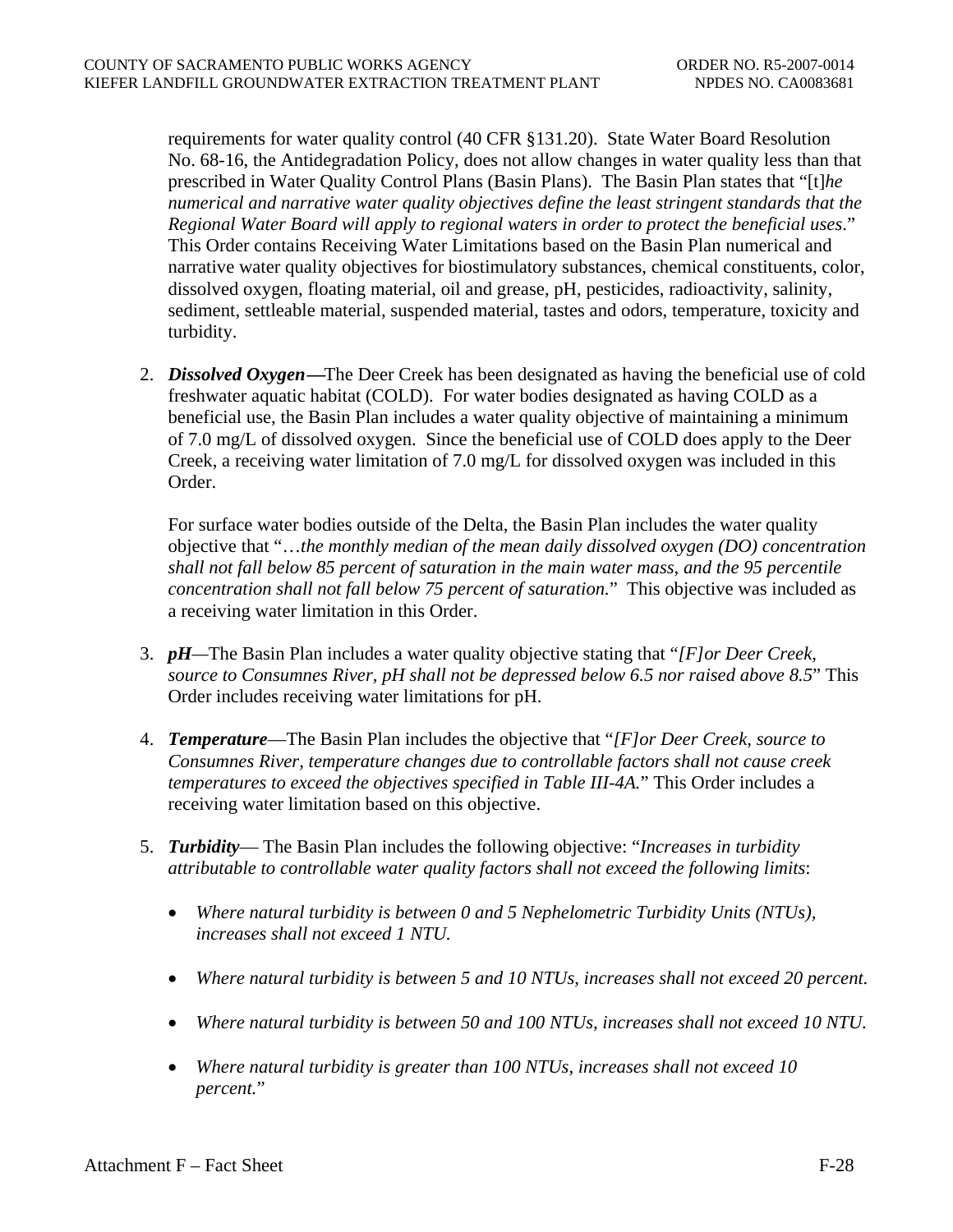The Basin Plan also includes the following site-specific objective: "*Increases in turbidity attributable to controllable water quality factors shall not exceed the following limits … [*f*]or Deer Creek, source to Cosumnes River:*

- *When the dilution ratio for discharges is less than 20:1 and where natural turbidity is less that 1 Nephelometric Turbidity Unit (NTU), discharges shall not cause the receiving water daily average turbidity to exceed 2 NTUs or daily maximum turbidity to exceed 5 NTUs. Where natural turbidity is between 1 and 5 NTUs, dischargers shall not cause receiving water daily average turbidity to increase more than 1 NTU or daily maximum turbidity to exceed 5 NTUs.*
- *Where discharge dilution ratio is 20:1 or greater, or where natural turbidity is greater than 5 NTUs, the general turbidity objectives shall apply.*

# **B. Groundwater – Not Applicable**

# **VI. RATIONALE FOR MONITORING AND REPORTING REQUIREMENTS**

Section 122.48 of 40 CFR requires all NPDES permits to specify recording and reporting of monitoring results. Sections 13267 and 13383 of the California Water Code authorize the Water Boards to require technical and monitoring reports. The Monitoring and Reporting Program, Attachment E of this Order, establishes monitoring and reporting requirements to implement federal and state requirements. The following provides the rationale for the monitoring and reporting requirements contained in the Monitoring and Reporting Program for this facility.

# **A. Influent Monitoring – Not Applicable**

# **B. Effluent Monitoring**

- 1. The SIP states that if "…*all reported detection limits of the pollutant in the effluent are greater than or equal to the C* [water quality criterion or objective] *value, the RWQCB* [Regional Water Board] *shall establish interim requirements…that require additional monitoring for the pollutant….*" Monitoring for these constituents has been included in this Order in accordance with the SIP.
- 2. Monitoring requirements support for effluent monitoring that requires additional study. Effluent monitoring is also included for constituents for which insufficient information is available to determine the need for effluent limitations.
- 3. Pursuant to the requirements of 40 CFR §122.44(i)(2) effluent monitoring is required for all constituents with effluent limitations. Effluent monitoring is necessary to assess compliance with effluent limitations, assess the effectiveness of the treatment process, and to assess the impacts of the discharge on the receiving stream and groundwater.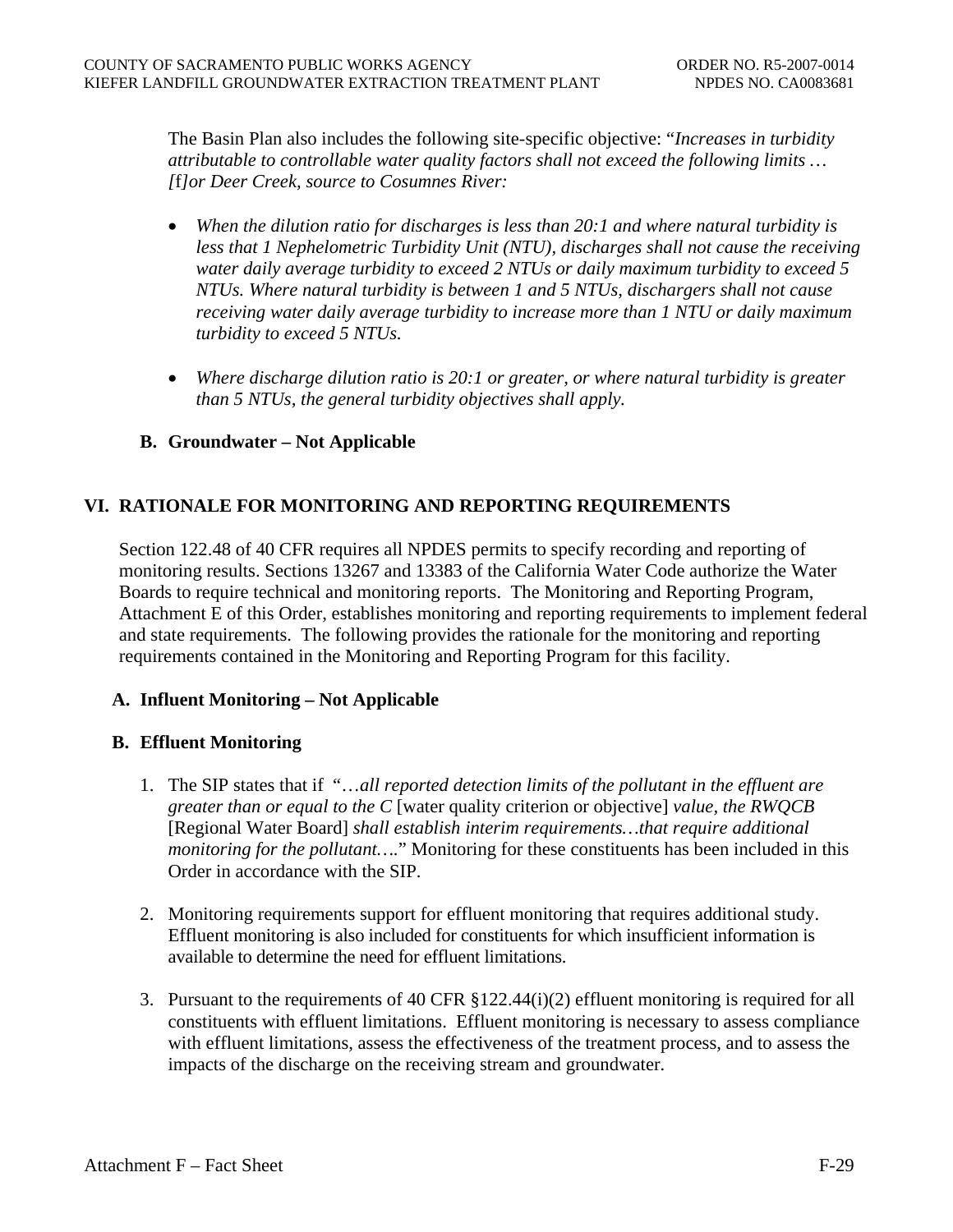# **C. Whole Effluent Toxicity Testing Requirements**

The Basin Plan states that "[a]*ll waters shall be maintained free of toxic substances in concentrations that produce detrimental physiological responses in human, plant, animal, or aquatic life. This objective applies regardless of whether the toxicity is caused by a single substance or the interactive effect of multiple substances*." The Basin Plan requires that "[a]*s a minimum, compliance with this objective…shall be evaluated with a 96-hour bioassay*." This Order requires both acute and chronic toxicity monitoring to evaluate compliance with this water quality objective.

# **D. Receiving Water Monitoring**

### 1. **Surface Water**

Receiving water monitoring is necessary to assess compliance with receiving water limitations and to assess the impacts of the discharge on the receiving stream.

# 2. **Groundwater – Not Applicable**

### **E. Other Monitoring Requirements**

1. Section 1.3 of the SIP requires the Regional Water Board to require periodic monitoring for pollutants, at least once prior to the reissuance of a permit, for which criteria or objectives apply and for which no effluent limitations have been established. To comply with the SIP, this Order requires the Discharger to sample effluent and upstream receiving water for priority pollutants at least once during this permit term and the samples shall be collected no more than 365 days and no less than 180 days prior to expiration of this Order

# **VII. RATIONALE FOR PROVISIONS**

### **A. Standard Provisions**

Standard Provisions, which in accordance with 40 CFR §§122.41 and 122.42, apply to all NPDES discharges and must be included in every NPDES permit, are provided in Attachment D to the Order.

Title 40 CFR Section  $122.41(a)(1)$  and (b) through (n) establish conditions that apply to all stateissued NPDES permits. These conditions must be incorporated into the permits either expressly or by reference. If incorporated by reference, a specific citation to the regulations must be included in the Order. 40 CFR Section 123.25(a)(12) allows the State to omit or modify conditions to impose more stringent requirements. In accordance with Section 123.25, this Order omits federal conditions that address enforcement authority specified in 40 CFR Sections  $122.41(j)(5)$  and  $(k)(2)$  because the enforcement authority under the CWC is more stringent. In lieu of these conditions, this Order incorporates by reference CWC section 13387(e).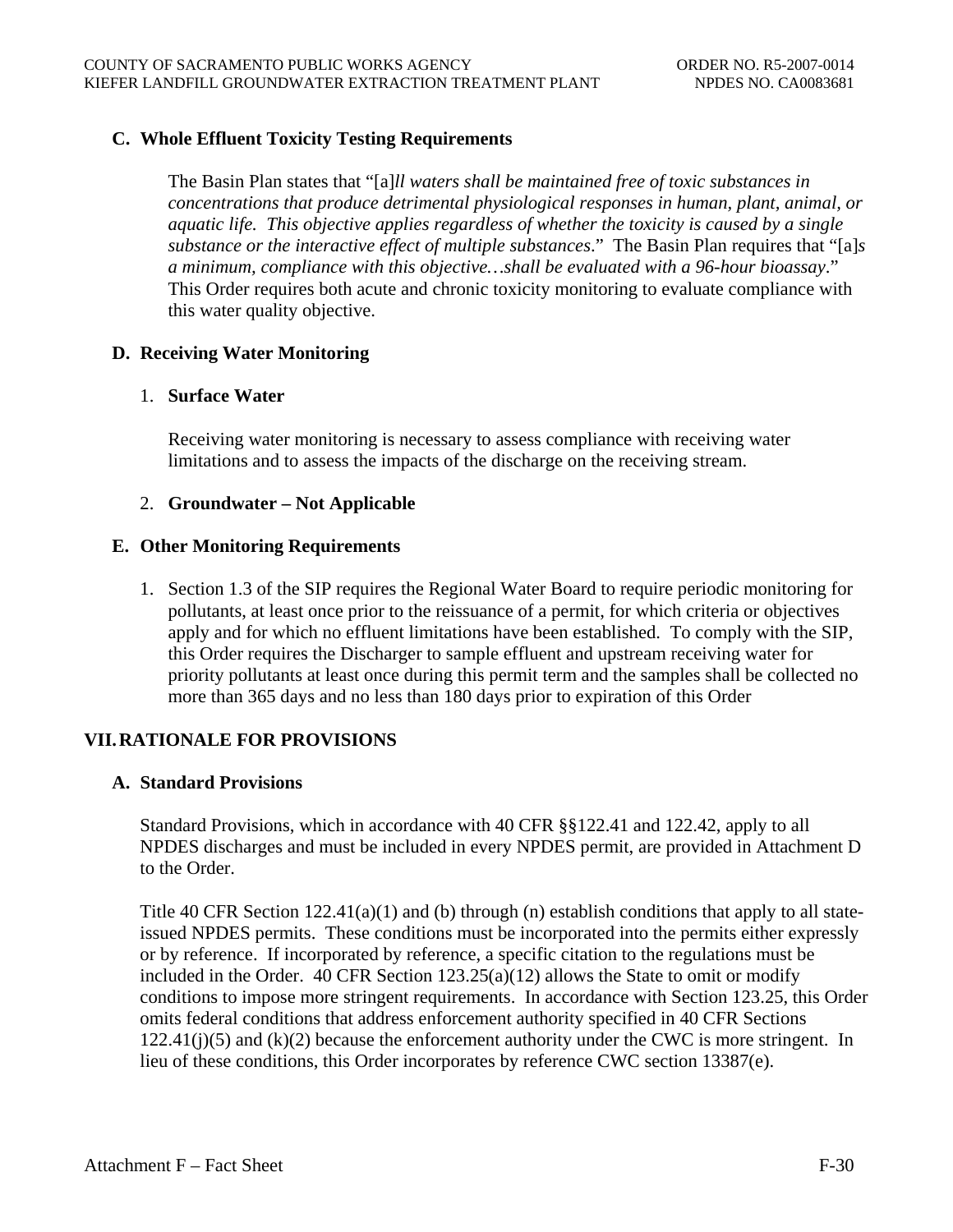# **B. Special Provisions**

### 1. **Reopener Provisions**

- a. This provision allows the Regional Water Board to re-open this Order to include any newly adopted receiving water standards.
- b. Conditions that necessitate a major modification of a permit are described in 40 CFR section 122.62, which include the following:
	- i. When standards or regulations on which the permit was based have been changed by promulgation of amended standards or regulations or by judicial decision. Therefore, if more or less stringent applicable water quality standards are promulgated or approved pursuant to section 303 of the Federal Water Pollution Control Act or amendments thereto, the Regional Water Board will revise and modify this Order in accordance with such more or less stringent standards.
	- ii. When new information, that was not available at the time of permit issuance, would have justified different permit conditions at the time of issuance.
- c. This Order requires the Discharger to investigate the causes of, and identify corrective actions to reduce or eliminate effluent toxicity through a TRE. This Order may be reopened to include a numeric chronic toxicity limitation, a new acute toxicity limitation, and/or a limitation for a specific toxicant identified in the TRE. Additionally, if a numeric chronic toxicity water quality objective is adopted by the State Water Board, this Order may be reopened to include a numeric chronic toxicity limitation based on that objective.
- d. This provision allows the Regional Water Board to reopen this Order if review of any effluent monitoring show that the discharge has reasonable potential to cause or contribute to an exceedance of a water quality objective.

# 2. **Special Studies and Additional Monitoring Requirements**

a. **Chronic Whole Effluent Toxicity Requirements (Special Provisions VI.C.2.a.).** The Basin Plan contains a narrative toxicity objective that states, "*All waters shall be maintained free of toxic substances in concentrations that produce detrimental physiological responses in human, plant, animal, or aquatic life.*" (Basin Plan at III-8.00.) Adequate WET data is not available to determine if the discharge has reasonable potential to cause or contribute to an in-stream excursion above of the Basin Plan's narrative toxicity objective. Attachment E of this Order requires Quarterly chronic WET monitoring for demonstration of compliance with the narrative toxicity objective.

In addition to WET monitoring, Special Provisions VI.C.2.a. requires the Discharger to submit to the Regional Water Board an Initial Investigative TRE Work Plan for approval by the Executive Officer, to ensure the Discharger has a plan to immediately move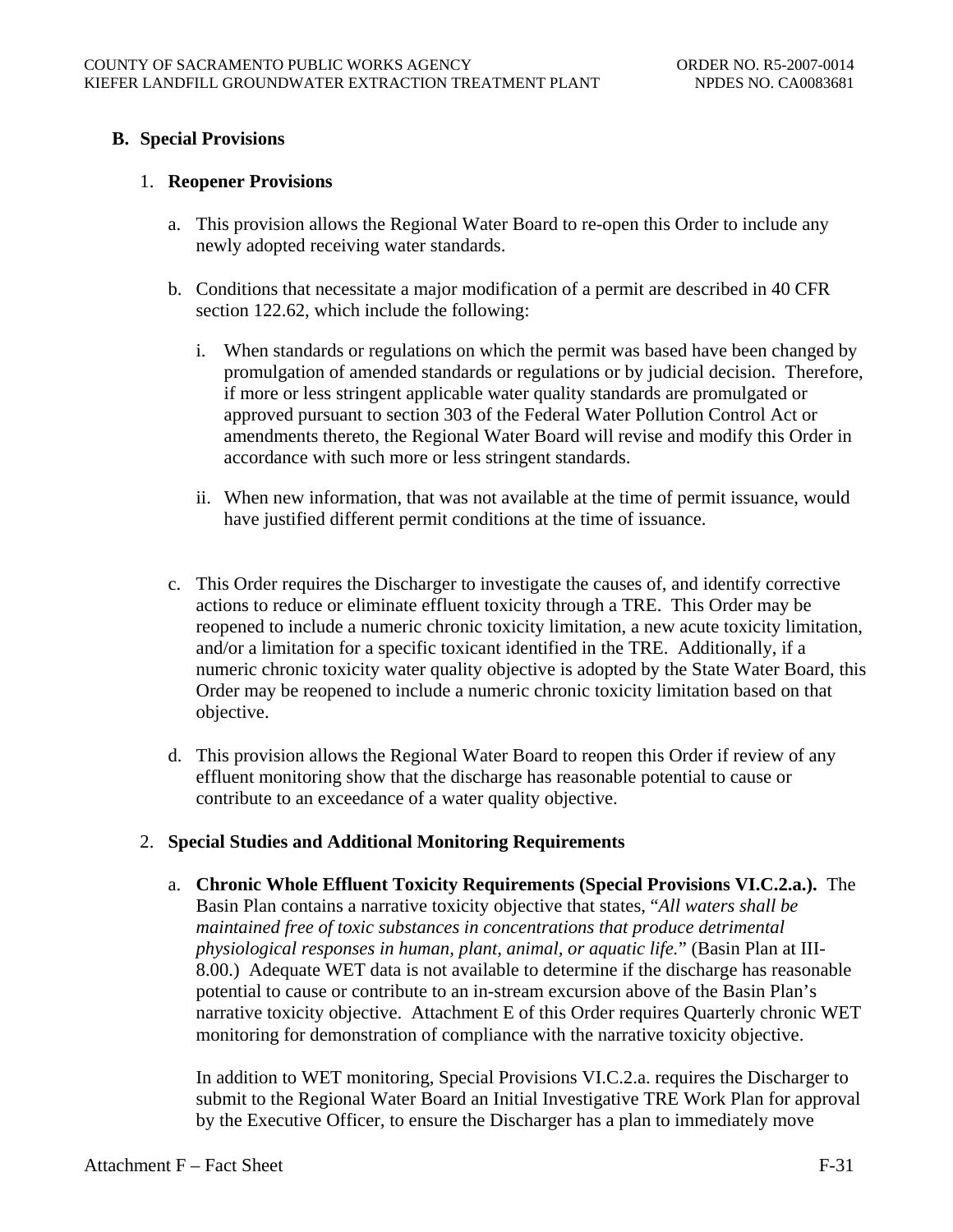forward with the initial tiers of a TRE, in the event effluent toxicity is encountered in the future. The provision also includes a numeric toxicity monitoring trigger and requirements for accelerated monitoring, as well as, requirements for TRE initiation if a pattern of toxicity is demonstrated.

**Accelerated Monitoring.** The provision requires accelerated WET testing when a regular WET test result exceeds the monitoring trigger. The purpose of accelerated monitoring is to determine, in an expedient manner, whether there is a pattern of toxicity before requiring the implementation of a TRE. Due to possible seasonality of the toxicity, the accelerated monitoring should be performed in a timely manner, preferably taking no more than 2 to 3 months to complete.

The provision requires accelerated monitoring consisting of four chronic toxicity tests every two weeks using the species that exhibited toxicity. Guidance regarding accelerated monitoring and TRE initiation is provided in the *Technical Support Document for Water Quality-based Toxics Control, EPA/505/2-90-001, March 1991*  (TSD)*.* The TSD at page 118 states, "EPA recommends if toxicity is repeatedly or periodically present at levels above effluent limits more than 20 percent of the time, a TRE should be required." Therefore, four accelerated monitoring tests are required in this provision. If no toxicity is demonstrated in the four accelerated tests, then it demonstrates that toxicity is not present at levels above the monitoring trigger more than 20 percent of the time (only 1 of 5 tests are toxic, including the initial test). However, notwithstanding the accelerated monitoring results, if there is adequate evidence of a pattern of effluent toxicity (i.e. toxicity present exceeding the monitoring trigger more than 20 percent of the time), the Executive Officer may require that the Discharger initiate a TRE.

See the WET Accelerated Monitoring Flow Chart [\(Figure F-1](#page-84-0)), below, for further clarification of the accelerated monitoring requirements and for the decision points for determining the need for TRE initiation.

**TRE Guidance.** The Discharger is required to prepare a TRE Work Plan in accordance with USEPA guidance. Numerous guidance documents are available, as identified below:

- *Toxicity Reduction Evaluation Guidance for Municipal Wastewater Treatment Plants,* (EPA/833B-99/002), August 1999.
- Generalized Methodology for Conducting Industrial TREs*, (EPA/600/2-88/070), April 1989.*
- *Methods for Aquatic Toxicity Identification Evaluations: Phase I Toxicity Characterization Procedures,* Second Edition, EPA 600/6-91/005F, February 1991.
- *Toxicity Identification Evaluation: Characterization of Chronically Toxic Effluents, Phase I*, EPA 600/6-91/005F, May 1992.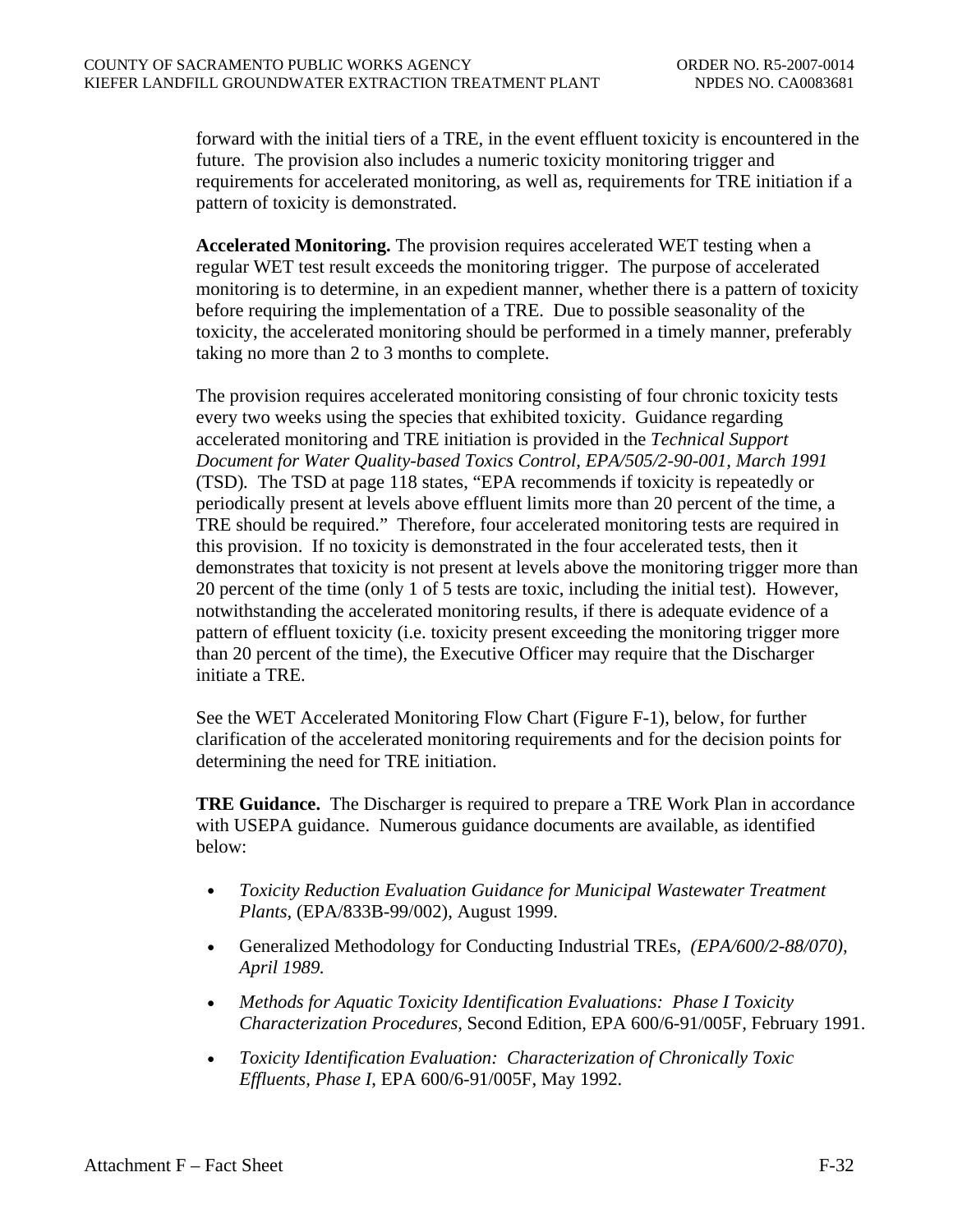- *Methods for Aquatic Toxicity Identification Evaluations: Phase II Toxicity Identification Procedures for Samples Exhibiting acute and Chronic Toxicity,*  Second Edition, EPA 600/R-92/080, September 1993.
- *Methods for Aquatic Toxicity Identification Evaluations: Phase III Toxicity Confirmation Procedures for Samples Exhibiting Acute and Chronic Toxicity*, Second Edition, EPA 600/R-92/081, September 1993.
- *Methods for Measuring the Acute Toxicity of Effluents and Receiving Waters to Freshwater and Marine Organisms*, Fifth Edition, EPA-821-R-02-012, October 2002.
- *Short-term Methods for Estimating the Chronic Toxicity of Effluents and Receiving Waters to Freshwater Organisms*, Fourth Edition, EPA-821-R-02-013, October 2002.
- *Technical Support Document for Water Quality-based Toxics Control, EPA/505/2- 90-001, March 1991*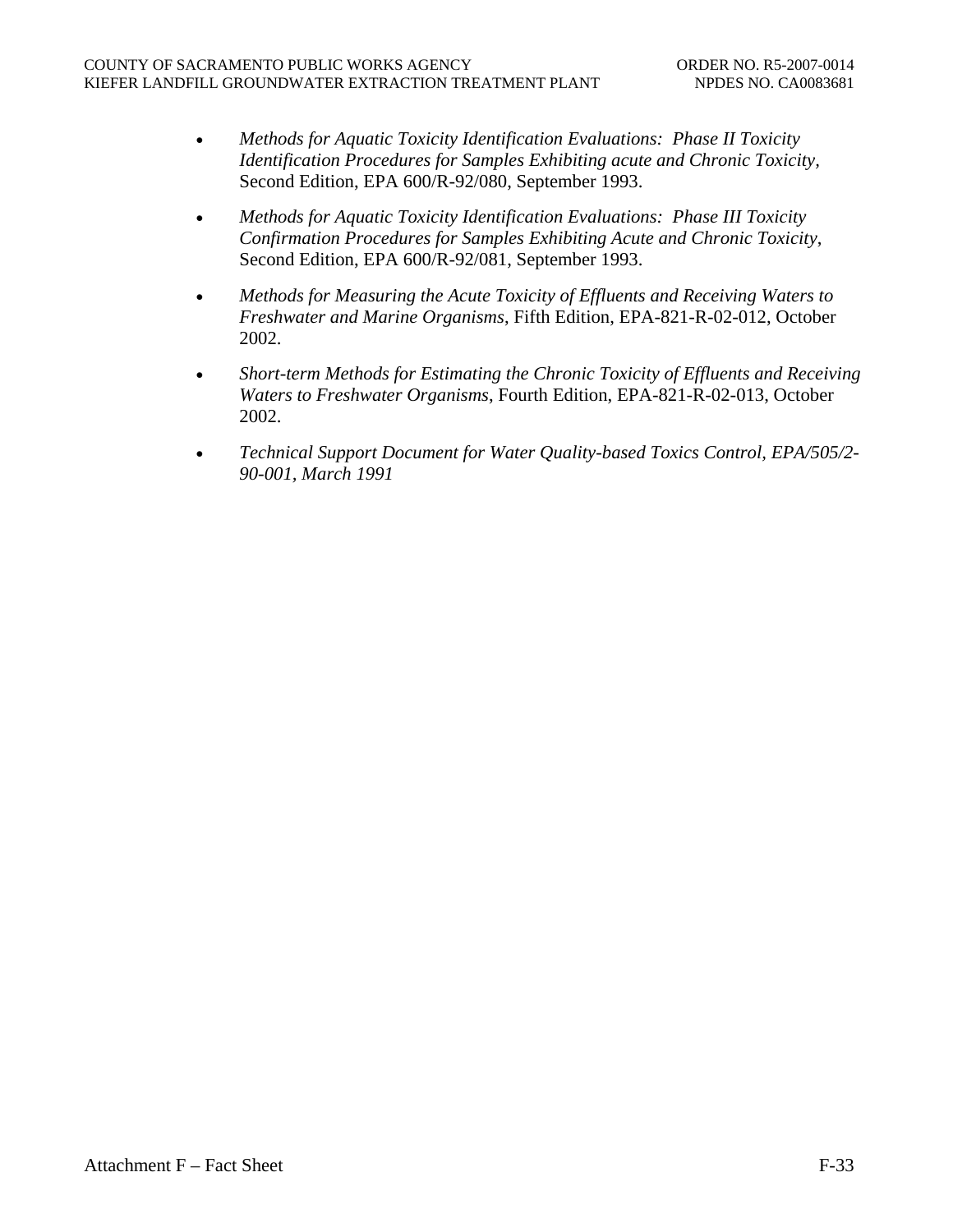<span id="page-84-0"></span>

# **Figure F-1**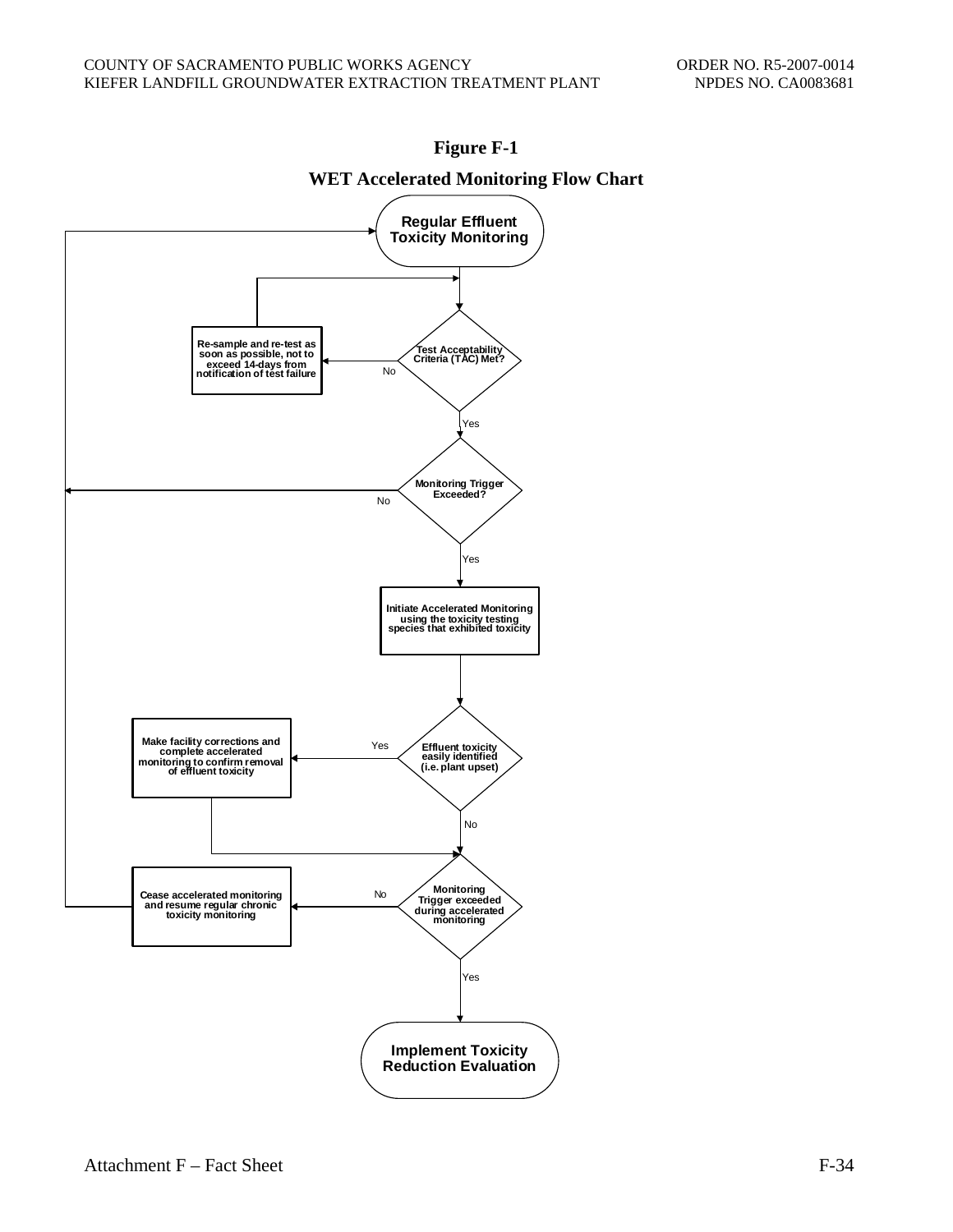#### 3. **Best Management Practices and Pollution Prevention**

a. Stormwater discharges from the Facility are regulated under the General Permit for Discharges of Stormwater Associated with Industrial Activities (State Water Resources Control Board, Water Quality Order No. 97-03-DWQ, NPDES General Permit No. CAS000001). The Discharger's waste discharge identification (WDID) number for the stormwater permit is 5A340311002.

### 4. **Construction, Operation, and Maintenance Specifications**

a. The Discharger has experienced fouling of extraction wells from iron bacteria in the groundwater causing a decline in the pumping capacity of the system. The Discharger must periodically treat the extraction wells for the iron bacteria and also conduct periodic well rehabilitation to maintain pumping efficiency. Additionally, mineral build up can reduce the efficiency of the air stripping towers to remove VOCs from the groundwater. Tower maintenance through periodic acid washes is conducted to remove mineral build up on the packing material in the stripper towers. The Discharger is currently operating under the *Operations & Maintenance Program and Standard Operating Procedures for the Kiefer Treatment Plant* (O&M Program). The O&M Program outlines the ways in which groundwater extraction well rehabilitation and maintenance, and tower maintenance are conducted at the Facility, including ways to minimize impacts of maintenance operations on surface water discharges and discharges to the on-site sedimentation basin. The Discharger must maintain an Executive Officer approved O&M Program in order to discharge treated groundwater to the on-site sedimentation basin. **Within 90 days of the effective date of this Order**, the Discharger shall submit to the Regional Water Board an updated O&M Program for approval by the Executive Officer. Any changes thereafter in the O&M Program are subject to Executive Officer approval.

# 5. **Special Provisions for Municipal Facilities (POTWs Only) – Not Applicable**

# 6. **Other Special Provisions**

Three special provisions are included to address 1) the use of best practicable treatment or control of the discharge, 2) to provide requirements for use of the effluent for dust control, and 3) changes in ownership or operation.

# 7. **Compliance Schedules – Not Applicable**

# **VIII. PUBLIC PARTICIPATION**

The Regional Water Board is considering the issuance of waste discharge requirements (WDRs) that will serve as a NPDES permit for Kiefer Landfill Groundwater Extraction and Treatment Plant.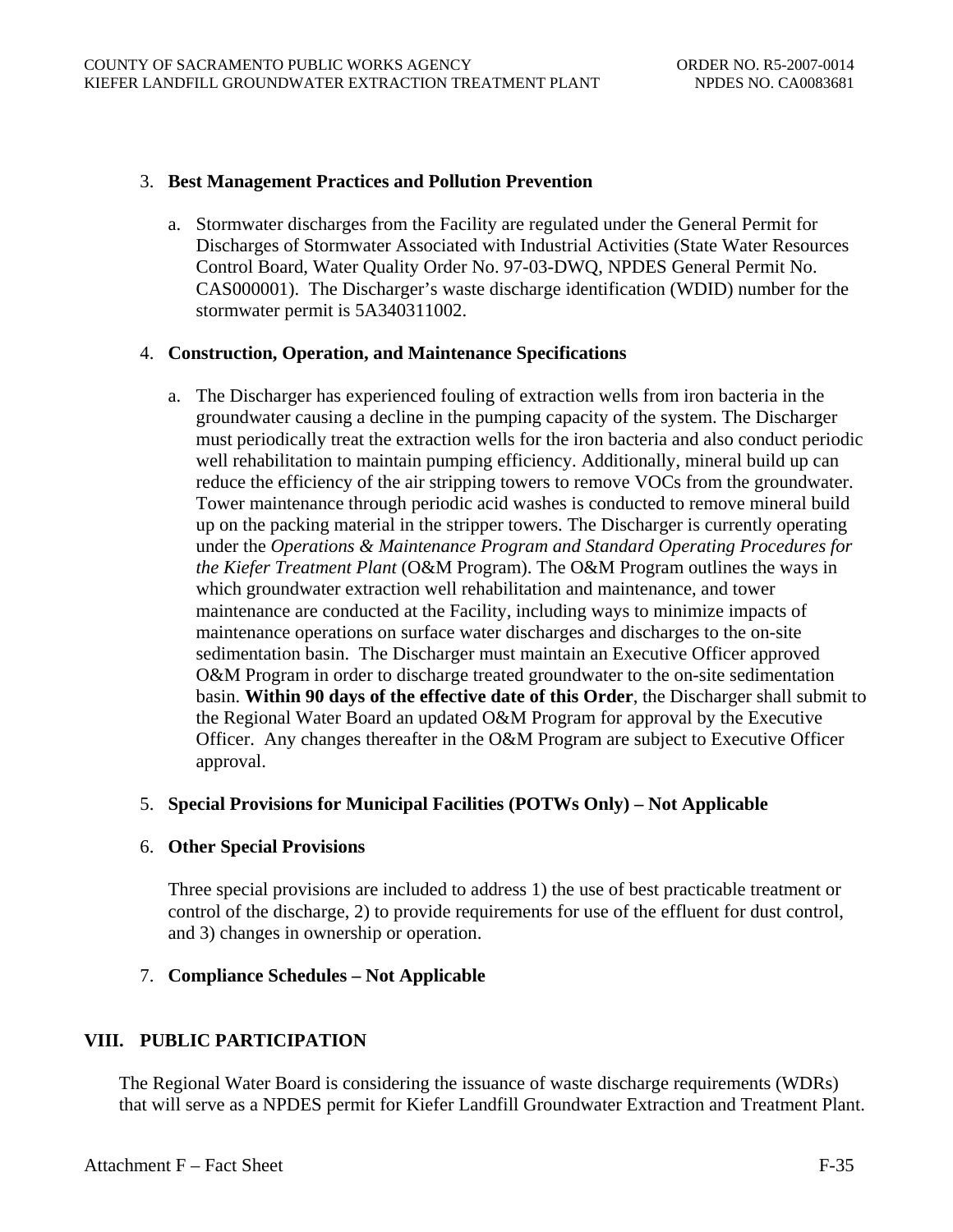As a step in the WDR adoption process, the Regional Water Board staff has developed tentative WDRs. The Regional Water Board encourages public participation in the WDR adoption process.

# **A. Notification of Interested Parties**

The Regional Water Board has notified the Discharger and interested agencies and persons of its intent to prescribe waste discharge requirements for the discharge and has provided them with an opportunity to submit their written comments and recommendations.

# **B. Written Comments**

The staff determinations are tentative. Interested persons are invited to submit written comments concerning these tentative WDRs. Comments should be submitted either in person or by mail to the Executive Office at the Regional Water Board at the address above on the cover page of this Order.

To be fully responded to by staff and considered by the Regional Water Board, written comments should be received at the Regional Water Board offices by 5:00 p.m. on **February 9, 2007**.

# **C. Public Hearing**

The Regional Water Board will hold a public hearing on the tentative WDRs during its regular Board meeting on the following date and time and at the following location:

| Date: | <b>March 15/16, 2007</b>                                                         |
|-------|----------------------------------------------------------------------------------|
| Time: | $8:30$ a.m.                                                                      |
|       | Location: Central Valley Regional Water Quality Control Board, Sacramento Office |
|       | 11020 Sun Center Drive, #200                                                     |
|       | Rancho Cordova, CA 95670                                                         |

Interested persons are invited to attend. At the public hearing, the Regional Water Board will hear testimony, if any, pertinent to the discharge, WDRs, and permit. Oral testimony will be heard; however, for accuracy of the record, important testimony should be in writing.

Please be aware that dates and venues may change. Our web address is http://www.waterboards.ca.gov/centralvalley where you can access the current agenda for changes in dates and locations.

# **D. Waste Discharge Requirements Petitions**

Any aggrieved person may petition the State Water Resources Control Board to review the decision of the Regional Water Board regarding the final WDRs. The petition must be submitted within 30 days of the Regional Water Board's action to the following address: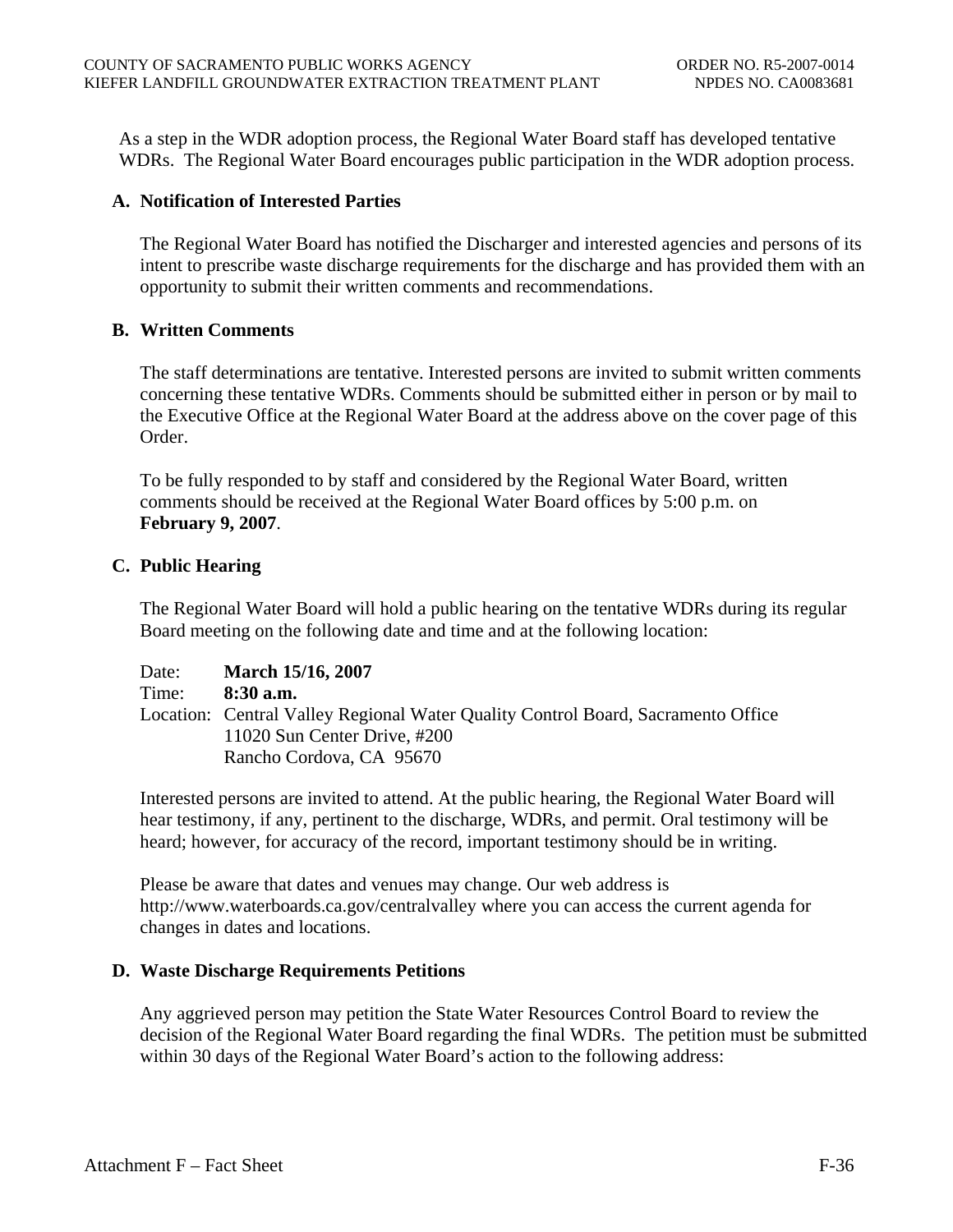State Water Resources Control Board Office of Chief Counsel P.O. Box 100, 1001 I Street Sacramento, CA 95812-0100

# **E. Information and Copying**

The Report of Waste Discharge (RWD), related documents, tentative effluent limitations and special provisions, comments received, and other information are on file and may be inspected at the address above at any time between 8:30 a.m. and 4:45 p.m., Monday through Friday. Copying of documents may be arranged through the Regional Water Board by calling (916) 464-4772.

# **F. Register of Interested Persons**

Any person interested in being placed on the mailing list for information regarding the WDRs and NPDES permit should contact the Regional Water Board, reference this facility, and provide a name, address, and phone number.

# **G. Additional Information**

Requests for additional information or questions regarding this order should be directed to Jim Marshall at (916) 464-4772.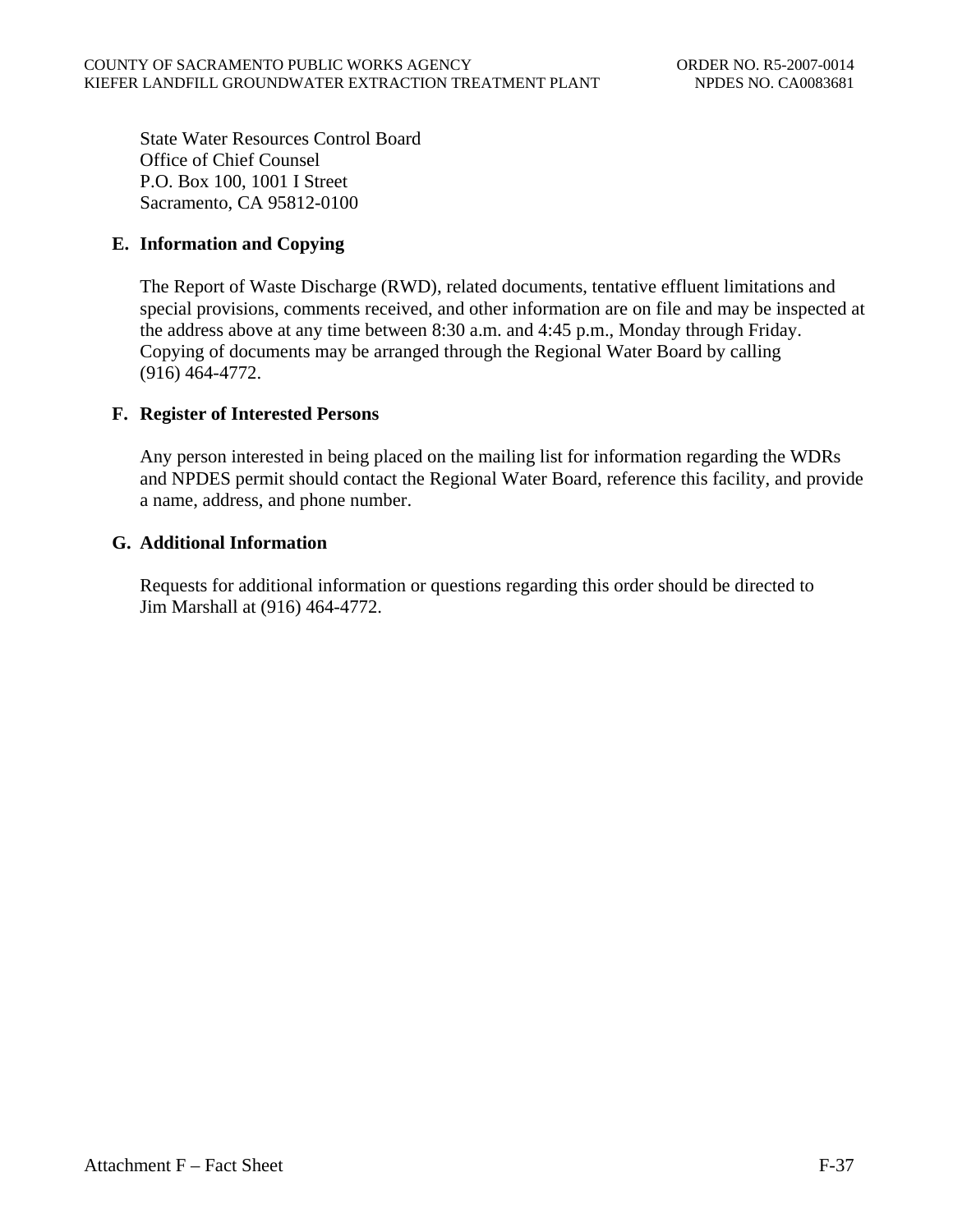# **ATTACHMENT G – REASONABLE POTENTIAL ANALYSIS SUMMARY**

| <b>Parameter</b><br>(units)                               | n <sup>1</sup> | CV <sup>2</sup> | MEC <sup>3</sup> | B <sup>4</sup> | WQO/<br>$WQC^5$ | Source                                                      | $\mathbb{RP}^6$ |
|-----------------------------------------------------------|----------------|-----------------|------------------|----------------|-----------------|-------------------------------------------------------------|-----------------|
| Antimony,<br><b>Total Recoverable</b><br>$(\mu g/L)$      | $\overline{4}$ | 0.6             | 0.94             | NA             | 6               | California Primary<br>Maximum Contaminant<br>Level          | N               |
| Arsenic,<br><b>Total Recoverable</b><br>$(\mu g/L)$       | 9              | 0.6             | 4.2              | 0.166          | 10              | <b>USEPA Primary</b><br>Maximum Contaminant<br>Level        | N               |
| Cadmium,<br><b>Total Recoverable</b><br>$(\mu g/L)$       | 10             | 0.6             | ND               | ND             | 1.7/2.7         | California Toxics Rule<br>4-day / 1-hour Average            | N               |
| Chromium (III)<br><b>Total Recoverable</b><br>$(\mu g/L)$ | 57             | 2.15            | 7.7              | 1.07           | 50              | California Primary<br>Maximum Contaminant<br>Level          | N               |
| Chromium (VI)<br><b>Total Recoverable</b><br>$(\mu g/L)$  | 56             | 0.6             | $\mathbf{1}$     | NA             | 11/16           | California Toxics Rule<br>4-day / 1-hour Average            | N               |
| Copper,<br><b>Total Recoverable</b><br>$(\mu g/L)$        | 13             | 0.6             | 0.87             | ND             | 6.4/9.2         | California Toxics Rule<br>4-day / 1-hour Average            | N               |
| Lead,<br><b>Total Recoverable</b><br>$(\mu g/L)$          | 10             | 0.6             | ND               | ND             | 1.8/46          | California Toxics Rule<br>4-day / 1-hour Average            | N               |
| Mercury,<br><b>Total Recoverable</b><br>$(\mu g/L)$       | $\tau$         | 0.6             | 0.00137          | ND             | 0.05            | California Toxics Rule<br>Sources of Drinking<br>Water      | N               |
| Nickel.<br><b>Total Recoverable</b><br>$(\mu g/L)$        | 11             | 2.56            | 110              | 100            | 36/320          | California Toxics Rule<br>4-day / 1-hour Average            | Y               |
| Selenium,<br><b>Total Recoverable</b><br>$(\mu g/L)$      | $\overline{4}$ | 0.6             | 5.5              | NA             | 20              | Water Quality for<br>Agriculture                            | N               |
| Zinc,<br><b>Total Recoverable</b><br>$(\mu g/L)$          | 13             | 0.6             | 4.1              | 65             | 82/82           | California Toxics Rule<br>4-day / 1-hour Average            | N               |
| Chloroform<br>$(\mu g/L)$                                 | 166            | 0.6             | 0.24             | NA             | 1.1             | Cal/EPA<br>Cancer Potency Factor<br>Drinking Water Level    | N               |
| Methylene Chloride<br>$(\mu g/L)$                         | 162            | 0.6             | 0.59             | NA             | 4.7             | California Toxics Rule<br>Sources of Drinking<br>Water      | N               |
| Tetrachloroethylene<br>$(\mu g/L)$                        | 166            | 0.6             | 0.32             | NA             | 0.8             | <b>National Toxics Rule</b><br>Sources of Drinking<br>Water | N               |
| Toluene<br>$(\mu g/L)$                                    | 166            | 0.6             | 0.36             | NA             | 42              | Taste & Odor Threshold                                      | N               |
| Trichloroethylene<br>$(\mu g/L)$                          | 166            | 0.6             | 0.65             | NA             | 2.7             | California Toxics Rule<br>Sources of Drinking<br>Water      | N               |
| Vinyl Chloride<br>$(\mu g/L)$                             | 166            | 0.6             | 0.13             | NA             | 0.5             | California Primary<br>Maximum Contaminant<br>Level          | N               |
| alpha-BHC<br>$(\mu g/L)$                                  | 5              | 0.6             | 0.0063           | NA             | ND              | <b>Basin Plan</b>                                           | Y               |
| gamma-BHC<br>$(\mu g/L)$                                  | 5              | 0.6             | 0.0084           | NA             | ND              | Basin Plan                                                  | Y               |
| 4,4-DDD<br>$(\mu g/L)$                                    | 5              | 0.6             | 0.0035           | NA             | ND              | Basin Plan                                                  | Y               |
| Endrin Aldehyde<br>$(\mu g/L)$                            | 5              | 0.6             | 0.082            | NA             | ND              | Basin Plan                                                  | Y               |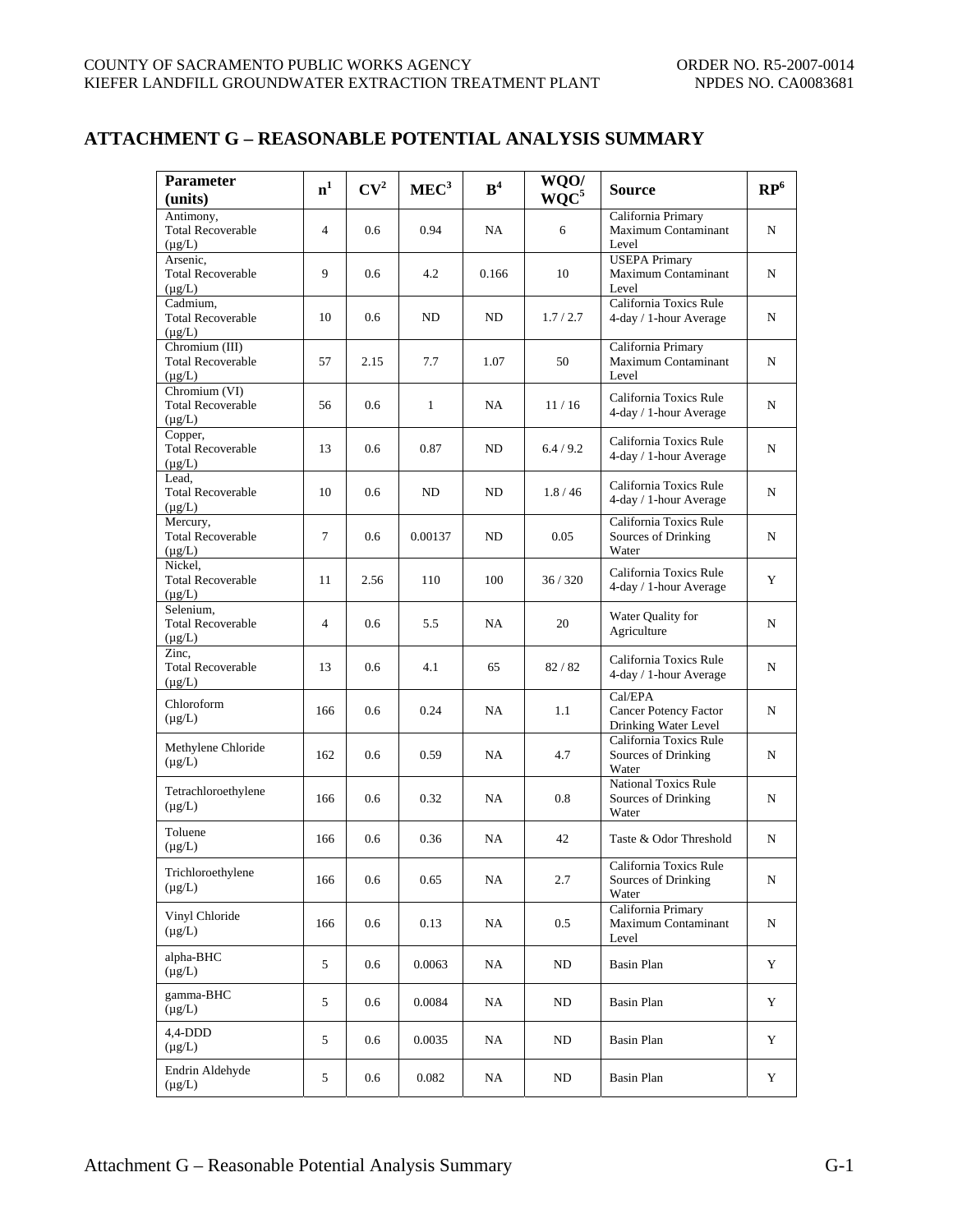#### COUNTY OF SACRAMENTO PUBLIC WORKS AGENCY ORDER NO. R5-2007-0014 KIEFER LANDFILL GROUNDWATER EXTRACTION TREATMENT PLANT NPDES NO. CA0083681

| <b>Parameter</b><br>(units)                              | n <sup>1</sup> | CV <sup>2</sup> | MEC <sup>3</sup> | B <sup>4</sup> | WQO/<br>WQC <sup>5</sup> | <b>Source</b>                                                         | $\mathbb{RP}^6$ |
|----------------------------------------------------------|----------------|-----------------|------------------|----------------|--------------------------|-----------------------------------------------------------------------|-----------------|
| $2,4-D$<br>$(\mu g/L)$                                   | $\overline{4}$ | 0.6             | 0.14             | NA             | 70                       | California Primary<br>Maximum Contaminant<br>Level                    | N               |
| $2,4,5-TP$<br>$(\mu g/L)$                                | $\overline{4}$ | 0.6             | 0.073            | NA             | 50                       | California Primary<br>Maximum Contaminant<br>Level                    | N               |
| cis-1,2-Dichloroethylene<br>$(\mu g/L)$                  | 172            | 1.01            | 0.55             | NA             | 6                        | California Primary<br>Maximum Contaminant<br>Level                    | N               |
| Dalapon<br>$(\mu g/L)$                                   | $\overline{4}$ | 0.6             | 0.22             | NA             | 110                      | <b>USEPA</b><br>National Ambient<br>Water Quality Criteria            | N               |
| Dinoseb<br>$(\mu g/L)$                                   | $\overline{4}$ | 0.6             | 0.34             | NA             | $\tau$                   | California Primary<br>Maximum Contaminant<br>Level                    | N               |
| Aluminum<br>$(\mu g/L)$                                  | $\overline{4}$ | 0.6             | 110              | NA             | 87/750                   | <b>USEPA Nat'l Ambient</b><br>W Q Criteria<br>4-Day / 1-Hour Average  | Y               |
| Barium<br>$(\mu g/L)$                                    | $\overline{4}$ | 0.6             | 130              | NA             | 1000                     | California Primary<br>Maximum Contaminant<br>Level                    | N               |
| Iron<br>$(\mu g/L)$                                      | $\overline{4}$ | 0.6             | 17               | NA             | 300                      | California Secondary<br>Maximum Contaminant<br>Level                  | N               |
| Manganese<br>$(\mu g/L)$                                 | 13             | 0.24            | 150              | 71             | 50                       | California Secondary<br>Maximum Contaminant<br>Level                  | Y               |
| Ammonia<br>$(\mu g/L)$                                   | $\overline{4}$ | 0.6             | 78               | 20             | 293/960                  | <b>USEPA Nat'l Ambient</b><br>W O Criteria<br>30-Day / 1-Hour Average | N               |
| Chloride<br>$(\mu g/L)$                                  | $\overline{4}$ | 0.6             | 8700             | 63000          | 106000                   | Water Quality for<br>Agriculture                                      | N               |
| Chlorine,<br><b>Total Residual</b><br>$(\mu g/L)$        | 160            | 0.6             | ND               | ND             | 11/19                    | <b>USEPA Nat'l Ambient</b><br>W Q Criteria<br>4-Day / 1-Hour Average  | Y               |
| Fluoride,<br>Total<br>$(\mu g/L)$                        | $\overline{4}$ | 0.6             | 530              | NA             | 1000                     | Water Quality for<br>Agriculture                                      | $\mathbf I$     |
| Nitrate Nitrogen,<br>Total (as N)<br>$(\mu g/L)$         | $\overline{4}$ | 0.6             | 1200             | 7500           | 10000                    | California Primary<br>Maximum Contaminant<br>Level                    | N               |
| Phosphorus<br>$(\mu g/L)$                                | $\overline{4}$ | 0.6             | 180              | NA             | NA                       | NA                                                                    | $\mathbf I$     |
| Sulfate<br>(mg/L)                                        | $\overline{4}$ | 0.6             | 8.6              | 70             | 250                      | California Secondary<br>Maximum Contaminant<br>Level                  | N               |
| Electrical<br>Conductivity @ 20 °C<br>$(\mu$ mhos $)/cm$ | 173            | 0.063           | 492              | 609            | 700                      | Water Quality for<br>Agriculture                                      | N               |
| <b>Total Dissolved Solids</b><br>$(\mu g/L)$<br>$\,1$    | 162            | 0.106           | 360000           | 400000         | 450000                   | Water Quality for<br>Agriculture                                      | N               |

<sup>2</sup> CV: coefficient of variation.<br>
MEC: maximum effluent concentration.<br>
<sup>3</sup> B: Background receiving water concentration. ND = non-detect, NA = not available.<br>
<sup>5</sup> WQO: water quality objective; WQC: water quality criteria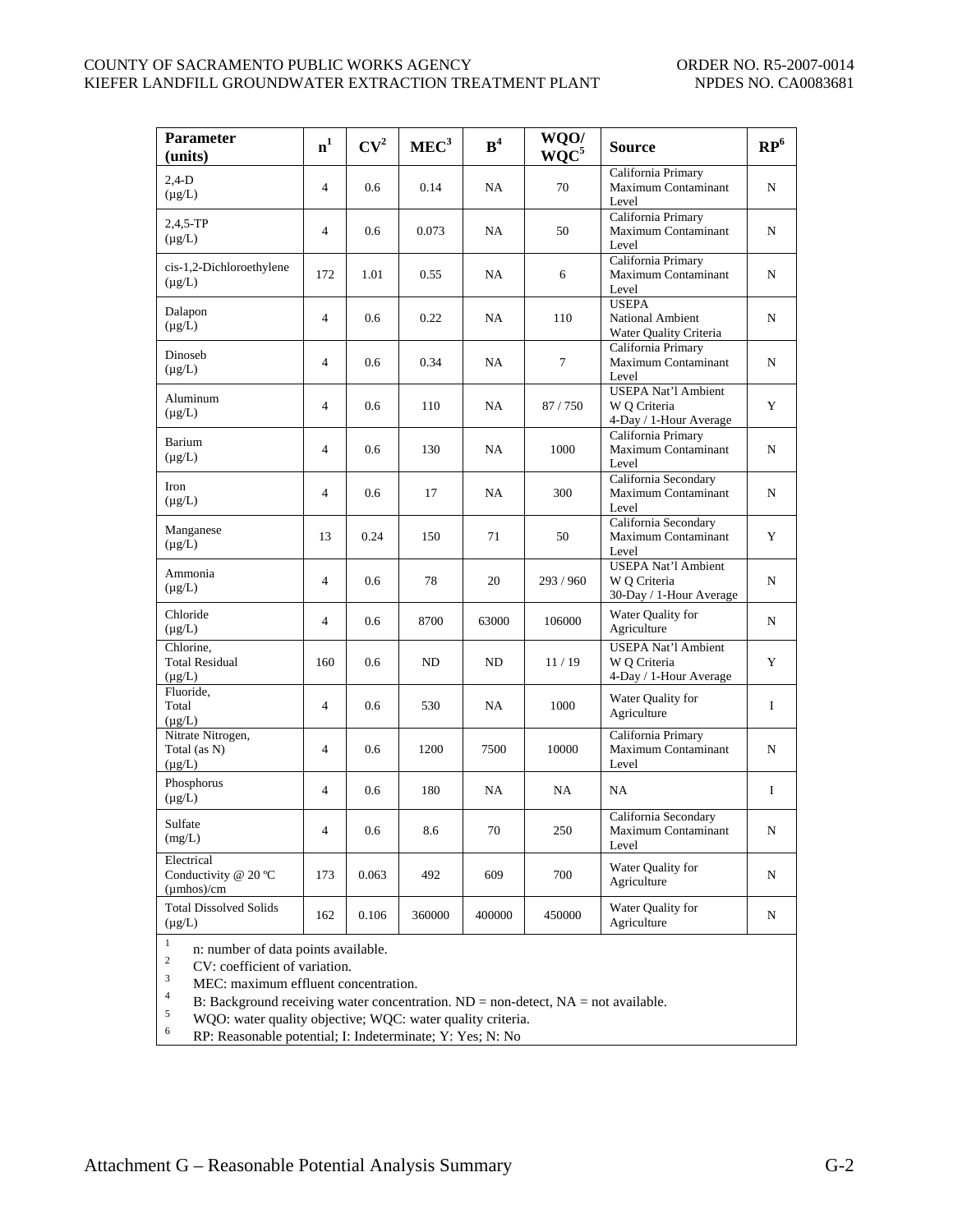# **ATTACHMENT H – WATER QUALITY-BASED EFFLUENT LIMIT CALCULATIONS**

| <b>PARAMETER</b>                              | <b>Nickel</b> | <b>Aluminum</b> | <b>Manganese</b>                              | <b>Chlorine</b> |
|-----------------------------------------------|---------------|-----------------|-----------------------------------------------|-----------------|
| Units                                         | $\mu$ g/L     | $\mu g/L$       | $\mu$ g/L                                     | $\mu$ g/L       |
| Number of Samples                             | 11            | $\overline{4}$  | 13                                            | 160             |
| <b>Maximum Effluent Concentration</b>         | 110           | 110             | 150                                           | ND              |
| <b>Water Quality Objectives</b>               |               |                 |                                               |                 |
| Applicable Acute WQO                          | 320           | 750             | N/A                                           | 19              |
| Applicable Chronic WQO                        | 36            | 87              | $\rm N/A$                                     | 11              |
| HH criteria                                   | 610           | 200             | 50                                            | N/A             |
| <b>Statistical Calculations</b>               |               |                 |                                               |                 |
| CV (Selected) - Final                         | 2.56          | 0.60            | 0.24                                          | 0.60            |
| AMEL mult95                                   | 3.11          | 1.55            | 1.21                                          | 1.55            |
| MDEL mult99                                   | 9.94          | 3.11            | 1.69                                          | 3.11            |
| <b>Aquatic Life (Freshwater) Calculations</b> |               |                 |                                               |                 |
| ECA acute                                     | 320           | 750             | --                                            | 19              |
| ECA chronic                                   | 36            | 87              | $-$                                           | 11              |
| ECA acute mult99                              | 0.100609256   | 0.321083214     | $- -$                                         | 0.321083214     |
| ECA chronic mult99                            | 0.164316328   | 0.527433444     | $-$                                           | 0.527433444     |
| LTA acute                                     | 32.19496204   | 240.8124103     | $\mathbb{L} \mathbb{L}$                       | 6.100581062     |
| LTA chronic                                   | 5.915387809   | 45.88670964     | $\overline{a}$                                | 5.801767885     |
| minimum of LTAs                               | 5.915387809   | 45.88670964     | 44                                            | 5.801767885     |
| AMEL (aquatic life)                           | 18.40738656   | 71.23565748     | $\mathord{\hspace{1pt}\text{--}\hspace{1pt}}$ | 9.006807268     |
| MDEL (aquatic life)                           | 58.79566178   | 142.9122036     | $\mathbf{u}$                                  | 18.06935908     |
| <b>Human Health Calculations</b>              |               |                 |                                               |                 |
| <b>ECA HH</b>                                 | 610           | 200             | 50                                            |                 |
| MDEL/AMEL Multiplier                          | 3.19          | 2.01            | $\overline{a}$                                | 2.01            |
| AMEL (human health)                           | 610           | 200             | 50                                            |                 |
| MDEL (human health)                           | 1948.421824   | 401.2378314     | $\Box$                                        |                 |
| <b>Selected Limits</b>                        |               |                 |                                               |                 |
| Final limit - AMEL                            | 18            | 71              | 50                                            | 0.01            |
| Final limit - MDEL                            | 59            | 143             | --                                            | 0.02            |
| <b>Interim Limits (if applicable)</b>         |               |                 |                                               |                 |
| Interim limit - MDEL                          | 342           | $-$             |                                               |                 |
| Interim limit - MDEL (lbs/day)                | 4.3           | $\mathbf{u}$    | $\mathbf{u}$                                  | $\overline{a}$  |

Notes:

Number of data points were less than 10, multipliers based on default  $CV = 0.6$ .

Mass based effluent limitations are based on the reasonable measure of actual flow =  $0.30$  mgd.

WQO: Water Quality Objective.

HH: Human Health.

ECA: Effluent Concentration Allowance.

LTA: Long-Term Average Concentration.

AMEL: Average Monthly Effluent Limitation.

MDEL: Maximum Daily Effluent Limitation.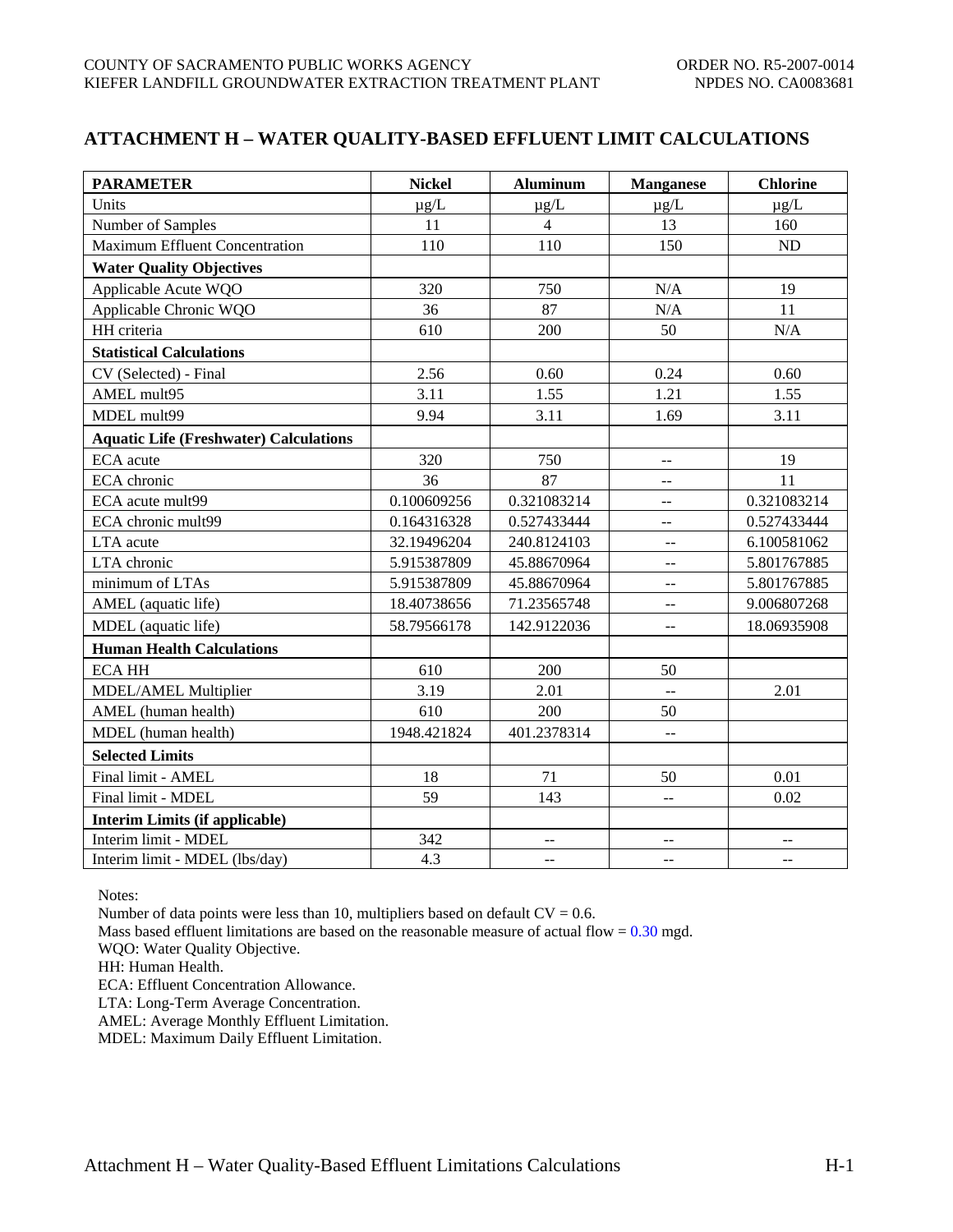# **ATTACHMENT I – VOLATILE ORGANIC COMPOUNDS – METHOD 502.2**

Benzene Bromobenzene Bromochloromethane Bromodichloromethane Bromoform Bromomethane n-Butylbenzene sec-Butylbenzene tert-Butylbenzene Carbon Tetrachloride Chlorobenzene Chloroethane Chloroform Chloromethane 2-Chlorotoluene 4-Chlorotoluene Dibromochloromethane 1,2-Dibromo-3-Chloropropane 1,2-Dibromoethane Dibromomethane 1,2-Dichlorobenzene 1,3-Dichlorobenzene 1,4-Dichlorobenzene Dichlorodifluoromethane 1,1-Dichloroethane 1,2-Dichloroethane 1,1-Dichloroethene cis-1,2-Dichloroethene trans-1,2-Dichloroethene 1,2-Dichloropropane 1,3-Dichloropropane 2,2-Dichloropropane 1,1-Dichloropropene cis-1,3-Dichloropropene trans-1,3-Dichloropropene Ethylbenzene Hexachlorobutadiene Isopropylbenzene 4-Isopropylbenzene Methylene Chloride Naphthalene Propylbenzene Styrene

1,1,2,2-Tetrachloroethane 1,1,1,2-Tetrachloroethane Tetrachloroethene Toluene 1,2,3-Trichlorobenzene 1,2,4-Trichlorobenzene 1,1,1-Trichloroethane 1,1,2-Trichloroethane Trichloroethene Trichlorofluormethane 1,2,3-Trichloropropane 1,2,4-Trimethylbenene 1,3,5-Trimethylbenzene Vinyl Chloride o-Xylene m-Xylene p-Xylene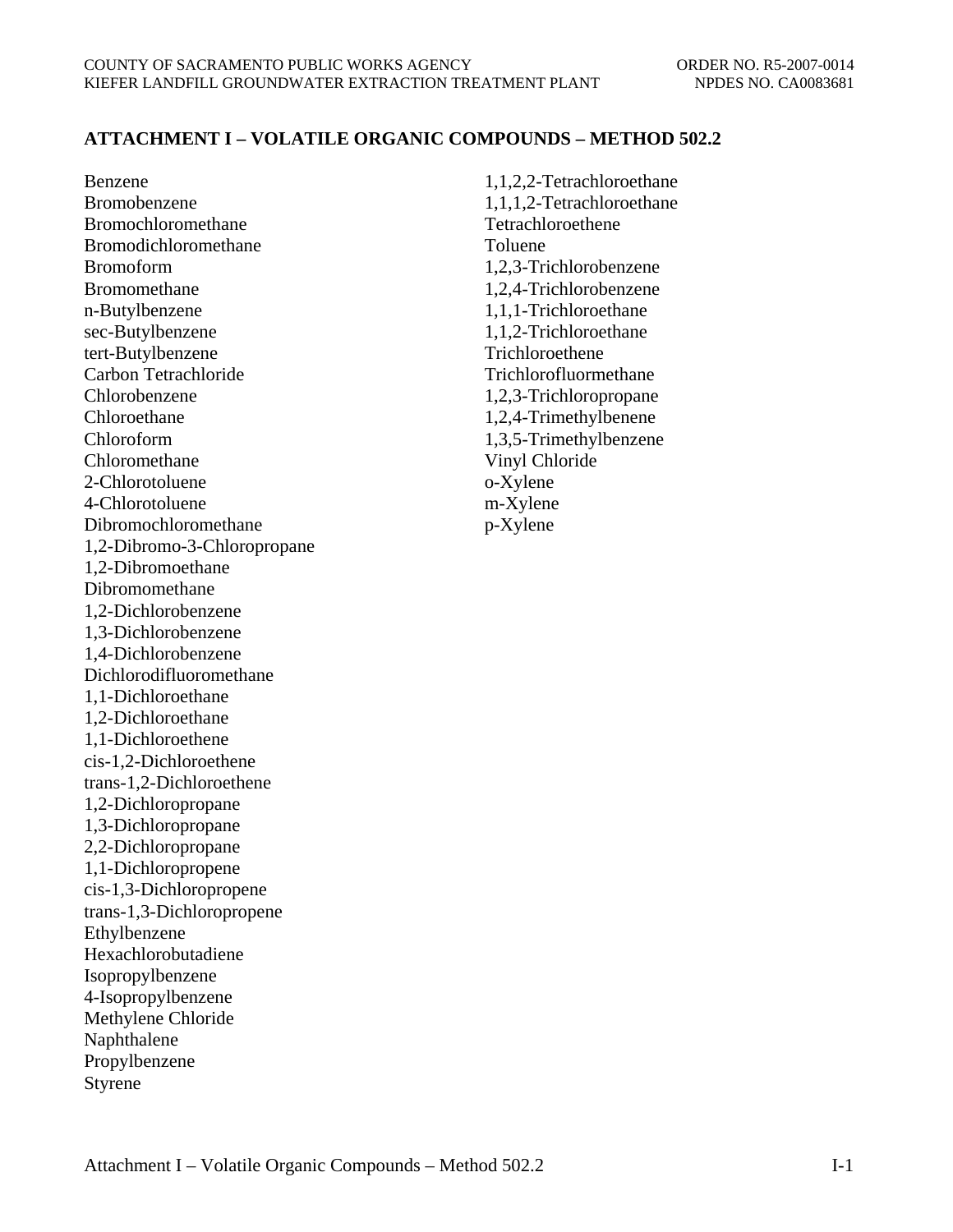# **ATTACHMENT J – ACRONYMS AND ABBREVIATIONS**

| <b>AMEL</b>       | <b>Average Monthly Effluent Limitation</b>                             |
|-------------------|------------------------------------------------------------------------|
| <b>AWEL</b>       | <b>Average Weekly Effluent Limitation</b>                              |
| B                 | <b>Background Concentration</b>                                        |
| <b>Basin Plan</b> | Water Quality Control Plan, Fourth Edition, for the Sacramento and San |
|                   | Joaquin River Basins                                                   |
| <b>BAT</b>        | Best Available Technology Economically Achievable                      |
| <b>BCT</b>        | <b>Best Conventional Pollutant Control Technology</b>                  |
| <b>BMP</b>        | <b>Best Management Practices</b>                                       |
| <b>BMPP</b>       | <b>Best Management Practices Plan</b>                                  |
| <b>BOD</b>        | <b>Biochemical Oxygen Demand</b>                                       |
| <b>BPJ</b>        | <b>Best Professional Judgment</b>                                      |
| <b>BPTC</b>       | <b>Best Practicable Treatment or Control</b>                           |
| $\mathsf{C}$      | <b>Water Quality Criteria</b>                                          |
| <b>CCC</b>        | Criteria Continuous Concentration                                      |
| <b>CCR</b>        | California Code of Regulations                                         |
| <b>CEQA</b>       | California Environmental Quality Act                                   |
| <b>CFR</b>        | Code of Federal Regulations                                            |
| <b>CIWQS</b>      | California Integrated Water Quality System                             |
| <b>CMC</b>        | Criteria Maximum Concentration                                         |
| <b>CTR</b>        | California Toxics Rule                                                 |
| <b>CWA</b>        | Clean Water Act                                                        |
| <b>CWC</b>        | California Water Code                                                  |
| <b>CV</b>         | Coefficient of Variation                                               |
| Discharger        | County of Sacramento Public Works Agency                               |
| <b>DMQA</b>       | <b>Discharge Monitoring Quality Assurance</b>                          |
| <b>DMR</b>        | <b>Discharge Monitoring Reports</b>                                    |
| <b>DNQ</b>        | Detected but Not Quantified                                            |
| <b>ECA</b>        | <b>Effluent Concentration Allowance</b>                                |
| EIR               | <b>Environmental Impact Report</b>                                     |
| <b>ELAP</b>       | California Department of Health Services Environmental Laboratory      |
|                   | <b>Accreditation Program</b>                                           |
| <b>ELG</b>        | <b>Effluent Limitations, Guidelines and Standards</b>                  |
| Facility          | Kiefer Landfill Groundwater Extraction Treatment Plant                 |
| gpd               | gallons per day                                                        |
| LA                | <b>Load Allocations</b>                                                |
| <b>LOEC</b>       | <b>Lowest Observed Effect Concentration</b>                            |
| <b>LTA</b>        | Long-Term Average                                                      |
| <b>MEC</b>        | <b>Maximum Effluent Concentration</b>                                  |
| <b>MCL</b>        | <b>Maximum Contaminant Level</b>                                       |
| <b>MDEL</b>       | Maximum Daily Effluent Limitation                                      |
| <b>MDL</b>        | <b>Method Detection Limit</b>                                          |
| mgd               | million gallons per day                                                |
| ML                | Minimum Level                                                          |
| <b>MPN</b>        | Most Probable Number                                                   |